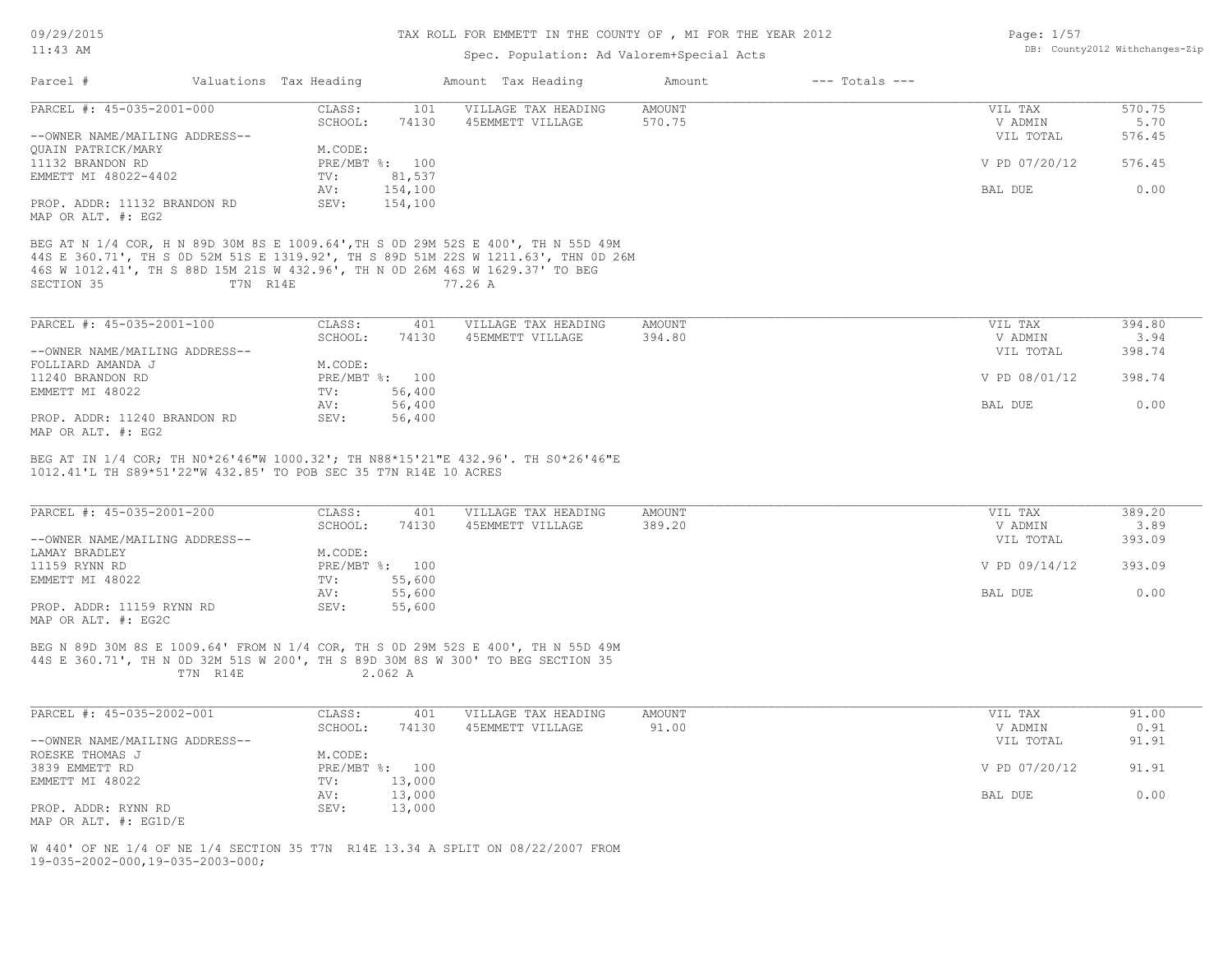# TAX ROLL FOR EMMETT IN THE COUNTY OF , MI FOR THE YEAR 2012

### Spec. Population: Ad Valorem+Special Acts

| Page: $2/57$ |                                |
|--------------|--------------------------------|
|              | DB: County2012 Withchanges-Zip |

| Parcel #                                                                                   | Valuations Tax Heading       |                  | Amount Tax Heading                                                                           | Amount                  | $---$ Totals $---$ |                                 |                          |
|--------------------------------------------------------------------------------------------|------------------------------|------------------|----------------------------------------------------------------------------------------------|-------------------------|--------------------|---------------------------------|--------------------------|
| PARCEL #: 45-035-2005-000<br>--OWNER NAME/MAILING ADDRESS--                                | CLASS:<br>SCHOOL:            | 401<br>74130     | VILLAGE TAX HEADING<br>45EMMETT VILLAGE                                                      | <b>AMOUNT</b><br>257.06 |                    | VIL TAX<br>V ADMIN<br>VIL TOTAL | 257.06<br>2.57<br>259.63 |
| BRANDON ELLEN L.LIV.TRUST<br>11041 RYNN RD                                                 | M.CODE:<br>PRE/MBT %: 100    |                  |                                                                                              |                         |                    | V PD 09/05/12                   | 259.63                   |
| EMMETT MI 48022                                                                            | TV:<br>AV:                   | 36,724<br>54,600 |                                                                                              |                         |                    | BAL DUE                         | 0.00                     |
| PROP. ADDR: 11041 RYNN RD<br>MAP OR ALT. #: EG1A                                           | SEV:                         | 54,600           |                                                                                              |                         |                    |                                 |                          |
| N 300' OF W 150' SECTION 35                                                                | T7N R14E                     |                  | BEG 220' W OF NE SEC COR, THE S 1320', TH W 440', TH N 1320', TH E 440' TO BEG EXC<br>12.3 A |                         |                    |                                 |                          |
|                                                                                            |                              |                  |                                                                                              |                         |                    |                                 |                          |
| PARCEL #: 45-035-2005-100                                                                  | CLASS:                       | 402              | VILLAGE TAX HEADING                                                                          | <b>AMOUNT</b>           |                    | VIL TAX                         | 102.90                   |
| --OWNER NAME/MAILING ADDRESS--                                                             | SCHOOL:                      | 74130            | 45EMMETT VILLAGE                                                                             | 102.90                  |                    | V ADMIN<br>VIL TOTAL            | 1.02<br>103.92           |
| BRANDON ELLEN/PHELPS NANCY MAE<br>11041 RYNN RD                                            | M.CODE:<br>PRE/MBT %: 0      |                  |                                                                                              |                         |                    | V PD 09/05/12                   | 103.92                   |
| EMMETT MI 48022                                                                            | TV: 14,700<br>AV:            | 14,700           |                                                                                              |                         |                    | BAL DUE                         | 0.00                     |
| PROP. ADDR: RYNN RD<br>MAP OR ALT. #: EG1F                                                 | SEV:                         | 14,700           |                                                                                              |                         |                    |                                 |                          |
| PARCEL #: 45-035-2005-200<br>--OWNER NAME/MAILING ADDRESS--<br>BRANDON ELLEN L. LIV. TRUST | CLASS:<br>SCHOOL:<br>M.CODE: | 402<br>74130     | VILLAGE TAX HEADING<br>45EMMETT VILLAGE                                                      | <b>AMOUNT</b><br>67.20  |                    | VIL TAX<br>V ADMIN<br>VIL TOTAL | 67.20<br>0.67<br>67.87   |
| 11041 RYNN RD<br>EMMETT MI 48022                                                           | PRE/MBT %: 100<br>TV:        | 9,600            |                                                                                              |                         |                    | V PD 09/05/12                   | 67.87                    |
|                                                                                            | AV:                          | 9,600            |                                                                                              |                         |                    | BAL DUE                         | 0.00                     |
| PROP. ADDR: RYNN RD<br>MAP OR ALT. #: EG1A2                                                | SEV:                         | 9,600            |                                                                                              |                         |                    |                                 |                          |
| SECTION 35                                                                                 | T 7N R14E 1.03 A             |                  | BEG W 510' FROM NE SEC COR, TH W 150', TH S 300', TH E 150', TH N 300' TO BEG                |                         |                    |                                 |                          |
| PARCEL #: 45-035-2005-500                                                                  | CLASS:                       | 401              | VILLAGE TAX HEADING                                                                          | AMOUNT                  |                    | VIL TAX                         | 214.20                   |
| --OWNER NAME/MAILING ADDRESS--                                                             | SCHOOL:                      | 74130            | 45EMMETT VILLAGE                                                                             | 214.20                  |                    | V ADMIN<br>VIL TOTAL            | 2.14<br>216.34           |
| BRANDON ELLEN/PHELPS NANCY MAE<br>11041 RYNN RD                                            | M.CODE:<br>PRE/MBT %: 0      |                  |                                                                                              |                         |                    | V PD 09/05/12                   | 216.34                   |
| EMMETT MI 48022                                                                            | TV:<br>AV:                   | 30,600<br>30,600 |                                                                                              |                         |                    | BAL DUE                         | 0.00                     |
| PROP. ADDR: 11013 RYNN RD<br>MAP OR ALT. #: EG1B                                           | SEV:                         | 30,600           |                                                                                              |                         |                    |                                 |                          |
| E220' OF NE 1/4 OF NE 1/4 SEC 35 T7N R14E 6.67 A                                           |                              |                  |                                                                                              |                         |                    |                                 |                          |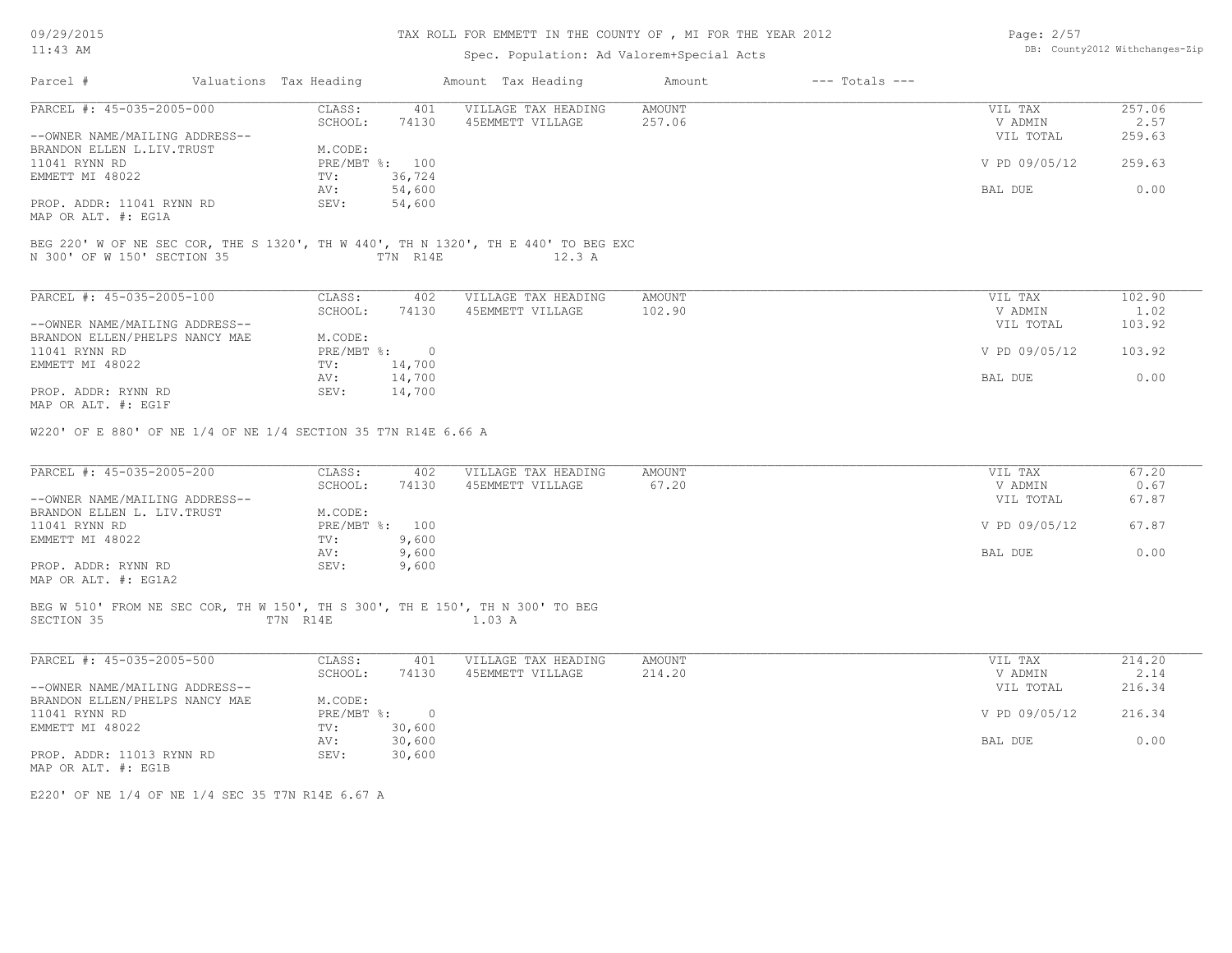#### 11:43 AM

#### TAX ROLL FOR EMMETT IN THE COUNTY OF , MI FOR THE YEAR 2012

### Spec. Population: Ad Valorem+Special Acts

| Page: $3/57$ |                                |
|--------------|--------------------------------|
|              | DB: County2012 Withchanges-Zip |

| Parcel #                       | Valuations Tax Heading |        | Amount Tax Heading  | Amount | $---$ Totals $---$ |               |        |
|--------------------------------|------------------------|--------|---------------------|--------|--------------------|---------------|--------|
| PARCEL #: 45-035-2007-000      | CLASS:                 | 402    | VILLAGE TAX HEADING | AMOUNT |                    | VIL TAX       | 126.70 |
|                                | SCHOOL:                | 74130  | 45EMMETT VILLAGE    | 126.70 |                    | V ADMIN       | 1.26   |
| --OWNER NAME/MAILING ADDRESS-- |                        |        |                     |        |                    | VIL TOTAL     | 127.96 |
| OUAIN MICHAEL                  | M.CODE:                |        |                     |        |                    |               |        |
| 11006 BRANDON RD               | PRE/MBT %: 100         |        |                     |        |                    | V PD 09/14/12 | 127.96 |
| EMMETT MI 48022-4400           | TV:                    | 18,100 |                     |        |                    |               |        |
|                                | AV:                    | 18,100 |                     |        |                    | BAL DUE       | 0.00   |
| PROP. ADDR: 11006 BRANDON RD   | SEV:                   | 18,100 |                     |        |                    |               |        |
| MAP OR ALT. #: EG3A            |                        |        |                     |        |                    |               |        |

R14E 10.09 A 1319.92'; TH N89\*40'45"E 331.85'; TH S0\*38'52"E 1320.96' TO POB. SECTION 35 T7N BEG S89\*51'22"W 650' FROM E 1/4 COR, TH S89\*51'22"W 334.17'; TH N0\*32'51"W

| PARCEL #: 45-035-2007-100      | CLASS:  | 401            | VILLAGE TAX HEADING | AMOUNT | VIL TAX   | 431.90 |
|--------------------------------|---------|----------------|---------------------|--------|-----------|--------|
|                                | SCHOOL: | 74130          | 45EMMETT VILLAGE    | 431.90 | V ADMIN   | 4.31   |
| --OWNER NAME/MAILING ADDRESS-- |         |                |                     |        | VIL TOTAL | 436.21 |
| QUAIN MICHAEL J.               | M.CODE: |                |                     |        |           |        |
| 11030 BRANDON RD               |         | PRE/MBT %: 100 |                     |        | BAL DUE   | 436.21 |
| EMMETT MI 48022                | TV:     | 61,700         |                     |        |           |        |
|                                | AV:     | 61,700         |                     |        |           |        |
| PROP. ADDR: 11030 BRANDON RD   | SEV:    | 61,700         |                     |        |           |        |
| MAP OR ALT. #: EG3B            |         |                |                     |        |           |        |

#### 9.8 A

| PARCEL #: 45-035-2007-200      | CLASS:  | 401            | VILLAGE TAX HEADING | AMOUNT | VIL TAX   | 385.77 |
|--------------------------------|---------|----------------|---------------------|--------|-----------|--------|
|                                | SCHOOL: | 74130          | 45EMMETT VILLAGE    | 385.77 | V ADMIN   | 3.85   |
| --OWNER NAME/MAILING ADDRESS-- |         |                |                     |        | VIL TOTAL | 389.62 |
| OUAIN ROBERT/DONNA             | M.CODE: |                |                     |        |           |        |
| 11006 BRANDON RD               |         | PRE/MBT %: 100 |                     |        | BAL DUE   | 389.62 |
| EMMETT MI 48022-4400           | TV:     | 55,111         |                     |        |           |        |
|                                | AV:     | 60,100         |                     |        |           |        |
| PROP. ADDR: 11006 BRANDON RD   | SEV:    | 60,100         |                     |        |           |        |
|                                |         |                |                     |        |           |        |

MAP OR ALT. #: EG3C

E325' OF SE 1/4 OF NE 1/4 SECTION 35 T7N R14E 9.8 A

| PARCEL #: 45-035-3001-000      | CLASS:     | 101    | VILLAGE TAX HEADING | AMOUNT | 433.69<br>VIL TAX       |  |
|--------------------------------|------------|--------|---------------------|--------|-------------------------|--|
|                                | SCHOOL:    | 74130  | 45EMMETT VILLAGE    | 433.69 | 4.33<br>V ADMIN         |  |
| --OWNER NAME/MAILING ADDRESS-- |            |        |                     |        | 438.02<br>VIL TOTAL     |  |
| KILIAN EDWARD M/ANNA           | M.CODE:    |        |                     |        |                         |  |
| 11141 BRANDON RD               | PRE/MBT %: | 100    |                     |        | V PD 09/07/12<br>438.02 |  |
| EMMETT MI 48022                | TV:        | 61,957 |                     |        |                         |  |
|                                | AV:        | 77,300 |                     |        | 0.00<br>BAL DUE         |  |
| PROP. ADDR: 11141 BRANDON RD   | SEV:       | 77,300 |                     |        |                         |  |
| MAP OR ALT. #: EG5             |            |        |                     |        |                         |  |

EXC G.T.R.R. ROW SECTION 35 TTN R14E 22.94 A 32M 54S E 1325.15', TH S 89D 58M 19S W 779.84', TH N 0D 32M 54S W 1325.51' TO BEG BEG N 89D 59M 53S E 534.45' FROM INT 1/4 COR, TH N 89D 59M 53S E 779.84', TH S 0D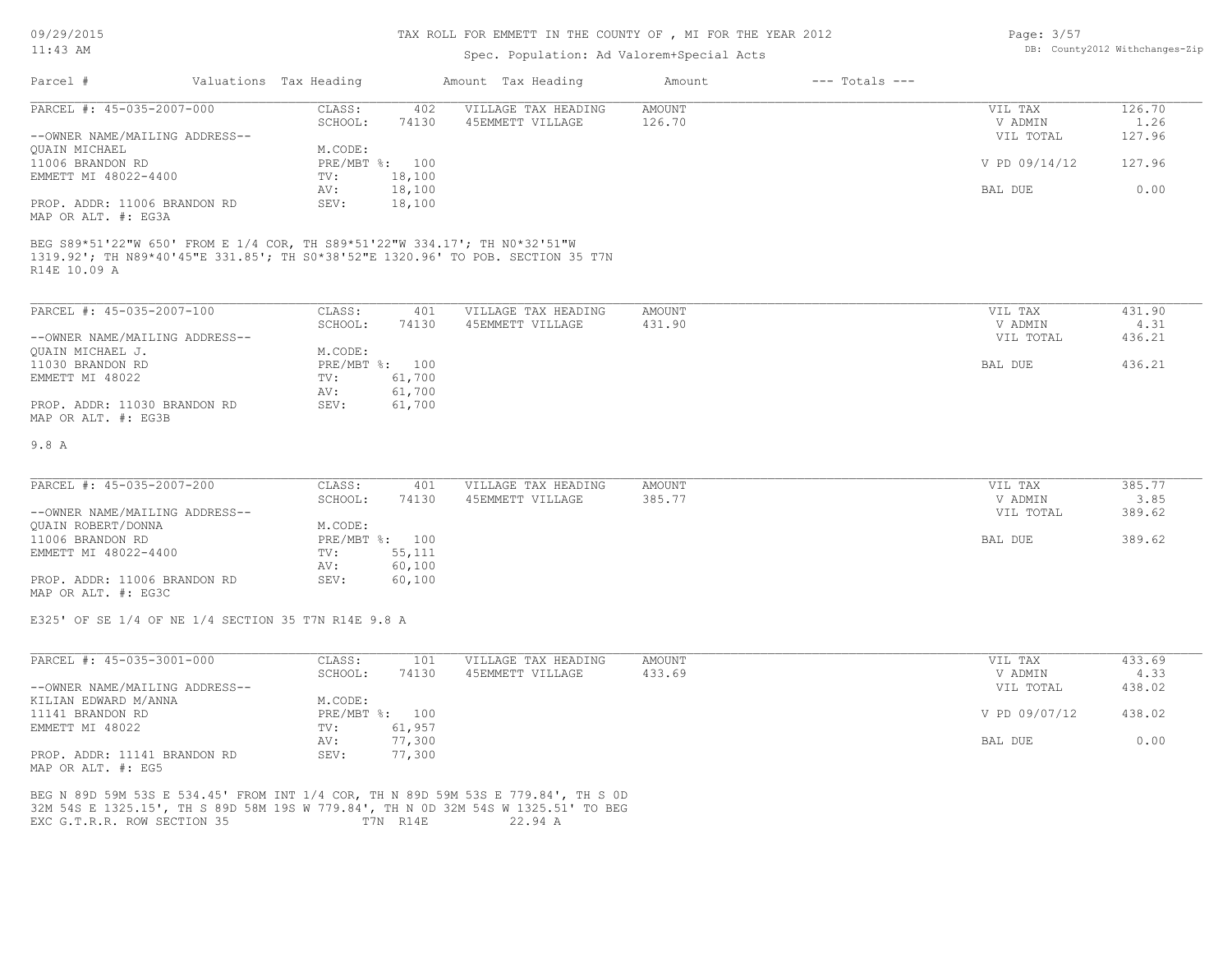# TAX ROLL FOR EMMETT IN THE COUNTY OF , MI FOR THE YEAR 2012

| Page: 4/57 |                               |
|------------|-------------------------------|
|            | DB: County2012 Withchanges-Zi |

| $11:43$ AM                                                                                                                                               |                        | Spec. Population: Ad Valorem+Special Acts | DB: County2012 Withchanges-Zip |                    |               |        |
|----------------------------------------------------------------------------------------------------------------------------------------------------------|------------------------|-------------------------------------------|--------------------------------|--------------------|---------------|--------|
| Parcel #                                                                                                                                                 | Valuations Tax Heading | Amount Tax Heading                        | Amount                         | $---$ Totals $---$ |               |        |
| PARCEL #: 45-035-3001-100                                                                                                                                | CLASS:                 | VILLAGE TAX HEADING<br>402                | <b>AMOUNT</b>                  |                    | VIL TAX       | 114.10 |
|                                                                                                                                                          | SCHOOL:                | 74130<br>45EMMETT VILLAGE                 | 114.10                         |                    | V ADMIN       | 1.14   |
| --OWNER NAME/MAILING ADDRESS--                                                                                                                           |                        |                                           |                                |                    | VIL TOTAL     | 115.24 |
| KILIAN JOHN T/MAUREEN                                                                                                                                    | M.CODE:                |                                           |                                |                    |               |        |
| 1584 WESTBROOK                                                                                                                                           | PRE/MBT %: 100         |                                           |                                |                    | V PD 09/10/12 | 115.24 |
| MADISON HEIGHTS MI 48071                                                                                                                                 | TV:                    | 16,300                                    |                                |                    |               |        |
|                                                                                                                                                          | AV:                    | 16,300                                    |                                |                    | BAL DUE       | 0.00   |
| PROP. ADDR: BRANDON RD<br>MAP OR ALT. #: EG58                                                                                                            | SEV:                   | 16,300                                    |                                |                    |               |        |
| BEG AT INT 1/4 COR, TH N89^59'53"E 534.45', TH S0^32'54"E 1325.51', TH S89^58'19W<br>538.98', TH NO^21'9"W TO BEG EXC G.T.R.R. ROW SECTION 35<br>14.06 A |                        |                                           | T7N R14E                       |                    |               |        |
| PARCEL #: 45-035-3002-000                                                                                                                                | CLASS:                 | VILLAGE TAX HEADING<br>401                | AMOUNT                         |                    | VIL TAX       | 350.69 |
|                                                                                                                                                          | SCHOOL:                | 74130<br>45EMMETT VILLAGE                 | 350.69                         |                    | V ADMIN       | 3.50   |
| --OWNER NAME/MAILING ADDRESS--                                                                                                                           |                        |                                           |                                |                    | VIL TOTAL     | 354.19 |
| LA MAY DANIEL/HELEN                                                                                                                                      | M.CODE:                |                                           |                                |                    |               |        |
| 11007 BRANDON RD                                                                                                                                         | PRE/MBT %: 100         |                                           |                                |                    | V PD 09/05/12 | 354.19 |
| EMMETT MI 48022-4401                                                                                                                                     | TV:                    | 50,099                                    |                                |                    |               |        |
|                                                                                                                                                          | AV:                    | 51,100                                    |                                |                    | BAL DUE       | 0.00   |
| PROP. ADDR: 11007 BRANDON RD                                                                                                                             | SEV:                   | 51,100                                    |                                |                    |               |        |
| MAP OR ALT. #: EG4                                                                                                                                       |                        |                                           |                                |                    |               |        |
| N233 FT OF E 139 FT OF SE 1/4 0.74 A SEC 35 T7N R14E                                                                                                     |                        |                                           |                                |                    |               |        |
| PARCEL #: 45-035-3003-000                                                                                                                                | CLASS:                 | 101<br>VILLAGE TAX HEADING                | <b>AMOUNT</b>                  |                    | VIL TAX       | 154.10 |
|                                                                                                                                                          | SCHOOL:                | 74130<br>45EMMETT VILLAGE                 | 154.10                         |                    | V ADMIN       | 1.54   |
| --OWNER NAME/MAILING ADDRESS--                                                                                                                           |                        |                                           |                                |                    | VIL TOTAL     | 155.64 |
| OUAIN PATRICK/MARY                                                                                                                                       | M.CODE:                |                                           |                                |                    |               |        |
| 11132 BRANDON RD                                                                                                                                         | PRE/MBT %: 100         |                                           |                                |                    | V PD 07/20/12 | 155.64 |
| EMMETT MI 48022-4402                                                                                                                                     | TV:                    | 22,015                                    |                                |                    |               |        |
|                                                                                                                                                          | AV:                    | 74,100                                    |                                |                    | BAL DUE       | 0.00   |
| PROP. ADDR: BRANDON RD                                                                                                                                   | SEV:                   | 74,100                                    |                                |                    |               |        |
| MAP OR ALT. #: EG8A                                                                                                                                      |                        |                                           |                                |                    |               |        |
| NE 1/4 OF SE 1/4 EXC GTRR R/W & EXC N 233 FT OF E 139 FT & N 1/2 OF SE 1/4 OF SE<br>1/4 EXC W 150' OF E 499' OF N 415' SECTION 35 T7N R14E 55.84 A       |                        |                                           |                                |                    |               |        |
|                                                                                                                                                          |                        |                                           |                                |                    |               |        |
| PARCEL #: 45-035-3003-100                                                                                                                                | CLASS:                 | 401<br>VILLAGE TAX HEADING                | AMOUNT                         |                    | VIL TAX       | 338.10 |
|                                                                                                                                                          | SCHOOL:                | 74130<br>45EMMETT VILLAGE                 | 338.10                         |                    | V ADMIN       | 3.38   |
| --OWNER NAME/MAILING ADDRESS--                                                                                                                           |                        |                                           |                                |                    | VIL TOTAL     | 341.48 |
| ARCHAMBAULT HOLLY M.                                                                                                                                     | M.CODE:                |                                           |                                |                    |               |        |
| 11043 BRANDON RD                                                                                                                                         | PRE/MBT %: 100         |                                           |                                |                    | BAL DUE       | 341.48 |
| Emmett MI 48022                                                                                                                                          | TV:                    | 48,300                                    |                                |                    |               |        |
|                                                                                                                                                          | AV:                    | 48,300                                    |                                |                    |               |        |
| PROP. ADDR: 11043 BRANDON RD                                                                                                                             | SEV:                   | 48,300                                    |                                |                    |               |        |
|                                                                                                                                                          |                        |                                           |                                |                    |               |        |

MAP OR ALT. #: EG8B

W150' OF E 499' OF N 415' OF SE 1/4 SECTION 35 T7N R14E 1.42 A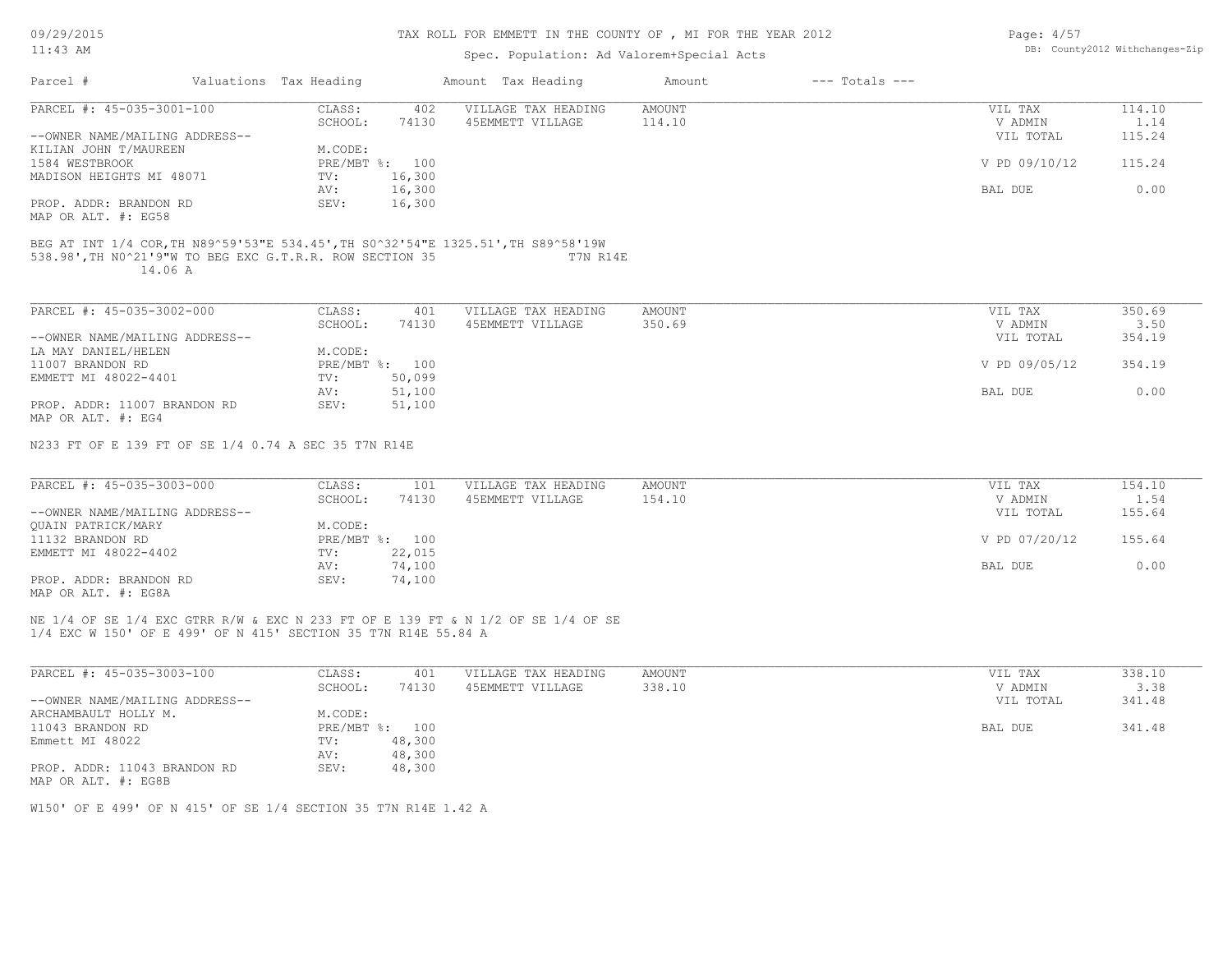#### TAX ROLL FOR EMMETT IN THE COUNTY OF , MI FOR THE YEAR 2012

### Spec. Population: Ad Valorem+Special Acts

| Page: 5/57 |                                |
|------------|--------------------------------|
|            | DB: County2012 Withchanges-Zip |

| Parcel #                        | Valuations Tax Heading |        | Amount Tax Heading  | Amount | $---$ Totals $---$ |               |        |
|---------------------------------|------------------------|--------|---------------------|--------|--------------------|---------------|--------|
| PARCEL #: 45-035-3004-000       | CLASS:                 | 402    | VILLAGE TAX HEADING | AMOUNT |                    | VIL TAX       | 126.00 |
|                                 | SCHOOL:                | 74130  | 45EMMETT VILLAGE    | 126.00 |                    | V ADMIN       | 1.26   |
| --OWNER NAME/MAILING ADDRESS--  |                        |        |                     |        |                    | VIL TOTAL     | 127.26 |
| R & R PROPERTY ENTERPRISES, LLC | M.CODE:                |        |                     |        |                    |               |        |
| 36516 SAMOA                     | PRE/MBT %:             |        |                     |        |                    | V PD 08/30/12 | 127.26 |
| STERLING HEIGHTS MI 48312       | TV:                    | 18,000 |                     |        |                    |               |        |
|                                 | AV:                    | 18,000 |                     |        |                    | BAL DUE       | 0.00   |
| PROP. ADDR: BURT RD             | SEV:                   | 18,000 |                     |        |                    |               |        |
|                                 |                        |        |                     |        |                    |               |        |

MAP OR ALT. #: EG7A

S041'25"E 651.06' TO BEG SECTION 35 T7N R14E 10.006 A BEG W 648.38' FROM SE SEC COR,TH W 675',TH N028'16"W 648',TH N8944'24"E 667.13' TH

| PARCEL #: 45-035-3004-100         | CLASS:     | 401    | VILLAGE TAX HEADING | AMOUNT | 104.30<br>VIL TAX       |
|-----------------------------------|------------|--------|---------------------|--------|-------------------------|
|                                   | SCHOOL:    | 74130  | 45EMMETT VILLAGE    | 104.30 | V ADMIN<br>1.04         |
| --OWNER NAME/MAILING ADDRESS--    |            |        |                     |        | 105.34<br>VIL TOTAL     |
| DORSEY DANNY W H/W, DORSEY MARY A | M.CODE:    |        |                     |        |                         |
| 4518 EMMETT RD                    | PRE/MBT %: |        |                     |        | V PD 07/20/12<br>105.34 |
| EMMETT MI 48022                   | TV:        | 14,900 |                     |        |                         |
|                                   | AV:        | 14,900 |                     |        | 0.00<br>BAL DUE         |
| PROP. ADDR: 11118 BURT RD         | SEV:       | 14,900 |                     |        |                         |
| MAP OR ALT. #: EG7B               |            |        |                     |        |                         |

24S E 318.38', TH S 0D 41M 25S E 652.5' TO BEG SECTION 35 T7N R14E 4.76 A BEG W 330' FROM SE SEC COR, TH W 318.38', TH N 0D 41M 25S W 651.06', TH N 89D 44M

| PARCEL #: 45-035-3004-200              | CLASS:       | 201     | VILLAGE TAX HEADING | AMOUNT | VIL TAX   | 545.22 |
|----------------------------------------|--------------|---------|---------------------|--------|-----------|--------|
|                                        | SCHOOL:      | 74130   | 45EMMETT VILLAGE    | 545.22 | V ADMIN   | 5.45   |
| --OWNER NAME/MAILING ADDRESS--         |              |         |                     |        | VIL TOTAL | 550.67 |
| REEVES KENNETH A. / JASON S. / CHELSEA | M.CODE:      |         |                     |        |           |        |
| 4932 TRESTLE VIEW                      | $PRE/MBT$ %: |         |                     |        | BAL DUE   | 550.67 |
| AVOCA MI 48006                         | TV:          | 77,889  |                     |        |           |        |
|                                        | AV:          | 100,100 |                     |        |           |        |
| PROP. ADDR: 11116 BURT RD              | SEV:         | 100,100 |                     |        |           |        |
| MAP OR ALT. #: EG7C                    |              |         |                     |        |           |        |

654' TO BEG SECTION 35 T7N R14E 4.94 A BEG AT SE SEC COR,TH W 330',TH N041'25"W 652.5',TH N89 44'24"E 330',TH S041'25"E

| PARCEL #: 45-035-3005-000      | CLASS:  | 401            | VILLAGE TAX HEADING | AMOUNT | VIL TAX       | 513.10 |
|--------------------------------|---------|----------------|---------------------|--------|---------------|--------|
|                                | SCHOOL: | 74130          | 45EMMETT VILLAGE    | 513.10 | V ADMIN       | 5.13   |
| --OWNER NAME/MAILING ADDRESS-- |         |                |                     |        | VIL TOTAL     | 518.23 |
| GUDME BRAD                     | M.CODE: |                |                     |        |               |        |
| 305 FITZ RD                    |         | PRE/MBT %: 100 |                     |        | V PD 09/12/12 | 518.23 |
| GOODELLS MI 48027              | TV:     | 73,300         |                     |        |               |        |
|                                | AV:     | 73,300         |                     |        | BAL DUE       | 0.00   |
| PROP. ADDR: 11172 BURT RD      | SEV:    | 73,300         |                     |        |               |        |
| MAP OR ALT. #: EG6C            |         |                |                     |        |               |        |

5.41 A S0^15'9"E 1325.13',TH W 177.95' TO BEG SECTION 35 T7N R14E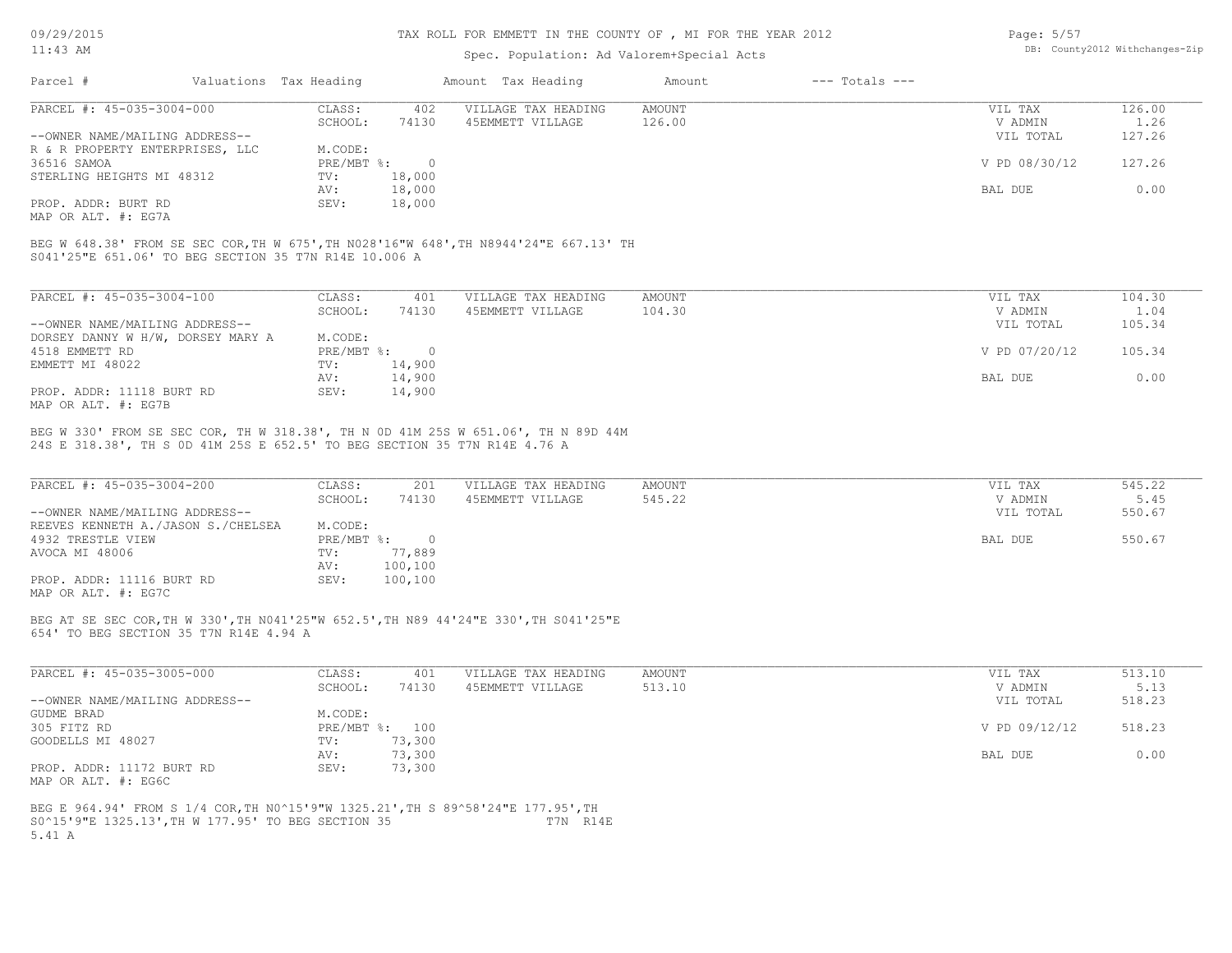#### TAX ROLL FOR EMMETT IN THE COUNTY OF , MI FOR THE YEAR 2012

## Spec. Population: Ad Valorem+Special Acts

| Page: 6/57 |                                |
|------------|--------------------------------|
|            | DB: County2012 Withchanges-Zip |

| Parcel #                                                                                                                                             | Valuations Tax Heading |                | Amount Tax Heading  | Amount        | $---$ Totals $---$ |               |        |
|------------------------------------------------------------------------------------------------------------------------------------------------------|------------------------|----------------|---------------------|---------------|--------------------|---------------|--------|
| PARCEL #: 45-035-3005-100                                                                                                                            | CLASS:                 | 401            | VILLAGE TAX HEADING | <b>AMOUNT</b> |                    | VIL TAX       | 60.12  |
|                                                                                                                                                      | SCHOOL:                | 74130          | 45EMMETT VILLAGE    | 60.12         |                    | V ADMIN       | 0.60   |
| --OWNER NAME/MAILING ADDRESS--                                                                                                                       |                        |                |                     |               |                    | VIL TOTAL     | 60.72  |
| OUAIN GALIA L/TUCKER A/FRANKLIN J                                                                                                                    | M.CODE:                |                |                     |               |                    |               |        |
| 410 N. BATCHEWANA                                                                                                                                    |                        | PRE/MBT %: 0   |                     |               |                    | V PD 09/06/12 | 60.72  |
| Clawson MI 48017                                                                                                                                     | TV:                    | 8,589          |                     |               |                    |               |        |
|                                                                                                                                                      | AV:                    | 14,900         |                     |               |                    | BAL DUE       | 0.00   |
| PROP. ADDR: BURT RD<br>MAP OR ALT. #: EG6D                                                                                                           | SEV:                   | 14,900         |                     |               |                    |               |        |
| BEG E 1142.89' FROM S 1/4 COR, TH N015'9"W 1325.13', TH S8958'24"E 175.43', TH<br>S028'16"E 1325.08', TH W 180.49' TO BEG SECTION 35 T7N R14E 5.14 A |                        |                |                     |               |                    |               |        |
| PARCEL #: 45-035-3005-200                                                                                                                            | CLASS:                 | 401            | VILLAGE TAX HEADING | <b>AMOUNT</b> |                    | VIL TAX       | 500.50 |
|                                                                                                                                                      | SCHOOL:                | 74130          | 45EMMETT VILLAGE    | 500.50        |                    | V ADMIN       | 5.00   |
| --OWNER NAME/MAILING ADDRESS--                                                                                                                       |                        |                |                     |               |                    | VIL TOTAL     | 505.50 |
| MC CLELLAND LARRY                                                                                                                                    | M.CODE:                |                |                     |               |                    |               |        |
| 11176 BURT RD                                                                                                                                        |                        | PRE/MBT %: 100 |                     |               |                    | V PD 08/08/12 | 505.50 |
| EMMETT MI 48022                                                                                                                                      | TV:                    | 71,500         |                     |               |                    |               |        |
|                                                                                                                                                      | AV:                    | 71,500         |                     |               |                    | BAL DUE       | 0.00   |
| PROP. ADDR: 11176 BURT RD                                                                                                                            | SEV:                   | 71,500         |                     |               |                    |               |        |
| MAP OR ALT. #: EG6E                                                                                                                                  |                        |                |                     |               |                    |               |        |
| BEG E 787' FROM S 1/4 COR, TH NO^15'9"W 13325.29', TH S89^58'24"E 177.94'TH SO^15'9"E<br>1325.21', TH W 177.94' TO BEG SECTION 35                    |                        |                | T7N R14E 5.41 A     |               |                    |               |        |
| PARCEL #: 45-035-3006-000                                                                                                                            | CLASS:                 | 401            | VILLAGE TAX HEADING | <b>AMOUNT</b> |                    | VIL TAX       | 303.89 |
|                                                                                                                                                      | SCHOOL:                | 74130          | 45EMMETT VILLAGE    | 303.89        |                    | V ADMIN       | 3.03   |
| --OWNER NAME/MAILING ADDRESS--                                                                                                                       |                        |                |                     |               |                    | VIL TOTAL     | 306.92 |
| WALENTY DANIEL/BETTE TRUSTEE                                                                                                                         | M.CODE:                |                |                     |               |                    |               |        |
| 11188 BURT RD                                                                                                                                        |                        | PRE/MBT %: 100 |                     |               |                    | V PD 09/14/12 | 306.92 |
| EMMETT MI 48022-4407                                                                                                                                 | TV:                    | 43,413         |                     |               |                    |               |        |
|                                                                                                                                                      |                        |                |                     |               |                    |               |        |
|                                                                                                                                                      | AV:                    | 45,200         |                     |               |                    | BAL DUE       | 0.00   |
| PROP. ADDR: 11188 BURT RD                                                                                                                            | SEV:                   | 45,200         |                     |               |                    |               |        |
| MAP OR ALT. #: EG6B                                                                                                                                  |                        |                |                     |               |                    |               |        |
| E324 FT MEAS ON S SEC LINE OF W 787 FT OF SW 1/4 OF SE 1/4 9.82 A SEC 35 T7N R14E                                                                    |                        |                |                     |               |                    |               |        |
| PARCEL #: 45-035-3007-000                                                                                                                            | CLASS:                 | 401            | VILLAGE TAX HEADING | AMOUNT        |                    | VIL TAX       | 31.48  |
|                                                                                                                                                      | SCHOOL:                | 74130          | 45EMMETT VILLAGE    | 31.48         |                    | V ADMIN       | 0.31   |
| --OWNER NAME/MAILING ADDRESS--                                                                                                                       |                        |                |                     |               |                    | VIL TOTAL     | 31.79  |

PROP. ADDR: BURT RD SEV: 18,400 EMMETT MI 48022 AV: 18,400 BAL DUE 0.00 10715 BRANDON RD TV: 4,498<br>
EMMETT MI 48022 AV: 18,400 PO BOX 92 PRE/MBT  $\frac{1}{2}$  PRE/MBT  $\frac{1}{2}$  PRE/MBT  $\frac{1}{2}$  0 GRACE JOSEPH/MARY M.CODE:

MAP OR ALT. #: EG6A

W463 FT MEAS ON S SEC LINE, OF SW 1/4 OF SE 1/4 14.03 A SEC 35 T7N R14E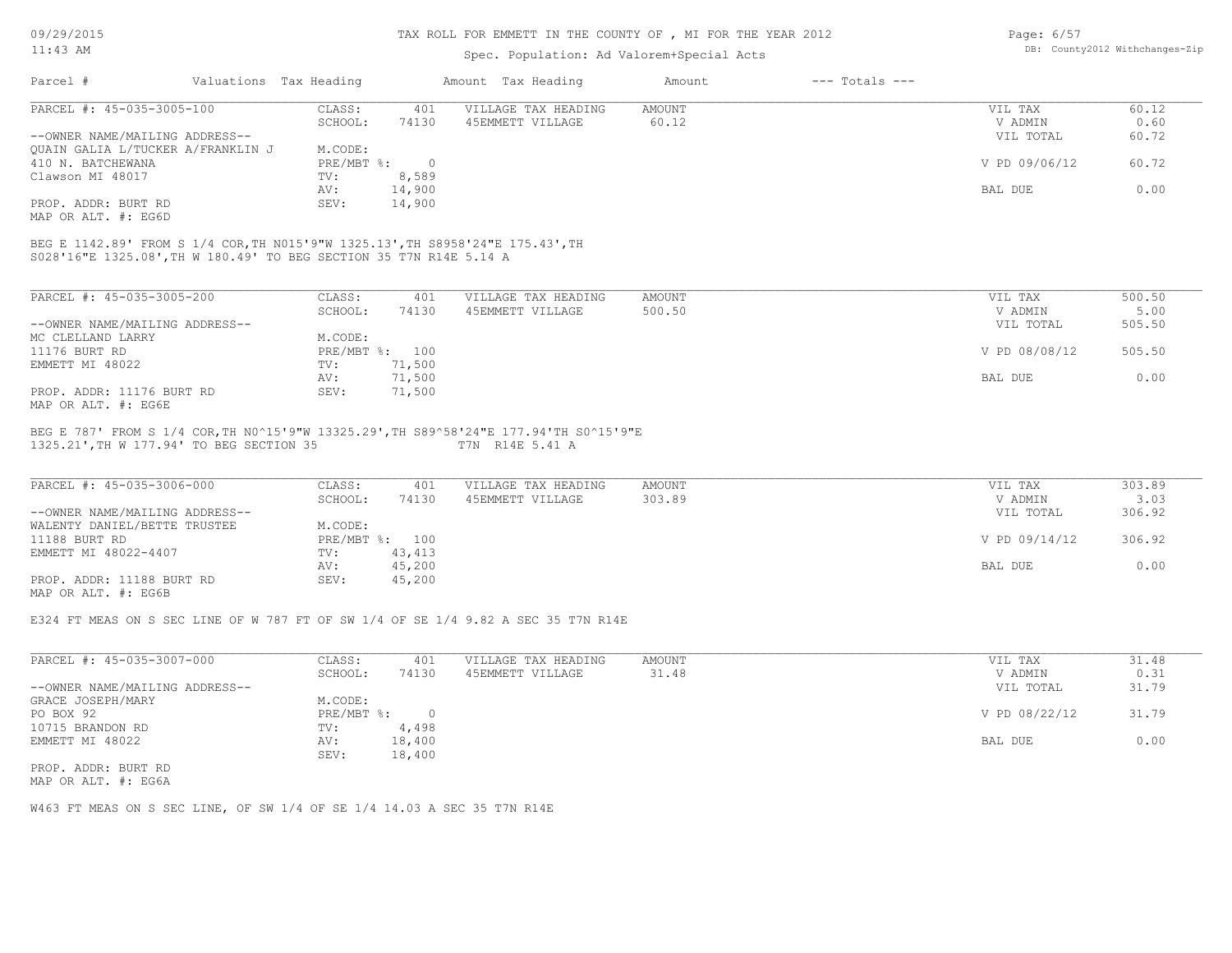| II:43 AM |                        | Spec. Population: Ad Valorem+Special Acts<br>a single and the state of the state of the state of the state of the state of the state of the state of the st |        |                    | DB: COUNCYZUIZ WICHCHANGES-ZIP |
|----------|------------------------|-------------------------------------------------------------------------------------------------------------------------------------------------------------|--------|--------------------|--------------------------------|
| Parcel   | Valuations Tax Heading | Amount Tax Heading                                                                                                                                          | Amount | $---$ Totals $---$ |                                |

| PARCEL #: 45-035-3007-100      | CLASS:     | 401    | VILLAGE TAX HEADING | AMOUNT | VIL TAX       | 31.49 |
|--------------------------------|------------|--------|---------------------|--------|---------------|-------|
|                                | SCHOOL:    | 74130  | 45EMMETT VILLAGE    | 31.49  | V ADMIN       | 0.31  |
| --OWNER NAME/MAILING ADDRESS-- |            |        |                     |        | VIL TOTAL     | 31.80 |
| GRACE JOSEPH/MARY TRUST        | M.CODE:    |        |                     |        |               |       |
| 10715 BRANDON RD               | PRE/MBT %: |        |                     |        | V PD 08/22/12 | 31.80 |
| P.O. BOX 92                    | TV:        | 4,499  |                     |        |               |       |
| EMMETT MI 48022                | AV:        | 13,900 |                     |        | BAL DUE       | 0.00  |
|                                | SEV:       | 13,900 |                     |        |               |       |
| PROP, ADDR: BURT RD            |            |        |                     |        |               |       |

MAP OR ALT. #: EG6A2

S0^15'9"E 1325.52',TH W 154.33' TO BEG SECTION 35 T7N R14E 4.70 A BEG E 154.33' FROM S 1/4 COR,TH N0^15'9"W 1325.59',TH S89^58'24"E 154.33',TH

| PARCEL #: 45-035-3007-200      | CLASS:     | 401    | VILLAGE TAX HEADING | AMOUNT | VIL TAX       | 31.49 |
|--------------------------------|------------|--------|---------------------|--------|---------------|-------|
|                                | SCHOOL:    | 74130  | 45EMMETT VILLAGE    | 31.49  | V ADMIN       | 0.31  |
| --OWNER NAME/MAILING ADDRESS-- |            |        |                     |        | VIL TOTAL     | 31.80 |
| GRACE JOSEPH/MARY TRUST        | M.CODE:    |        |                     |        |               |       |
| 10715 BRANDON RD               | PRE/MBT %: |        |                     |        | V PD 08/22/12 | 31.80 |
| P.O. BOX 92                    | TV:        | 4,499  |                     |        |               |       |
| EMMETT MI 48022                | AV:        | 13,900 |                     |        | BAL DUE       | 0.00  |
|                                | SEV:       | 13,900 |                     |        |               |       |
| PROP. ADDR: BURT RD            |            |        |                     |        |               |       |

MAP OR ALT. #: EG6A3

#### 4.70 A S0^15'9"E 1325.44;,TH W 154.34' TO BEG SECTION 35 T7N R14E BEG E 308.66' FROM S 1/4 COR,TH N0^15'9"W 1325.52',TH S89^58'24"E 154.34',TH

MAP OR ALT. #: EG16A PROP. ADDR: 2775 BRICKER RD SEV: 92,300 AV: 92,300 BAL DUE 0.00 GOODELLS MI 48027 TV: 44,740<br>AV: 92,300 2775 BRICKER RD PRE/MBT %: 100 V PD 08/07/12 316.31 CENTENNIAL PINES FARMS, INC<br>2775 BRICKER RD<br>PRE/MBT %: 100 --OWNER NAME/MAILING ADDRESS-- VIL TOTAL 316.31 SCHOOL: 74130 45EMMETT VILLAGE 313.18 313.18 V ADMIN 3.13 PARCEL #: 45-036-1001-001 CLASS: 102 VILLAGE TAX HEADING AMOUNT VIL TAX 313.18  $\mathcal{L}_\mathcal{L} = \mathcal{L}_\mathcal{L} = \mathcal{L}_\mathcal{L} = \mathcal{L}_\mathcal{L} = \mathcal{L}_\mathcal{L} = \mathcal{L}_\mathcal{L} = \mathcal{L}_\mathcal{L} = \mathcal{L}_\mathcal{L} = \mathcal{L}_\mathcal{L} = \mathcal{L}_\mathcal{L} = \mathcal{L}_\mathcal{L} = \mathcal{L}_\mathcal{L} = \mathcal{L}_\mathcal{L} = \mathcal{L}_\mathcal{L} = \mathcal{L}_\mathcal{L} = \mathcal{L}_\mathcal{L} = \mathcal{L}_\mathcal{L}$ 

 T7N R14E 76.37 A SPLIT ON 10/14/2005 FROM 0S W 454.62', TH S 2D 24M 40S W 454.81', TH N 87D 5M 0S W 921.01' TO BEG SECTION 36 OF A 1482.39' RADIUS CV TO THE LEFT, L.C. BEARS S 24D 33M 40S W 82.72', TH N 75D 8M 40S W 2191.29', TH S 75D 8M 0S E 76.94' TO W'LY LINE OF M-19, SW'LY 82.73' ALG ARC BEG W 1/4 COR, TH N 2D 33M 5S E 2646.05', TH S 87D 1M 35S E 1315.31', TH S 2D 25M

74-19-036-1001-000;

Page: 7/57 DB: County2012 Withchanges-Zip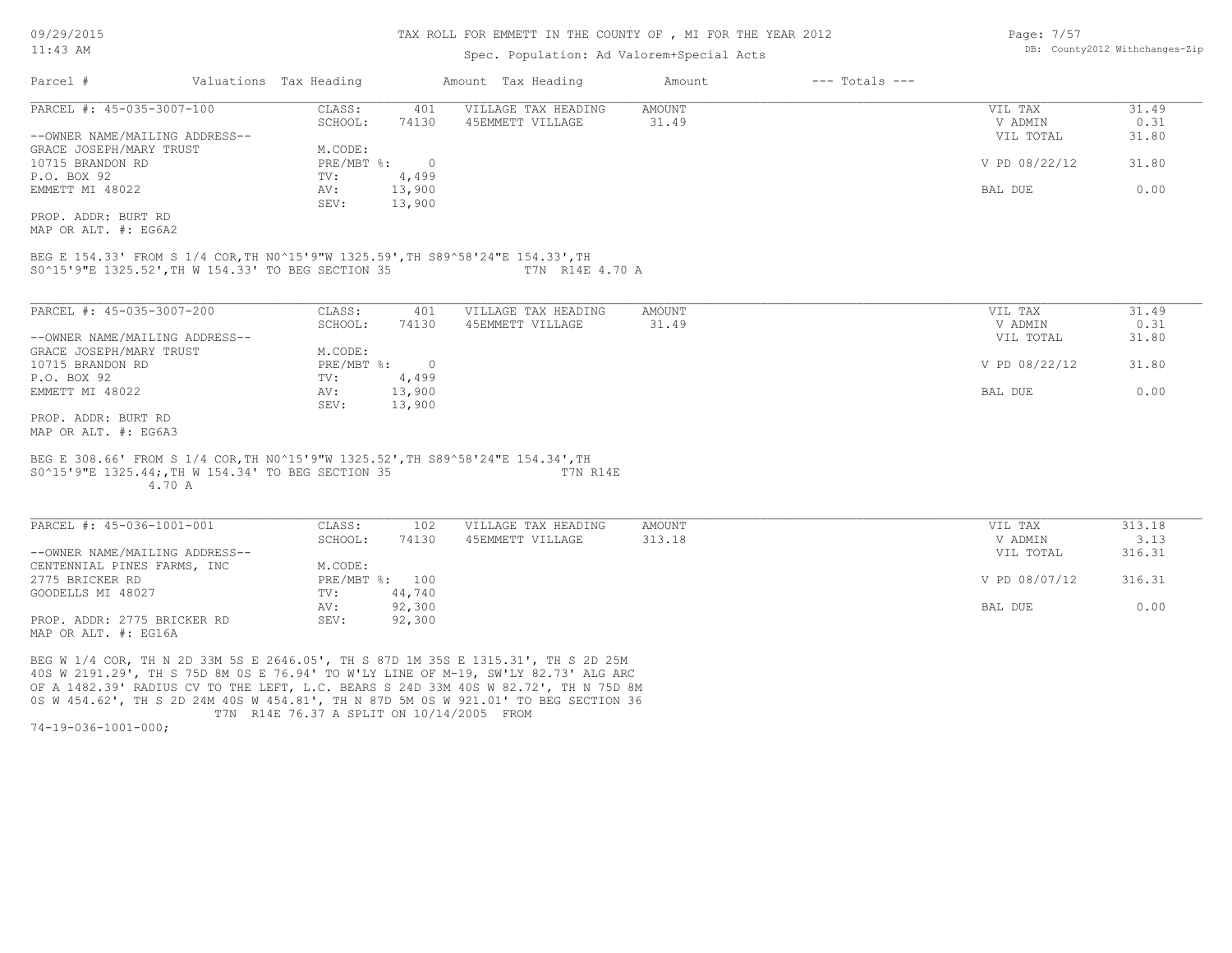#### 11:43 AM

#### TAX ROLL FOR EMMETT IN THE COUNTY OF , MI FOR THE YEAR 2012

### Spec. Population: Ad Valorem+Special Acts

| Page: $8/57$ |                                |
|--------------|--------------------------------|
|              | DB: County2012 Withchanges-Zip |

| Parcel #                       | Valuations Tax Heading |        | Amount Tax Heading  | Amount | $---$ Totals $---$ |               |        |
|--------------------------------|------------------------|--------|---------------------|--------|--------------------|---------------|--------|
| PARCEL #: 45-036-1001-101      | CLASS:                 | 401    | VILLAGE TAX HEADING | AMOUNT |                    | VIL TAX       | 431.90 |
|                                | SCHOOL:                | 74130  | 45EMMETT VILLAGE    | 431.90 |                    | V ADMIN       | 4.31   |
| --OWNER NAME/MAILING ADDRESS-- |                        |        |                     |        |                    | VIL TOTAL     | 436.21 |
| OLEJNIK ROBERT                 | M.CODE:                |        |                     |        |                    |               |        |
| 3257 KINNEY RD                 | PRE/MBT %: 100         |        |                     |        |                    | V PD 09/10/12 | 436.21 |
| EMMETT MI 48022                | TV:                    | 61,700 |                     |        |                    |               |        |
|                                | AV:                    | 61,700 |                     |        |                    | BAL DUE       | 0.00   |
| PROP. ADDR: 3257 KINNEY RD     | SEV:                   | 61,700 |                     |        |                    |               |        |
| MAP OR ALT. #: EG16B           |                        |        |                     |        |                    |               |        |

10/14/2005 FROM 74-19-036-1001-100, 74-19-036-1001-000; W 222.92', TH N 87D 5M 0S W 400' TO BEG SECTION 36 T7N R14E 3.85 A SPLIT 1482.39' RADIUS CV TO THE LEFT, L.C. BEARS S 20D 10M 25S W 144.24' TH S 2D 25M 40S E 454.62' TO W'LY LNE OF M-19, TH SW'LY 144.3' ALG W'LY LINE OF M-19 & THE ARC OF A BEG S 87D 5M 0S E 921.01' FROM W 1/4 COR, TH N 2D 25M 40S E 454.81', TH S 75D 8M 0S

| PARCEL #: 45-036-1002-000      | CLASS:       | 201    | VILLAGE TAX HEADING | AMOUNT | VIL TAX       | 415.17 |
|--------------------------------|--------------|--------|---------------------|--------|---------------|--------|
|                                | SCHOOL:      | 74130  | 45EMMETT VILLAGE    | 415.17 | V ADMIN       | 4.15   |
| --OWNER NAME/MAILING ADDRESS-- |              |        |                     |        | VIL TOTAL     | 419.32 |
| GREENIA DANIEL                 | M.CODE:      |        |                     |        |               |        |
| P.O. BOX 155                   | $PRE/MBT$ %: |        |                     |        | V PD 09/10/12 | 419.32 |
| 10820 DUNNIGAN RD              | TV:          | 59,310 |                     |        |               |        |
| EMMETT MI 48022                | AV:          | 77,200 |                     |        | BAL DUE       | 0.00   |
|                                | SEV:         | 77,200 |                     |        |               |        |
| PROP. ADDR: 10820 DUNNIGAN RD  |              |        |                     |        |               |        |

MAP OR ALT. #: EG14K1

T7N R14E 7.53 A 385.43', TH S 29D 9M W 240.92', TH N 50D 39M W 428.02' TO BEG SECTION 36 708.45' & S 50D 39M E 310.7' FROM N 1/4 COR, TH N 39D 21M E 250', TH S 48D 43M E 310.7', TH N 2D 22M E 408.45' TO BEG; AND BEG N 87D 8M W 1349.35' & S 2D 22M W S 2D 22M W 250', TH S 42D 50M 48S W 185.55', TH S 39D 21M W 250', TH N 50D 39M W BEG N 87D 8M W 1349.35' & S 2D 22M W 300' FROM N 1/4 COR, TH S 87D 8M E 519.05' TH

| PARCEL #: 45-036-1002-100      | CLASS:     | 201    | VILLAGE TAX HEADING | AMOUNT | VIL TAX       | 39.60 |
|--------------------------------|------------|--------|---------------------|--------|---------------|-------|
|                                | SCHOOL:    | 74130  | 45EMMETT VILLAGE    | 39.60  | V ADMIN       | 0.39  |
| --OWNER NAME/MAILING ADDRESS-- |            |        |                     |        | VIL TOTAL     | 39.99 |
| GREENIA DANIEL                 | M.CODE:    |        |                     |        |               |       |
| P.O. BOX 155                   | PRE/MBT %: |        |                     |        | V PD 09/10/12 | 39.99 |
| 10820 DUNNIGAN RD              | TV:        | 5,658  |                     |        |               |       |
| EMMETT MI 48022                | AV:        | 12,600 |                     |        | BAL DUE       | 0.00  |
|                                | SEV:       | 12,600 |                     |        |               |       |
| PROP. ADDR: RYNN RD            |            |        |                     |        |               |       |

MAP OR ALT. #: EG14K2

TH N 2D 22M E 300', TH S 87D 3M E 219.05' TO BEG SECTION 36 T7N R14E 1.50 A BEG N 87D 8M W 1130.3' FROM N 1/4 COR, TH S 2D 22M W 300', TH N 87D 3M W 219.05',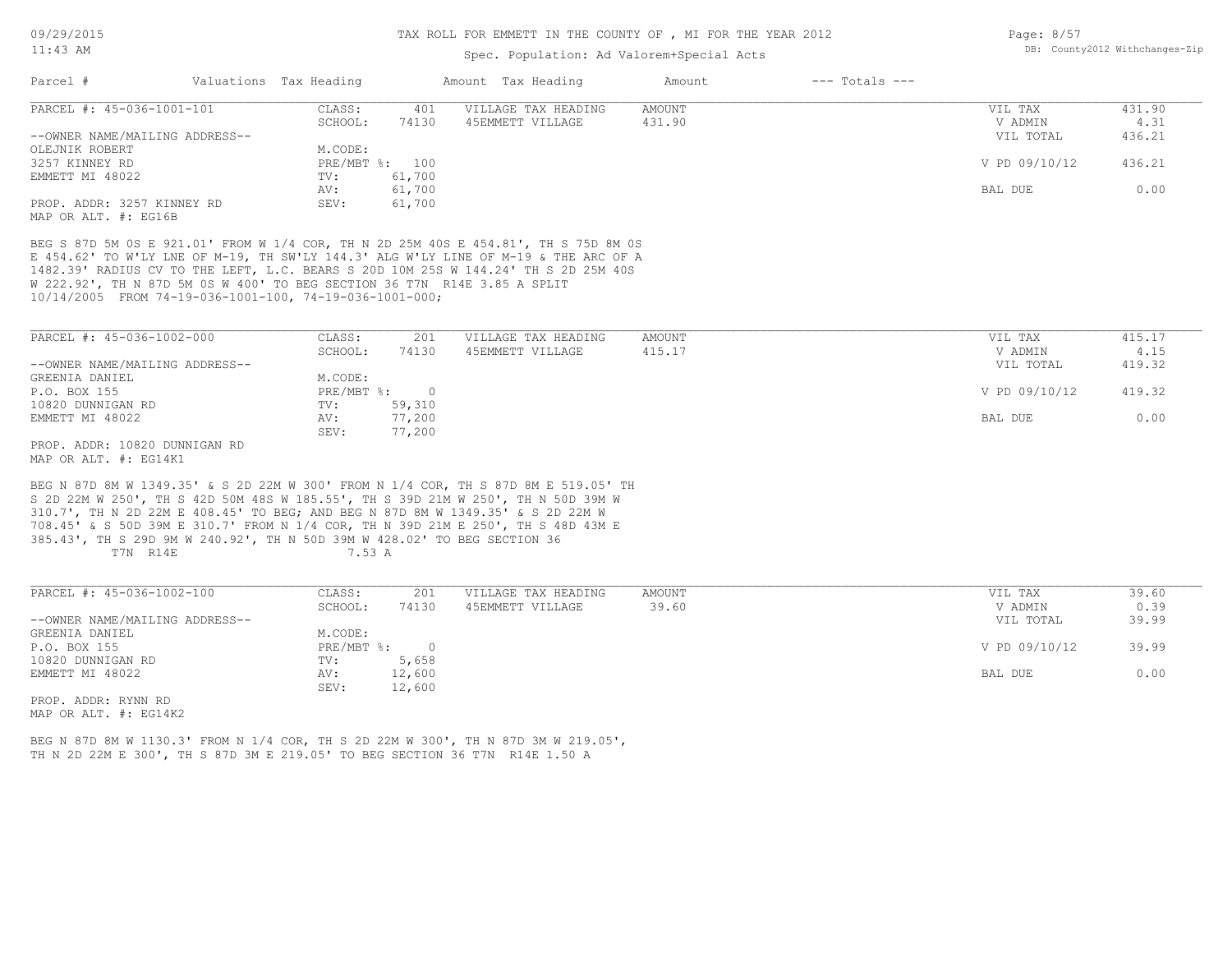#### 11:43 AM

#### TAX ROLL FOR EMMETT IN THE COUNTY OF , MI FOR THE YEAR 2012

### Spec. Population: Ad Valorem+Special Acts

| Page: $9/57$ |                                |
|--------------|--------------------------------|
|              | DB: County2012 Withchanges-Zip |

| Parcel #                       | Valuations Tax Heading |                | Amount Tax Heading  | Amount | $---$ Totals $---$ |               |        |
|--------------------------------|------------------------|----------------|---------------------|--------|--------------------|---------------|--------|
| PARCEL #: 45-036-1003-000      | CLASS:                 | 401            | VILLAGE TAX HEADING | AMOUNT |                    | VIL TAX       | 476.31 |
|                                | SCHOOL:                | 74130          | 45EMMETT VILLAGE    | 476.31 |                    | V ADMIN       | 4.76   |
| --OWNER NAME/MAILING ADDRESS-- |                        |                |                     |        |                    | VIL TOTAL     | 481.07 |
| LEVIN PAUL/MICHELLE            | M.CODE:                |                |                     |        |                    |               |        |
| 10835 RYNN RD                  |                        | PRE/MBT %: 100 |                     |        |                    | V PD 09/12/12 | 481.07 |
| EMMETT MI 48022                | TV:                    | 68,045         |                     |        |                    |               |        |
|                                | AV:                    | 90,000         |                     |        |                    | BAL DUE       | 0.00   |
| PROP. ADDR: 10835 RYNN RD      | SEV:                   | 90,000         |                     |        |                    |               |        |
| MAP OR ALT. #: EG14C/F         |                        |                |                     |        |                    |               |        |
|                                |                        |                |                     |        |                    |               |        |
|                                |                        |                |                     |        |                    |               |        |

FT TO BEG. 3.09 A SEC 36 T7N R14E FT, TH N 87 DEG 8 MIN W 450 FT, TH N 2 DEG 22 MIN E 300 FT, TH S 87 DEG 8 MIN E 450 BEG ON N SEC LINE N 87 DEG 8 MIN W 680.3 FT FROM N 1/4 COR, TH S 2 DEG 22 MIN W 300

| PARCEL #: 45-036-1006-000         | CLASS:  | 401            | VILLAGE TAX HEADING | AMOUNT | VIL TAX   | 459.90 |
|-----------------------------------|---------|----------------|---------------------|--------|-----------|--------|
|                                   | SCHOOL: | 74130          | 45EMMETT VILLAGE    | 459.90 | V ADMIN   | 4.59   |
| --OWNER NAME/MAILING ADDRESS--    |         |                |                     |        | VIL TOTAL | 464.49 |
| STEMM DAVID/LAURA/REYNOLDS CRYSTE | M.CODE: |                |                     |        |           |        |
| 3405 KINNEY RD                    |         | PRE/MBT %: 100 |                     |        | BAL DUE   | 464.49 |
| Emmett MI 48022                   | TV:     | 65,700         |                     |        |           |        |
|                                   | AV:     | 65,700         |                     |        |           |        |
| PROP. ADDR: 3405 KINNEY RD        | SEV:    | 65,700         |                     |        |           |        |
| MAP OR ALT. $\#$ : EG14H/J        |         |                |                     |        |           |        |

185.55',TH N222'E 250',TH S878'E 497.03' TO BEG SECTION 36 T7N R14E 7.71 A TO W'LY LINE M-19 FROM N 1/4 COR,TH S299'W 704.51' TH N4843'W 385.43',TH N4250'48"E W OF N 1/4 COR,TH S222'W 300',TH S878'E TO M-19 & BEG N878'W 330.65' & S252'W 300' THAT PART OF NW 1/4 LYING W OF NEW M-19 & N & E OF A LINE, BEG ON N SEC LINE 680.3'

| PARCEL #: 45-036-1008-001           | CLASS:     | 401    | VILLAGE TAX HEADING | AMOUNT | VIL TAX       | 157.50 |
|-------------------------------------|------------|--------|---------------------|--------|---------------|--------|
|                                     | SCHOOL:    | 74130  | 45EMMETT VILLAGE    | 157.50 | V ADMIN       | 1.57   |
| --OWNER NAME/MAILING ADDRESS--      |            |        |                     |        | VIL TOTAL     | 159.07 |
| BIRKENSHAW ROBERT                   | M.CODE:    |        |                     |        |               |        |
| P.O. BOX 188                        | PRE/MBT %: |        |                     |        | V PD 09/14/12 | 159.07 |
| EMMETT MI 48022                     | TV:        | 22,500 |                     |        |               |        |
|                                     | AV:        | 22,500 |                     |        | BAL DUE       | 0.00   |
| PROP. ADDR: 3301 EMMETT RD          | SEV:       | 22,500 |                     |        |               |        |
| MAP OR ALT. $\#$ : EG14A/B/24/25/26 |            |        |                     |        |               |        |

19-036-1009-000, 19-036-1010-000; R14E 3.63 A SPLIT ON 11/21/2007 FROM 19-036-1008-000, 19-036-1007-000, PART OF N 1/2 OF SE 1/4 OF NW 1/4 LYING SW OF M-21 & E OF EMMETT RD SECTION 36 T7N 1/4 ALSO W 99' OF E 231' OF N 99' OF S 660' OF SE 1/4 OF NW 1/4 & E 393 FT OF THAT 594' OF THE E 132' OF THE SE 1/4 & N 66' OF THE S 660' OF E 132' OF SE 1/4 OF NW THE N 66' OF THE S 458' OF THE E 132' OF THE SE 1/4 OF NW 1/4 & THE N 136' OF THE S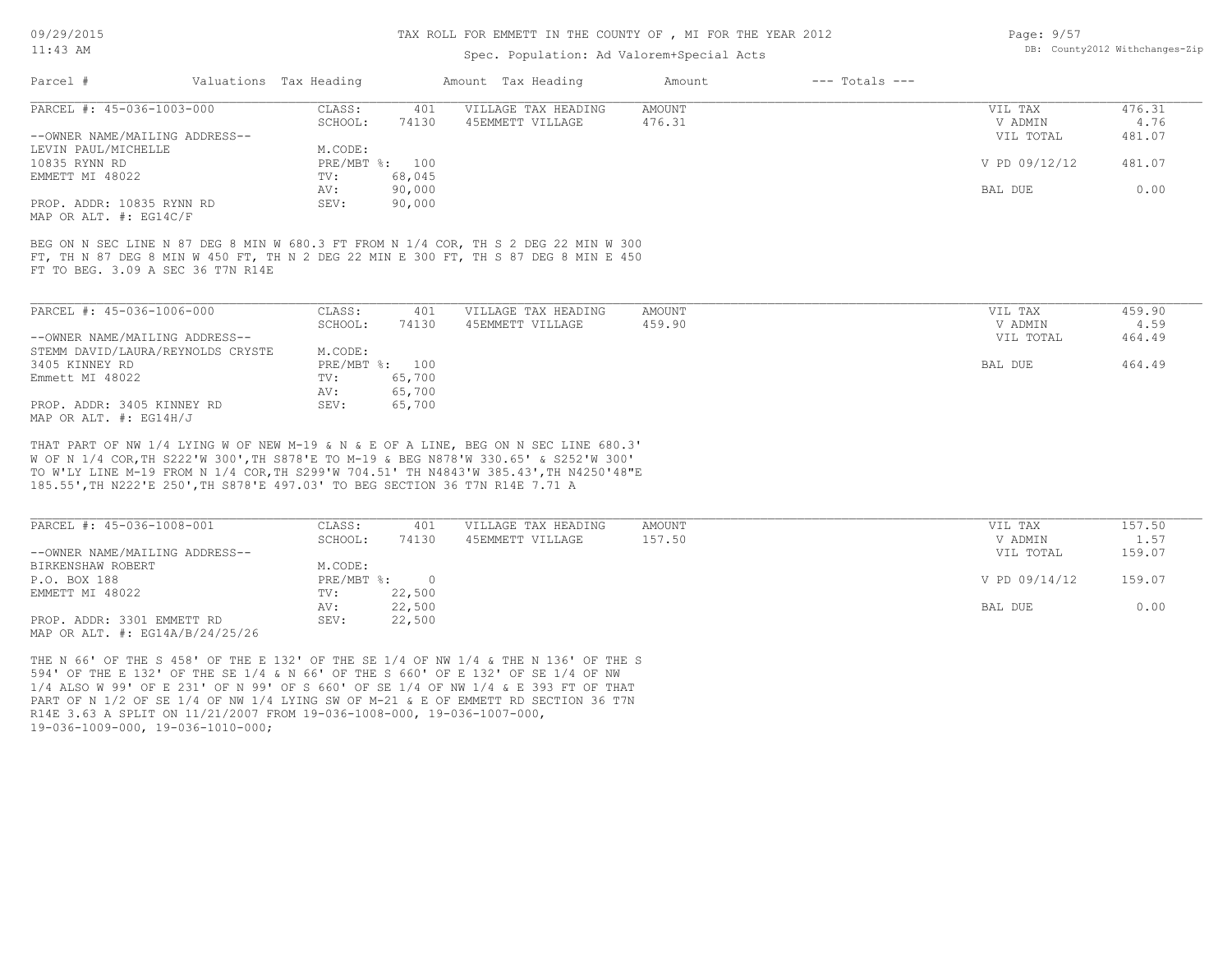#### TAX ROLL FOR EMMETT IN THE COUNTY OF , MI FOR THE YEAR 2012

### Spec. Population: Ad Valorem+Special Acts

Page: 10/57 DB: County2012 Withchanges-Zip

| Parcel #                       | Valuations Tax Heading |        | Amount Tax Heading  | Amount | $---$ Totals $---$ |           |        |
|--------------------------------|------------------------|--------|---------------------|--------|--------------------|-----------|--------|
| PARCEL #: 45-036-1011-000      | CLASS:                 | 201    | VILLAGE TAX HEADING | AMOUNT |                    | VIL TAX   | 211.42 |
|                                | SCHOOL:                | 74130  | 45EMMETT VILLAGE    | 211.42 |                    | V ADMIN   | 2.11   |
| --OWNER NAME/MAILING ADDRESS-- |                        |        |                     |        |                    | VIL TOTAL | 213.53 |
| FULLERTON JAMES/S ET-AL        | M.CODE:                |        |                     |        |                    |           |        |
| 21735 GREGORY                  | PRE/MBT %:             |        |                     |        |                    | BAL DUE   | 213.53 |
| DEARBORN MI 48124              | TV:                    | 30,204 |                     |        |                    |           |        |
|                                | AV:                    | 41,700 |                     |        |                    |           |        |
| PROP. ADDR: 3279 EMMETT RD     | SEV:                   | 41,700 |                     |        |                    |           |        |
| MAP OR ALT. #: EG23            |                        |        |                     |        |                    |           |        |

T7N R14E THE N 227 FT OF THE S 392 FT OF THE E 132 FT OF THE SE 1/4 OF NW 1/4 .69 A SEC 36

| PARCEL #: 45-036-1012-000      | CLASS:  | 401            | VILLAGE TAX HEADING | AMOUNT | VIL TAX       | 359.80 |
|--------------------------------|---------|----------------|---------------------|--------|---------------|--------|
|                                | SCHOOL: | 74130          | 45EMMETT VILLAGE    | 359.80 | V ADMIN       | 3.59   |
| --OWNER NAME/MAILING ADDRESS-- |         |                |                     |        | VIL TOTAL     | 363.39 |
| BECK CARL J                    | M.CODE: |                |                     |        |               |        |
| 10772 BRANDON RD               |         | PRE/MBT %: 100 |                     |        | V PD 09/14/12 | 363.39 |
| EMMETT MI 48022                | TV:     | 51,400         |                     |        |               |        |
|                                | AV:     | 51,400         |                     |        | BAL DUE       | 0.00   |
| PROP. ADDR: 10772 BRANDON RD   | SEV:    | 51,400         |                     |        |               |        |
| MAP OR ALT. #: EG22            |         |                |                     |        |               |        |

THEREOF. 3.63 A SEC 36 T7N R14E 946.9 FT & EXC E 132 FT OF N 495 FT THEREOF & EXC W 99 FT OF E 231 FT OF N 99 FT THAT PART OF S 1/2 OF SE 1/4 OF NW 1/4 LYING N & W OF BRANDON & EMMETT RDS, EXC W

| PARCEL #: 45-036-1012-100      | CLASS:  | 401            | VILLAGE TAX HEADING | AMOUNT | VIL TAX       | 63.95 |
|--------------------------------|---------|----------------|---------------------|--------|---------------|-------|
|                                | SCHOOL: | 74130          | 45EMMETT VILLAGE    | 63.95  | V ADMIN       | 0.63  |
| --OWNER NAME/MAILING ADDRESS-- |         |                |                     |        | VIL TOTAL     | 64.58 |
| PIERCE DENNIS R.TRUST          | M.CODE: |                |                     |        |               |       |
| 10895 BRANDON RD               |         | PRE/MBT %: 100 |                     |        | V PD 09/14/12 | 64.58 |
| EMMETT MI 48022                | TV:     | 9,137          |                     |        |               |       |
|                                | AV:     | 10,100         |                     |        | BAL DUE       | 0.00  |
| PROP. ADDR: BRANDON RD         | SEV:    | 10,100         |                     |        |               |       |
| MAP OR ALT. #: EG22B           |         |                |                     |        |               |       |

N2^34'25"E 396',TH N87^4'W 99',TH N2^34'25"E 99' TO BEG SECTION 36 T7N R14E 2.80 A 214.43', RADIUS 263.43', CHORD BEARING N56^10'54"E 208.56',TH N87^4'E 63.04',TH S2^34'25"W 429.17',TH S87^4'W E 161',TH S4^1'50"W 190.65',TH ALG CURV TO LEFT BEG S2^34'25"W 1983.26' & N87^4'W 231' FROM N 1/4 COR, TH N87^4'W 162',TH

| PARCEL #: 45-036-1013-000      | CLASS:  | 401            | VILLAGE TAX HEADING | AMOUNT | VIL TAX       | 210.38 |
|--------------------------------|---------|----------------|---------------------|--------|---------------|--------|
|                                | SCHOOL: | 74130          | 45EMMETT VILLAGE    | 210.38 | V ADMIN       | 2.10   |
| --OWNER NAME/MAILING ADDRESS-- |         |                |                     |        | VIL TOTAL     | 212.48 |
| HAZELMAN JACK E/MATILDA        | M.CODE: |                |                     |        |               |        |
| 10782 BRANDON RD               |         | PRE/MBT %: 100 |                     |        | V PD 08/30/12 | 212.48 |
| EMMETT MI 48022-4506           | TV:     | 30,055         |                     |        |               |        |
|                                | AV:     | 31,600         |                     |        | BAL DUE       | 0.00   |
| PROP. ADDR: 10782 BRANDON RD   | SEV:    | 31,600         |                     |        |               |        |
| MAP OR ALT. #: EG21A           |         |                |                     |        |               |        |

THE E 100 FT OF W 946.9 FT OF S 1/2 OF SE 1/4 OF NW 1/4 1.51 A SEC 36 T7N R14E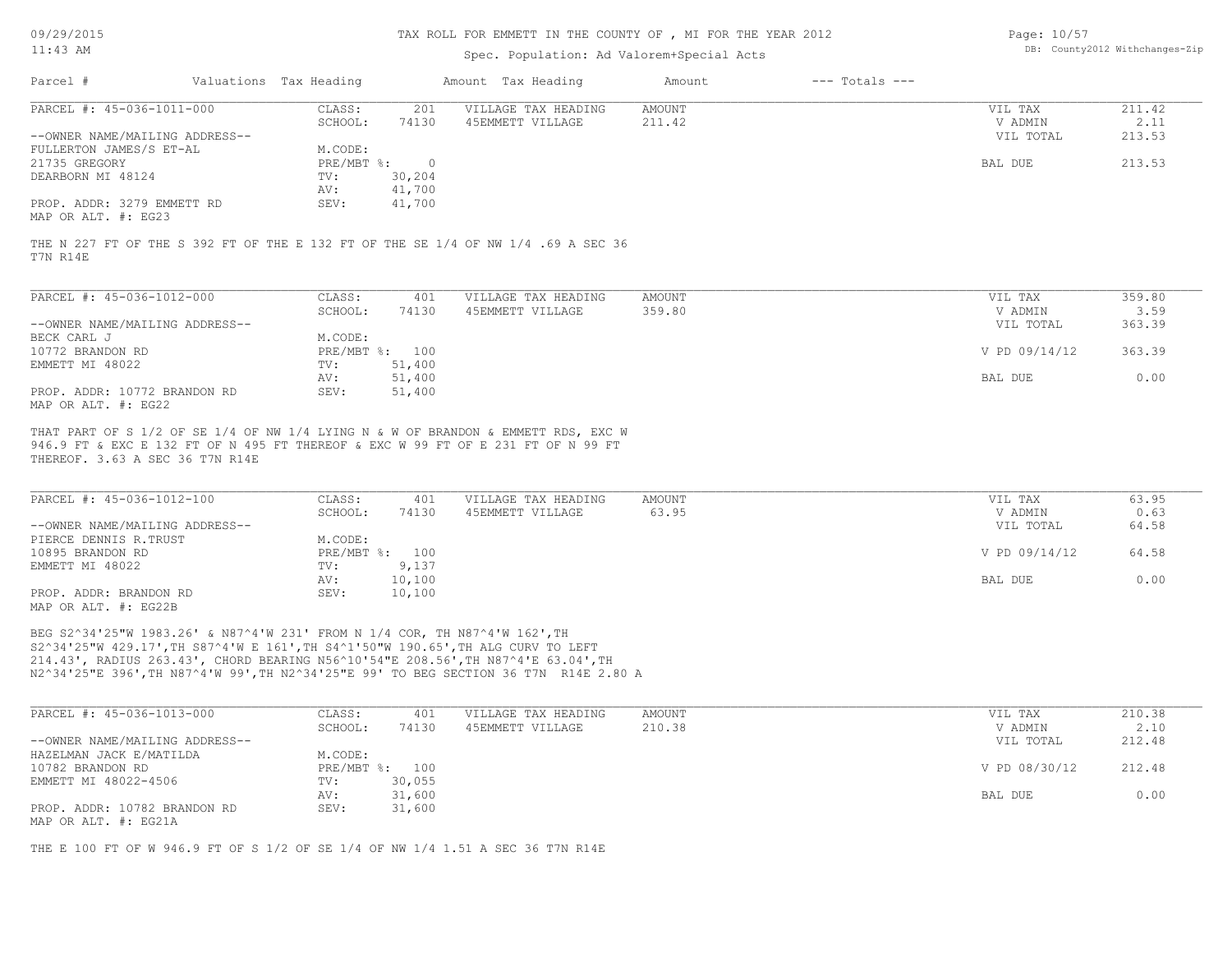#### TAX ROLL FOR EMMETT IN THE COUNTY OF , MI FOR THE YEAR 2012

### Spec. Population: Ad Valorem+Special Acts

Page: 11/57 DB: County2012 Withchanges-Zip

| Parcel #                       | Valuations Tax Heading |        | Amount Tax Heading  | Amount | $---$ Totals $---$ |           |        |
|--------------------------------|------------------------|--------|---------------------|--------|--------------------|-----------|--------|
| PARCEL #: 45-036-1014-000      | CLASS:                 | 401    | VILLAGE TAX HEADING | AMOUNT |                    | VIL TAX   | 146.74 |
|                                | SCHOOL:                | 74130  | 45EMMETT VILLAGE    | 146.74 |                    | V ADMIN   | 1.46   |
| --OWNER NAME/MAILING ADDRESS-- |                        |        |                     |        |                    | VIL TOTAL | 148.20 |
| PRATT MARIAN A TRUST           | M.CODE:                |        |                     |        |                    |           |        |
| 10786 BRANDON RD               | PRE/MBT %: 100         |        |                     |        |                    | BAL DUE   | 148.20 |
| EMMETT MI 48022                | TV:                    | 20,964 |                     |        |                    |           |        |
|                                | AV:                    | 22,300 |                     |        |                    |           |        |
| PROP. ADDR: 10786 BRANDON RD   | SEV:                   | 22,300 |                     |        |                    |           |        |

MAP OR ALT. #: EG21C

E70 FT OF W 846.9 FT OF S 1/2 OF SE 1/4 OF NW 1/4 1.06 A SEC 36 T7N R14E

| PARCEL #: 45-036-1016-001      | CLASS:     | 401    | VILLAGE TAX HEADING | AMOUNT | VIL TAX       | 304.32 |
|--------------------------------|------------|--------|---------------------|--------|---------------|--------|
|                                | SCHOOL:    | 74130  | 45EMMETT VILLAGE    | 304.32 | V ADMIN       | 3.04   |
| --OWNER NAME/MAILING ADDRESS-- |            |        |                     |        | VIL TOTAL     | 307.36 |
| KEEGAN PATRICK V               | M.CODE:    |        |                     |        |               |        |
| 3207 QUAIN RD                  | PRE/MBT %: |        |                     |        | V PD 07/20/12 | 307.36 |
| EMMETT MI 48022                | TV:        | 43,475 |                     |        |               |        |
|                                | AV:        | 43,500 |                     |        | BAL DUE       | 0.00   |
| PROP. ADDR: 10806 BRANDON RD   | SEV:       | 43,500 |                     |        |               |        |
| MAP OR ALT. $\#$ : EG20/21B    |            |        |                     |        |               |        |

11/08/2007 FROM 19-036-1016-000, 19-036-1015-000; E 235' OF W 776.9' OF S 1/2 OF SE 1/4 OF NW 1/4 SECTION 36 T7N R14E 3.51 A SPLIT ON

| PARCEL #: 45-036-1017-000      | CLASS:     | 708   | VILLAGE TAX HEADING | AMOUNT | VIL TAX   | 0.00 |
|--------------------------------|------------|-------|---------------------|--------|-----------|------|
|                                | SCHOOL:    | 74130 | 45EMMETT VILLAGE    | 0.00   | V ADMIN   | 0.00 |
| --OWNER NAME/MAILING ADDRESS-- |            |       |                     |        | VIL TOTAL | 0.00 |
| ARCHBISHOP OF DET CHURCH       | M.CODE:    |       |                     |        |           |      |
| 1234 WASHINGTON BLVD           | PRE/MBT %: |       |                     |        | BAL DUE   | 0.00 |
| DETROIT MI 48226-1825          | TV:        |       |                     |        |           |      |
|                                | AV:        |       |                     |        |           |      |
| PROP. ADDR: 10828 BRANDON RD   | SEV:       |       |                     |        |           |      |
| MAP OR ALT. #: EG19A           |            |       |                     |        |           |      |

SECTION 36 T7N R14E 3.7 A S874'E 1356.82' & N239'E 378.97' FROM W 1/4 COR,TH S716'E 285',TH S8016'E 103.31' ALL THAT PART OF THE W 541.9' OF SE 1/4 OF NW 1/4 LYING E OF M-19 & S OF A LINE BEG

| PARCEL #: 45-036-1017-100      | CLASS:       | 704   | VILLAGE TAX HEADING | AMOUNT | VIL TAX   | 0.00 |
|--------------------------------|--------------|-------|---------------------|--------|-----------|------|
|                                | SCHOOL:      | 74130 | 45EMMETT VILLAGE    | 0.00   | V ADMIN   | 0.00 |
| --OWNER NAME/MAILING ADDRESS-- |              |       |                     |        | VIL TOTAL | 0.00 |
| YALE PUBLIC SCHOOLS            | M.CODE:      |       |                     |        |           |      |
| 198 SCHOOL DR                  | $PRE/MBT$ %: |       |                     |        | BAL DUE   | 0.00 |
| YALE MI 48097-3342             | TV:          |       |                     |        |           |      |
|                                | AV:          |       |                     |        |           |      |
| PROP. ADDR: BRANDON RD         | SEV:         |       |                     |        |           |      |
| MAP OR ALT. #: EG19B           |              |       |                     |        |           |      |

393.98',TH N8016'W 103.31',TH N716'W 285' TO BEG. SECTION 36 T7N R14E 7.84 A TH S3925'W 18',TH S5035'E 13.49',TH S234'W 373.72',TH N874'W 400.11',TH S312'30"W 23.53',TH N2912'E 550.15',TH N7921'E 228.45',TH S5035'E 217.85',TH S234'W 21.24', BEG S874'E 1356.82' & N239'E 378.97' FROM W 1/4 COR,TH N239'E 323.25',TH S874'E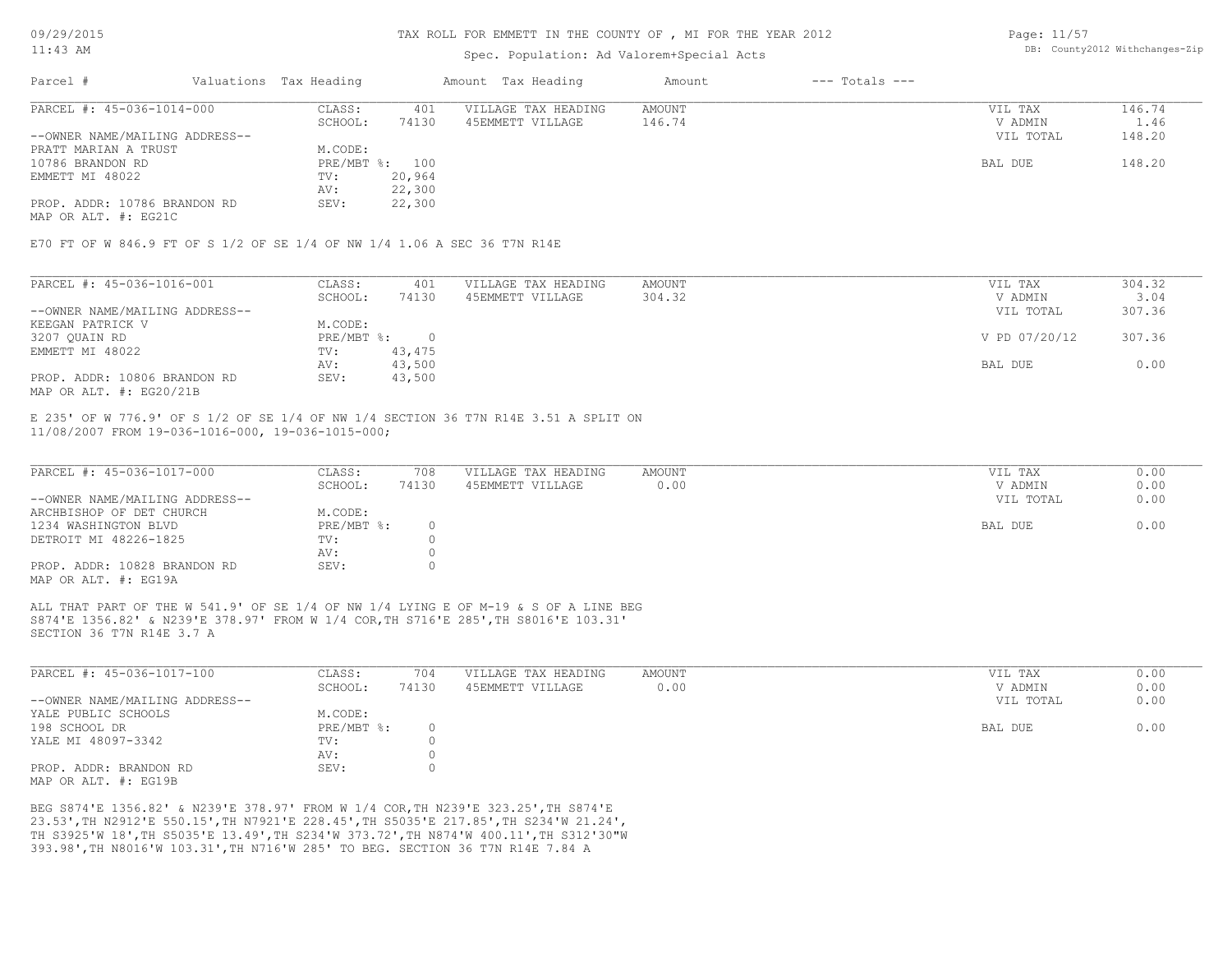#### TAX ROLL FOR EMMETT IN THE COUNTY OF , MI FOR THE YEAR 2012

### Spec. Population: Ad Valorem+Special Acts

| Page: 12/57 |                                |
|-------------|--------------------------------|
|             | DB: County2012 Withchanges-Zip |

| Parcel #                       | Valuations Tax Heading |        | Amount Tax Heading  | Amount | $---$ Totals $---$ |               |        |
|--------------------------------|------------------------|--------|---------------------|--------|--------------------|---------------|--------|
| PARCEL #: 45-036-1018-000      | CLASS:                 | 401    | VILLAGE TAX HEADING | AMOUNT |                    | VIL TAX       | 282.80 |
|                                | SCHOOL:                | 74130  | 45EMMETT VILLAGE    | 282.80 |                    | V ADMIN       | 2.82   |
| --OWNER NAME/MAILING ADDRESS-- |                        |        |                     |        |                    | VIL TOTAL     | 285.62 |
| SCOTT TONY M/ERNESTINE G       | M.CODE:                |        |                     |        |                    |               |        |
| 3301 KINNEY RD                 | PRE/MBT %: 100         |        |                     |        |                    | V PD 08/27/12 | 285.62 |
| EMMETT MI 48022                | TV:                    | 40,400 |                     |        |                    |               |        |
|                                | AV:                    | 40,400 |                     |        |                    | BAL DUE       | 0.00   |
| PROP. ADDR: 3301 KINNEY RD     | SEV:                   | 40,400 |                     |        |                    |               |        |
| MAP OR ALT. #: EG17A           |                        |        |                     |        |                    |               |        |

M-19 1.08 A SEC 36 T7N R14E ON W LINE 1172.84 FT S OF C.L. M-21, TH S 79 DEG 37 MIN E TO M-19, & LYING W OF THAT PART OF N 241.75 FT OF S 695.25 FT OF E 1/2 OF NW 1/4 LYING S OF A LINE, BEG

| PARCEL #: 45-036-1019-000      | CLASS:  | 401            | VILLAGE TAX HEADING | AMOUNT | VIL TAX       | 303.80 |
|--------------------------------|---------|----------------|---------------------|--------|---------------|--------|
|                                | SCHOOL: | 74130          | 45EMMETT VILLAGE    | 303.80 | V ADMIN       | 3.03   |
| --OWNER NAME/MAILING ADDRESS-- |         |                |                     |        | VIL TOTAL     | 306.83 |
| SCHEIBLE GERALD/AGNES          | M.CODE: |                |                     |        |               |        |
| 3319 KINNEY RD                 |         | PRE/MBT %: 100 |                     |        | V PD 08/01/12 | 306.83 |
| EMMETT MI 48022-3507           | TV:     | 43,400         |                     |        |               |        |
|                                | AV:     | 43,400         |                     |        | BAL DUE       | 0.00   |
| PROP. ADDR: 3319 KINNEY RD     | SEV:    | 43,400         |                     |        |               |        |
| MAP OR ALT. #: EG17B           |         |                |                     |        |               |        |

TH N 2 DEG 31 MIN E 146 FT TO BEG. 0.70 A SEC 36 T7N R14E 253.97 FT TH S 29 DEG 09 MIN W ALG M-19 152.74 FT, TH N 79 DEG 37 MIN W 184.85 FT BEG ON W LINE OF E 1/2 OF NW 1/4, 1026.84 FT S OF C.L. M-21, TH S 79 DEG 37 MIN E

| PARCEL #: 45-036-1020-000      | CLASS:  | 401            | VILLAGE TAX HEADING | AMOUNT | VIL TAX       | 279.30 |
|--------------------------------|---------|----------------|---------------------|--------|---------------|--------|
|                                | SCHOOL: | 74130          | 45EMMETT VILLAGE    | 279.30 | V ADMIN       | 2.79   |
| --OWNER NAME/MAILING ADDRESS-- |         |                |                     |        | VIL TOTAL     | 282.09 |
| PERRY LEONARD/MARG TRUST       | M.CODE: |                |                     |        |               |        |
| 3323 KINNEY RD                 |         | PRE/MBT %: 100 |                     |        | V PD 09/10/12 | 282.09 |
| EMMETT MI 48022-3507           | TV:     | 39,900         |                     |        |               |        |
|                                | AV:     | 39,900         |                     |        | BAL DUE       | 0.00   |
| PROP. ADDR: 3323 KINNEY RD     | SEV:    | 39,900         |                     |        |               |        |
| MAP OR ALT. #: EG18            |         |                |                     |        |               |        |

DEG 9 MIN E TO BEG. 1.25 A SEC 36 T7N R14E W 370.84 FT, TH S 2 DEG 27 MIN E 132 FT, TH S 79 DEG 37 MIN E TO RD C.L. TH N 29 BEG ON C.L. M-19 S 29 DEG 9 MIN W 544.8 FT FROM INT WITH C.L. M-21, TH N 79 1/2 DEG

| PARCEL #: 45-036-1021-000      | CLASS:     | 201     | VILLAGE TAX HEADING | AMOUNT | VIL TAX       | 629.87 |
|--------------------------------|------------|---------|---------------------|--------|---------------|--------|
|                                | SCHOOL:    | 74130   | 45EMMETT VILLAGE    | 629.87 | V ADMIN       | 6.29   |
| --OWNER NAME/MAILING ADDRESS-- |            |         |                     |        | VIL TOTAL     | 636.16 |
| GREENIA DANIEL/DEBRA           | M.CODE:    |         |                     |        |               |        |
| PO BOX 155                     | PRE/MBT %: |         |                     |        | V PD 09/10/12 | 636.16 |
| EMMETT MI 48022                | TV:        | 89,982  |                     |        |               |        |
|                                | AV:        | 108,000 |                     |        | BAL DUE       | 0.00   |
| PROP. ADDR: DUNNIGAN RD        | SEV:       | 108,000 |                     |        |               |        |
| MAP OR ALT. $\#$ : EG14G       |            |         |                     |        |               |        |

A SEC 36 T7N R14E 544.8 FT, TH N 79 DEG 30 MIN W 370.84 FT, TH N 2 DEG 27 MIN E 894.84 FT TO BEG. 8.5 FT ON C.L. OF M-21 TO INT OF C.L. OF RE-LOC M-19, TH S 29 DEG 9 MIN W ON SAID C.L. BEG AT INT OF W LINE OF E 1/2 OF NW 1/4 & C.L. OF M-21, TH S 50 DEG 39 MIN E 765.3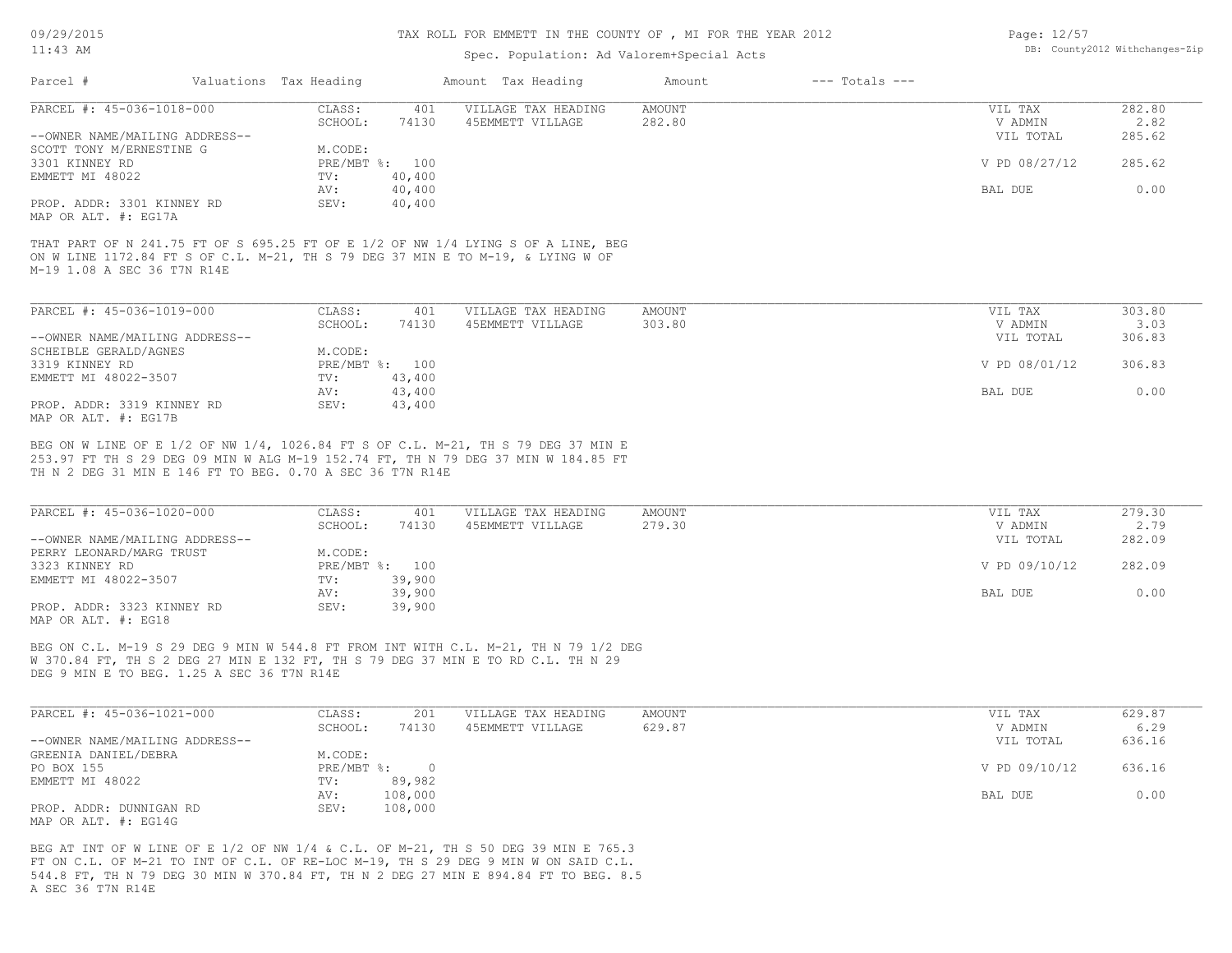#### 11:43 AM

#### TAX ROLL FOR EMMETT IN THE COUNTY OF , MI FOR THE YEAR 2012

### Spec. Population: Ad Valorem+Special Acts

Page: 13/57 DB: County2012 Withchanges-Zip

| Parcel #                       | Valuations Tax Heading |                | Amount Tax Heading  | Amount | $---$ Totals $---$ |               |        |
|--------------------------------|------------------------|----------------|---------------------|--------|--------------------|---------------|--------|
| PARCEL #: 45-036-2001-000      | CLASS:                 | 101            | VILLAGE TAX HEADING | AMOUNT |                    | VIL TAX       | 138.87 |
|                                | SCHOOL:                | 74130          | 45EMMETT VILLAGE    | 138.87 |                    | V ADMIN       | 1.38   |
| --OWNER NAME/MAILING ADDRESS-- |                        |                |                     |        |                    | VIL TOTAL     | 140.25 |
| KEEGAN JAMES L/NANCY           | M.CODE:                |                |                     |        |                    |               |        |
| 3516 EMMETT RD                 |                        | PRE/MBT %: 100 |                     |        |                    | V PD 08/01/12 | 140.25 |
| EMMETT MI 48022-3900           | TV:                    | 19,839         |                     |        |                    |               |        |
|                                | AV:                    | 109,400        |                     |        |                    | BAL DUE       | 0.00   |
| PROP. ADDR: EMMETT RD          | SEV:                   | 109,400        |                     |        |                    |               |        |
| MAP OR ALT. #: EG10            |                        |                |                     |        |                    |               |        |

NW 1/4 OF NE 1/4 40 A SEC 36 T7N R14E

| PARCEL #: 45-036-2002-000      | CLASS:  | 401            | VILLAGE TAX HEADING | AMOUNT | VIL TAX       | 142.10 |
|--------------------------------|---------|----------------|---------------------|--------|---------------|--------|
|                                | SCHOOL: | 74130          | 45EMMETT VILLAGE    | 142.10 | V ADMIN       | 1.42   |
| --OWNER NAME/MAILING ADDRESS-- |         |                |                     |        | VIL TOTAL     | 143.52 |
| KEEGAN JAMES L./NANCY J.       | M.CODE: |                |                     |        |               |        |
| 3516 EMMETT RD                 |         | PRE/MBT %: 100 |                     |        | V PD 08/01/12 | 143.52 |
| Emmett MI 48022                | TV:     | 20,300         |                     |        |               |        |
|                                | AV:     | 20,300         |                     |        | BAL DUE       | 0.00   |
| PROP. ADDR: BRANDON RD         | SEV:    | 20,300         |                     |        |               |        |
| MAP OR ALT. #: EG9C            |         |                |                     |        |               |        |

W330 FT OF E 1/2 OF NE 1/4 20 A SEC 36 T7N R14E

| PARCEL #: 45-036-2003-000      | CLASS:  | 401            | VILLAGE TAX HEADING | AMOUNT | VIL TAX       | 369.60 |
|--------------------------------|---------|----------------|---------------------|--------|---------------|--------|
|                                | SCHOOL: | 74130          | 45EMMETT VILLAGE    | 369.60 | V ADMIN       | 3.69   |
| --OWNER NAME/MAILING ADDRESS-- |         |                |                     |        | VIL TOTAL     | 373.29 |
| SIWAK JOSEPH/MELANIE           | M.CODE: |                |                     |        |               |        |
| 10580 BRANDON RD               |         | PRE/MBT %: 100 |                     |        | V PD 09/14/12 | 373.29 |
| EMMETT MI 48022                | TV:     | 52,800         |                     |        |               |        |
|                                | AV:     | 52,800         |                     |        | BAL DUE       | 0.00   |
| PROP. ADDR: 10580 BRANDON RD   | SEV:    | 52,800         |                     |        |               |        |
| MAP OR ALT. #: EG9D            |         |                |                     |        |               |        |

SECTION 36 T7N R14E 17.50 A N8958'27"E 330',TH S015'35"E 1979.69',TH S8952'W 165',TH S015'35"E 660' TO BEG BEG S8952'W 812.28' FROM E 1/4 COR,TH S8952'W 165',TH N015'35"W 2640.31',TH

| PARCEL #: 45-036-2003-100      | CLASS:                    | 401    | VILLAGE TAX HEADING | AMOUNT | VIL TAX   | 337.40 |
|--------------------------------|---------------------------|--------|---------------------|--------|-----------|--------|
|                                | SCHOOL:                   | 74130  | 45EMMETT VILLAGE    | 337.40 | V ADMIN   | 3.37   |
| --OWNER NAME/MAILING ADDRESS-- |                           |        |                     |        | VIL TOTAL | 340.77 |
| DAENZER EDWARD/LISA            | M.CODE:                   |        |                     |        |           |        |
| 10560 BRANDON RD               | $PRE/MBT$ $\frac{1}{6}$ : | 100    |                     |        | BAL DUE   | 340.77 |
| EMMETT MI 48022                | TV:                       | 48,200 |                     |        |           |        |
|                                | AV:                       | 48,200 |                     |        |           |        |
| PROP. ADDR: 10560 BRANDON RD   | SEV:                      | 48,200 |                     |        |           |        |
| MAP OR ALT. #: EG9E            |                           |        |                     |        |           |        |

165',TH S015'35"E 660' TO BEG SECTION 36 T7N R14E 2.5 A BEG S8952'W 647.28' FROM E 1/4 COR,TH S8952'W 165',TH N015'35"W 660',TH N8952'E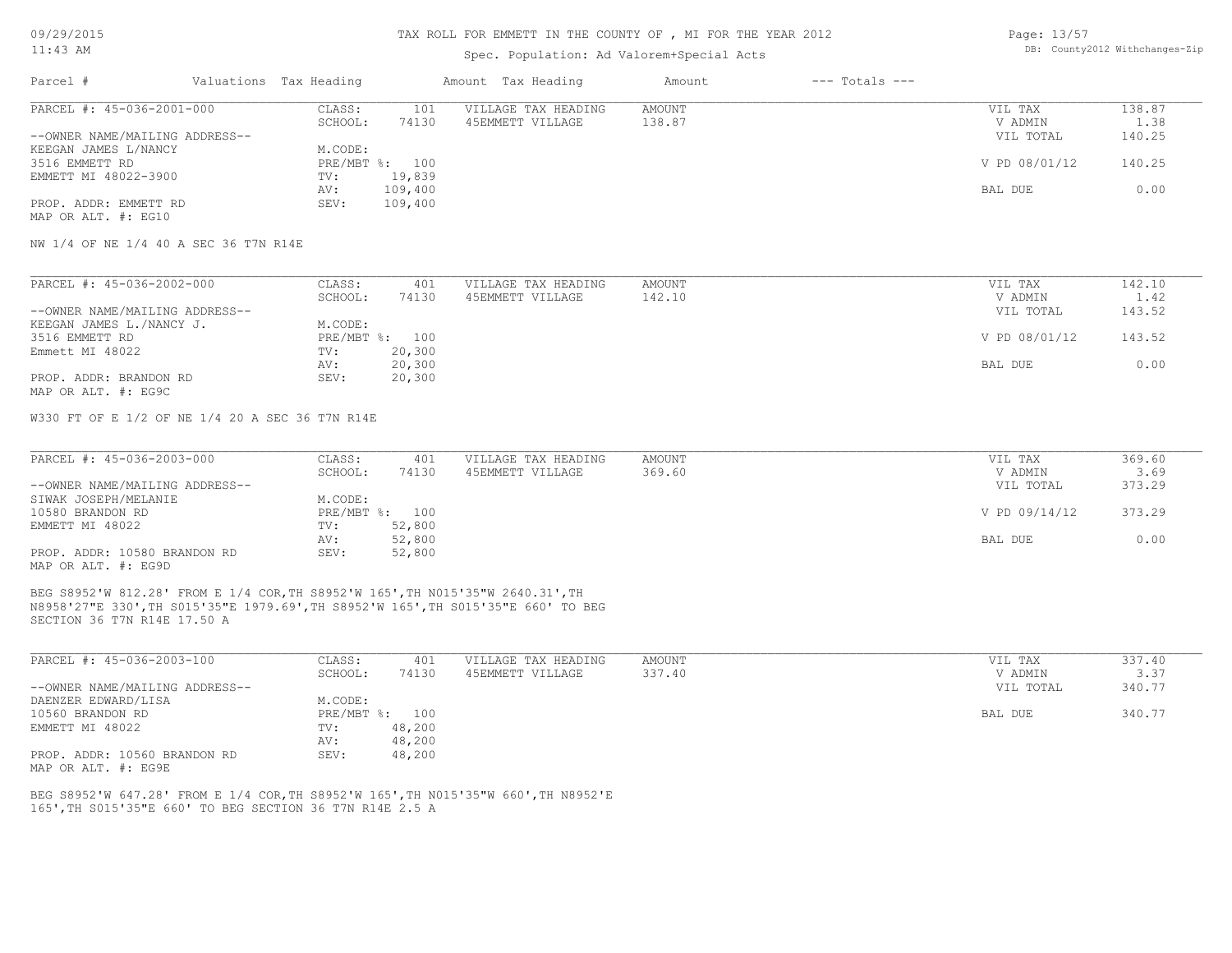#### TAX ROLL FOR EMMETT IN THE COUNTY OF , MI FOR THE YEAR 2012

### Spec. Population: Ad Valorem+Special Acts

Page: 14/57 DB: County2012 Withchanges-Zip

| Parcel #                       | Valuations Tax Heading |                | Amount Tax Heading  | Amount | $---$ Totals $---$ |               |        |
|--------------------------------|------------------------|----------------|---------------------|--------|--------------------|---------------|--------|
| PARCEL #: 45-036-2004-000      | CLASS:                 | 401            | VILLAGE TAX HEADING | AMOUNT |                    | VIL TAX       | 421.40 |
|                                | SCHOOL:                | 74130          | 45EMMETT VILLAGE    | 421.40 |                    | V ADMIN       | 4.21   |
| --OWNER NAME/MAILING ADDRESS-- |                        |                |                     |        |                    | VIL TOTAL     | 425.61 |
| SMIGELSKI PAUL/DIANE           | M.CODE:                |                |                     |        |                    |               |        |
| 10534 BRANDON RD               |                        | PRE/MBT %: 100 |                     |        |                    | V PD 09/14/12 | 425.61 |
| EMMETT MI 48022-4500           | TV:                    | 60,200         |                     |        |                    |               |        |
|                                | AV:                    | 60,200         |                     |        |                    | BAL DUE       | 0.00   |
| PROP. ADDR: 10534 BRANDON RD   | SEV:                   | 60,200         |                     |        |                    |               |        |
| MAP OR ALT. #: EG9A            |                        |                |                     |        |                    |               |        |
|                                |                        |                |                     |        |                    |               |        |

#### E1/2 OF NE 1/4 EXC W 660' & EXC E 265' SECTION 36 T7N R14E 23.94 A

| PARCEL #: 45-036-2005-000      | CLASS:  | 401            | VILLAGE TAX HEADING | AMOUNT | VIL TAX       | 489.35 |
|--------------------------------|---------|----------------|---------------------|--------|---------------|--------|
|                                | SCHOOL: | 74130          | 45EMMETT VILLAGE    | 489.35 | V ADMIN       | 4.89   |
| --OWNER NAME/MAILING ADDRESS-- |         |                |                     |        | VIL TOTAL     | 494.24 |
| DONNELLON JOHN/SHIRLEY         | M.CODE: |                |                     |        |               |        |
| 10502 BRANDON RD               |         | PRE/MBT %: 100 |                     |        | V PD 08/27/12 | 494.24 |
| EMMETT MI 48022-4500           | TV:     | 69,908         |                     |        |               |        |
|                                | AV:     | 79,400         |                     |        | BAL DUE       | 0.00   |
| PROP. ADDR: 10502 BRANDON RD   | SEV:    | 79,400         |                     |        |               |        |
| MAP OR ALT. #: EG9B            |         |                |                     |        |               |        |

E265' OF NE 1/4 OF SECTION 36 SECTION 36 T7N R14E 16.06 A

| PARCEL #: 45-036-2006-001      | CLASS:  | 401            | VILLAGE TAX HEADING | AMOUNT | VIL TAX       | 772.10 |
|--------------------------------|---------|----------------|---------------------|--------|---------------|--------|
|                                | SCHOOL: | 74130          | 45EMMETT VILLAGE    | 772.10 | V ADMIN       | 7.72   |
| --OWNER NAME/MAILING ADDRESS-- |         |                |                     |        | VIL TOTAL     | 779.82 |
| MAISON MICHAEL D/DIANA L       | M.CODE: |                |                     |        |               |        |
| 10616 DUNNIGAN RD              |         | PRE/MBT %: 100 |                     |        | V PD 08/30/12 | 779.82 |
| EMMETT MI 48022                | TV:     | 110,300        |                     |        |               |        |
|                                | AV:     | 110,300        |                     |        | BAL DUE       | 0.00   |
| PROP. ADDR: 10616 DUNNIGAN RD  | SEV:    | 110,300        |                     |        |               |        |
| MAP OR ALT. #: EG11E           |         |                |                     |        |               |        |

EXC. THAT OF REMAINDER LYING S OF M-21 23.89 A SEC 36 T7N R14E SW 1/4 OF NE 1/4 EXC. W660 FT,OF S 825 FT, & EXC. N 132 FT,OF THE W 660 FT, &

| PARCEL #: 45-036-2007-000      | CLASS:  | 401            | VILLAGE TAX HEADING | AMOUNT | VIL TAX       | 236.20 |
|--------------------------------|---------|----------------|---------------------|--------|---------------|--------|
|                                | SCHOOL: | 74130          | 45EMMETT VILLAGE    | 236.20 | V ADMIN       | 2.36   |
| --OWNER NAME/MAILING ADDRESS-- |         |                |                     |        | VIL TOTAL     | 238.56 |
| O'CONNOR PATRICK/LINDA         | M.CODE: |                |                     |        |               |        |
| 10676 BRANDON RD               |         | PRE/MBT %: 100 |                     |        | V PD 09/14/12 | 238.56 |
| EMMETT MI 48022-4502           | TV:     | 33,743         |                     |        |               |        |
|                                | AV:     | 42,800         |                     |        | BAL DUE       | 0.00   |
| PROP. ADDR: 10676 BRANDON RD   | SEV:    | 42,800         |                     |        |               |        |
| MAP OR ALT. #: EG11G           |         |                |                     |        |               |        |

SEC 36 T7N R14E THAT PART OF SW 1/4 OF NE 1/4 LYING S OF M-21 EXC E 330 FT & EXC W 660 FT. 1.52 A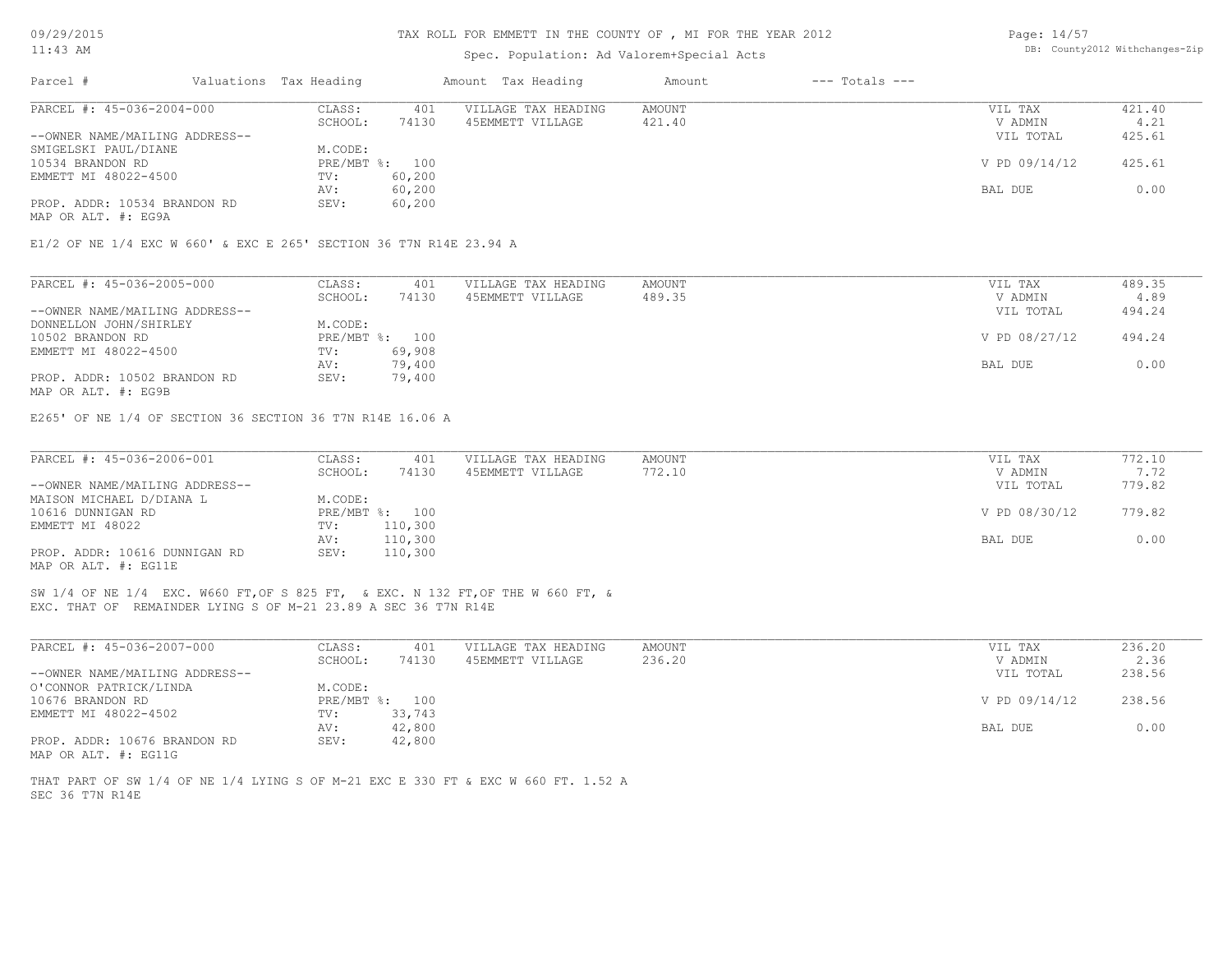### Spec. Population: Ad Valorem+Special Acts

| Page: 15/57 |                                |
|-------------|--------------------------------|
|             | DB: County2012 Withchanges-Zip |

| Parcel #                                                             | Valuations Tax Heading                                 |                  | Amount Tax Heading                                                                                                                                                                                                                                                                                                                                                                                                                                                 | Amount           | $---$ Totals $---$ |                    |                |
|----------------------------------------------------------------------|--------------------------------------------------------|------------------|--------------------------------------------------------------------------------------------------------------------------------------------------------------------------------------------------------------------------------------------------------------------------------------------------------------------------------------------------------------------------------------------------------------------------------------------------------------------|------------------|--------------------|--------------------|----------------|
| PARCEL #: 45-036-2008-001                                            | CLASS:<br>SCHOOL:                                      | 401<br>74130     | VILLAGE TAX HEADING<br>45EMMETT VILLAGE                                                                                                                                                                                                                                                                                                                                                                                                                            | AMOUNT<br>46.55  |                    | VIL TAX<br>V ADMIN | 46.55<br>0.46  |
| --OWNER NAME/MAILING ADDRESS--<br>COLLINS JAMES/JOSEPHI              | M.CODE:                                                |                  |                                                                                                                                                                                                                                                                                                                                                                                                                                                                    |                  |                    | VIL TOTAL          | 47.01          |
| 10692 BRANDON RD                                                     | PRE/MBT %: 100                                         |                  |                                                                                                                                                                                                                                                                                                                                                                                                                                                                    |                  |                    | V PD 08/14/12      | 47.01          |
| EMMETT MI 48022                                                      | TV:<br>AV:                                             | 6,650<br>26,600  |                                                                                                                                                                                                                                                                                                                                                                                                                                                                    |                  |                    | BAL DUE            | 0.00           |
| PROP. ADDR: BRANDON RD<br>MAP OR ALT. #: EG11D1                      | SEV:                                                   | 26,600           |                                                                                                                                                                                                                                                                                                                                                                                                                                                                    |                  |                    |                    |                |
| 20M 37S E 209' TO BEG SECTION 36<br>01/19/2006 FROM 19-036-2008-000; |                                                        |                  | BEG S 89D 52M 0S W 2163.57' FROM E 1/4 COR, TH 89D 52M 0S W 451', TH N 0D 20M 37S W<br>331.2', TH N 89D 55M 14S E 133', TH N 0D 20M 37S W 300', TH S 89D 55M 14S W 133',<br>TH N OD 20M 37S W 193.8', TH N 89D 52M OS E 146.88', TH S 53D 33M 29S E 562.52' TO<br>A CURVE LEFT RADIUS = 2232.01' & CHORD BEARS S 54D 32M 56S E 77.18', TH ALG SAID<br>CURVE TO LEFT 77.18', TH S OD 20M 37S E 235.89', TH S 89D 52M OS W 209', TH S OD<br>T7N R14E 8.34 A SPLIT ON |                  |                    |                    |                |
| PARCEL #: 45-036-2008-010                                            | CLASS:<br>SCHOOL:                                      | 401<br>74130     | VILLAGE TAX HEADING<br>45EMMETT VILLAGE                                                                                                                                                                                                                                                                                                                                                                                                                            | AMOUNT<br>259.51 |                    | VIL TAX<br>V ADMIN | 259.51<br>2.59 |
| --OWNER NAME/MAILING ADDRESS--                                       |                                                        |                  |                                                                                                                                                                                                                                                                                                                                                                                                                                                                    |                  |                    | VIL TOTAL          | 262.10         |
| PRINGLE MARK/IRENE                                                   | M.CODE:                                                |                  |                                                                                                                                                                                                                                                                                                                                                                                                                                                                    |                  |                    |                    |                |
| 10692 BRANDON RD                                                     | PRE/MBT %: 100                                         |                  |                                                                                                                                                                                                                                                                                                                                                                                                                                                                    |                  |                    | V PD 09/14/12      | 262.10         |
| EMMETT MI 48022                                                      | TV:<br>AV:                                             | 37,074<br>37,500 |                                                                                                                                                                                                                                                                                                                                                                                                                                                                    |                  |                    | BAL DUE            | 0.00           |
| PROP. ADDR: 10692 BRANDON RD<br>MAP OR ALT. #: EG11D2                | SEV:                                                   | 37,500           |                                                                                                                                                                                                                                                                                                                                                                                                                                                                    |                  |                    |                    |                |
| PARCEL #: 45-036-2009-000                                            | 1A SPLIT ON 01/19/2006 FROM 19-036-2008-000;<br>CLASS: | 401              | W 209', TH N 89D 52M OS E 209', TH S OD 20M 37S E 209' TO BEG SECTION 36 T7N R14E<br>VILLAGE TAX HEADING                                                                                                                                                                                                                                                                                                                                                           | AMOUNT           |                    | VIL TAX            | 7.53           |
|                                                                      | SCHOOL:                                                | 74130            | 45EMMETT VILLAGE                                                                                                                                                                                                                                                                                                                                                                                                                                                   | 7.53             |                    | V ADMIN            | 0.07           |
| --OWNER NAME/MAILING ADDRESS--                                       |                                                        |                  |                                                                                                                                                                                                                                                                                                                                                                                                                                                                    |                  |                    | VIL TOTAL          | 7.60           |
| ARKIN CHARLOTTE TRUST<br>10015 DALRYMPLE ST                          | M.CODE:<br>$PRE/MBT$ $\div$                            | $\sim$ 0         |                                                                                                                                                                                                                                                                                                                                                                                                                                                                    |                  |                    | BAL DUE            | 7.60           |
| DETROIT MI 48204-1728                                                | TV:                                                    | 1,076            |                                                                                                                                                                                                                                                                                                                                                                                                                                                                    |                  |                    |                    |                |
|                                                                      | AV:                                                    | 1,600            |                                                                                                                                                                                                                                                                                                                                                                                                                                                                    |                  |                    |                    |                |
| PROP. ADDR: EMMETT RD<br>MAP OR ALT. #: EG11F                        | SEV:                                                   | 1,600            |                                                                                                                                                                                                                                                                                                                                                                                                                                                                    |                  |                    |                    |                |
| R14E                                                                 |                                                        |                  | S50 FT OF N 990.5 FT OF E 100 FT OF W 133 FT OF SW 1/4 OF NE 1/4 0.15 A SEC 36 T7N                                                                                                                                                                                                                                                                                                                                                                                 |                  |                    |                    |                |
| PARCEL #: 45-036-2010-000                                            | CLASS:<br>SCHOOL:                                      | 401<br>74130     | VILLAGE TAX HEADING<br>45EMMETT VILLAGE                                                                                                                                                                                                                                                                                                                                                                                                                            | AMOUNT<br>129.50 |                    | VIL TAX<br>V ADMIN | 129.50<br>1.29 |
| --OWNER NAME/MAILING ADDRESS--                                       |                                                        |                  |                                                                                                                                                                                                                                                                                                                                                                                                                                                                    |                  |                    | VIL TOTAL          | 130.79         |
| REID WILLIAM J/SAMANTHA                                              | M.CODE:                                                |                  |                                                                                                                                                                                                                                                                                                                                                                                                                                                                    |                  |                    |                    |                |
| 3288 EMMETT RD                                                       | $PRE/MBT$ $\frac{1}{6}$ : 0                            |                  |                                                                                                                                                                                                                                                                                                                                                                                                                                                                    |                  |                    | V PD 09/14/12      | 130.79         |
| EMMETT MI 48022                                                      | TV:                                                    | 18,500           |                                                                                                                                                                                                                                                                                                                                                                                                                                                                    |                  |                    |                    |                |
| PROP. ADDR: 3288 EMMETT<br>MAP OR ALT. #: EG11C                      | AV:<br>SEV:                                            | 18,500<br>18,500 |                                                                                                                                                                                                                                                                                                                                                                                                                                                                    |                  |                    | BAL DUE            | 0.00           |
| R14E                                                                 |                                                        |                  | S50 FT OF N 940.5 FT OF E 100 FT OF W 133 FT OF SW 1/4 OF NE 1/4 0.11 A SEC 36 T7N                                                                                                                                                                                                                                                                                                                                                                                 |                  |                    |                    |                |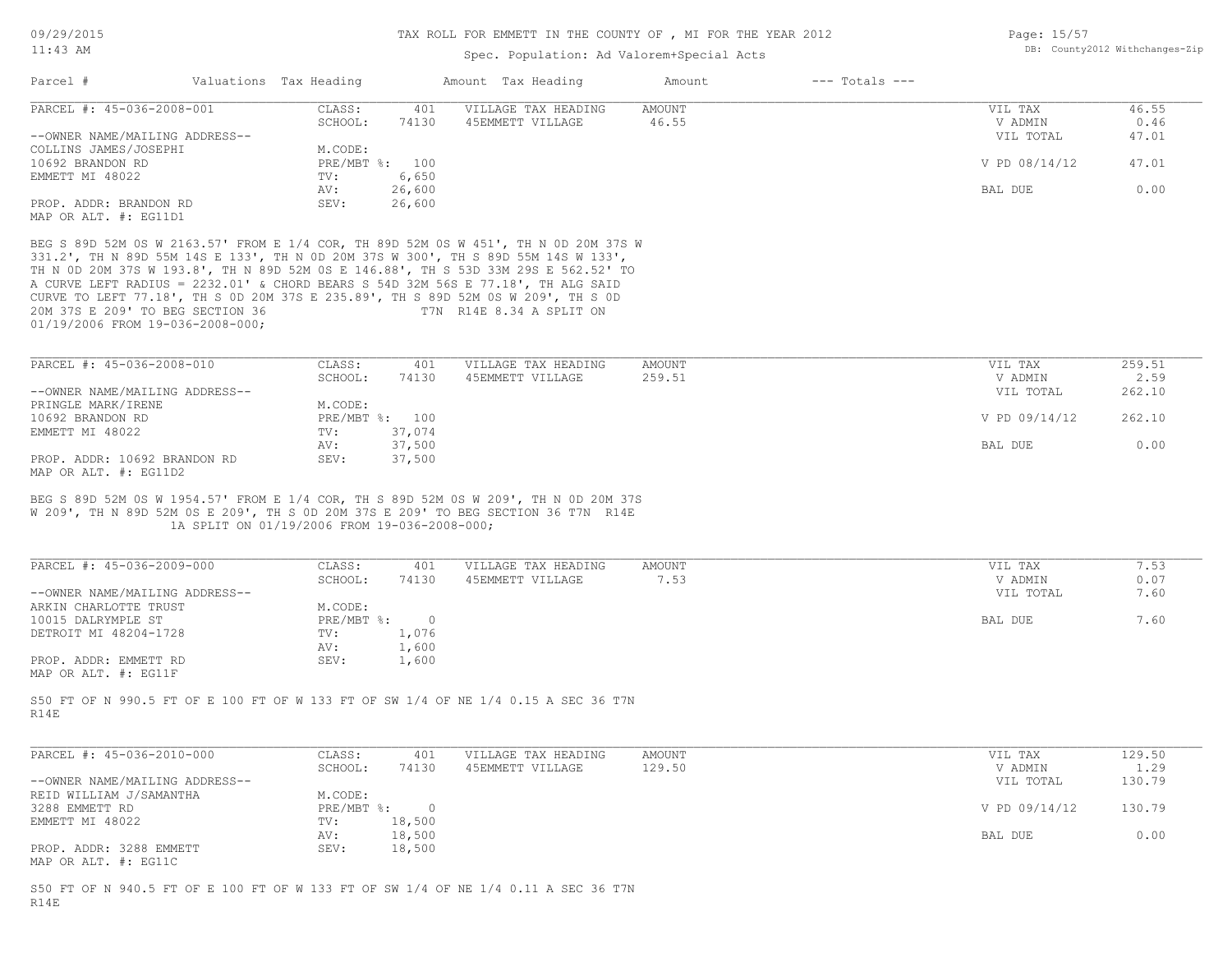#### TAX ROLL FOR EMMETT IN THE COUNTY OF , MI FOR THE YEAR 2012

### Spec. Population: Ad Valorem+Special Acts

| Page: 16/57 |                                |
|-------------|--------------------------------|
|             | DB: County2012 Withchanges-Zip |

| Parcel #                                    | Valuations Tax Heading |       | Amount Tax Heading  | Amount | $---$ Totals $---$ |               |      |
|---------------------------------------------|------------------------|-------|---------------------|--------|--------------------|---------------|------|
| PARCEL #: 45-036-2011-000                   | CLASS:                 | 401   | VILLAGE TAX HEADING | AMOUNT |                    | VIL TAX       | 6.30 |
|                                             | SCHOOL:                | 74130 | 45EMMETT VILLAGE    | 6.30   |                    | V ADMIN       | 0.06 |
| --OWNER NAME/MAILING ADDRESS--              |                        |       |                     |        |                    | VIL TOTAL     | 6.36 |
| SWAMBA JOHN T./PAULINE                      | M.CODE:                |       |                     |        |                    |               |      |
| 2687 MILLER RD                              | $PRE/MBT$ %:           |       |                     |        |                    | V PD 09/14/12 | 6.36 |
| Allenton MI 48002                           | TV:                    | 900   |                     |        |                    |               |      |
|                                             | AV:                    | 900   |                     |        |                    | BAL DUE       | 0.00 |
| PROP. ADDR: 3294 EMMETT RD<br>$\frac{1}{2}$ | SEV:                   | 900   |                     |        |                    |               |      |

MAP OR ALT. #: EG13

0.07 A SEC 36 T7N R14E THE S 30 FT OF THE N 890.5 FT OF THE E 100 FT OF THE W 133 FT OF SW 1/4 OF NE 1/4

| PARCEL #: 45-036-2012-000      | CLASS:     | 401    | VILLAGE TAX HEADING | AMOUNT | VIL TAX       | 80.50 |
|--------------------------------|------------|--------|---------------------|--------|---------------|-------|
|                                | SCHOOL:    | 74130  | 45EMMETT VILLAGE    | 80.50  | V ADMIN       | 0.80  |
| --OWNER NAME/MAILING ADDRESS-- |            |        |                     |        | VIL TOTAL     | 81.30 |
| SWAMBA JOHN T./PAULINE         | M.CODE:    |        |                     |        |               |       |
| 2687 MILLER RD                 | PRE/MBT %: | $\Box$ |                     |        | V PD 09/14/12 | 81.30 |
| Allenton MI 48002              | TV:        | 11,500 |                     |        |               |       |
|                                | AV:        | 11,500 |                     |        | BAL DUE       | 0.00  |
| PROP. ADDR: 3300 EMMETT RD     | SEV:       | 11,500 |                     |        |               |       |
| MAP OR ALT. #: EG12A           |            |        |                     |        |               |       |

R14E 0.10 A S45' OF THE N 860.5' OF THE E 100' OF THE W 133' OF SW 1/4 OF NE 1/4 SECTION 36 T7N

| PARCEL #: 45-036-2013-000      | CLASS:  | 401            | VILLAGE TAX HEADING | AMOUNT | VIL TAX   | 119.70 |
|--------------------------------|---------|----------------|---------------------|--------|-----------|--------|
|                                | SCHOOL: | 74130          | 45EMMETT VILLAGE    | 119.70 | V ADMIN   | 1.19   |
| --OWNER NAME/MAILING ADDRESS-- |         |                |                     |        | VIL TOTAL | 120.89 |
| DICKSON ALAN/SUSAN             | M.CODE: |                |                     |        |           |        |
| 3304 EMMETT RD                 |         | PRE/MBT %: 100 |                     |        | BAL DUE   | 120.89 |
| EMMETT MI 48022-4511           | TV:     | 17,100         |                     |        |           |        |
|                                | AV:     | 17,100         |                     |        |           |        |
| PROP. ADDR: 3304 EMMETT RD     | SEV:    | 17,100         |                     |        |           |        |
| MAP OR ALT. #: EG12B           |         |                |                     |        |           |        |

R14E S75 FT OF N 815.5 FT OF E 100 FT OF W 133 FT OF SW 1/4 OF NE 1/4 0.17 A SEC 36 T7N

| PARCEL #: 45-036-2014-000      | CLASS:       | 401   | VILLAGE TAX HEADING | AMOUNT | VIL TAX   | 9.66 |
|--------------------------------|--------------|-------|---------------------|--------|-----------|------|
|                                | SCHOOL:      | 74130 | 45EMMETT VILLAGE    | 9.66   | V ADMIN   | 0.09 |
| --OWNER NAME/MAILING ADDRESS-- |              |       |                     |        | VIL TOTAL | 9.75 |
| DICKSON ALAN/SUSAN             | M.CODE:      |       |                     |        |           |      |
| 3304 EMMETT RD                 | $PRE/MBT$ %: | 100   |                     |        | BAL DUE   | 9.75 |
| EMMETT MI 48022                | TV:          | 1,380 |                     |        |           |      |
|                                | AV:          | 1,600 |                     |        |           |      |
| PROP. ADDR: EMMETT RD          | SEV:         | 1,600 |                     |        |           |      |
| MAP OR ALT. #: EG11B           |              |       |                     |        |           |      |

R14E S50 FT OF N 740.5 FT OF E 100 FT OF W 133 FT OF SW 1/4 OF NE 1/4 0.11 A SEC 36 T7N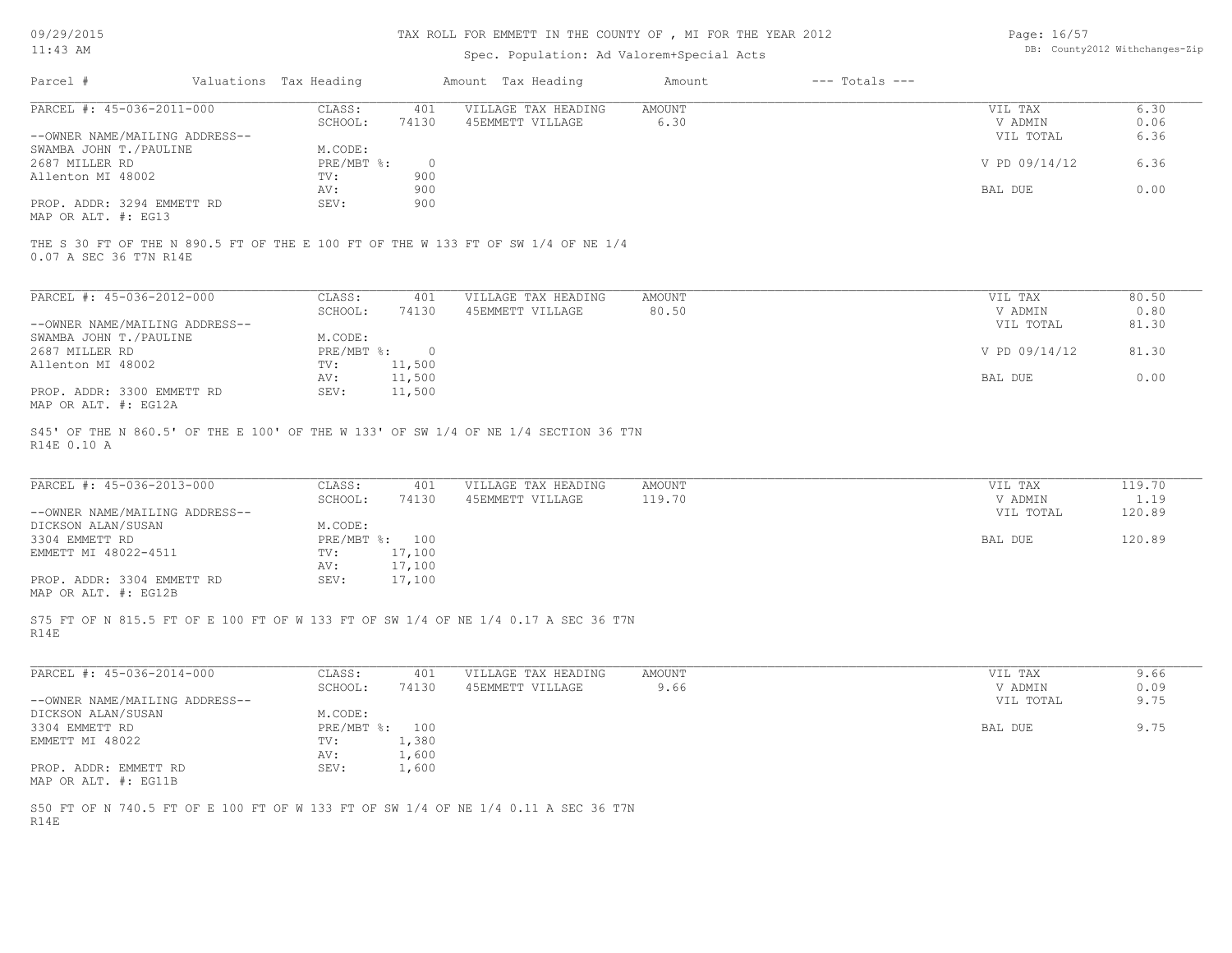#### TAX ROLL FOR EMMETT IN THE COUNTY OF , MI FOR THE YEAR 2012

#### Spec. Population: Ad Valorem+Special Acts

Page: 17/57 DB: County2012 Withchanges-Zip

| Parcel #                       | Valuations Tax Heading |        | Amount Tax Heading  | Amount | $---$ Totals $---$ |               |        |
|--------------------------------|------------------------|--------|---------------------|--------|--------------------|---------------|--------|
| PARCEL #: 45-036-2015-000      | CLASS:                 | 201    | VILLAGE TAX HEADING | AMOUNT |                    | VIL TAX       | 102.20 |
|                                | SCHOOL:                | 74130  | 45EMMETT VILLAGE    | 102.20 |                    | V ADMIN       | 1.02   |
| --OWNER NAME/MAILING ADDRESS-- |                        |        |                     |        |                    | VIL TOTAL     | 103.22 |
| BELL HELEN M/JOHN              | M.CODE:                |        |                     |        |                    |               |        |
| 3841 COGLEY RD                 | $PRE/MBT$ %:           |        |                     |        |                    | V PD 09/12/12 | 103.22 |
| AVOCA MI 48006                 | TV:                    | 14,600 |                     |        |                    |               |        |
|                                | AV:                    | 14,600 |                     |        |                    | BAL DUE       | 0.00   |
| PROP. ADDR: 10696 DUNNIGAN RD  | SEV:                   | 14,600 |                     |        |                    |               |        |
|                                |                        |        |                     |        |                    |               |        |

MAP OR ALT. #: EG11I

PART OF S 825 FT OF W 660 FT OF NE 1/4 LYING N OF M-21 2.12 A SEC 36 T7N R14E

| PARCEL #: 45-036-2017-000      | CLASS:  | 401            | VILLAGE TAX HEADING | AMOUNT | VIL TAX       | 308.70 |
|--------------------------------|---------|----------------|---------------------|--------|---------------|--------|
|                                | SCHOOL: | 74130          | 45EMMETT VILLAGE    | 308.70 | V ADMIN       | 3.08   |
| --OWNER NAME/MAILING ADDRESS-- |         |                |                     |        | VIL TOTAL     | 311.78 |
| FRISBIE BRIAN                  | M.CODE: |                |                     |        |               |        |
| 3320 EMMETT RD                 |         | PRE/MBT %: 100 |                     |        | V PD 09/14/12 | 311.78 |
| EMMETT MI 48022                | TV:     | 44,100         |                     |        |               |        |
|                                | AV:     | 44,100         |                     |        | BAL DUE       | 0.00   |
| PROP. ADDR: 3320 EMMETT RD     | SEV:    | 44,100         |                     |        |               |        |
|                                |         |                |                     |        |               |        |

MAP OR ALT. #: EG11H

N132 FT OF W 660 FT OF SW 1/4 OF NE 1/4 2 A SEC 36 T7N R14E

| PARCEL #: 45-036-3001-000        | CLASS:  | 101            | VILLAGE TAX HEADING | AMOUNT | VIL TAX       | 206.30 |
|----------------------------------|---------|----------------|---------------------|--------|---------------|--------|
|                                  | SCHOOL: | 74130          | 45EMMETT VILLAGE    | 206.30 | V ADMIN       | 2.06   |
| --OWNER NAME/MAILING ADDRESS--   |         |                |                     |        | VIL TOTAL     | 208.36 |
| EASTERN MICHIGAN GRAIN LLC       | M.CODE: |                |                     |        |               |        |
| THE STAR OF THE WEST MILLING CO. |         | PRE/MBT %: 100 |                     |        | V PD 09/12/12 | 208.36 |
| P.O. BOX 146                     | TV:     | 29,472         |                     |        |               |        |
| FRANKENMUTH MI 48734             | AV:     | 76,200         |                     |        | BAL DUE       | 0.00   |
|                                  | SEV:    | 76,200         |                     |        |               |        |
| PROP. ADDR: BRANDON RD           |         |                |                     |        |               |        |

MAP OR ALT. #: EG61A

R14E 29.19 A 1307.26' & S330'46"W 1059.99' FROM E 1/4 COR,TH N8629' 14"W 1017.71' SECTION 36 T7N 380', TH N 2 30' E 475', TH W 100' TO BEG EXC THAT PART S OF A LINE, BEG N8713'20"W 242' TH W 66', TH S 242', TH W 441.95', TH S 2 30' W 231.81', TH N 87 13' 20" W LINE, TH S 2 DEG 28 MIN W 50 FT, TH N 87 DEG 05 MIN W 150 FT, TH N 2 DEG 28 MIN E LINE, TH N TO PTE 192 FT S OF E & W 1/4 LINE, TH W TO PTE 1153.45 FT E OF N & S 1/4 TH S 77 DEG 32 MIN E 618.45 FT, TH S 243.45 FT TO RR R/W, TH SE ON R/W TO E 1/8TH BEG 12.1 FT E OF INT 1/4 COR, TH S 178 FT, TH W 346 FT, TH S 2 DEG 30 MIN W 765 FT,

| PARCEL #: 45-036-3001-100      | CLASS:         | 401    | VILLAGE TAX HEADING | AMOUNT | VIL TAX       | 303.89 |
|--------------------------------|----------------|--------|---------------------|--------|---------------|--------|
|                                | SCHOOL:        | 74130  | 45EMMETT VILLAGE    | 303.89 | V ADMIN       | 3.03   |
| --OWNER NAME/MAILING ADDRESS-- |                |        |                     |        | VIL TOTAL     | 306.92 |
| TOTON ANTHONY/LILLIAN          | M.CODE:        |        |                     |        |               |        |
| 10729 BRANDON RD               | PRE/MBT %: 100 |        |                     |        | V PD 09/14/12 | 306.92 |
| EMMETT MI 48022-4508           | TV:            | 43,413 |                     |        |               |        |
|                                | AV:            | 58,700 |                     |        | BAL DUE       | 0.00   |
| PROP. ADDR: 10729 BRANDON RD   | SEV:           | 58,700 |                     |        |               |        |
| MAP OR ALT. #: EG61H           |                |        |                     |        |               |        |

380', TH N 2 30' E 475' TO BEG. SEC 36 T7N R14E 2.97 A 2 30' W 242.68', TH S 87 5' E 210.85', TH S 2 30' W 231.81', TH N 87 13' 20" W BEG AT INT/SEC 1/4 COR, TH S 87 13' 20" E 112.10', TH S 87 13' 20" E 169.15', TH S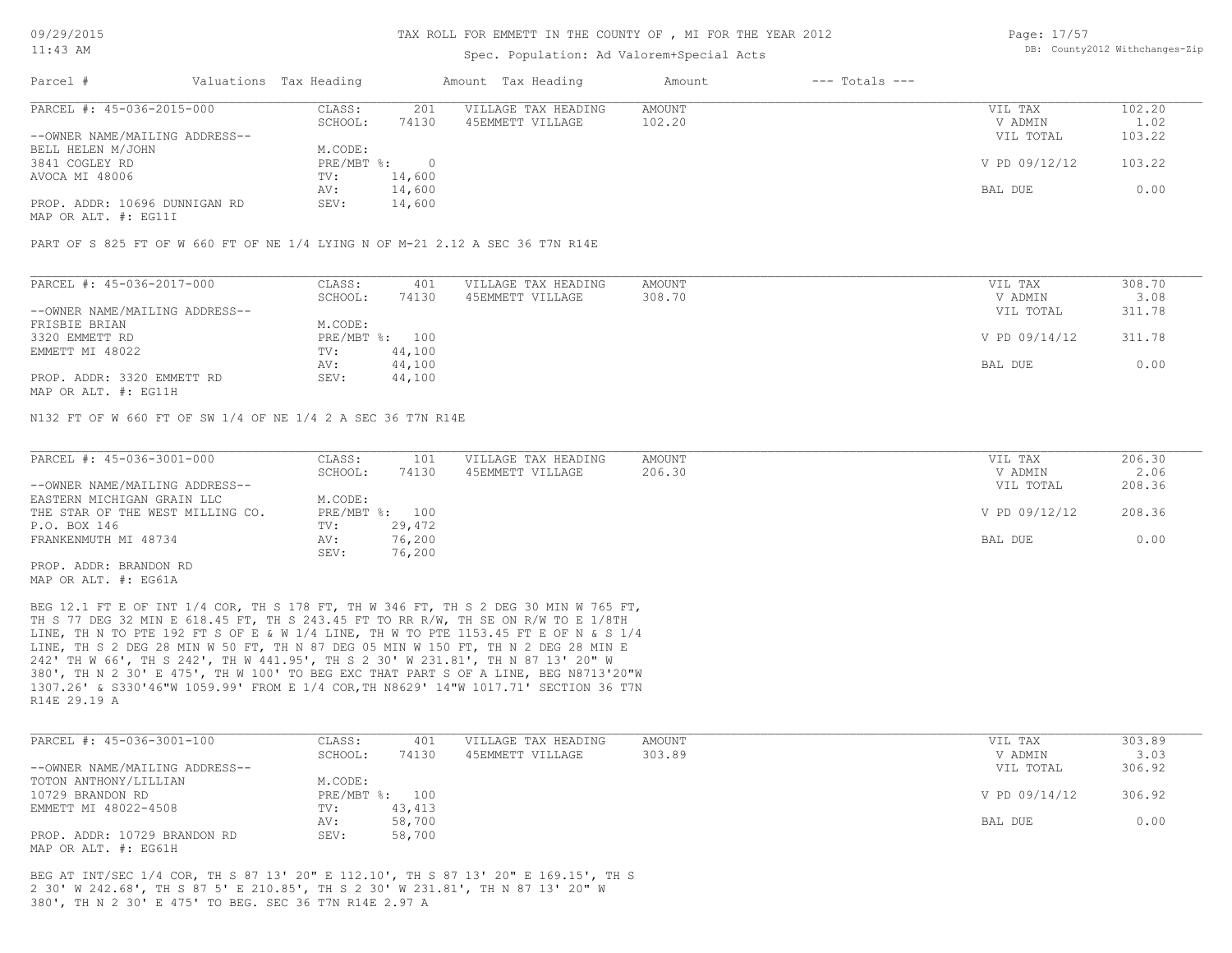#### TAX ROLL FOR EMMETT IN THE COUNTY OF , MI FOR THE YEAR 2012

| Page: 18/57 |                               |
|-------------|-------------------------------|
|             | DB: County2012 Withchanges-Z: |

| Valuations Tax Heading<br>CLASS:<br>SCHOOL:<br>74130<br>M.CODE:<br>PRE/MBT %: 100 | Spec. Population: Ad Valorem+Special Acts<br>Amount Tax Heading<br>VILLAGE TAX HEADING<br>401<br>45EMMETT VILLAGE | Amount                                                                                         | $---$ Totals $---$                                                                                                                                                                                                                                                                                                                                   |                    | DB: County2012 Withchanges-Zip |
|-----------------------------------------------------------------------------------|-------------------------------------------------------------------------------------------------------------------|------------------------------------------------------------------------------------------------|------------------------------------------------------------------------------------------------------------------------------------------------------------------------------------------------------------------------------------------------------------------------------------------------------------------------------------------------------|--------------------|--------------------------------|
|                                                                                   |                                                                                                                   |                                                                                                |                                                                                                                                                                                                                                                                                                                                                      |                    |                                |
|                                                                                   |                                                                                                                   |                                                                                                |                                                                                                                                                                                                                                                                                                                                                      |                    |                                |
|                                                                                   |                                                                                                                   | <b>AMOUNT</b>                                                                                  |                                                                                                                                                                                                                                                                                                                                                      | VIL TAX            | 358.85                         |
|                                                                                   |                                                                                                                   | 358.85                                                                                         |                                                                                                                                                                                                                                                                                                                                                      | V ADMIN            | 3.58                           |
|                                                                                   |                                                                                                                   |                                                                                                |                                                                                                                                                                                                                                                                                                                                                      | VIL TOTAL          | 362.43                         |
|                                                                                   |                                                                                                                   |                                                                                                |                                                                                                                                                                                                                                                                                                                                                      |                    |                                |
|                                                                                   |                                                                                                                   |                                                                                                |                                                                                                                                                                                                                                                                                                                                                      | V PD 08/22/12      | 362.43                         |
| TV:<br>51,265                                                                     |                                                                                                                   |                                                                                                |                                                                                                                                                                                                                                                                                                                                                      |                    |                                |
| 59,600<br>AV:<br>SEV:<br>59,600                                                   |                                                                                                                   |                                                                                                |                                                                                                                                                                                                                                                                                                                                                      | BAL DUE            | 0.00                           |
|                                                                                   |                                                                                                                   |                                                                                                |                                                                                                                                                                                                                                                                                                                                                      |                    |                                |
|                                                                                   |                                                                                                                   |                                                                                                |                                                                                                                                                                                                                                                                                                                                                      |                    |                                |
|                                                                                   |                                                                                                                   |                                                                                                |                                                                                                                                                                                                                                                                                                                                                      |                    |                                |
| 22 MIN E 242 FT TO BEG. 1.11 A SEC 36 T7N R14E                                    |                                                                                                                   |                                                                                                |                                                                                                                                                                                                                                                                                                                                                      |                    |                                |
|                                                                                   |                                                                                                                   |                                                                                                |                                                                                                                                                                                                                                                                                                                                                      |                    |                                |
| CLASS:                                                                            | VILLAGE TAX HEADING                                                                                               | AMOUNT                                                                                         |                                                                                                                                                                                                                                                                                                                                                      | VIL TAX            | 293.59                         |
| SCHOOL:                                                                           | 45EMMETT VILLAGE                                                                                                  | 293.59                                                                                         |                                                                                                                                                                                                                                                                                                                                                      | V ADMIN            | 2.93                           |
|                                                                                   |                                                                                                                   |                                                                                                |                                                                                                                                                                                                                                                                                                                                                      | VIL TOTAL          | 296.52                         |
| M.CODE:                                                                           |                                                                                                                   |                                                                                                |                                                                                                                                                                                                                                                                                                                                                      |                    |                                |
|                                                                                   |                                                                                                                   |                                                                                                |                                                                                                                                                                                                                                                                                                                                                      | V PD 09/10/12      | 296.52                         |
| TV:                                                                               |                                                                                                                   |                                                                                                |                                                                                                                                                                                                                                                                                                                                                      |                    |                                |
| AV:                                                                               |                                                                                                                   |                                                                                                |                                                                                                                                                                                                                                                                                                                                                      | BAL DUE            | 0.00                           |
| SEV:                                                                              |                                                                                                                   |                                                                                                |                                                                                                                                                                                                                                                                                                                                                      |                    |                                |
| 22 MIN E 242 FT TO BEG. 0.83 A SEC 36 T7N R14E<br>CLASS:<br>SCHOOL:               | VILLAGE TAX HEADING<br>45EMMETT VILLAGE                                                                           | <b>AMOUNT</b><br>282.70                                                                        |                                                                                                                                                                                                                                                                                                                                                      | VIL TAX<br>V ADMIN | 282.70<br>2.82                 |
|                                                                                   |                                                                                                                   |                                                                                                |                                                                                                                                                                                                                                                                                                                                                      | VIL TOTAL          | 285.52                         |
| M.CODE:                                                                           |                                                                                                                   |                                                                                                |                                                                                                                                                                                                                                                                                                                                                      |                    |                                |
|                                                                                   |                                                                                                                   |                                                                                                |                                                                                                                                                                                                                                                                                                                                                      | V PD 09/10/12      | 285.52                         |
|                                                                                   |                                                                                                                   |                                                                                                |                                                                                                                                                                                                                                                                                                                                                      |                    |                                |
| 40,387<br>TV:<br>45,200<br>AV:                                                    |                                                                                                                   |                                                                                                |                                                                                                                                                                                                                                                                                                                                                      | BAL DUE            | 0.00                           |
|                                                                                   |                                                                                                                   | 401<br>74130<br>PRE/MBT %: 100<br>41,942<br>50,500<br>50,500<br>401<br>74130<br>PRE/MBT %: 100 | BEG ON E & W 1/4 LINE S 87 DEG 5 MIN E 284.65 FT FROM NW COR OF SE 1/4, TH S 87 DEG<br>5 MIN E 200 FT TH S 3 DEG 22 MIN W 242 FT, TH N 87 DEG 5 MIN W 200 FT, TH N 3 DEG<br>BEG ON E & W 1/4 LINE 484.65 FT S 87 DEG 5 MIN E FROM NW COR OF SE 1/4, TH S 87 DEG<br>5 MIN E 150 FT TH S 3 DEG 22 MIN W 242 FT, TH N 87 DEG 5 MIN W 150 FT, TH N 3 DEG |                    |                                |

MAP OR ALT. #: EG61D PROP. ADDR: BRANDON RD SEV: 7,100

DEG 22 MIN E 242 FT TO BEG. 0.85 A SEC 36 T7N R14E 5 MIN E 152.8 FT, TH S 3 DEG 22 MIN W 242 FT, TH S 87 DEG 5 MIN W 152.8 FT, TH N 3 BEG ON E & W 1/4 LINE S 87 DEG 5 MIN E 784.65 FT FROM NW COR OF SE 1/4, TH N 87 DEG

AV: 7,100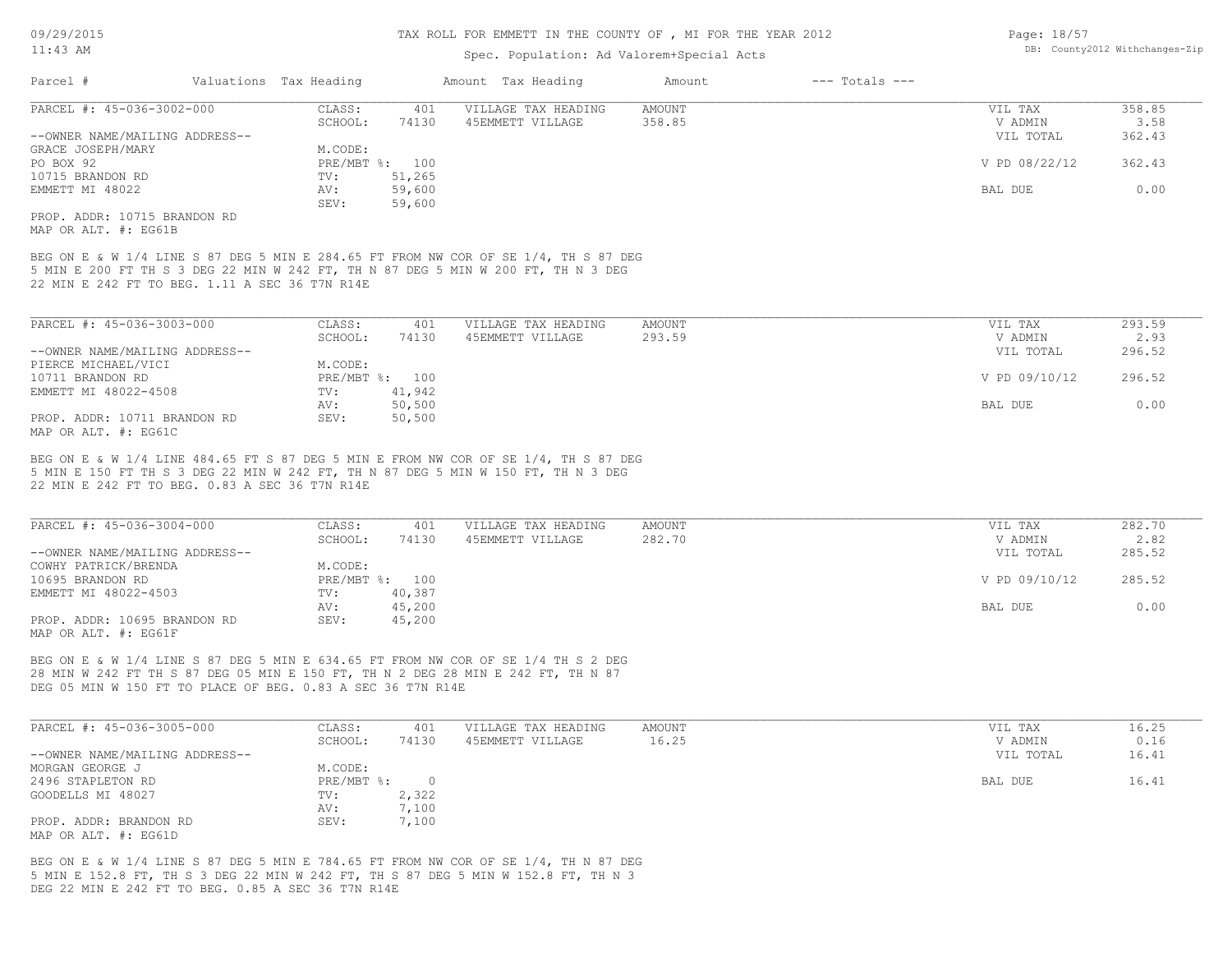#### TAX ROLL FOR EMMETT IN THE COUNTY OF , MI FOR THE YEAR 2012

### Spec. Population: Ad Valorem+Special Acts

Page: 19/57 DB: County2012 Withchanges-Zip

| Parcel #                       | Valuations Tax Heading |        | Amount Tax Heading  | Amount | $---$ Totals $---$ |               |        |
|--------------------------------|------------------------|--------|---------------------|--------|--------------------|---------------|--------|
| PARCEL #: 45-036-3006-000      | CLASS:                 | 401    | VILLAGE TAX HEADING | AMOUNT |                    | VIL TAX       | 275.10 |
|                                | SCHOOL:                | 74130  | 45EMMETT VILLAGE    | 275.10 |                    | V ADMIN       | 2.75   |
| --OWNER NAME/MAILING ADDRESS-- |                        |        |                     |        |                    | VIL TOTAL     | 277.85 |
| ELSEY TIMOTHY K                | M.CODE:                |        |                     |        |                    |               |        |
| 10643 BRANDON RD               | PRE/MBT %: 100         |        |                     |        |                    | V PD 09/14/12 | 277.85 |
| EMMETT MI 48022                | TV:                    | 39,300 |                     |        |                    |               |        |
|                                | AV:                    | 39,300 |                     |        |                    | BAL DUE       | 0.00   |
| PROP. ADDR: 10643 BRANDON RD   | SEV:                   | 39,300 |                     |        |                    |               |        |
|                                |                        |        |                     |        |                    |               |        |

MAP OR ALT. #: EG61E

#### E150 FT OF W 1153.45 FT OF N 242 FT OF SE 1/4 .84 A SEC 36 T7N R14E

| PARCEL #: 45-036-3007-000      | CLASS:     | 201    | VILLAGE TAX HEADING | AMOUNT | VIL TAX       | 29.87 |
|--------------------------------|------------|--------|---------------------|--------|---------------|-------|
|                                | SCHOOL:    | 74130  | 45EMMETT VILLAGE    | 29.87  | V ADMIN       | 0.29  |
| --OWNER NAME/MAILING ADDRESS-- |            |        |                     |        | VIL TOTAL     | 30.16 |
| SOUTHEASTERN MICH GAS CO       | M.CODE:    |        |                     |        |               |       |
| PO BOX 5004                    | PRE/MBT %: |        |                     |        | V PD 09/06/12 | 30.16 |
| PORT HURON MI 48060            | TV:        | 4,268  |                     |        |               |       |
|                                | AV:        | 14,300 |                     |        | BAL DUE       | 0.00  |
| PROP. ADDR: BRANDON RD         | SEV:       | 14,300 |                     |        |               |       |
|                                |            |        |                     |        |               |       |

MAP OR ALT. #: EG61G

N192 FT OF W 1/2 OF SE 1/4 EXC W 1153.45 FT. 0.66 A SEC 36 T7N R14E

| PARCEL #: 45-036-3008-001      | CLASS:  | 401            | VILLAGE TAX HEADING | AMOUNT | VIL TAX       | 385.00 |
|--------------------------------|---------|----------------|---------------------|--------|---------------|--------|
|                                | SCHOOL: | 74130          | 45EMMETT VILLAGE    | 385.00 | V ADMIN       | 3.85   |
| --OWNER NAME/MAILING ADDRESS-- |         |                |                     |        | VIL TOTAL     | 388.85 |
| WAITKUS MARTIN/JEAN            | M.CODE: |                |                     |        |               |        |
| 10597 BRANDON RD               |         | PRE/MBT %: 100 |                     |        | V PD 08/01/12 | 388.85 |
| EMMETT MI 48022                | TV:     | 55,000         |                     |        |               |        |
|                                | AV:     | 55,000         |                     |        | BAL DUE       | 0.00   |
| PROP. ADDR: 10597 BRANDON RD   | SEV:    | 55,000         |                     |        |               |        |
| MAP OR ALT. #: EG60B/C         |         |                |                     |        |               |        |

FROM 19-036-3008-000,19-036,3009-000; N 1320' OF W 330' OF E 1/2 OF SE 1/4 SECTION 36 T7N R14E 10 A SPLIT ON 08/22/2007

| PARCEL #: 45-036-3010-001      | CLASS:       | 101     | VILLAGE TAX HEADING | AMOUNT | VIL TAX       | 266.22 |
|--------------------------------|--------------|---------|---------------------|--------|---------------|--------|
|                                | SCHOOL:      | 74130   | 45EMMETT VILLAGE    | 266.22 | V ADMIN       | 2.66   |
| --OWNER NAME/MAILING ADDRESS-- |              |         |                     |        | VIL TOTAL     | 268.88 |
| VANDERBOSSCHE ROBERT/JOA       | M.CODE:      |         |                     |        |               |        |
| 10541 BRANDON RD               | $PRE/MBT$ %: | 100     |                     |        | V PD 08/08/12 | 268.88 |
| EMMETT MI 48022                | TV:          | 38,032  |                     |        |               |        |
|                                | AV:          | 112,600 |                     |        | BAL DUE       | 0.00   |
| PROP. ADDR: 10541 BRANDON RD   | SEV:         | 112,600 |                     |        |               |        |
| MAP OR ALT. #: EG60D/E         |              |         |                     |        |               |        |

 $\mathcal{L}_\mathcal{L} = \mathcal{L}_\mathcal{L} = \mathcal{L}_\mathcal{L} = \mathcal{L}_\mathcal{L} = \mathcal{L}_\mathcal{L} = \mathcal{L}_\mathcal{L} = \mathcal{L}_\mathcal{L} = \mathcal{L}_\mathcal{L} = \mathcal{L}_\mathcal{L} = \mathcal{L}_\mathcal{L} = \mathcal{L}_\mathcal{L} = \mathcal{L}_\mathcal{L} = \mathcal{L}_\mathcal{L} = \mathcal{L}_\mathcal{L} = \mathcal{L}_\mathcal{L} = \mathcal{L}_\mathcal{L} = \mathcal{L}_\mathcal{L}$ 

R14E 50 A SPLIT ON 08/22/2007 FROM 19-036-3010-000, 19-036-3010-250; E 1/2 OF SE 1/4 AS MEAS ALG RD EXC E 330'AND EXC W 330' OF N 1320' SECTION 36 T7N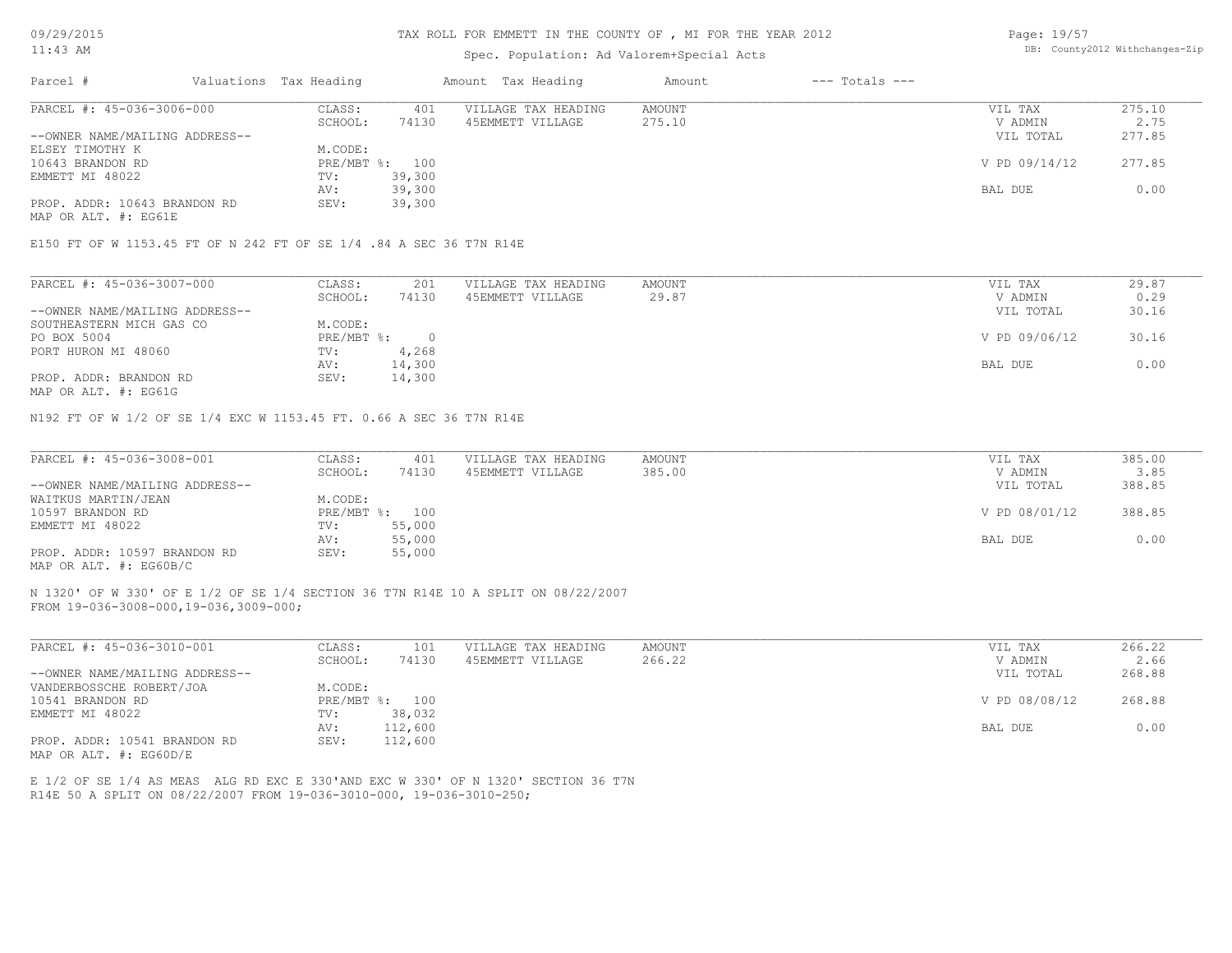#### 11:43 AM

#### TAX ROLL FOR EMMETT IN THE COUNTY OF , MI FOR THE YEAR 2012

### Spec. Population: Ad Valorem+Special Acts

Page: 20/57 DB: County2012 Withchanges-Zip

| Parcel #                       | Valuations Tax Heading |        | Amount Tax Heading  | Amount | $---$ Totals $---$ |               |        |
|--------------------------------|------------------------|--------|---------------------|--------|--------------------|---------------|--------|
| PARCEL #: 45-036-3011-000      | CLASS:                 | 101    | VILLAGE TAX HEADING | AMOUNT |                    | VIL TAX       | 400.72 |
|                                | SCHOOL:                | 74130  | 45EMMETT VILLAGE    | 400.72 |                    | V ADMIN       | 4.00   |
| --OWNER NAME/MAILING ADDRESS-- |                        |        |                     |        |                    | VIL TOTAL     | 404.72 |
| KESSLER CLAIR/IRENE TRUST      | M.CODE:                |        |                     |        |                    |               |        |
| 10535 BRANDON RD               | PRE/MBT %:             | 100    |                     |        |                    | V PD 08/01/12 | 404.72 |
| EMMETT MI 48022-4501           | TV:                    | 57,246 |                     |        |                    |               |        |
|                                | AV:                    | 78,800 |                     |        |                    | BAL DUE       | 0.00   |
| PROP. ADDR: 10535 BRANDON RD   | SEV:                   | 78,800 |                     |        |                    |               |        |
|                                |                        |        |                     |        |                    |               |        |

MAP OR ALT. #: EG60A

E330 FT OF SE 1/4 20 A SEC 36 T7N R14E

| PARCEL #: 45-036-4001-000      | CLASS:     | 401    | VILLAGE TAX HEADING | AMOUNT | VIL TAX       | 193.52 |
|--------------------------------|------------|--------|---------------------|--------|---------------|--------|
|                                | SCHOOL:    | 74130  | 45EMMETT VILLAGE    | 193.52 | V ADMIN       | 1.93   |
| --OWNER NAME/MAILING ADDRESS-- |            |        |                     |        | VIL TOTAL     | 195.45 |
| MULLALLY MARY ALICE            | M.CODE:    |        |                     |        |               |        |
| 2924 SHENANDOAH                | PRE/MBT %: |        |                     |        | V PD 09/14/12 | 195.45 |
| ROYAL OAK MI 48073             | TV:        | 27,647 |                     |        |               |        |
|                                | AV:        | 29,200 |                     |        | BAL DUE       | 0.00   |
| PROP. ADDR: 10991 BRANDON RD   | SEV:       | 29,200 |                     |        |               |        |
| MAP OR ALT. $\#$ : EG43/44     |            |        |                     |        |               |        |

1.65 A S2^18'43"W 50',TH N87^0'W 9',TH N2^18'43"E 50' TO BEG SECTION 36 T7N R14E 291.37' & BEG S87^0'E 99' & S2^18'43"W 446.50' FROM W 1/4 COR,TH S87^0'E 9',TH FROM W 1/4 COR,TH S87^0'E 4.96', TH S1^31'4"W 291.45',TH N87^0'W 9',TH N2^18'43"E THE W 99' OF THE N 495' OF W 1/2 OF SW 1/4 & BEG S87^0'E 99' & S2^18'43"W 155.13'

| PARCEL #: 45-036-4002-000      | CLASS:  | 401            | VILLAGE TAX HEADING | AMOUNT | VIL TAX       | 389.20 |
|--------------------------------|---------|----------------|---------------------|--------|---------------|--------|
|                                | SCHOOL: | 74130          | 45EMMETT VILLAGE    | 389.20 | V ADMIN       | 3.89   |
| --OWNER NAME/MAILING ADDRESS-- |         |                |                     |        | VIL TOTAL     | 393.09 |
| WYLIN MICHAEL A                | M.CODE: |                |                     |        |               |        |
| 10975 BRANDON RD               |         | PRE/MBT %: 100 |                     |        | V PD 08/01/12 | 393.09 |
| EMMETT MI 48022-4507           | TV:     | 55,600         |                     |        |               |        |
|                                | AV:     | 55,600         |                     |        | BAL DUE       | 0.00   |
| PROP. ADDR: 10975 BRANDON RD   | SEV:    | 55,600         |                     |        |               |        |
| MAP OR ALT. #: EG42            |         |                |                     |        |               |        |

R14E 1.54 A S1^31'4"W 291.45',TH N87^0'W 9',TH N2^18'43"E 291.37' TO BEG SECTION 36 T7N EXC BEG S87^0'E 99' & S2^18'43"W 155.13' FROM W 1/4 COR, TH S87^0'E 4.96',TH N0^4'13"E 158', TH N89^19'25"W 2.74', TH N0^4'13"E 287', TH N89^19'25"W 155' TO BEG BEG S89^19'25"E 99' FROM W 1/4 COR, TH S0^4'13"W 445' TH S89^19'25"E 157.74', TH

| PARCEL #: 45-036-4003-000      | CLASS:  | 401            | VILLAGE TAX HEADING | AMOUNT | VIL TAX       | 255.52 |
|--------------------------------|---------|----------------|---------------------|--------|---------------|--------|
|                                | SCHOOL: | 74130          | 45EMMETT VILLAGE    | 255.52 | V ADMIN       | 2.55   |
| --OWNER NAME/MAILING ADDRESS-- |         |                |                     |        | VIL TOTAL     | 258.07 |
| RYAN JOSEPH/ROSEMARY           | M.CODE: |                |                     |        |               |        |
| 10965 BRANDON RD               |         | PRE/MBT %: 100 |                     |        | V PD 07/11/12 | 258.07 |
| EMMETT MI 48022-4507           | TV:     | 36,503         |                     |        |               |        |
|                                | AV:     | 43,300         |                     |        | BAL DUE       | 0.00   |
| PROP. ADDR: 10965 BRANDON RD   | SEV:    | 43,300         |                     |        |               |        |
| MAP OR ALT. #: EG41            |         |                |                     |        |               |        |

TH N 281.82'; TH W 2.74' TO POB .57 A SEC 36 T7N R14E S89\*19'25"E 254' FROM W 1/4 COR; TH S 287'; TH E 86.06'; TH N 5/18'; TH W 83.32'; THE E 83.32 FT OF THE W 340.06 FT OF THE N 281.82 FT OF THE W 1/2 OF SW 1/4 & BEG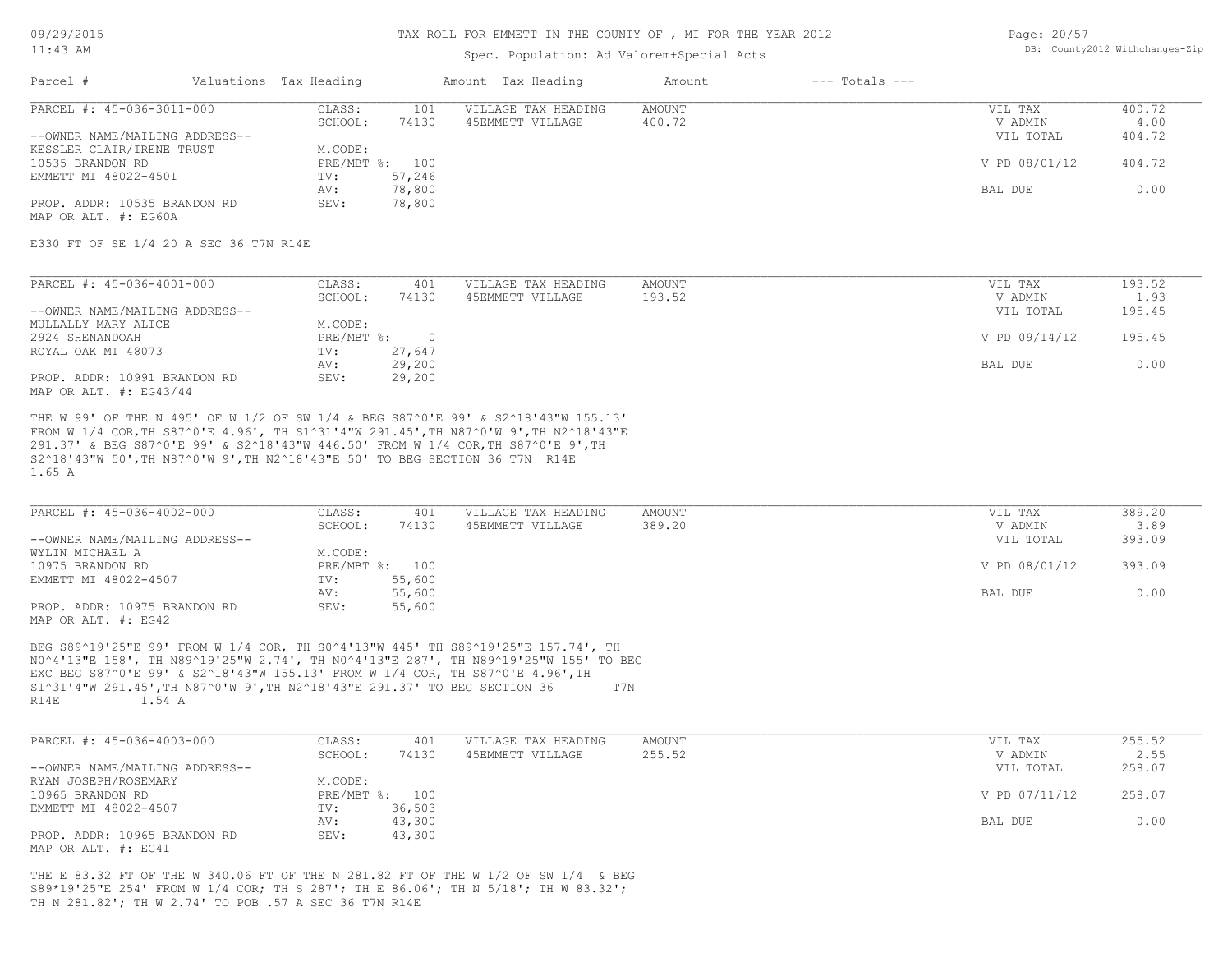### Spec. Population: Ad Valorem+Special Acts

| Page: 21/57 |                                |
|-------------|--------------------------------|
|             | DB: County2012 Withchanges-Zip |

| Parcel #                            | Valuations Tax Heading |                | Amount Tax Heading  | Amount | $---$ Totals $---$ |               |        |
|-------------------------------------|------------------------|----------------|---------------------|--------|--------------------|---------------|--------|
| PARCEL #: 45-036-4004-000           | CLASS:                 | 401            | VILLAGE TAX HEADING | AMOUNT |                    | VIL TAX       | 680.78 |
|                                     | SCHOOL:                | 74130          | 45EMMETT VILLAGE    | 680.78 |                    | V ADMIN       | 6.80   |
| --OWNER NAME/MAILING ADDRESS--      |                        |                |                     |        |                    | VIL TOTAL     | 687.58 |
| PIERCE DENNIS R./CECILIA REV. TRUST | M.CODE:                |                |                     |        |                    |               |        |
| PIERCE PATRICK R.                   |                        | PRE/MBT %: 100 |                     |        |                    | V PD 09/14/12 | 687.58 |
| 10895 BRANDON RD                    | TV:                    | 97,255         |                     |        |                    |               |        |
| Emmett MI 48022                     | AV:                    | 100,100        |                     |        |                    | BAL DUE       | 0.00   |
|                                     | SEV:                   | 100,100        |                     |        |                    |               |        |
| PROP. ADDR: 10895 BRANDON RD        |                        |                |                     |        |                    |               |        |

MAP OR ALT. #: EG40A

N0\*14'8"E 236.67' TO POB. 4.12 A 158', TH S89\*19'25"E 438.44', TH N0\*14'8"E 50.32', TH S 89\*19'25"E 20', TH TH N89\*19'25"W 99.31', TH S0\*19'1'"W 16.27', TH N89\*19'25"W 600.28', TH N0\*4'13"E BEG S 89\*19'25"E 716' FROM W 1/4 COR, TH S89\*19'25"E 241.63', TH S0\*14'8"W 428.72,

| PARCEL #: 45-036-4004-100      | CLASS:  | 401            | VILLAGE TAX HEADING | AMOUNT | VIL TAX       | 526.40 |
|--------------------------------|---------|----------------|---------------------|--------|---------------|--------|
|                                | SCHOOL: | 74130          | 45EMMETT VILLAGE    | 526.40 | V ADMIN       | 5.26   |
| --OWNER NAME/MAILING ADDRESS-- |         |                |                     |        | VIL TOTAL     | 531.66 |
| PIERCE PATRICK/NANCY           | M.CODE: |                |                     |        |               |        |
| 10951 BRANDON RD               |         | PRE/MBT %: 100 |                     |        | V PD 09/14/12 | 531.66 |
| EMMETT MI 48022                | TV:     | 75,200         |                     |        |               |        |
|                                | AV:     | 75,200         |                     |        | BAL DUE       | 0.00   |
| PROP. ADDR: 10951 BRANDON RD   | SEV:    | 75,200         |                     |        |               |        |
| MAP OR ALT. #: EG40B           |         |                |                     |        |               |        |

W200' OF E 979.68' OF N 287' OF W 1/2 OF SW 1/4 SECTION 36 T7N R14E 1.3 A

| PARCEL #: 45-036-4004-200      | CLASS:         | 401    | VILLAGE TAX HEADING | AMOUNT | VIL TAX       | 571.20 |
|--------------------------------|----------------|--------|---------------------|--------|---------------|--------|
|                                | SCHOOL:        | 74130  | 45EMMETT VILLAGE    | 571.20 | V ADMIN       | 5.71   |
| --OWNER NAME/MAILING ADDRESS-- |                |        |                     |        | VIL TOTAL     | 576.91 |
| PIERCE RICHARD/ELIZABETH       | M.CODE:        |        |                     |        |               |        |
| 10925 BRANDON RD               | PRE/MBT %: 100 |        |                     |        | V PD 09/14/12 | 576.91 |
| EMMETT MI 48022                | TV:            | 81,600 |                     |        |               |        |
|                                | AV:            | 81,600 |                     |        | BAL DUE       | 0.00   |
| PROP. ADDR: 10925 BRANDON RD   | SEV:           | 81,600 |                     |        |               |        |
| MAP OR ALT. #: EG40C           |                |        |                     |        |               |        |

175' TO BEG. SEC 36 T7N R14E. 1.13 A. 237', TH N 89\* 32' W 20', TH S 50', TH N 89\* 32' W 155', TH N 287', TH S 89\* 32' E BEG AT INT/SEC OF W 1/8 LN & E & W 1/4 LN, TH N 89\* 32' W 604.68' TO BEG, TH S

| PARCEL #: 45-036-4005-000      | CLASS:       | 401    | VILLAGE TAX HEADING | AMOUNT | VIL TAX       | 282.80 |
|--------------------------------|--------------|--------|---------------------|--------|---------------|--------|
|                                | SCHOOL:      | 74130  | 45EMMETT VILLAGE    | 282.80 | V ADMIN       | 2.82   |
| --OWNER NAME/MAILING ADDRESS-- |              |        |                     |        | VIL TOTAL     | 285.62 |
| MC CABE BARBARA TRUST          | M.CODE:      |        |                     |        |               |        |
| 8025 JORDAN RD                 | $PRE/MBT$ %: |        |                     |        | V PD 07/26/12 | 285.62 |
| Yale MI 48097                  | TV:          | 40,400 |                     |        |               |        |
|                                | AV:          | 40,400 |                     |        | BAL DUE       | 0.00   |
| PROP. ADDR: 3241 MAIN ST       | SEV:         | 40,400 |                     |        |               |        |
| MAP OR ALT. #: EG37            |              |        |                     |        |               |        |

THE N 176 FT OF THE E 363 FT OF THE W 1/2 OF SW 1/4 1.33 A SEC 36 T7N R14E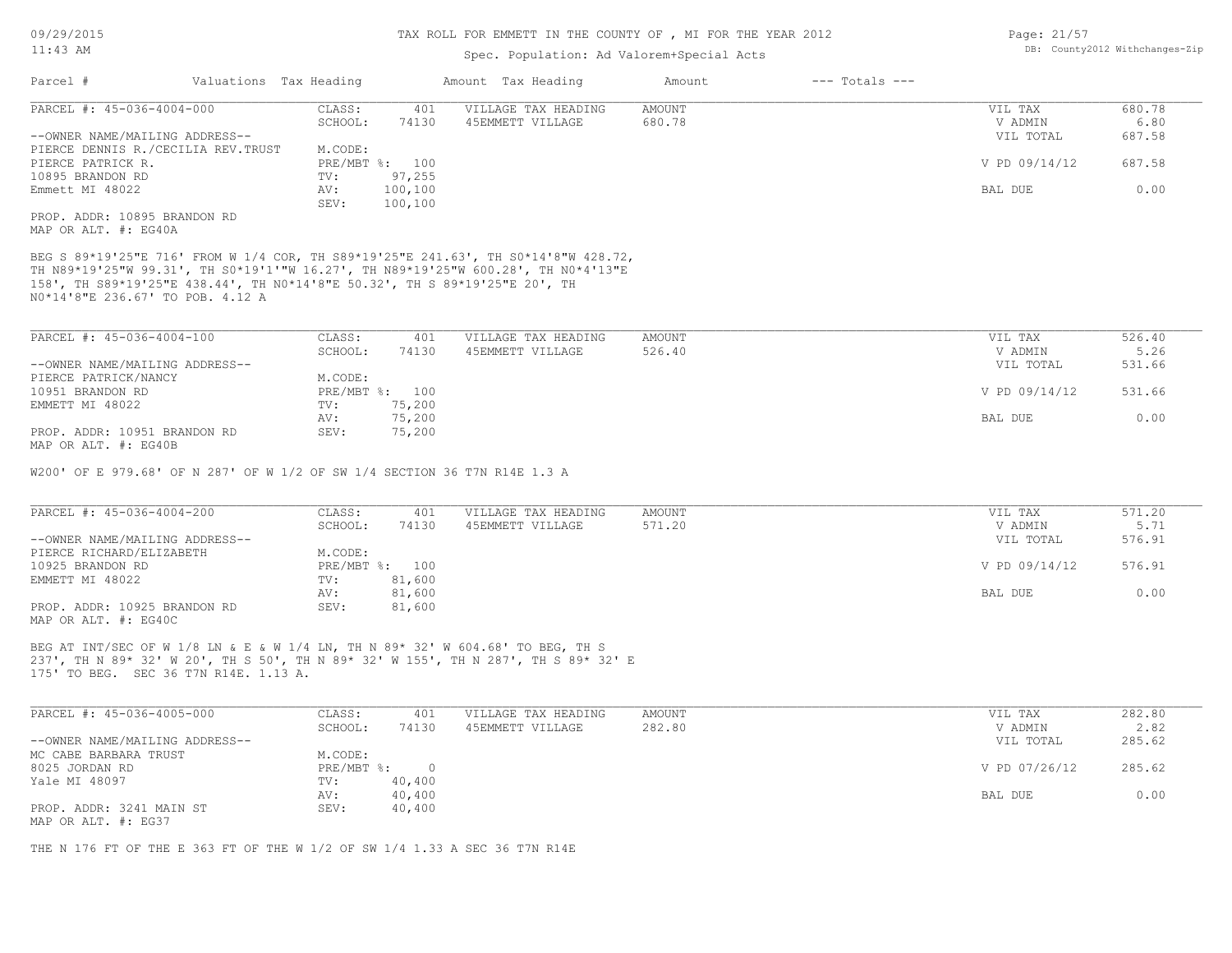#### TAX ROLL FOR EMMETT IN THE COUNTY OF , MI FOR THE YEAR 2012

### Spec. Population: Ad Valorem+Special Acts

Page: 22/57 DB: County2012 Withchanges-Zip

| Parcel #                       | Valuations Tax Heading |        | Amount Tax Heading  | Amount | $---$ Totals $---$ |               |        |
|--------------------------------|------------------------|--------|---------------------|--------|--------------------|---------------|--------|
| PARCEL #: 45-036-4006-000      | CLASS:                 | 401    | VILLAGE TAX HEADING | AMOUNT |                    | VIL TAX       | 242.20 |
|                                | SCHOOL:                | 74130  | 45EMMETT VILLAGE    | 242.20 |                    | V ADMIN       | 2.42   |
| --OWNER NAME/MAILING ADDRESS-- |                        |        |                     |        |                    | VIL TOTAL     | 244.62 |
| BULAR STEVEN/MAUREEN           | M.CODE:                |        |                     |        |                    |               |        |
| 3235 MAIN ST                   | PRE/MBT %: 100         |        |                     |        |                    | V PD 08/01/12 | 244.62 |
| EMMETT MI 48022                | TV:                    | 34,600 |                     |        |                    |               |        |
|                                | AV:                    | 34,600 |                     |        |                    | BAL DUE       | 0.00   |
| PROP. ADDR: 3235 MAIN ST       | SEV:                   | 34,600 |                     |        |                    |               |        |
| $\frac{1}{2}$                  |                        |        |                     |        |                    |               |        |

MAP OR ALT. #: EG38

T7N R14E THE S 111 FT OF THE N 287 FT OF THE E 363 FT OF THE W 1/2 OF SW 1/4 0.92 A SEC 36

| PARCEL #: 45-036-4007-000      | CLASS:     | 401    | VILLAGE TAX HEADING | AMOUNT | VIL TAX   | 188.08 |
|--------------------------------|------------|--------|---------------------|--------|-----------|--------|
|                                | SCHOOL:    | 74130  | 45EMMETT VILLAGE    | 188.08 | V ADMIN   | 1.88   |
| --OWNER NAME/MAILING ADDRESS-- |            |        |                     |        | VIL TOTAL | 189.96 |
| MC CELLAND ROGER/G R           | M.CODE:    |        |                     |        |           |        |
| 3227 MAIN ST                   | PRE/MBT %: | 100    |                     |        | BAL DUE   | 189.96 |
| EMMETT MI 48022-4520           | TV:        | 26,869 |                     |        |           |        |
|                                | AV:        | 37,600 |                     |        |           |        |
| PROP. ADDR: 3227 MAIN ST       | SEV:       | 37,600 |                     |        |           |        |
| MAP OR ALT. #: EG39            |            |        |                     |        |           |        |

R14E THE S 127 FT OF THE N 414 FT OF THE E 363 FT OF W 1/2 OF SW 1/4 1.05 A SEC 36 T7N

| PARCEL #: 45-036-4008-001      | CLASS:       | 401   | VILLAGE TAX HEADING | AMOUNT | VIL TAX   | 29.68 |
|--------------------------------|--------------|-------|---------------------|--------|-----------|-------|
|                                | SCHOOL:      | 74130 | 45EMMETT VILLAGE    | 29.68  | V ADMIN   | 0.29  |
| --OWNER NAME/MAILING ADDRESS-- |              |       |                     |        | VIL TOTAL | 29.97 |
| LA MAY DANIEL/HELEN            | M.CODE:      |       |                     |        |           |       |
| 11007 BRANDON RD               | $PRE/MBT$ %: |       |                     |        | BAL DUE   | 29.97 |
| EMMETT MI 48022-4401           | TV:          | 4,240 |                     |        |           |       |
|                                | AV:          | 6,500 |                     |        |           |       |
| PROP. ADDR: 3219 MAIN ST       | SEV:         | 6,500 |                     |        |           |       |
| MAP OR ALT. $\#$ : EG45B/A     |              |       |                     |        |           |       |

SPLIT ON 11/08/2007 FROM 19-036-4008-000, 19-036-4009-000; N OF WALTER CHILLSON' ADDITION TO VILLAGE OF EMMETT SECTION 36 T7N R14E 1.00 A S 132' OF E 264' & 363' EXC N 414' & EXC 132' OF THAT PART OF W 1/2 OF SW 1/4 LYING

| PARCEL #: 45-036-4010-000      | CLASS:       | 708   | VILLAGE TAX HEADING | AMOUNT | VIL TAX   | 0.00 |
|--------------------------------|--------------|-------|---------------------|--------|-----------|------|
|                                | SCHOOL:      | 74130 | 45EMMETT VILLAGE    | 0.00   | V ADMIN   | 0.00 |
| --OWNER NAME/MAILING ADDRESS-- |              |       |                     |        | VIL TOTAL | 0.00 |
| OUR LADY OF MT CARMEL CH       | M.CODE:      |       |                     |        |           |      |
| 10817 BRANDON RD               | $PRE/MBT$ %: |       |                     |        | BAL DUE   | 0.00 |
| EMMETT MI 48022                | TV:          |       |                     |        |           |      |
|                                | AV:          |       |                     |        |           |      |
| PROP. ADDR: 10817 BRANDON RD   | SEV:         |       |                     |        |           |      |
| MAP OR ALT. #: EG28A           |              |       |                     |        |           |      |

OF SW 1/4 SECTION 36 T7N R14E 5.94 A 232.6',TH S875'E 618',TH N230'E 232.6' TO BEG & E 150' OF W 543' OF N 178' OF E 1/2 MIN W 178 FT FROM INT 1/4 COR, TH N 87 DEG 5 MIN W 618 FT, TH S 2 DEG 30 MIN W W393 FT OF N 280 FT OF E 1/2 OF SW 1/4 & BEG N 87 DEG 5 MIN W 334.5 FT & S 2 DEG 30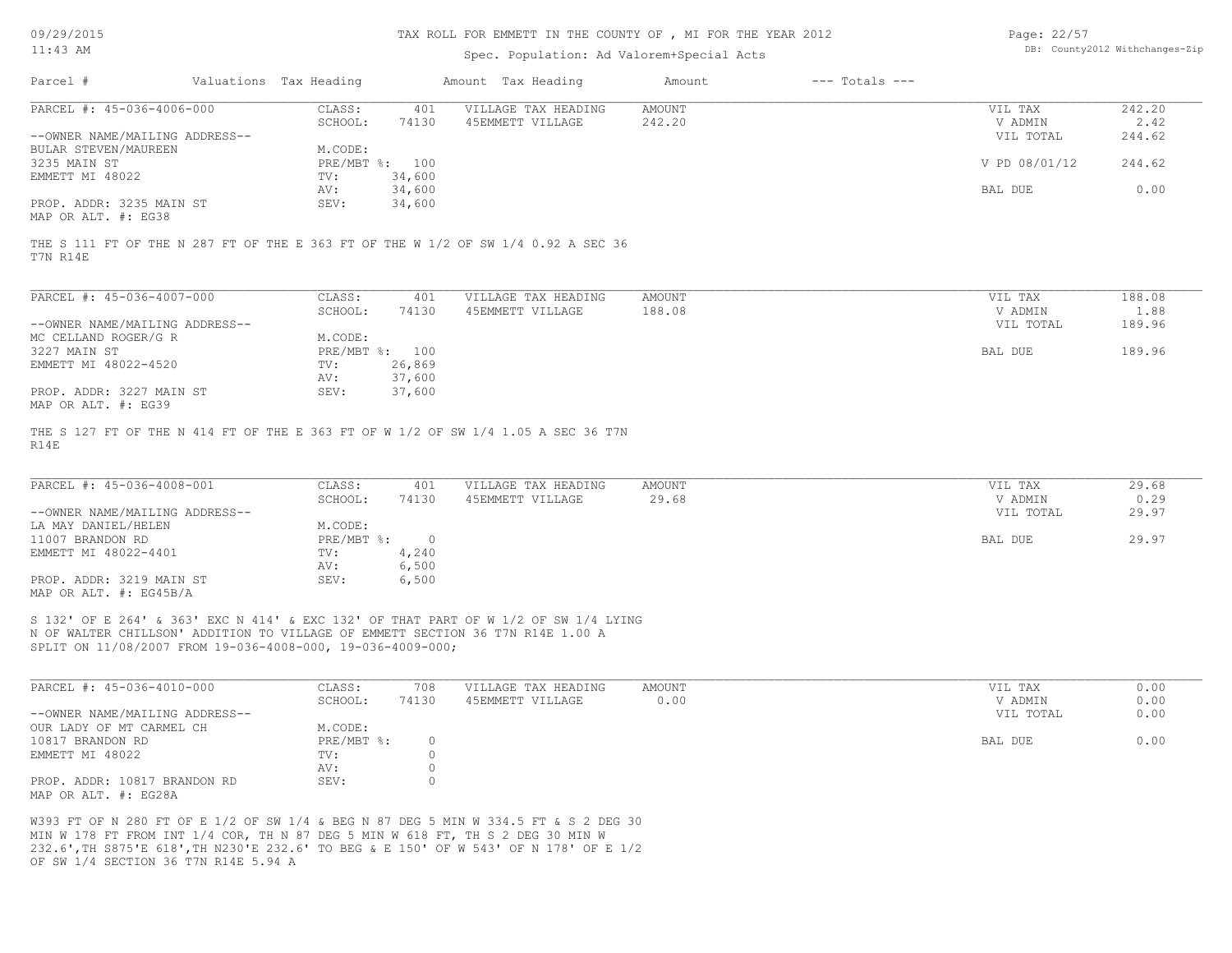#### 11:43 AM

#### TAX ROLL FOR EMMETT IN THE COUNTY OF , MI FOR THE YEAR 2012

### Spec. Population: Ad Valorem+Special Acts

| Page: 23/57 |                                |
|-------------|--------------------------------|
|             | DB: County2012 Withchanges-Zip |

| Parcel #                       | Valuations Tax Heading |       | Amount Tax Heading  | Amount | $---$ Totals $---$ |           |      |
|--------------------------------|------------------------|-------|---------------------|--------|--------------------|-----------|------|
| PARCEL #: 45-036-4010-100      | CLASS:                 | 703   | VILLAGE TAX HEADING | AMOUNT |                    | VIL TAX   | 0.00 |
|                                | SCHOOL:                | 74130 | 45EMMETT VILLAGE    | 0.00   |                    | V ADMIN   | 0.00 |
| --OWNER NAME/MAILING ADDRESS-- |                        |       |                     |        |                    | VIL TOTAL | 0.00 |
| VILLAGE OF EMMETT              | M.CODE:                |       |                     |        |                    |           |      |
| P.O. BOX 127                   | $PRE/MBT$ %:           |       |                     |        |                    | BAL DUE   | 0.00 |
| EMMETT MI 48022                | TV:                    |       |                     |        |                    |           |      |
|                                | AV:                    |       |                     |        |                    |           |      |
| PROP. ADDR: MAIN ST            | SEV:                   |       |                     |        |                    |           |      |
| MAP OR ALT. #: EG28B           |                        |       |                     |        |                    |           |      |

.00 A 76.39',TH S 2D 4M W 218.57',TH S 82D 14M E 59.12' TO BEG SECTION 36 T7N R14E 7 & N 6D 30M E 155.13', FROM INT. 1/4 COR.,TH N 6D 30M E 211.53',TH N 77D 43M E 532.46' TO BEG AND BEG N 87D 5M W 1342.56',S 2D 30M W 974.74',S 77D 32M E 486.72', 261.05',TH S7820'E 121.60', TH S717'W 166.62',TH S7728'30"E 519.80' TH N230'E BEG N875'W 334.50' & S230'W 410.60' FROM INT 1/4 COR, TH N875'W 618',TH S230'W

| PARCEL #: 45-036-4011-000      | CLASS:  | 401            | VILLAGE TAX HEADING | AMOUNT | VIL TAX       | 308.00 |
|--------------------------------|---------|----------------|---------------------|--------|---------------|--------|
|                                | SCHOOL: | 74130          | 45EMMETT VILLAGE    | 308.00 | V ADMIN       | 3.08   |
| --OWNER NAME/MAILING ADDRESS-- |         |                |                     |        | VIL TOTAL     | 311.08 |
| PIERCE KATHLEEN/KOPPINGER ELLE | M.CODE: |                |                     |        |               |        |
| 3224 MAIN ST                   |         | PRE/MBT %: 100 |                     |        | V PD 07/10/12 | 311.08 |
| EMMETT MI 48022-4519           | TV:     | 44,000         |                     |        |               |        |
|                                | AV:     | 44,000         |                     |        | BAL DUE       | 0.00   |
| PROP. ADDR: 3224 MAIN ST       | SEV:    | 44,000         |                     |        |               |        |
| MAP OR ALT. #: EG27C           |         |                |                     |        |               |        |

N394.70 FT OF W 390 FT OF E 1/2 OF SW 1/4 EXC N 280 FT THEREOF. 1 A SEC 36 T7N R14E

| PARCEL #: 45-036-4012-000      | CLASS:  | 401            | VILLAGE TAX HEADING | AMOUNT | VIL TAX       | 342.30 |
|--------------------------------|---------|----------------|---------------------|--------|---------------|--------|
|                                | SCHOOL: | 74130          | 45EMMETT VILLAGE    | 342.30 | V ADMIN       | 3.42   |
| --OWNER NAME/MAILING ADDRESS-- |         |                |                     |        | VIL TOTAL     | 345.72 |
| DONNELLON JAMES/ANN            | M.CODE: |                |                     |        |               |        |
| 3218 MAIN ST                   |         | PRE/MBT %: 100 |                     |        | V PD 09/07/12 | 345.72 |
| EMMETT MI 48022-4519           | TV:     | 48,900         |                     |        |               |        |
|                                | AV:     | 48,900         |                     |        | BAL DUE       | 0.00   |
| PROP. ADDR: 3218 MAIN ST       | SEV:    | 48,900         |                     |        |               |        |
| MAP OR ALT. #: EG29            |         |                |                     |        |               |        |

1/4 LYING N OF GTRR R/W. .91 A SEC 36 T7N R14E THE S 111 FT OF THE N 505.7 FT OF THE W 356.15 FT OF ALL THAT PART OF E 1/2 OF SW

| PARCEL #: 45-036-4013-000      | CLASS:  | 401            | VILLAGE TAX HEADING | AMOUNT | VIL TAX       | 191.80 |
|--------------------------------|---------|----------------|---------------------|--------|---------------|--------|
|                                | SCHOOL: | 74130          | 45EMMETT VILLAGE    | 191.80 | V ADMIN       | 1.91   |
| --OWNER NAME/MAILING ADDRESS-- |         |                |                     |        | VIL TOTAL     | 193.71 |
| SUSTARICH NOEL L               | M.CODE: |                |                     |        |               |        |
| 3208 MAIN ST                   |         | PRE/MBT %: 100 |                     |        | V PD 09/07/12 | 193.71 |
| EMMETT MI 48022-4519           | TV:     | 27,400         |                     |        |               |        |
|                                | AV:     | 27,400         |                     |        | BAL DUE       | 0.00   |
| PROP. ADDR: 3208 MAIN ST       | SEV:    | 27,400         |                     |        |               |        |
| MAP OR ALT. #: EG30            |         |                |                     |        |               |        |

TO THE PLACE OF BEG. 1.12 A SEC 36 T7N R14E MIN W 173.7 FT, TH N 76 DEG 35 MIN W 363.5 FT TO M-19, TH N 2 DEG 30 MIN E 100 FT M-19 WITH E & W 1/4 LINE OF SEC 36, TH S 88 DEG 18 MIN E 356.15 FT, TH S 2 DEG 17 BEG AT A PTE WHICH LIES S 2 DEG 30 MIN W 505.7 FT FROM THE INT/SEC OF THE E LINE OF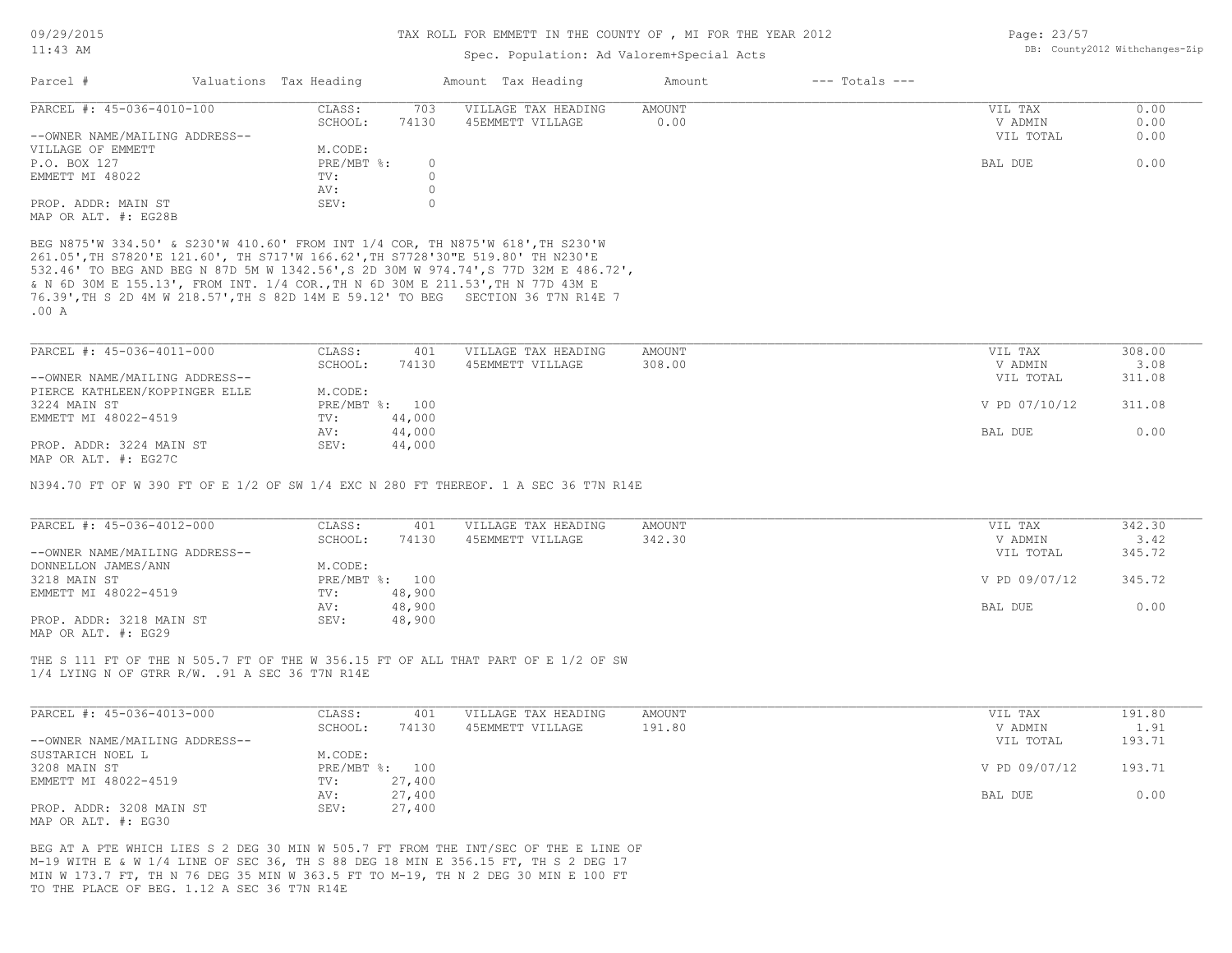### Spec. Population: Ad Valorem+Special Acts

| Page: 24/57 |                                |
|-------------|--------------------------------|
|             | DB: County2012 Withchanges-Zip |

| Parcel #                       | Valuations Tax Heading |        | Amount Tax Heading  | Amount | $---$ Totals $---$ |               |        |
|--------------------------------|------------------------|--------|---------------------|--------|--------------------|---------------|--------|
| PARCEL #: 45-036-4014-000      | CLASS:                 | 201    | VILLAGE TAX HEADING | AMOUNT |                    | VIL TAX       | 170.80 |
|                                | SCHOOL:                | 74130  | 45EMMETT VILLAGE    | 170.80 |                    | V ADMIN       | 1.70   |
| --OWNER NAME/MAILING ADDRESS-- |                        |        |                     |        |                    | VIL TOTAL     | 172.50 |
| MALLOY WILLIAM                 | M.CODE:                |        |                     |        |                    |               |        |
| 14950 SULLIVAN RD              | $PRE/MBT$ %:           |        |                     |        |                    | V PD 07/17/12 | 172.50 |
| Capac MI 48014                 | TV:                    | 24,400 |                     |        |                    |               |        |
|                                | AV:                    | 24,400 |                     |        |                    | BAL DUE       | 0.00   |
| PROP. ADDR: 3206 MAIN ST       | SEV:                   | 24,400 |                     |        |                    |               |        |
|                                |                        |        |                     |        |                    |               |        |

MAP OR ALT. #: EG31

35 MIN W 190 FT, TH N 2 DEG 30 MIN E 100 FT TO PLACE OF BEG. .42 A SEC 36 T7N R14E LINE OF SEC 36, TH S 76 DEG 35 MIN E 190 FT, TH S 2 DEG 30 MIN W 100 FT TH N 76 DEG BEG AT A PTE ON THE E LINE OF M-19, S 2 DEG 30 MIN W 605.7 FT FROM THE E & W 1/4

| PARCEL #: 45-036-4015-000      | CLASS:  | 401            | VILLAGE TAX HEADING | AMOUNT | VIL TAX       | 450.10 |
|--------------------------------|---------|----------------|---------------------|--------|---------------|--------|
|                                | SCHOOL: | 74130          | 45EMMETT VILLAGE    | 450.10 | V ADMIN       | 4.50   |
| --OWNER NAME/MAILING ADDRESS-- |         |                |                     |        | VIL TOTAL     | 454.60 |
| MORAN ROBERT/PATRICIA          | M.CODE: |                |                     |        |               |        |
| PO BOX 16                      |         | PRE/MBT %: 100 |                     |        | V PD 09/14/12 | 454.60 |
| 3188 MAIN ST                   | TV:     | 64,300         |                     |        |               |        |
| EMMETT MI 48022                | AV:     | 64,300         |                     |        | BAL DUE       | 0.00   |
|                                | SEV:    | 64,300         |                     |        |               |        |
| PROP. ADDR: 3188 MAIN ST       |         |                |                     |        |               |        |

MAP OR ALT. #: EG32

OF BEG. 1.4 A SEC 36 T7N R14E FT TH N 81 DEG 30 MIN W 156.3 FT TO M-19, TH N 2 DEG 30 MIN E 142.6 FT TO THE PLACE S 76 DEG 35 MIN E 213.6 FT, TH S 2 DEG 4 MIN W 162.6 FT, TH S 89 DEG 18 MIN W 243.1 & W 1/4 LINE OF SEC 36, TH S 76 DEG 35 MIN E 190 FT, TH N 2 DEG 30 MIN E 100 FT, TH BEG AT A PTE ON THE E LINE OF M-19 WHICH LIES S 2 DEG 30 MIN W 705.7 FT FROM THE E

| PARCEL #: 45-036-4016-000      | CLASS:     | 201    | VILLAGE TAX HEADING | AMOUNT | VIL TAX       | 156.80 |
|--------------------------------|------------|--------|---------------------|--------|---------------|--------|
|                                | SCHOOL:    | 74130  | 45EMMETT VILLAGE    | 156.80 | V ADMIN       | 1.56   |
| --OWNER NAME/MAILING ADDRESS-- |            |        |                     |        | VIL TOTAL     | 158.36 |
| GRACE PATRICK/JOSEPH           | M.CODE:    |        |                     |        |               |        |
| PO BOX 92                      | PRE/MBT %: | - 0    |                     |        | V PD 08/22/12 | 158.36 |
| 3224 MARY ST                   | TV:        | 22,401 |                     |        |               |        |
| EMMETT MI 48022                | AV:        | 42,500 |                     |        | BAL DUE       | 0.00   |
|                                | SEV:       | 42,500 |                     |        |               |        |
| PROP. ADDR: 10842 MARY ST      |            |        |                     |        |               |        |

MAP OR ALT. #: EG33

R14E W 131.5 FT TO M-19, TH N 2 DEG 30 MIN E 132 FT TO PLACE OF BEG. .45 A SEC 36 T7N LINE, TH S 81 DEG 30 MIN E 156.3 FT, TH S 6 DEG 59 MIN W 148 FT, TH N 77 DEG 30 MIN BEG AT A PTE ON E LINE OF M-19 WHICH LIES S 2 DEG 30 MIN W 849.28 FT FROM E & W 1/4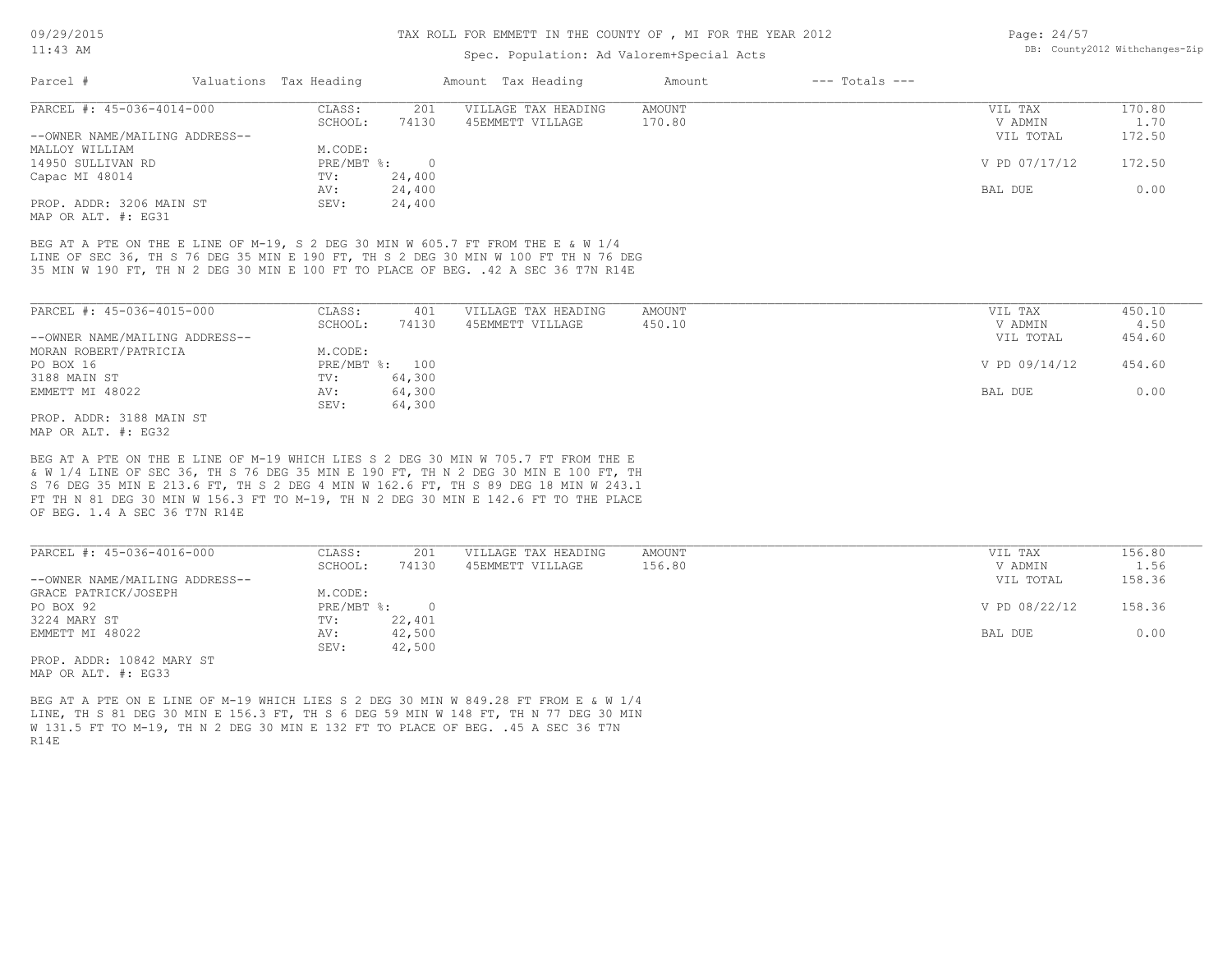### Spec. Population: Ad Valorem+Special Acts

| Page: 25/57 |                                |
|-------------|--------------------------------|
|             | DB: County2012 Withchanges-Zip |

| Parcel #                       | Valuations Tax Heading |       | Amount Tax Heading  | Amount | $---$ Totals $---$ |           |      |
|--------------------------------|------------------------|-------|---------------------|--------|--------------------|-----------|------|
| PARCEL #: 45-036-4017-000      | CLASS:                 | 705   | VILLAGE TAX HEADING | AMOUNT |                    | VIL TAX   | 0.00 |
|                                | SCHOOL:                | 74130 | 45EMMETT VILLAGE    | 0.00   |                    | V ADMIN   | 0.00 |
| --OWNER NAME/MAILING ADDRESS-- |                        |       |                     |        |                    | VIL TOTAL | 0.00 |
| EMMETT LION'S CLUB INC         | M.CODE:                |       |                     |        |                    |           |      |
| 3481 COGLEY RD                 | PRE/MBT %:             |       |                     |        |                    | BAL DUE   | 0.00 |
| AVOCA MI 48006                 | TV:                    |       |                     |        |                    |           |      |
|                                | AV:                    |       |                     |        |                    |           |      |
| PROP. ADDR: MARY ST            | SEV:                   |       |                     |        |                    |           |      |
| MAP OR ALT. #: EG34            |                        |       |                     |        |                    |           |      |

N 77 DEG 30 MIN W 126 FT TO THE PLACE OF BEG. .46 A SEC 36 T7N R14E 6 DEG 59 MIN E 148 FT, TH N 89 DEG 18 MIN E 133 FT, TH S 14 DEG 15 MIN W 170 FT TH 30 MIN W 981.28 FT TH S 77 DEG 33 MIN E 131.5 FT TO PLACE OF BEG OF THIS DESC, TH N FROM THE INT/SEC OF THE E LINE OF M-19 WITH THE E & W 1/4 LINE OF SEC 36, S 2 DEG

| PARCEL #: 45-036-4018-000                                                                                       | CLASS:     | 401   | VILLAGE TAX HEADING | AMOUNT | 56.70<br>VIL TAX   |
|-----------------------------------------------------------------------------------------------------------------|------------|-------|---------------------|--------|--------------------|
|                                                                                                                 | SCHOOL:    | 74130 | 45EMMETT VILLAGE    | 56.70  | 0.56<br>V ADMIN    |
| --OWNER NAME/MAILING ADDRESS--                                                                                  |            |       |                     |        | 57.26<br>VIL TOTAL |
| BOYER MICHAEL                                                                                                   | M.CODE:    |       |                     |        |                    |
| MAPLE STREET STATION                                                                                            | PRE/MBT %: | 0     |                     |        | 57.26<br>BAL DUE   |
| PO BOX 4385                                                                                                     | TV:        | 8,100 |                     |        |                    |
| DEARBORN MI 48126                                                                                               | AV:        | 8,100 |                     |        |                    |
|                                                                                                                 | SEV:       | 8,100 |                     |        |                    |
| PROP. ADDR: MARY ST                                                                                             |            |       |                     |        |                    |
| the contract of the contract of the contract of the contract of the contract of the contract of the contract of |            |       |                     |        |                    |

MAP OR ALT. #: EG35

FT TO THE PLACE OF BEG. .49 A SEC 36 T7N R14E TH N 82 DEG 14 MIN W 15 FT, TH S 6 DEG 30 MIN W 148 FT TH N 77 DEG 30 MIN W 121.65 TH N 14 DEG 15 MIN E 170 FT TH N 89 DEG 18 MIN E 110 FT TH S 2 DEG 4 MIN W 55.6 FT, 30 MIN W 981.28 FT, TH S 77 DEG 30 MIN E 257.5 FT TO THE PLACE OF BEG OF THIS DESC, FROM THE INT-SEC OF THE E LINE OF M-19 WITH THE E & W 1/4 LINE OF SEC 36, S 2 DEG

| PARCEL #: 45-036-4019-001         | CLASS:     | 401    | VILLAGE TAX HEADING | AMOUNT | VIL TAX       | 163.10 |
|-----------------------------------|------------|--------|---------------------|--------|---------------|--------|
|                                   | SCHOOL:    | 74130  | 45EMMETT VILLAGE    | 163.10 | V ADMIN       | 1.63   |
| --OWNER NAME/MAILING ADDRESS--    |            |        |                     |        | VIL TOTAL     | 164.73 |
| PIERCE DENNIS R.CECILIA LIV.TRUST | M.CODE:    |        |                     |        |               |        |
| PIERCE PATRICK                    | PRE/MBT %: |        |                     |        | V PD 09/14/12 | 164.73 |
| 10895 BRANDON RD                  | TV:        | 23,300 |                     |        |               |        |
| EMMETT MI 48022                   | AV:        | 23,300 |                     |        | BAL DUE       | 0.00   |
|                                   | SEV:       | 23,300 |                     |        |               |        |
| DDOD JDDD, 10000 MJDV CH          |            |        |                     |        |               |        |

MAP OR ALT. #: EG36 PROP. ADDR: 10808 MARY ST

74.81' TO THE BEG. 0.26 A SEC 36 T7N R14E N 6D 46M 1S E 148.98', TH S 82D 14M E 73.73', TH S 6D 30M W 155.13',TH N 77D 32M W N 87D 5M W 1342.56',S 2D 30M W 974.74', & S 77D 32M E 411.91',FROM INT. 1/4 COR.,TH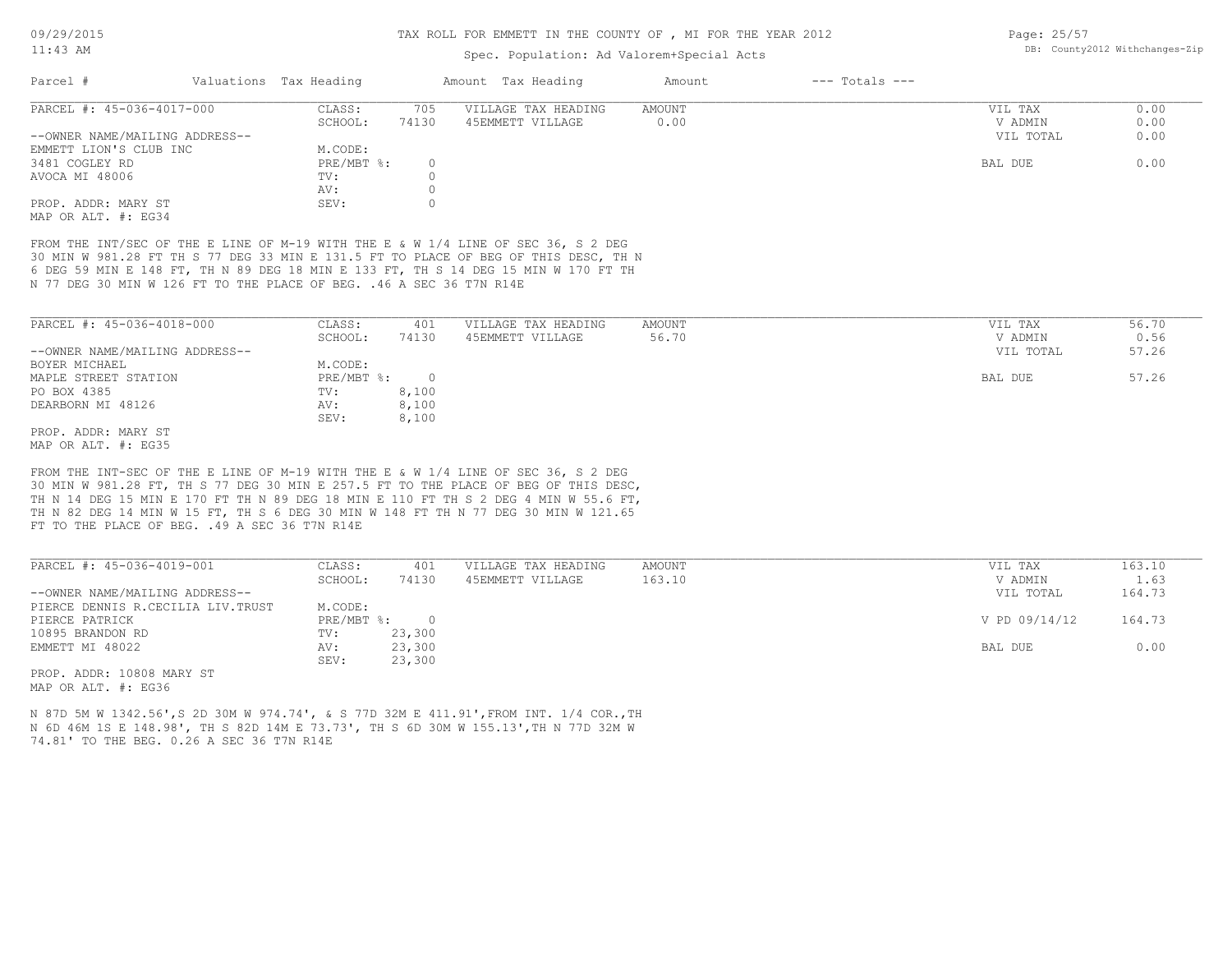### TAX ROLL FOR EMMETT IN THE COUNTY OF , MI FOR THE YEAR 2012

### Spec. Population: Ad Valorem+Special Acts

Page: 26/57 DB: County2012 Withchanges-Zip

| Parcel #                       | Valuations Tax Heading |        | Amount Tax Heading  | Amount | $---$ Totals $---$ |               |        |
|--------------------------------|------------------------|--------|---------------------|--------|--------------------|---------------|--------|
| PARCEL #: 45-036-4021-000      | CLASS:                 | 401    | VILLAGE TAX HEADING | AMOUNT |                    | VIL TAX       | 107.80 |
|                                | SCHOOL:                | 74130  | 45EMMETT VILLAGE    | 107.80 |                    | V ADMIN       | 1.07   |
| --OWNER NAME/MAILING ADDRESS-- |                        |        |                     |        |                    | VIL TOTAL     | 108.87 |
| WOOLMAN DAVID T                | M.CODE:                |        |                     |        |                    |               |        |
| 10807 BRANDON RD               | PRE/MBT %: 100         |        |                     |        |                    | V PD 07/20/12 | 108.87 |
| EMMETT MI 48022-4505           | TV:                    | 15,400 |                     |        |                    |               |        |
|                                | AV:                    | 15,400 |                     |        |                    | BAL DUE       | 0.00   |
| PROP. ADDR: 10807 BRANDON RD   | SEV:                   | 15,400 |                     |        |                    |               |        |
| MAP OR ALT. #: EG27E           |                        |        |                     |        |                    |               |        |

E75 FT OF W 618 FT OF N 178 FT OF E 1/2 OF SW 1/4 0.31 A SEC 36 T7N R14E

| PARCEL #: 45-036-4022-000      | CLASS:         | 401    | VILLAGE TAX HEADING | AMOUNT | VIL TAX   | 176.40 |
|--------------------------------|----------------|--------|---------------------|--------|-----------|--------|
|                                | SCHOOL:        | 74130  | 45EMMETT VILLAGE    | 176.40 | V ADMIN   | 1.76   |
| --OWNER NAME/MAILING ADDRESS-- |                |        |                     |        | VIL TOTAL | 178.16 |
| STELZER EDWARD/MARG            | M.CODE:        |        |                     |        |           |        |
| 10791 BRANDON RD               | PRE/MBT %: 100 |        |                     |        | BAL DUE   | 178.16 |
| EMMETT MI 48022-4508           | TV:            | 25,200 |                     |        |           |        |
|                                | AV:            | 25,200 |                     |        |           |        |
| PROP. ADDR: 10791 BRANDON RD   | SEV:           | 25,200 |                     |        |           |        |

MAP OR ALT. #: EG27I

E115 FT OF W 733 FT OF N 178 FT OF E 1/2 OF SW 1/4 0.47 A SEC 36 T7N R14E

| PARCEL #: 45-036-4023-000      | CLASS:       | 401    | VILLAGE TAX HEADING | AMOUNT | VIL TAX       | 198.10 |
|--------------------------------|--------------|--------|---------------------|--------|---------------|--------|
|                                | SCHOOL:      | 74130  | 45EMMETT VILLAGE    | 198.10 | V ADMIN       | 1.98   |
| --OWNER NAME/MAILING ADDRESS-- |              |        |                     |        | VIL TOTAL     | 200.08 |
| TWARDY RANDALL G               | M.CODE:      |        |                     |        |               |        |
| P.O. BOX 81                    | $PRE/MBT$ %: |        |                     |        | V PD 07/10/12 | 200.08 |
| MEMPHIS MI 48041               | TV:          | 28,300 |                     |        |               |        |
|                                | AV:          | 28,300 |                     |        | BAL DUE       | 0.00   |
| PROP. ADDR: 10785 BRANDON RD   | SEV:         | 28,300 |                     |        |               |        |
| MAP OR ALT. #: EG27F           |              |        |                     |        |               |        |

E125' OF W 858' OF N 178' OF E 1/2 OF SW 1/4 SECTION 36 T7N R14E 0.51 A

| PARCEL #: 45-036-4024-000      | CLASS:     | 401   | VILLAGE TAX HEADING | AMOUNT | VIL TAX       | 34.30 |
|--------------------------------|------------|-------|---------------------|--------|---------------|-------|
|                                | SCHOOL:    | 74130 | 45EMMETT VILLAGE    | 34.30  | V ADMIN       | 0.34  |
| --OWNER NAME/MAILING ADDRESS-- |            |       |                     |        | VIL TOTAL     | 34.64 |
| GRACE MARY A.TRUST             | M.CODE:    |       |                     |        |               |       |
| 2039 N. LINCOLN AVE UNIT F     | PRE/MBT %: |       |                     |        | V PD 07/26/12 | 34.64 |
| CHICAGO IL 60614               | TV:        | 4,900 |                     |        |               |       |
|                                | AV:        | 4,900 |                     |        | BAL DUE       | 0.00  |
| PROP. ADDR: 10777 BRANDON RD   | SEV:       | 4,900 |                     |        |               |       |
| MAP OR ALT. #: EG27G           |            |       |                     |        |               |       |

E150 FT OF W 1008 FT OF N 178 FT OF E 1/2 OF SW 1/4 0.61 A SEC 36 T7N R14E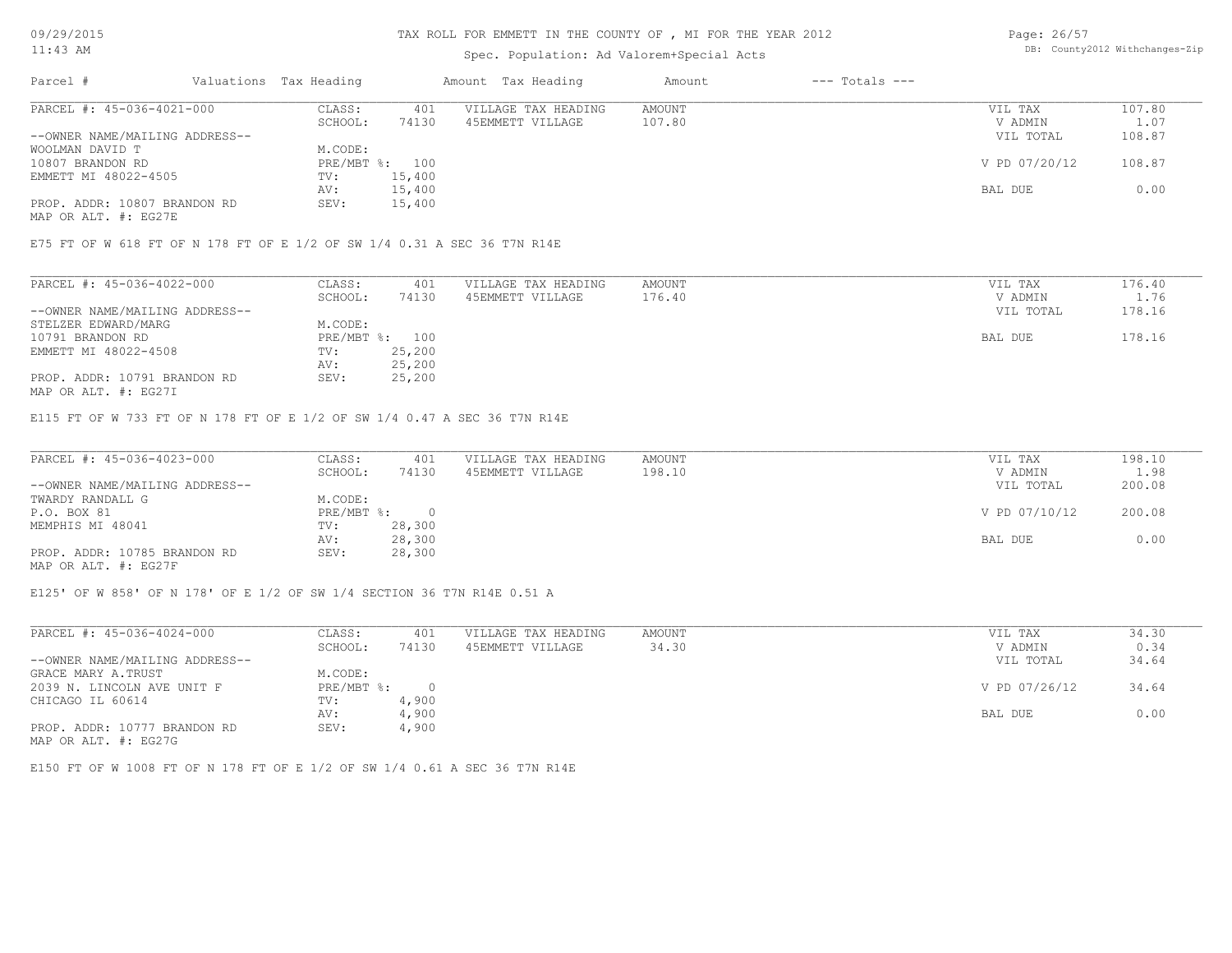#### TAX ROLL FOR EMMETT IN THE COUNTY OF , MI FOR THE YEAR 2012

#### Spec. Population: Ad Valorem+Special Acts

Page: 27/57 DB: County2012 Withchanges-Zip

| Parcel #                       | Valuations Tax Heading |       | Amount Tax Heading  | Amount | $---$ Totals $---$ |               |       |
|--------------------------------|------------------------|-------|---------------------|--------|--------------------|---------------|-------|
| PARCEL #: 45-036-4025-000      | CLASS:                 | 401   | VILLAGE TAX HEADING | AMOUNT |                    | VIL TAX       | 34.30 |
|                                | SCHOOL:                | 74130 | 45EMMETT VILLAGE    | 34.30  |                    | V ADMIN       | 0.34  |
| --OWNER NAME/MAILING ADDRESS-- |                        |       |                     |        |                    | VIL TOTAL     | 34.64 |
| GRACE THERESA ANN              | M.CODE:                |       |                     |        |                    |               |       |
| 2039 N. LINCOLN AVE UNIT F     | PRE/MBT %:             |       |                     |        |                    | V PD 07/26/12 | 34.64 |
| CHICAGO IL 60614               | TV:                    | 4,900 |                     |        |                    |               |       |
|                                | AV:                    | 4,900 |                     |        |                    | BAL DUE       | 0.00  |
| PROP. ADDR: BRANDON RD         | SEV:                   | 4,900 |                     |        |                    |               |       |
|                                |                        |       |                     |        |                    |               |       |

MAP OR ALT. #: EG27H

E150' OF W 1158' OF N 178' OF E 1/2 OF SW 1/4 SECTION 36 T7N R14E 0.61 A

| PARCEL #: 45-036-4026-000      | CLASS:  | 401            | VILLAGE TAX HEADING | AMOUNT | VIL TAX       | 360.50 |
|--------------------------------|---------|----------------|---------------------|--------|---------------|--------|
|                                | SCHOOL: | 74130          | 45EMMETT VILLAGE    | 360.50 | V ADMIN       | 3.60   |
| --OWNER NAME/MAILING ADDRESS-- |         |                |                     |        | VIL TOTAL     | 364.10 |
| KINNEY JOHN/MARGARET           | M.CODE: |                |                     |        |               |        |
| 10745 BRANDON RD               |         | PRE/MBT %: 100 |                     |        | V PD 08/01/12 | 364.10 |
| EMMETT MI 48022-4508           | TV:     | 51,500         |                     |        |               |        |
|                                | AV:     | 51,500         |                     |        | BAL DUE       | 0.00   |
| PROP. ADDR: 10745 BRANDON RD   | SEV:    | 51,500         |                     |        |               |        |
| MAP OR ALT. #: EG27A/B         |         |                |                     |        |               |        |

R14E E183.9 FT OF N 178 FT OF SW 1/4 & W 12.1 FT OF N 178 FT OF SE 1/4 0.8 A SEC 36 T7N

| PARCEL #: 45-036-4027-000        | CLASS:     | 201     | VILLAGE TAX HEADING | AMOUNT | VIL TAX       | 622.90 |
|----------------------------------|------------|---------|---------------------|--------|---------------|--------|
|                                  | SCHOOL:    | 74130   | 45EMMETT VILLAGE    | 622.90 | V ADMIN       | 6.22   |
| --OWNER NAME/MAILING ADDRESS--   |            |         |                     |        | VIL TOTAL     | 629.12 |
| EASTERN MICHIGAN GRAIN           | M.CODE:    |         |                     |        |               |        |
| THE STAR OF THE WEST MILLING CO. | PRE/MBT %: |         |                     |        | V PD 09/12/12 | 629.12 |
| P.O. BOX 146                     | TV:        | 88,987  |                     |        |               |        |
| FRANKENMUTH MI 48734             | AV:        | 104,000 |                     |        | BAL DUE       | 0.00   |
|                                  | SEV:       | 104,000 |                     |        |               |        |
| PROP. ADDR: 10668 MARY ST        |            |         |                     |        |               |        |

MAP OR ALT. #:

403.67 TO BEG.T7N R14E 11.41 A. 1017.71',TH S 3D 36M 50S W 243.45',TH S 77D 32M 40S E 1030.67'TH N 3D 30M 46S E 20SW 1307.26'&S 3D 30M 46S W 1059.99 FROM E 1/4 COR. FROM 1/4 COR.TH 86D 29M 14S 52M E 243.45', TH N 77D 30M 30S W 769.35', TH S7 18M 30S W200;TO BEG. N 87D 13M COR.TH S77D 30M 30S E 550;,TH S 10D 10M W 41.58',TH N 77 30M 30S E 235.88' TH N 3D BEG. S 87D 5M E 1321.57;,TH S 2D 30M W 974.91',&S 77D 30M 30S E 855.35',FROM W 1/4

| PARCEL #: 45-036-4027-100      | CLASS:       | 703   | VILLAGE TAX HEADING | AMOUNT | VIL TAX   | 0.00 |
|--------------------------------|--------------|-------|---------------------|--------|-----------|------|
|                                | SCHOOL:      | 74130 | 45EMMETT VILLAGE    | 0.00   | V ADMIN   | 0.00 |
| --OWNER NAME/MAILING ADDRESS-- |              |       |                     |        | VIL TOTAL | 0.00 |
| VILLAGE OF EMMETT              | M.CODE:      |       |                     |        |           |      |
| 3099 MAIN ST                   | $PRE/MBT$ %: |       |                     |        | BAL DUE   | 0.00 |
| EMMETT MI 48022                | TV:          |       |                     |        |           |      |
|                                | AV:          |       |                     |        |           |      |
| PROP. ADDR: MARY ST            | SEV:         |       |                     |        |           |      |
| MAP OR ALT. #: EG27D2          |              |       |                     |        |           |      |

BEG. SECTION 36 T7N R14E 1.7 A S7730'30"E 368.75',TH N718' 30"E 200',TH N7730'30"W 368.75',TH S718'30"W 200' TO BEG S875'E 1321.57', S230'W 974.91' & S7730'30"E 486.6' FROM W 1/4 COR,TH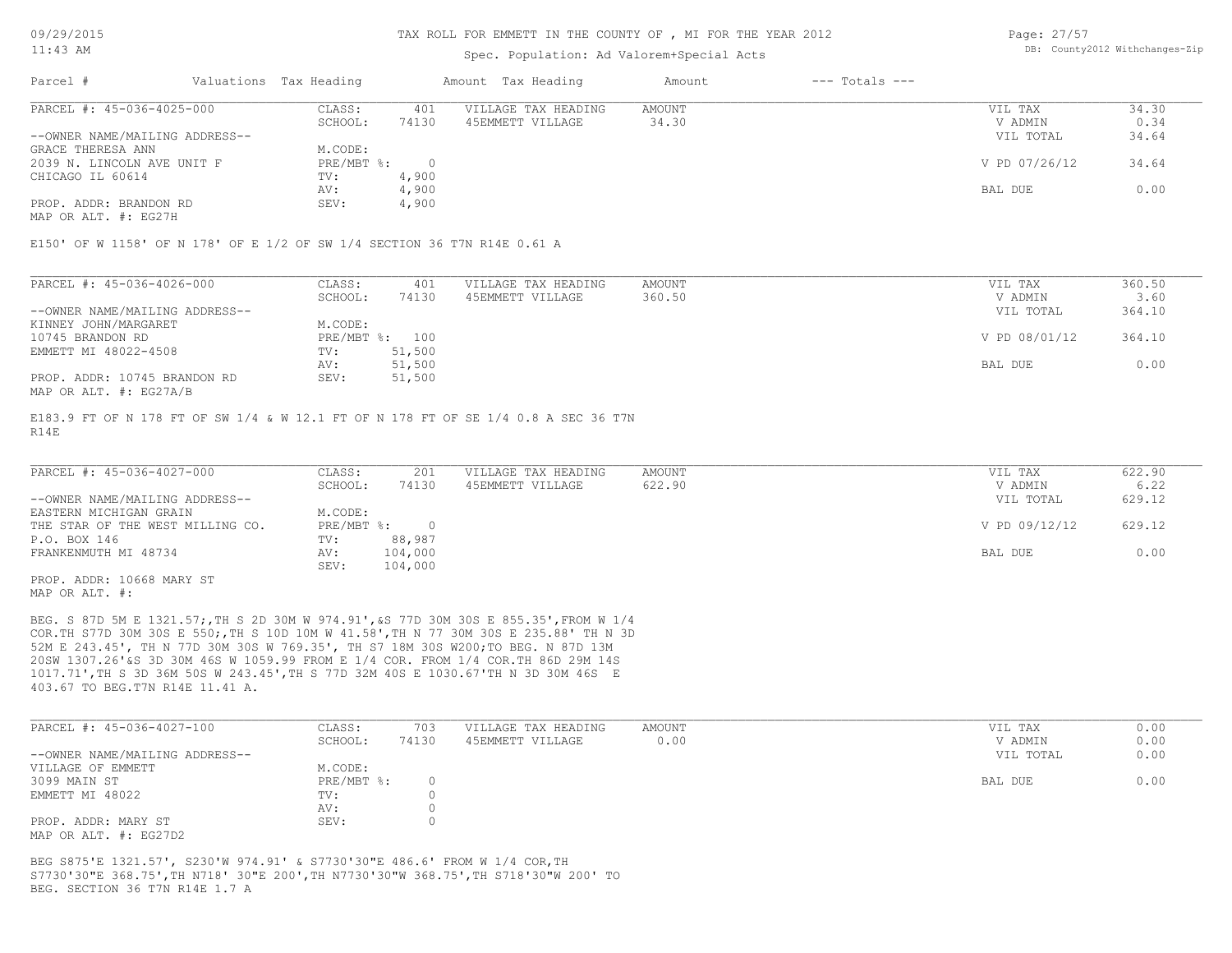#### 11:43 AM

#### TAX ROLL FOR EMMETT IN THE COUNTY OF , MI FOR THE YEAR 2012

### Spec. Population: Ad Valorem+Special Acts

| Page: 28/57 |                                |
|-------------|--------------------------------|
|             | DB: County2012 Withchanges-Zip |

| Parcel #                       | Valuations Tax Heading |        | Amount Tax Heading  | Amount | $---$ Totals $---$ |               |        |
|--------------------------------|------------------------|--------|---------------------|--------|--------------------|---------------|--------|
| PARCEL #: 45-036-4028-001      | CLASS:                 | 402    | VILLAGE TAX HEADING | AMOUNT |                    | VIL TAX       | 424.20 |
|                                | SCHOOL:                | 74130  | 45EMMETT VILLAGE    | 424.20 |                    | V ADMIN       | 4.24   |
| --OWNER NAME/MAILING ADDRESS-- |                        |        |                     |        |                    | VIL TOTAL     | 428.44 |
| GROT STANLEY/SYLWIA            | M.CODE:                |        |                     |        |                    |               |        |
| 11927 HIAWATHA                 | PRE/MBT %: 100         |        |                     |        |                    | V PD 09/10/12 | 428.44 |
| UTICA MI 48315                 | TV:                    | 60,600 |                     |        |                    |               |        |
|                                | AV:                    | 60,600 |                     |        |                    | BAL DUE       | 0.00   |
| PROP. ADDR: KINNEY RD          | SEV:                   | 60,600 |                     |        |                    |               |        |
| MAP OR ALT. #: EG59A           |                        |        |                     |        |                    |               |        |

SECTION 36 T7N R16E 51.93 A SPLIT ON 10/05/2007 FROM 19-036-4028-000; 33D 27M 40S W 214.5', S 3D 6M 21S E 124.54', TH S 86D 39M 8S W 1105.88 TO BEG 40S W 313.5', S 30D 57M 40S W 132', S 49D 57M 40S W 726', S 73D 27M 40S W 247.5', S TH ALG COWHY DRAIN TH FOLLOWING SEVEN COURSES; S 37D 27M 40S W 107.87', S 61D 27M TH S 83D 49M 17S E 445.67', TH N 5D 59M 36S E 37.75', TH S 84D 0M 24S E 1234.32', 98.48', TH N 3D 26M 4S W 98.7', TH S 84D 0M 24S E 535.6', TH N 3D 26M 4S W 101.76', 29S W 250', TH N 85D 35M 34S E 70.38', TH N 3D 26M 4S W 49.5', TH N 85D 35M 34S E 39M 35S W 70.2', TH N 3D 58M 29S W 627.4', TH N 85D 35M 34S E 209.2', TH N 3D 58M BEG N 86D 39M 8S E 1382.76' FROM SW SEC COR, TH N 3D 58M 29S W 300.16', TH S 86D

| PARCEL #: 45-036-4028-010          | CLASS:         | 703   | VILLAGE TAX HEADING | AMOUNT | VIL TAX   | 0.00 |
|------------------------------------|----------------|-------|---------------------|--------|-----------|------|
|                                    | SCHOOL:        | 74130 | 45EMMETT VILLAGE    | 0.00   | V ADMIN   | 0.00 |
| --OWNER NAME/MAILING ADDRESS--     |                |       |                     |        | VIL TOTAL | 0.00 |
| SOUTH BRANCH PINE RIVER DRAIN      | M.CODE:        |       |                     |        |           |      |
| DRAINAGE DISTRICT                  | PRE/MBT %: 100 |       |                     |        | BAL DUE   | 0.00 |
| ST CLAIR COUNTY DRAIN COMMISSIONER | TV:            |       |                     |        |           |      |
| 21 AIRPORT DR                      | AV:            |       |                     |        |           |      |
| SAINT CLAIR MI 48079               | SEV:           |       |                     |        |           |      |

MAP OR ALT. #: EG59B PROP. ADDR: KINNEY RD

10/05/2007 FROM 19-036-4028-000; 1342.74', TH S 86D 39M 8S W 84.96' TO BEG SECTION 36 T7N R16E 21.16 A SPLIT ON 107.87', TH S 84D 0M 24S E 55.01', TH S 2D 57M 44S E 1093.74', TH S 86D 18M 37S W 49D 57M 40S E 726', N 30D 57M 40S E 132', N 61D 27M 40S E 313.5', N 37D 27M 40S E COURSE; N 3D 6M 21S W 124.54', N 33D 27M 40S E 214.5', N 73D 27M 40S E 247.5', N BEG N 86D 39M 8S E 2488.64' FROM SW SEC COR, TH ALG COWHY DRAIN FOLLOWING SEVEN

| PARCEL #: 45-036-4029-000      | CLASS:     | 201    | VILLAGE TAX HEADING | AMOUNT | VIL TAX       | 261.80 |
|--------------------------------|------------|--------|---------------------|--------|---------------|--------|
|                                | SCHOOL:    | 74130  | 45EMMETT VILLAGE    | 261.80 | V ADMIN       | 2.61   |
| --OWNER NAME/MAILING ADDRESS-- |            |        |                     |        | VIL TOTAL     | 264.41 |
| PIERCE INVESMENT LLC           | M.CODE:    |        |                     |        |               |        |
| 10895 BRANDON RD               | PRE/MBT %: |        |                     |        | V PD 09/14/12 | 264.41 |
| EMMETT MI 48022                | TV:        | 37,400 |                     |        |               |        |
|                                | AV:        | 37,400 |                     |        | BAL DUE       | 0.00   |
| PROP. ADDR: 3120 MAIN ST       | SEV:       | 37,400 |                     |        |               |        |

MAP OR ALT. #: EG59C

OF MECHANIC ST. 1 A SEC 36 T7N R14E N250 FT OF W 176.20 FT OF THAT PART OF E 1/2 OF SW 1/4 LYING E OF E LINE M-19 & S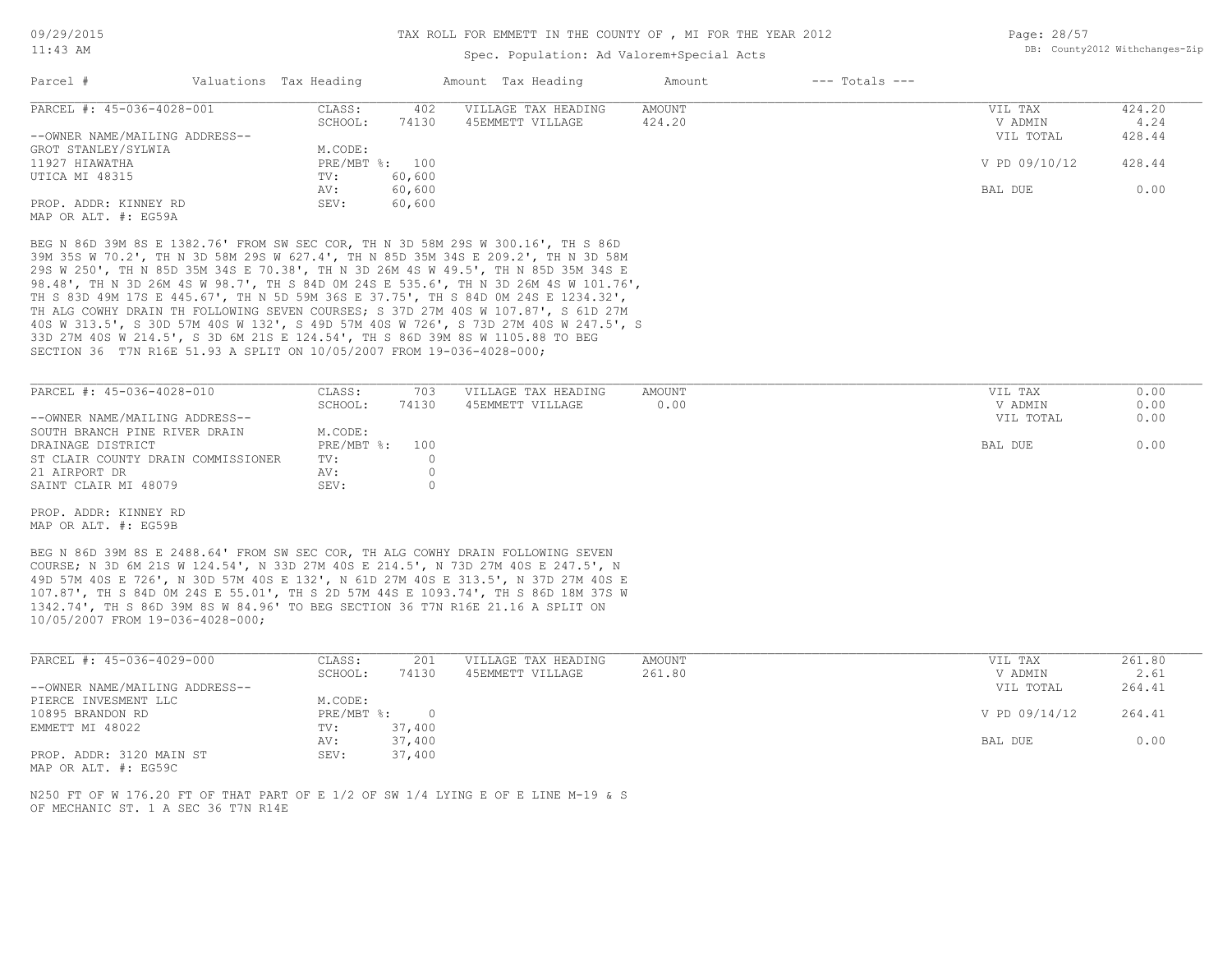#### 11:43 AM

#### TAX ROLL FOR EMMETT IN THE COUNTY OF , MI FOR THE YEAR 2012

| THE CEILL                      | DD. COUNCYZUIZ WICHCHANGS AIP<br>Spec. Population: Ad Valorem+Special Acts<br>$---$ Totals $---$<br>Valuations Tax Heading<br>Amount Tax Heading<br>Amount |          |                     |        |           |        |
|--------------------------------|------------------------------------------------------------------------------------------------------------------------------------------------------------|----------|---------------------|--------|-----------|--------|
| Parcel #                       |                                                                                                                                                            |          |                     |        |           |        |
| PARCEL #: 45-036-4030-000      | CLASS:                                                                                                                                                     | 401      | VILLAGE TAX HEADING | AMOUNT | VIL TAX   | 257.60 |
|                                | SCHOOL:                                                                                                                                                    | 74130    | 45EMMETT VILLAGE    | 257.60 | V ADMIN   | 2.57   |
| --OWNER NAME/MAILING ADDRESS-- |                                                                                                                                                            |          |                     |        | VIL TOTAL | 260.17 |
| THIERRY TIMOTHY F/DEBRA        | M.CODE:                                                                                                                                                    |          |                     |        |           |        |
| 8995 MORRIS RD                 | PRE/MBT %:                                                                                                                                                 | $\Omega$ |                     |        | BAL DUE   | 260.17 |
| GOODELLS MI 48027              | TV:                                                                                                                                                        | 36,800   |                     |        |           |        |
|                                | AV:                                                                                                                                                        | 36,800   |                     |        |           |        |
| PROP. ADDR: 3130 PATRICK ST    | SEV:                                                                                                                                                       | 36,800   |                     |        |           |        |
| MAP OR ALT. #: EG58            |                                                                                                                                                            |          |                     |        |           |        |

SEC 36 T7N R14E TO PATRICK ST TH N 2 DEG 30 MIN E ALG PATRICK ST 131.3 FT TO PLACE OF BEG. .28 A TH S 2 DEG 30 MIN W 113.91 FT TO JOHN ST TH N 87 DEG 30 MIN W ALG JOHN ST 98.48 FT BEG AT THE SW COR OF LOT 8 DUNEGANS ADDITION TO EMMETT, TH S 77 DEG 30 MIN E 100 FT

| PARCEL #: 45-036-4031-000      | CLASS:     | 201   | VILLAGE TAX HEADING | AMOUNT | 67.20<br>VIL TAX   |
|--------------------------------|------------|-------|---------------------|--------|--------------------|
|                                | SCHOOL:    | 74130 | 45EMMETT VILLAGE    | 67.20  | 0.67<br>V ADMIN    |
| --OWNER NAME/MAILING ADDRESS-- |            |       |                     |        | 67.87<br>VIL TOTAL |
| GAUTHIER FREDERICK JR/MARTHA   | M.CODE:    |       |                     |        |                    |
| 6800 BIG HAND RD               | PRE/MBT %: |       |                     |        | 67.87<br>BAL DUE   |
| ST CLAIR MI 48079              | TV:        | 9,600 |                     |        |                    |
|                                | AV:        | 9,600 |                     |        |                    |
| PROP. ADDR: 10808 JOSEPH ST    | SEV:       | 9,600 |                     |        |                    |
| MAP OR ALT. #: EG59B           |            |       |                     |        |                    |

DEG 32 MIN W 435.6 FT TO BEG. 1 A SEC 36 T7N R14E 30 MIN W 100 FT TH S 77 DEG 32 MIN E 435.6 FT TH N 2 DEG 30 MIN E 100 FT, TH N 77 SAID S LINE 484.5 FT, TH S 2 DEG 30 MIN W 39.4 FT TO BEG OF THIS DESC, TH S 2 DEG BEG AT INT OF CENTER OF MAIN ST WITH S LINE OF GTRR R/W, TH S 77 DEG 32 MIN E ON

| PARCEL #: 45-036-4036-001      | CLASS:  | 401            | VILLAGE TAX HEADING | AMOUNT | VIL TAX       | 511.70 |
|--------------------------------|---------|----------------|---------------------|--------|---------------|--------|
|                                | SCHOOL: | 74130          | 45EMMETT VILLAGE    | 511.70 | V ADMIN       | 5.11   |
| --OWNER NAME/MAILING ADDRESS-- |         |                |                     |        | VIL TOTAL     | 516.81 |
| THOMAS WILLIAM/JENNIFER        | M.CODE: |                |                     |        |               |        |
| 3079 WASHINGTON ST             |         | PRE/MBT %: 100 |                     |        | V PD 09/14/12 | 516.81 |
| EMMETT MI 48022                | TV:     | 73,100         |                     |        |               |        |
|                                | AV:     | 73,100         |                     |        | BAL DUE       | 0.00   |
| PROP. ADDR: 3079 WASHINGTON ST | SEV:    | 73,100         |                     |        |               |        |
| MAP OR ALT. #: EG57            |         |                |                     |        |               |        |

VILLAGE OF MT CROWLEY SEC 36 T7N R14E .35 A. 88\* 28' 30" W 280', TH N 1\* 41' 30" E 401.98' TO BEG.2.17A ALSO SE COR.OF LOTS 28 51" E 162.66', TH S 0\* 45' E 150', TH N 89\* 11' E 100', TH S 0\* 45' E 256.35', TH N BEG N 0\* 41' 2" W 993.38' & S 88\* 27' 51" E 695.86' FROM SW SEC COR, TH S 88\* 27'

Page: 29/57 DB: County2012 Withchanges-Zip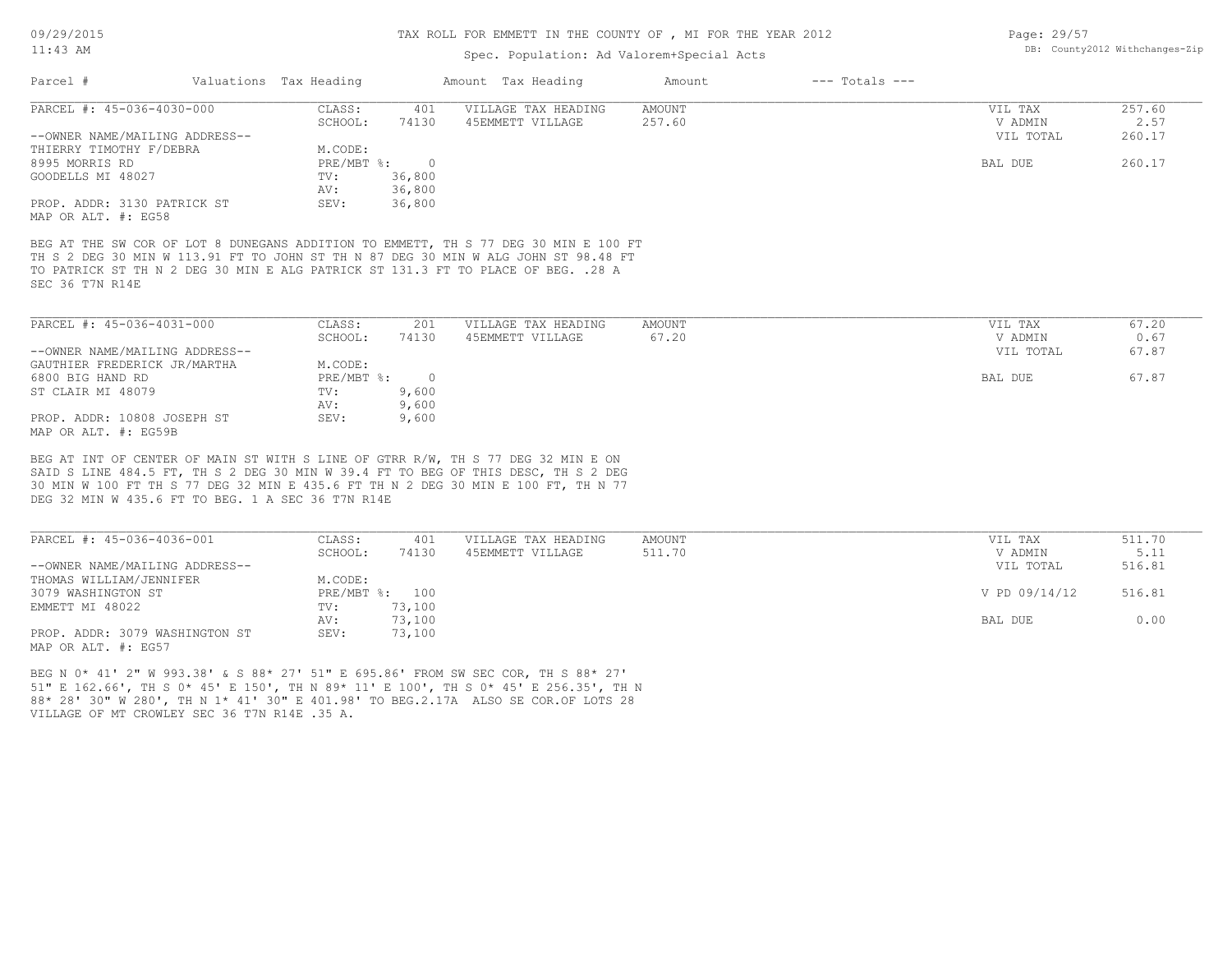#### TAX ROLL FOR EMMETT IN THE COUNTY OF , MI FOR THE YEAR 2012

### Spec. Population: Ad Valorem+Special Acts

| Page: 30/57 |                                |
|-------------|--------------------------------|
|             | DB: County2012 Withchanges-Zip |

|                                                                                                                                                                                                                        | Valuations Tax Heading |                | Amount Tax Heading  | Amount        | $---$ Totals $---$ |               |        |
|------------------------------------------------------------------------------------------------------------------------------------------------------------------------------------------------------------------------|------------------------|----------------|---------------------|---------------|--------------------|---------------|--------|
| PARCEL #: 45-036-4036-100                                                                                                                                                                                              | CLASS:                 | 201            | VILLAGE TAX HEADING | AMOUNT        |                    | VIL TAX       | 183.68 |
|                                                                                                                                                                                                                        | SCHOOL:                | 74130          | 45EMMETT VILLAGE    | 183.68        |                    | V ADMIN       | 1.83   |
| --OWNER NAME/MAILING ADDRESS--                                                                                                                                                                                         |                        |                |                     |               |                    | VIL TOTAL     | 185.51 |
| KASPAR ENTERPRISES, LLC                                                                                                                                                                                                | M.CODE:                |                |                     |               |                    |               |        |
| 52140 OXFORD LN                                                                                                                                                                                                        | PRE/MBT %:             | $\overline{0}$ |                     |               |                    | V PD 09/14/12 | 185.51 |
| NEW BALTIMORE MI 48051                                                                                                                                                                                                 | TV:                    | 26,240         |                     |               |                    |               |        |
|                                                                                                                                                                                                                        | AV:                    | 30,800         |                     |               |                    | BAL DUE       | 0.00   |
| PROP. ADDR: WASHINGTON ST                                                                                                                                                                                              | SEV:                   | 30,800         |                     |               |                    |               |        |
| MAP OR ALT. #: EG57B                                                                                                                                                                                                   |                        |                |                     |               |                    |               |        |
|                                                                                                                                                                                                                        | T7N R14E               |                | 10.26A              |               |                    |               |        |
| BEG N0^41'25"W 400' FROM SW SEC COR TH N0^41'25"W593.38', TH S88^27'51"E 695.86' TH<br>S1^41'30"W 401.98',TH S89^28'30"E 280',TH S0^45'E 165',TH S89^58'20"W 958.53' TO<br>BEG SECTION 36<br>PARCEL #: 45-036-4037-000 | CLASS:                 | 401            | VILLAGE TAX HEADING | <b>AMOUNT</b> |                    | VIL TAX       | 10.92  |
|                                                                                                                                                                                                                        | SCHOOL:                | 74130          | 45EMMETT VILLAGE    | 10.92         |                    | V ADMIN       | 0.10   |
| --OWNER NAME/MAILING ADDRESS--                                                                                                                                                                                         |                        |                |                     |               |                    | VIL TOTAL     | 11.02  |
|                                                                                                                                                                                                                        | M.CODE:                |                |                     |               |                    |               |        |
| PROSCH TINA M<br>10877 MECHANIC ST                                                                                                                                                                                     | PRE/MBT %:             | $\overline{0}$ |                     |               |                    | V PD 09/14/12 | 11.02  |
| EMMETT MI 48022                                                                                                                                                                                                        | TV:                    | 1,561          |                     |               |                    |               |        |
| PROP. ADDR: WASHINGTON ST                                                                                                                                                                                              | AV:<br>SEV:            | 2,300<br>2,300 |                     |               |                    | BAL DUE       | 0.00   |

| PARCEL #: 45-036-4038-000      | CLASS:     | 401   | VILLAGE TAX HEADING | AMOUNT | VIL TAX   | 14.70 |
|--------------------------------|------------|-------|---------------------|--------|-----------|-------|
|                                | SCHOOL:    | 74130 | 45EMMETT VILLAGE    | 14.70  | V ADMIN   | 0.14  |
| --OWNER NAME/MAILING ADDRESS-- |            |       |                     |        | VIL TOTAL | 14.84 |
| ST CLAIR COUNTY TREASURER      | M.CODE:    |       |                     |        |           |       |
| 200 GRAND RIVER                | PRE/MBT %: |       |                     |        | BAL DUE   | 14.84 |
| Port Huron MI 48060            | TV:        | 2,100 |                     |        |           |       |
|                                | AV:        | 2,100 |                     |        |           |       |
| PROP. ADDR: 3084 WASHINGTON ST | SEV:       | 2,100 |                     |        |           |       |
| MAP OR ALT. #: EG53B           |            |       |                     |        |           |       |

W OF M-19 & CONT 0.25 A. 0.25 A SEC 36 T7N R14E N66 FT OF S 835.1 FT OF W 165 FT OF E 330 FT OF THAT PART OF W 1/2 OF SW 1/4 LYING

| PARCEL #: 45-036-4040-000      | CLASS:  | 401            | VILLAGE TAX HEADING | AMOUNT | VIL TAX       | 240.84 |
|--------------------------------|---------|----------------|---------------------|--------|---------------|--------|
|                                | SCHOOL: | 74130          | 45EMMETT VILLAGE    | 240.84 | V ADMIN       | 2.40   |
| --OWNER NAME/MAILING ADDRESS-- |         |                |                     |        | VIL TOTAL     | 243.24 |
| WITKOWSKI MARK/JANET           | M.CODE: |                |                     |        |               |        |
| 3077 MAIN ST                   |         | PRE/MBT %: 100 |                     |        | V PD 09/10/12 | 243.24 |
| EMMETT MI 48022                | TV:     | 34,406         |                     |        |               |        |
|                                | AV:     | 35,600         |                     |        | BAL DUE       | 0.00   |
| PROP. ADDR: 3077 MAIN ST       | SEV:    | 35,600         |                     |        |               |        |
| MAP OR ALT. #: EG52            |         |                |                     |        |               |        |

LYING W OF M-19. .75 A SEC 36 T7N R14E LYING W OF M-19 & N 66' OF S 835.1' OF E 165' OF ALL THAT PART OF W 1/2 OF SW 1/4 THE N 66 FT OF THE S 769.1 FT OF THE E 330 FT OF ALL THAT PART OF W 1/2 OF SW 1/4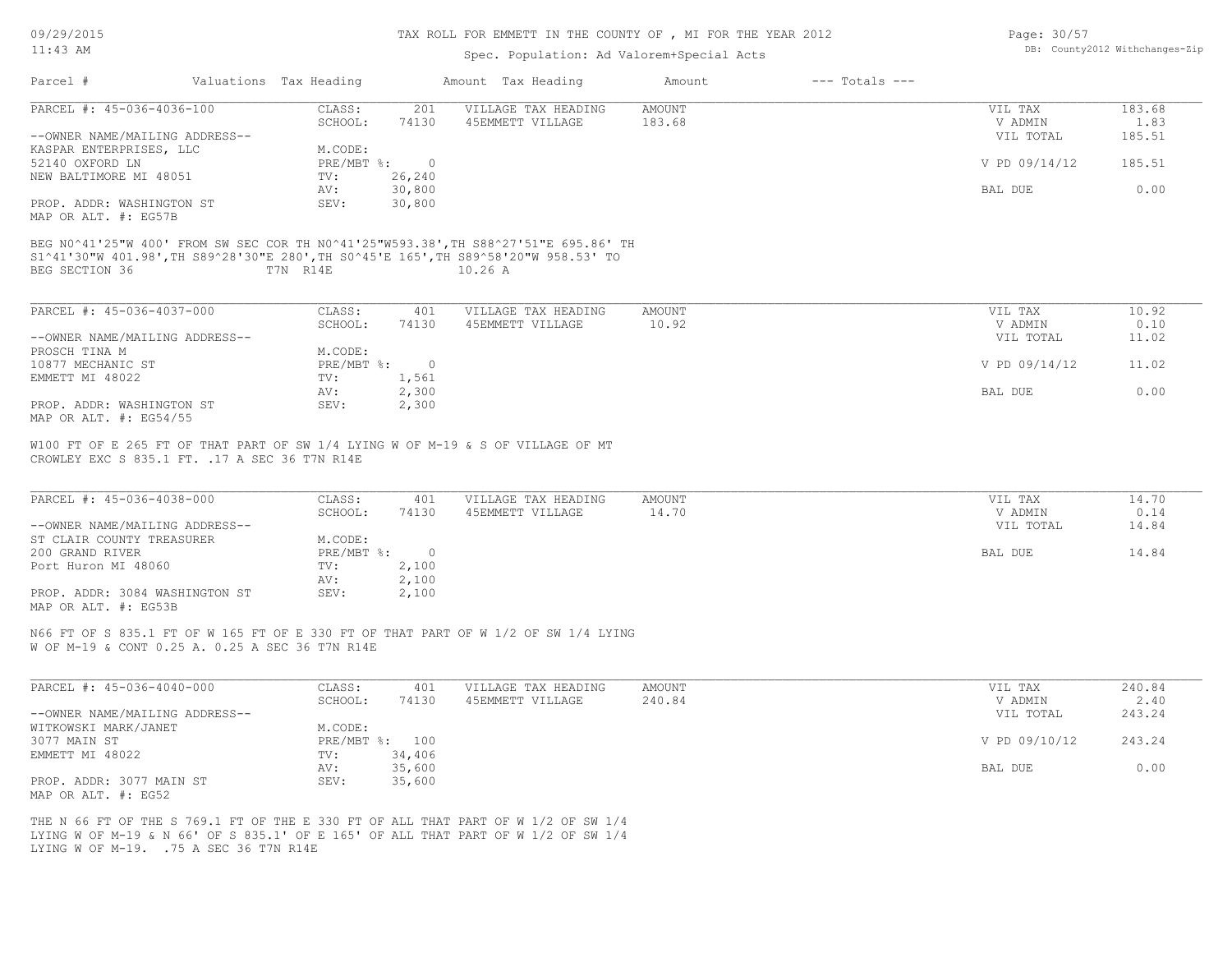# TAX ROLL FOR EMMETT IN THE COUNTY OF , MI FOR THE YEAR 2012

### Spec. Population: Ad Valorem+Special Acts

| Page: 31/57 |                                |
|-------------|--------------------------------|
|             | DB: County2012 Withchanges-Zip |

| Parcel #                                                                                                      | Valuations Tax Heading                                       |                                  | Amount Tax Heading                                                                                                                                                    | Amount                  | $---$ Totals $---$ |                                                             |                                            |
|---------------------------------------------------------------------------------------------------------------|--------------------------------------------------------------|----------------------------------|-----------------------------------------------------------------------------------------------------------------------------------------------------------------------|-------------------------|--------------------|-------------------------------------------------------------|--------------------------------------------|
| PARCEL #: 45-036-4041-000                                                                                     | CLASS:                                                       | 401                              | VILLAGE TAX HEADING                                                                                                                                                   | <b>AMOUNT</b>           |                    | VIL TAX                                                     | 326.90                                     |
|                                                                                                               | SCHOOL:                                                      | 74130                            | 45EMMETT VILLAGE                                                                                                                                                      | 326.90                  |                    | V ADMIN                                                     | 3.26                                       |
| --OWNER NAME/MAILING ADDRESS--                                                                                |                                                              |                                  |                                                                                                                                                                       |                         |                    | VIL TOTAL                                                   | 330.16                                     |
| MCNABB DALE R/AMY A                                                                                           | M.CODE:                                                      |                                  |                                                                                                                                                                       |                         |                    |                                                             |                                            |
| 3069 MAIN ST                                                                                                  | PRE/MBT %: 100                                               |                                  |                                                                                                                                                                       |                         |                    | V PD 09/14/12                                               | 330.16                                     |
| EMMETT MI 48022                                                                                               | TV:                                                          | 46,700                           |                                                                                                                                                                       |                         |                    |                                                             |                                            |
|                                                                                                               | AV:                                                          | 46,700                           |                                                                                                                                                                       |                         |                    | BAL DUE                                                     | 0.00                                       |
| PROP. ADDR: 3069 MAIN ST<br>MAP OR ALT. #: EG51                                                               | SEV:                                                         | 46,700                           |                                                                                                                                                                       |                         |                    |                                                             |                                            |
| 1/4 LYING W OF M-19 1 A SEC 36 T7N R14E                                                                       |                                                              |                                  | THE N 132 FT OF THE S 703.1 FT OF THE E 330 FT OF ALL THAT PART OF THE W 1/2 OF SW                                                                                    |                         |                    |                                                             |                                            |
| PARCEL #: 45-036-4042-000                                                                                     | CLASS:                                                       | 401                              | VILLAGE TAX HEADING                                                                                                                                                   | <b>AMOUNT</b>           |                    | VIL TAX                                                     | 246.40                                     |
|                                                                                                               | SCHOOL:                                                      | 74130                            | 45EMMETT VILLAGE                                                                                                                                                      | 246.40                  |                    | V ADMIN                                                     | 2.46                                       |
| --OWNER NAME/MAILING ADDRESS--                                                                                |                                                              |                                  |                                                                                                                                                                       |                         |                    | VIL TOTAL                                                   | 248.86                                     |
| ROSE-WHITE TANIA                                                                                              | M.CODE:                                                      |                                  |                                                                                                                                                                       |                         |                    |                                                             |                                            |
| 3057 MAIN ST                                                                                                  | PRE/MBT %: 100                                               |                                  |                                                                                                                                                                       |                         |                    | V PD 09/06/12                                               | 248.86                                     |
| EMMETT MI 48022                                                                                               | TV:                                                          | 35,200                           |                                                                                                                                                                       |                         |                    |                                                             |                                            |
|                                                                                                               | AV:                                                          | 35,200                           |                                                                                                                                                                       |                         |                    | BAL DUE                                                     | 0.00                                       |
| PROP. ADDR: 3057 MAIN ST<br>MAP OR ALT. #: EG50                                                               | SEV:                                                         | 35,200                           |                                                                                                                                                                       |                         |                    |                                                             |                                            |
| PARCEL #: 45-036-4043-000<br>--OWNER NAME/MAILING ADDRESS--<br>TAYLOR RESA<br>3025 MAIN ST<br>EMMETT MI 48022 | CLASS:<br>SCHOOL:<br>M.CODE:<br>PRE/MBT %: 100<br>TV:<br>AV: | 401<br>74130<br>21,800<br>21,800 | VILLAGE TAX HEADING<br>45EMMETT VILLAGE                                                                                                                               | <b>AMOUNT</b><br>152.60 |                    | VIL TAX<br>V ADMIN<br>VIL TOTAL<br>V PD 09/17/12<br>BAL DUE | 152.60<br>1.52<br>154.12<br>154.12<br>0.00 |
| PROP. ADDR: 3025 MAIN ST<br>MAP OR ALT. #: EG49                                                               | SEV:                                                         | 21,800                           |                                                                                                                                                                       |                         |                    |                                                             |                                            |
| 1/4 LYING W OF M-19 0.30 A SEC 36 T7N R14E                                                                    |                                                              |                                  | THE N 78 FT OF THE S 288.5 FT OF THE E 165 FT OF ALL THAT PART OF THE W 1/2 OF SW                                                                                     |                         |                    |                                                             |                                            |
| PARCEL #: 45-036-4044-000                                                                                     | CLASS:<br>SCHOOL:                                            | 401<br>74130                     | VILLAGE TAX HEADING<br>45EMMETT VILLAGE                                                                                                                               | <b>AMOUNT</b><br>7.70   |                    | VIL TAX<br>V ADMIN                                          | 7.70<br>0.07                               |
| --OWNER NAME/MAILING ADDRESS--                                                                                |                                                              |                                  |                                                                                                                                                                       |                         |                    | VIL TOTAL                                                   | 7.77                                       |
| MUNEIO MICHAEL/KEVIN                                                                                          | M.CODE:                                                      |                                  |                                                                                                                                                                       |                         |                    |                                                             |                                            |
| 7053 GRATIOT AVE                                                                                              | PRE/MBT %:                                                   | $\overline{0}$                   |                                                                                                                                                                       |                         |                    | V PD 09/14/12                                               | 7.77                                       |
| SAINT CLAIR MI 48079                                                                                          | TV:                                                          | 1,100                            |                                                                                                                                                                       |                         |                    |                                                             |                                            |
|                                                                                                               | AV:                                                          | 1,200                            |                                                                                                                                                                       |                         |                    | BAL DUE                                                     | 0.00                                       |
| PROP. ADDR: MAIN ST                                                                                           | SEV:                                                         | 1,200                            |                                                                                                                                                                       |                         |                    |                                                             |                                            |
| MAP OR ALT. #: EG48                                                                                           |                                                              |                                  |                                                                                                                                                                       |                         |                    |                                                             |                                            |
| N3050'8"E 253.83' SECTION 36 T7N R14E 0.55 A                                                                  |                                                              |                                  | THE S 210.5' OF E 165' OF ALL THAT PART OF W 1/2 OF SW 1/4 LYING W OF M-19 & EXC<br>THAT PART S & E OF A LINE, BEG S8647'35"W 125' FROM NE COR SECTION 2 T6N R14E, TH |                         |                    |                                                             |                                            |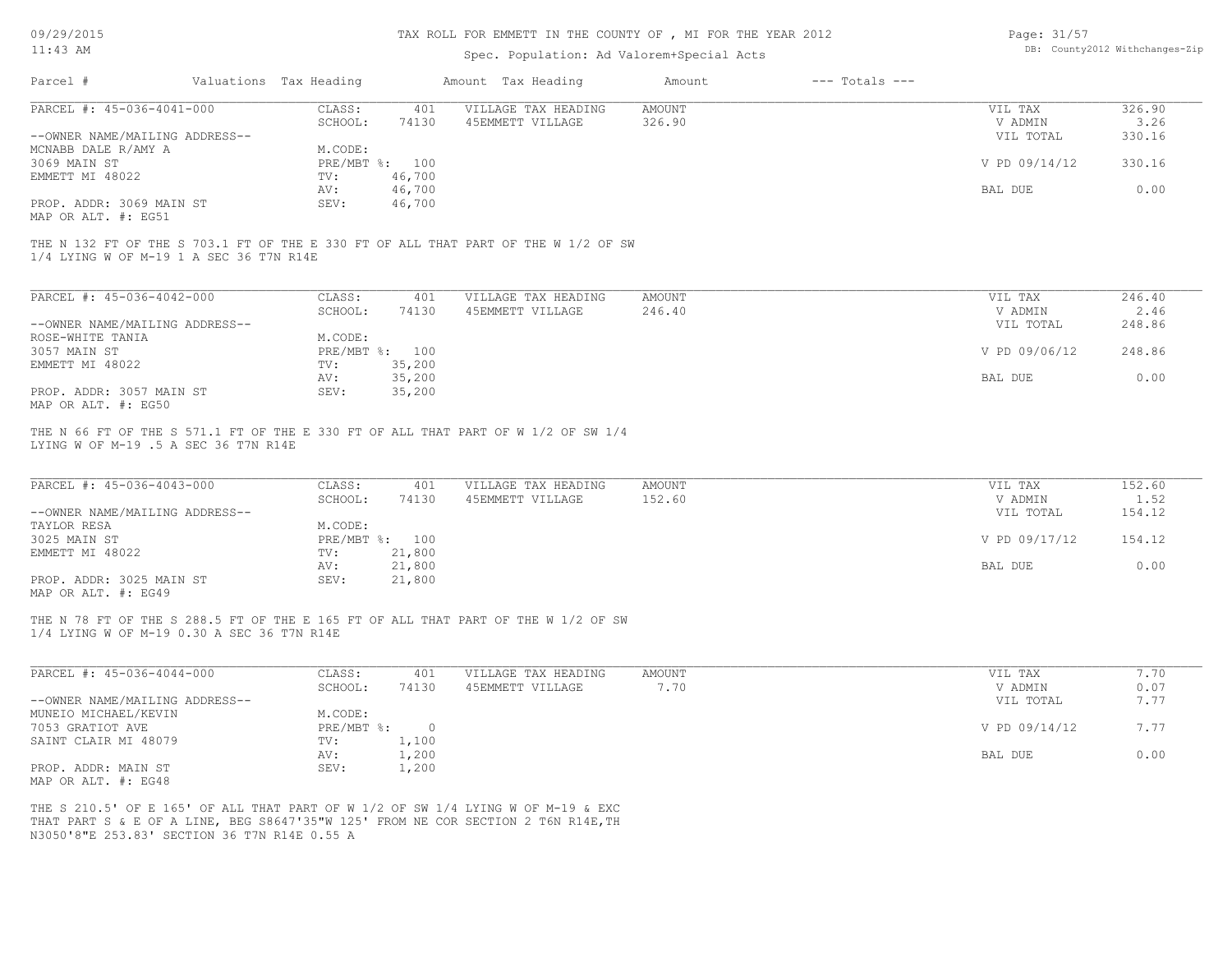### Spec. Population: Ad Valorem+Special Acts

| Page: 32/57 |                                |
|-------------|--------------------------------|
|             | DB: County2012 Withchanges-Zip |

| Parcel #                       | Valuations Tax Heading |        | Amount Tax Heading  | Amount | $---$ Totals $---$ |               |        |
|--------------------------------|------------------------|--------|---------------------|--------|--------------------|---------------|--------|
| PARCEL #: 45-036-4045-000      | CLASS:                 | 201    | VILLAGE TAX HEADING | AMOUNT |                    | VIL TAX       | 392.00 |
|                                | SCHOOL:                | 74130  | 45EMMETT VILLAGE    | 392.00 |                    | V ADMIN       | 3.92   |
| --OWNER NAME/MAILING ADDRESS-- |                        |        |                     |        |                    | VIL TOTAL     | 395.92 |
| KASPAR ENTERPRISES, LLC        | M.CODE:                |        |                     |        |                    |               |        |
| 52140 OXFORD LN                | PRE/MBT %:             |        |                     |        |                    | V PD 09/14/12 | 395.92 |
| NEW BALTIMORE MI 48051         | TV:                    | 56,000 |                     |        |                    |               |        |
|                                | AV:                    | 56,000 |                     |        |                    | BAL DUE       | 0.00   |
| PROP. ADDR: 11114 BURT RD      | SEV:                   | 56,000 |                     |        |                    |               |        |
|                                |                        |        |                     |        |                    |               |        |

MAP OR ALT. #: EG47A

S8958'20"W 558.95' TO BEG SECTION 36 T7N R14E 5.13 A BEG AT SW SEC COR,TH N041'25"W 400',TH N8958'20"E 558.53',TH S045'E 400',TH

| PARCEL #: 45-036-4045-100      | CLASS:     | 401    | VILLAGE TAX HEADING | AMOUNT | VIL TAX   | 494.90 |
|--------------------------------|------------|--------|---------------------|--------|-----------|--------|
|                                | SCHOOL:    | 74130  | 45EMMETT VILLAGE    | 494.90 | V ADMIN   | 4.94   |
| --OWNER NAME/MAILING ADDRESS-- |            |        |                     |        | VIL TOTAL | 499.84 |
| LEENKNEGT MATTHEW/JESSICA      | M.CODE:    |        |                     |        |           |        |
| 3035 MAIN ST                   | PRE/MBT %: | 100    |                     |        | BAL DUE   | 499.84 |
| EMMETT MI 48022                | TV:        | 70,701 |                     |        |           |        |
|                                | AV:        | 72,900 |                     |        |           |        |
| PROP. ADDR: 3035 KINNEY RD     | SEV:       | 72,900 |                     |        |           |        |
| MAP OR ALT. #: EG47D           |            |        |                     |        |           |        |

N216.6' OF S 505.1' OF E 330' OF SW 1/4 OF SW 1/4 SEC 36 T7N R14E 1.64 A

| PARCEL #: 45-036-4045-200      | CLASS:     | 401    | VILLAGE TAX HEADING | AMOUNT | VIL TAX       | 103.49 |
|--------------------------------|------------|--------|---------------------|--------|---------------|--------|
|                                | SCHOOL:    | 74130  | 45EMMETT VILLAGE    | 103.49 | V ADMIN       | 1.03   |
| --OWNER NAME/MAILING ADDRESS-- |            |        |                     |        | VIL TOTAL     | 104.52 |
| MUNEIO MICHAEL/KEVIN           | M.CODE:    |        |                     |        |               |        |
| 7053 GRATIOT AVE               | PRE/MBT %: |        |                     |        | V PD 09/14/12 | 104.52 |
| SAINT CLAIR MI 48079           | TV:        | 14,785 |                     |        |               |        |
|                                | AV:        | 22,300 |                     |        | BAL DUE       | 0.00   |
| PROP. ADDR: 11110 BURT RD      | SEV:       | 22,300 |                     |        |               |        |
| MAP OR ALT. #: EG47E           |            |        |                     |        |               |        |

SECTION 36 T7N R14E 0.59 A PLAT,TH S876'E 101.34',TH S2 16'W 255.5',TH N876'W 101.19',TH N214'E 255.5' TO BEG. BEG S8526'E 28.02', S214'W 681.6' & S876'E 28' FROM SE COR LOT 28 MT CROWLEY

| PARCEL #: 45-036-4045-300      | CLASS:       | 201    | VILLAGE TAX HEADING | AMOUNT | VIL TAX       | 146.50 |
|--------------------------------|--------------|--------|---------------------|--------|---------------|--------|
|                                | SCHOOL:      | 74130  | 45EMMETT VILLAGE    | 146.50 | V ADMIN       | 1.46   |
| --OWNER NAME/MAILING ADDRESS-- |              |        |                     |        | VIL TOTAL     | 147.96 |
| MELDRUM TODD/TINA              | M.CODE:      |        |                     |        |               |        |
| 332 STINSON                    | $PRE/MBT$ %: |        |                     |        | V PD 07/11/12 | 147.96 |
| MEMPHIS MI 48041               | TV:          | 20,929 |                     |        |               |        |
|                                | AV:          | 36,900 |                     |        | BAL DUE       | 0.00   |
| PROP. ADDR: 11112 BURT RD      | SEV:         | 36,900 |                     |        |               |        |
| MAP OR ALT. #: EG47F           |              |        |                     |        |               |        |

400',TH S8958'20"W 400' TO BEG SECTION 36 T7N R14E 3.67 A BEG N8958'20"E 558.95' FROM SW SEC COR,TH N045'W 400', TH N8958'20"E 400',TH S045'E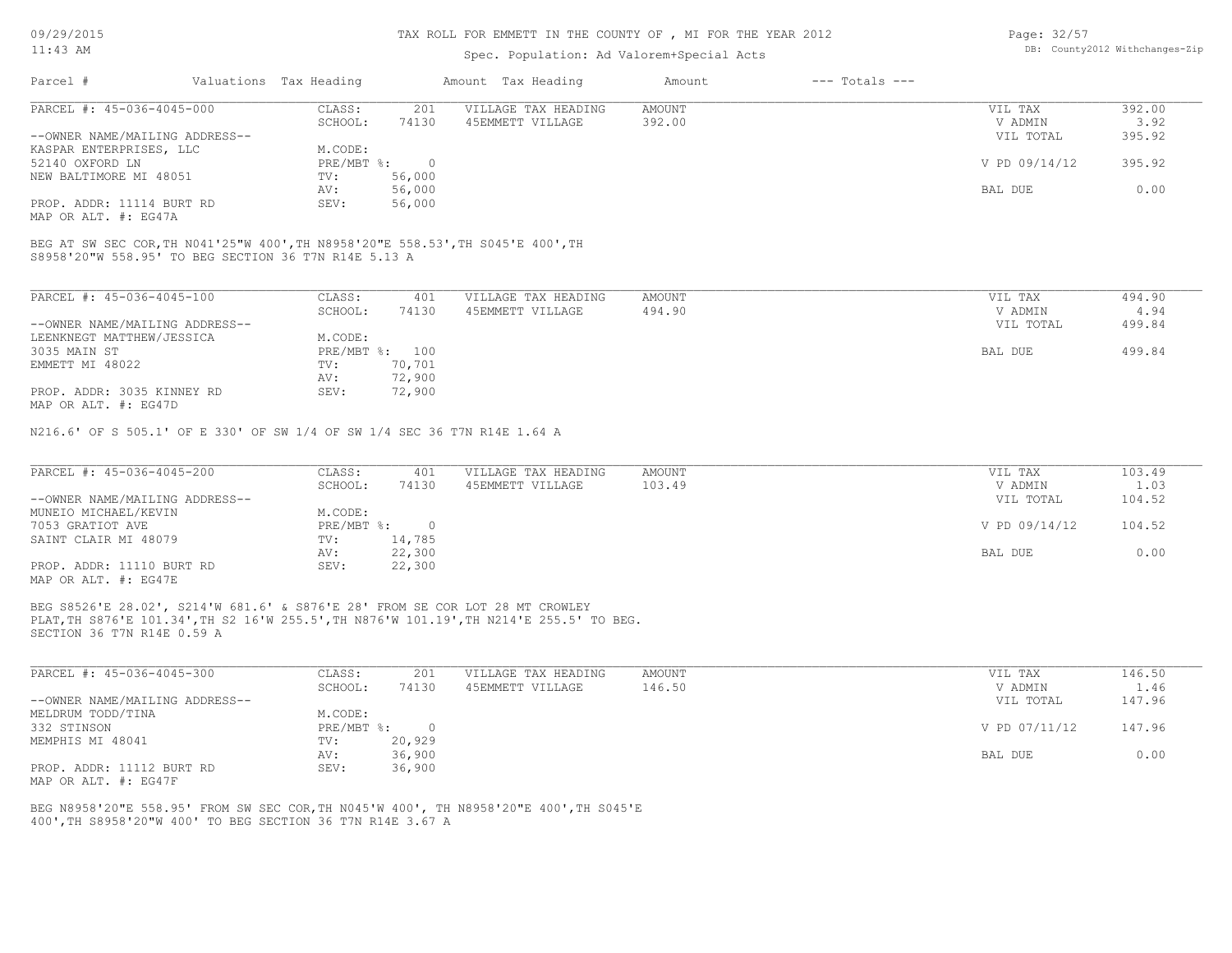### Spec. Population: Ad Valorem+Special Acts

Page: 33/57 DB: County2012 Withchanges-Zip

| Parcel #                       | Valuations Tax Heading |        | Amount Tax Heading  | Amount | $---$ Totals $---$ |           |       |
|--------------------------------|------------------------|--------|---------------------|--------|--------------------|-----------|-------|
| PARCEL #: 45-036-4046-000      | CLASS:                 | 401    | VILLAGE TAX HEADING | AMOUNT |                    | VIL TAX   | 61.41 |
|                                | SCHOOL:                | 74130  | 45EMMETT VILLAGE    | 61.41  |                    | V ADMIN   | 0.61  |
| --OWNER NAME/MAILING ADDRESS-- |                        |        |                     |        |                    | VIL TOTAL | 62.02 |
| ZAWADZKI CARL ET-AL            | M.CODE:                |        |                     |        |                    |           |       |
| 13578 GILBERT RD               | PRE/MBT %:             |        |                     |        |                    | BAL DUE   | 62.02 |
| ALLENTON MI 48002              | TV:                    | 8,773  |                     |        |                    |           |       |
|                                | AV:                    | 15,100 |                     |        |                    |           |       |
| PROP. ADDR: WASHINGTON ST      | SEV:                   | 15,100 |                     |        |                    |           |       |
|                                |                        |        |                     |        |                    |           |       |

MAP OR ALT. #: EG46

OF MT CROWLEY EXC THE S 993 FT THEREOF & CONT 13.5 A. 13.5 A SEC 36 T7N R14E ALL THAT PART OF W 1/2 OF SW 1/4 LYING S OF GTRR R/W & W OF THE PLAT OF THE VILLAGE

| PARCEL #: 45-217-0001-000      | CLASS:     | 201      | VILLAGE TAX HEADING | AMOUNT | 35.08<br>VIL TAX       |  |
|--------------------------------|------------|----------|---------------------|--------|------------------------|--|
|                                | SCHOOL:    | 74130    | 45EMMETT VILLAGE    | 35.08  | 0.35<br>V ADMIN        |  |
| --OWNER NAME/MAILING ADDRESS-- |            |          |                     |        | 35.43<br>VIL TOTAL     |  |
| BISCOS INN                     | M.CODE:    |          |                     |        |                        |  |
| P.O. BOX 188                   | PRE/MBT %: | $\Omega$ |                     |        | V PD 09/14/12<br>35.43 |  |
| EMMETT MI 48022                | TV:        | 5,012    |                     |        |                        |  |
|                                | AV:        | 5,200    |                     |        | 0.00<br>BAL DUE        |  |
| PROP. ADDR: 3146 MAIN ST       | SEV:       | 5,200    |                     |        |                        |  |
| MAP OR ALT. $\#$ : EG62/64     |            |          |                     |        |                        |  |

LOT 1 DUNEGANS ADDITION TO VILLAGE OF EMMETT

| PARCEL #: 45-217-0002-001      | CLASS:     | 401    | VILLAGE TAX HEADING | AMOUNT | VIL TAX       | 116.31 |
|--------------------------------|------------|--------|---------------------|--------|---------------|--------|
|                                | SCHOOL:    | 74130  | 45EMMETT VILLAGE    | 116.31 | V ADMIN       | 1.16   |
| --OWNER NAME/MAILING ADDRESS-- |            |        |                     |        | VIL TOTAL     | 117.47 |
| BIRKENSHAW ROBERT              | M.CODE:    |        |                     |        |               |        |
| P.O. BOX 188                   | PRE/MBT %: |        |                     |        | V PD 09/14/12 | 117.47 |
| EMMETT MI 48022                | TV:        | 16,616 |                     |        |               |        |
|                                | AV:        | 17,700 |                     |        | BAL DUE       | 0.00   |
| PROP. ADDR: 3146 MAIN ST       | SEV:       | 17,700 |                     |        |               |        |
| $\frac{1}{2}$                  |            |        |                     |        |               |        |

MAP OR ALT. #: EG65/69/76A

#### 19-217-0002-000, 19-217-0006-000, 19-217-0012-000; LOT 3, 12 &14 DUNEGANS ADDITION TO VILLAGE OF EMMETT SPLIT ON 11/21/2007 FROM

| PARCEL #: 45-217-0003-000      | CLASS:     | 201    | VILLAGE TAX HEADING | AMOUNT | VIL TAX       | 206.10 |
|--------------------------------|------------|--------|---------------------|--------|---------------|--------|
|                                | SCHOOL:    | 74130  | 45EMMETT VILLAGE    | 206.10 | V ADMIN       | 2.06   |
| --OWNER NAME/MAILING ADDRESS-- |            |        |                     |        | VIL TOTAL     | 208.16 |
| FENECH RICHARD/ELIZABETH       | M.CODE:    |        |                     |        |               |        |
| PO BOX 93                      | PRE/MBT %: | 50     |                     |        | V PD 09/17/12 | 208.16 |
| 3132 MAIN ST                   | TV:        | 29,444 |                     |        |               |        |
| EMMETT MI 48022                | AV:        | 48,800 |                     |        | BAL DUE       | 0.00   |
|                                | SEV:       | 48,800 |                     |        |               |        |
| PROP. ADDR: 3132 MAIN ST       |            |        |                     |        |               |        |

MAP OR ALT. #: EG66

LOT 4 DUNEGANS ADDITION TO VILLAGE OF EMMETT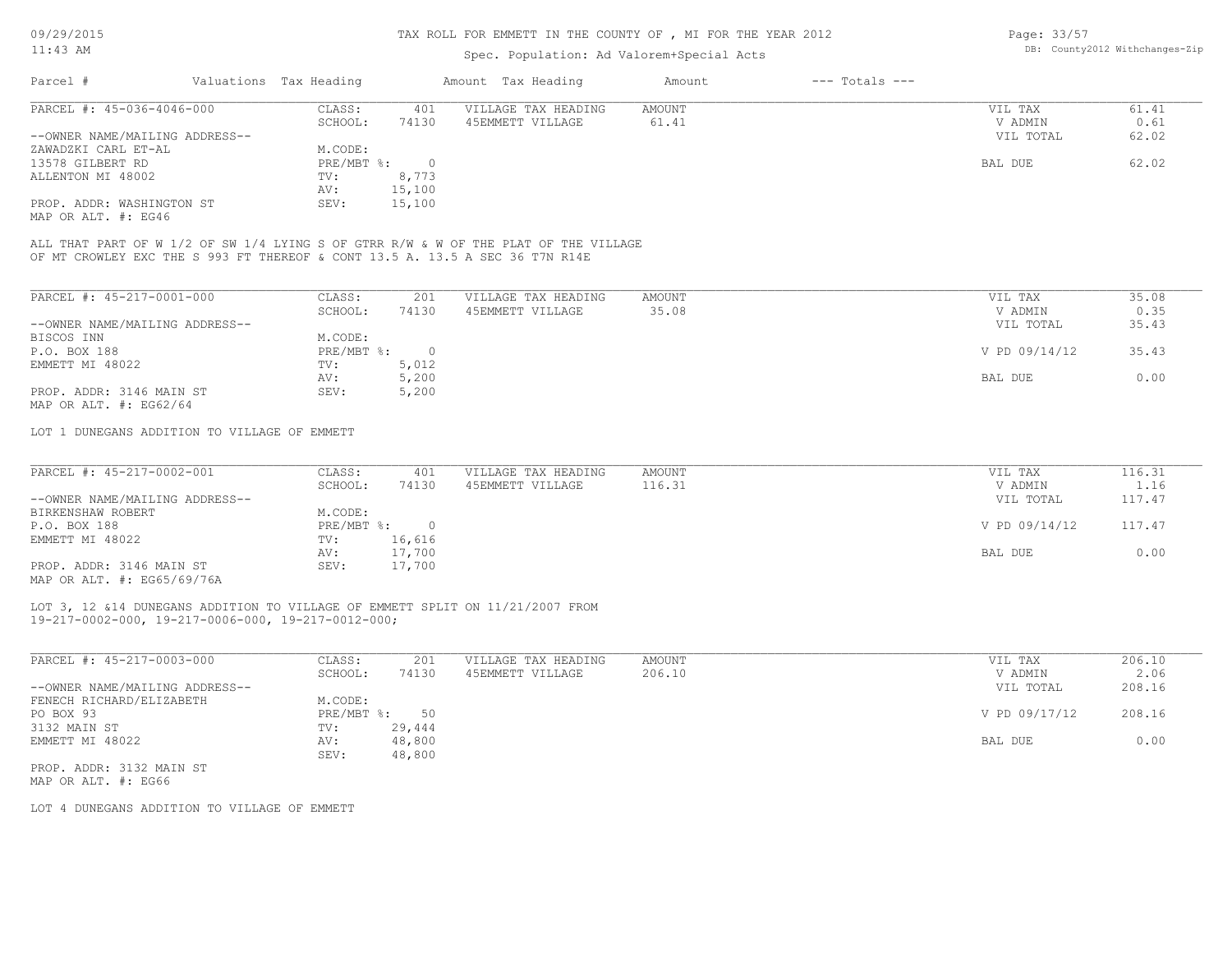### Spec. Population: Ad Valorem+Special Acts

Page: 34/57 DB: County2012 Withchanges-Zip

| Parcel #                       | Valuations Tax Heading |       | Amount Tax Heading  | Amount | $---$ Totals $---$ |           |      |
|--------------------------------|------------------------|-------|---------------------|--------|--------------------|-----------|------|
| PARCEL #: 45-217-0004-000      | CLASS:                 | 705   | VILLAGE TAX HEADING | AMOUNT |                    | VIL TAX   | 0.00 |
|                                | SCHOOL:                | 74130 | 45EMMETT VILLAGE    | 0.00   |                    | V ADMIN   | 0.00 |
| --OWNER NAME/MAILING ADDRESS-- |                        |       |                     |        |                    | VIL TOTAL | 0.00 |
| GLEASON BUTLER MEM HALL        | M.CODE:                |       |                     |        |                    |           |      |
| 3128 MAIN ST                   | $PRE/MBT$ %:           |       |                     |        |                    | BAL DUE   | 0.00 |
| EMMETT MI 48022                | TV:                    |       |                     |        |                    |           |      |
|                                | AV:                    |       |                     |        |                    |           |      |
| PROP. ADDR: 3128 MAIN ST       | SEV:                   |       |                     |        |                    |           |      |
| MAP OR ALT. #: EG67            |                        |       |                     |        |                    |           |      |

LOT 5 DUNEGANS ADDITION TO VILLAGE OF EMMETT

| PARCEL #: 45-217-0005-000      | CLASS:     | 201    | VILLAGE TAX HEADING | AMOUNT | VIL TAX       | 279.23 |
|--------------------------------|------------|--------|---------------------|--------|---------------|--------|
|                                | SCHOOL:    | 74130  | 45EMMETT VILLAGE    | 279.23 | V ADMIN       | 2.79   |
| --OWNER NAME/MAILING ADDRESS-- |            |        |                     |        | VIL TOTAL     | 282.02 |
| BISCOS INC                     | M.CODE:    |        |                     |        |               |        |
| P.O. BOX 188                   | PRE/MBT %: |        |                     |        | V PD 09/14/12 | 282.02 |
| EMMETT MI 48022                | TV:        | 39,891 |                     |        |               |        |
|                                | AV:        | 83,300 |                     |        | BAL DUE       | 0.00   |
| PROP. ADDR: 3146 MAIN ST       | SEV:       | 83,300 |                     |        |               |        |
|                                |            |        |                     |        |               |        |

MAP OR ALT. #: EG68

LOTS 2, 6 & 7 DUNEGANS ADDITION TO VILLAGE OF EMMETT

| PARCEL #: 45-217-0007-000        | CLASS:  | 401            | VILLAGE TAX HEADING | AMOUNT | VIL TAX   | 92.40 |
|----------------------------------|---------|----------------|---------------------|--------|-----------|-------|
|                                  | SCHOOL: | 74130          | 45EMMETT VILLAGE    | 92.40  | V ADMIN   | 0.92  |
| --OWNER NAME/MAILING ADDRESS--   |         |                |                     |        | VIL TOTAL | 93.32 |
| GODD TODD HENRY/WILLETT MURIEL M | M.CODE: |                |                     |        |           |       |
| 10821 JOSEPH ST                  |         | PRE/MBT %: 100 |                     |        | BAL DUE   | 93.32 |
| EMMETT MI 48022                  | TV:     | 13,200         |                     |        |           |       |
|                                  | AV:     | 13,200         |                     |        |           |       |
| PROP. ADDR: 10821 JOSEPH ST      | SEV:    | 13,200         |                     |        |           |       |
| MAP OR ALT. #: EG70              |         |                |                     |        |           |       |

LOT 8 DUNEGANS ADDITION TO VILLAGE OF EMMETT

| PARCEL #: 45-217-0008-000      | CLASS:     | 401    | VILLAGE TAX HEADING | AMOUNT | 105.00<br>VIL TAX       |  |
|--------------------------------|------------|--------|---------------------|--------|-------------------------|--|
|                                | SCHOOL:    | 74130  | 45EMMETT VILLAGE    | 105.00 | 1.05<br>V ADMIN         |  |
| --OWNER NAME/MAILING ADDRESS-- |            |        |                     |        | 106.05<br>VIL TOTAL     |  |
| HOMETOWN RENTALS LLC           | M.CODE:    |        |                     |        |                         |  |
| 3305 KNOLL RD                  | PRE/MBT %: |        |                     |        | 106.05<br>V PD 08/01/12 |  |
| CAPAC MI 48014                 | TV:        | 15,000 |                     |        |                         |  |
|                                | AV:        | 15,000 |                     |        | 0.00<br>BAL DUE         |  |
| PROP. ADDR: 10817 JOSEPH ST    | SEV:       | 15,000 |                     |        |                         |  |
| MAP OR ALT. #: EG71/72         |            |        |                     |        |                         |  |

LOT 9 DUNEGANS ADDITION TO VILLAGE OF EMMETT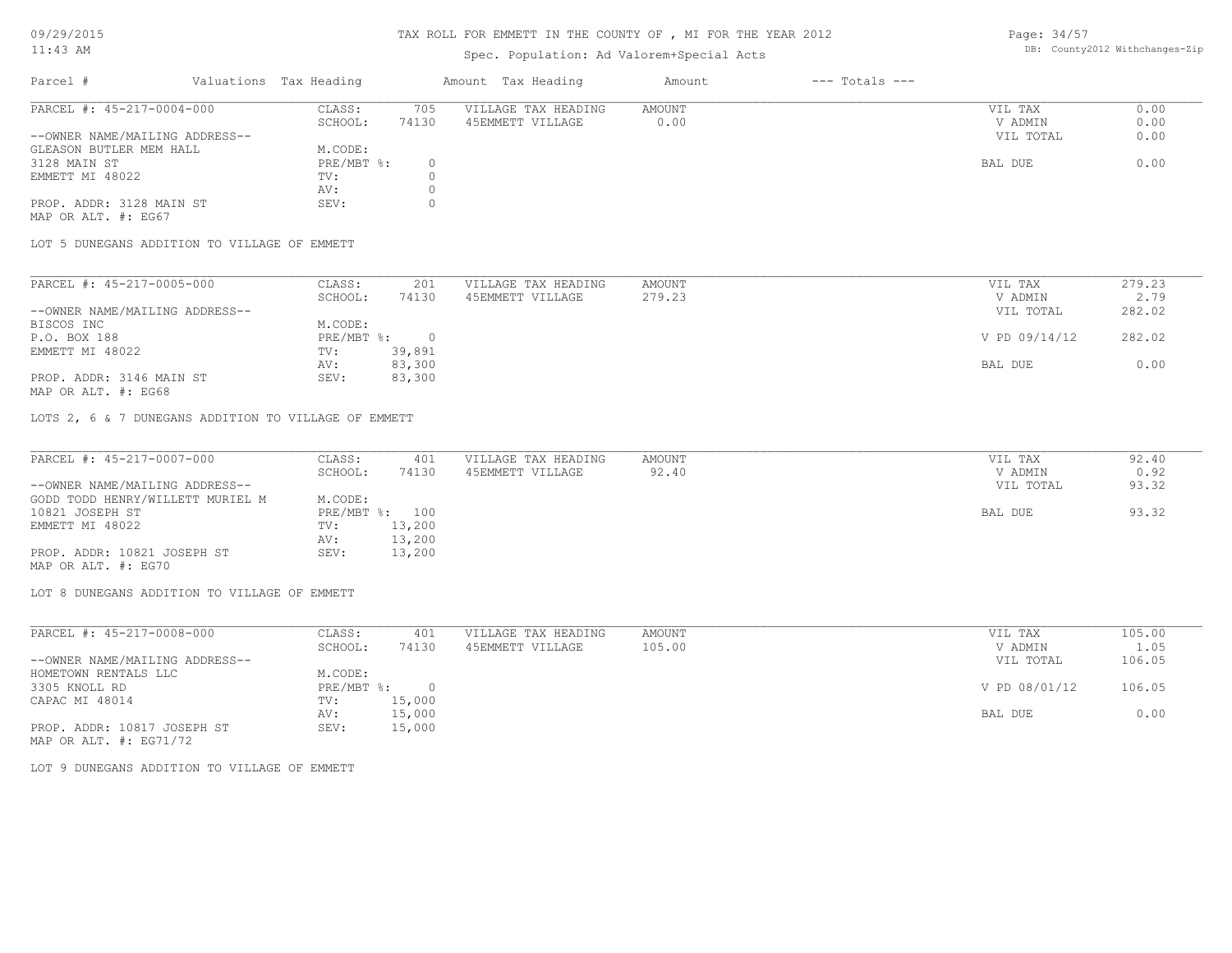### Spec. Population: Ad Valorem+Special Acts

Page: 35/57 DB: County2012 Withchanges-Zip

| Parcel #                       | Valuations Tax Heading |        | Amount Tax Heading  | Amount | $---$ Totals $---$ |           |       |
|--------------------------------|------------------------|--------|---------------------|--------|--------------------|-----------|-------|
| PARCEL #: 45-217-0010-000      | CLASS:                 | 201    | VILLAGE TAX HEADING | AMOUNT |                    | VIL TAX   | 67.99 |
|                                | SCHOOL:                | 74130  | 45EMMETT VILLAGE    | 67.99  |                    | V ADMIN   | 0.67  |
| --OWNER NAME/MAILING ADDRESS-- |                        |        |                     |        |                    | VIL TOTAL | 68.66 |
| GAUTHIER FREDERICK J/MARTHA E  | M.CODE:                |        |                     |        |                    |           |       |
| 6800 BIG HAND RD               | $PRE/MBT$ %:           |        |                     |        |                    | BAL DUE   | 68.66 |
| ST. CLAIR MI 48079             | TV:                    | 9,713  |                     |        |                    |           |       |
|                                | AV:                    | 10,400 |                     |        |                    |           |       |
| PROP. ADDR: JOSEPH ST          | SEV:                   | 10,400 |                     |        |                    |           |       |
| MAP OR ALT. $\#$ : EG73/74     |                        |        |                     |        |                    |           |       |

LOT 11 DUNEGANS ADDITION TO VILLAGE OF EMMETT

| PARCEL #: 45-217-0011-000      | CLASS:     | 705   | VILLAGE TAX HEADING | AMOUNT | VIL TAX   | 0.00 |
|--------------------------------|------------|-------|---------------------|--------|-----------|------|
|                                | SCHOOL:    | 74130 | 45EMMETT VILLAGE    | 0.00   | V ADMIN   | 0.00 |
| --OWNER NAME/MAILING ADDRESS-- |            |       |                     |        | VIL TOTAL | 0.00 |
| GLEASON BUTLER MEM HALL        | M.CODE:    |       |                     |        |           |      |
| 3128 MAIN ST                   | PRE/MBT %: |       |                     |        | BAL DUE   | 0.00 |
| EMMETT MI 48022                | TV:        |       |                     |        |           |      |
|                                | AV:        |       |                     |        |           |      |
| PROP. ADDR: MECHANIC ST        | SEV:       |       |                     |        |           |      |
| MAP OR ALT. #: EG75            |            |       |                     |        |           |      |

LOT 13 DUNEGANS ADDITION TO VILLAGE OF EMMETT

| PARCEL #: 45-218-0002-000      | CLASS:       | 702   | VILLAGE TAX HEADING | AMOUNT | VIL TAX |           | 0.00 |
|--------------------------------|--------------|-------|---------------------|--------|---------|-----------|------|
|                                | SCHOOL:      | 74130 | 45EMMETT VILLAGE    | 0.00   | V ADMIN |           | 0.00 |
| --OWNER NAME/MAILING ADDRESS-- |              |       |                     |        |         | VIL TOTAL | 0.00 |
| M-19 R/W 77023                 | M.CODE:      |       |                     |        |         |           |      |
| EMMETT MI 48022                | $PRE/MBT$ %: |       |                     |        | BAL DUE |           | 0.00 |
|                                | TV:          |       |                     |        |         |           |      |
| PROP. ADDR: JOSEPH ST          | AV:          |       |                     |        |         |           |      |
| MAP OR ALT. #: EG59D           | SEV:         |       |                     |        |         |           |      |

ADDITION THAT PART OF M-19 R/W LYING WITHIN LOTS 15, 18, 19, 22, 23 & 26 DUNEGANS FIRST

| PARCEL #: 45-538-0001-000      | CLASS:     | 201    | VILLAGE TAX HEADING | AMOUNT | VIL TAX       | 146.74 |
|--------------------------------|------------|--------|---------------------|--------|---------------|--------|
|                                | SCHOOL:    | 74130  | 45EMMETT VILLAGE    | 146.74 | V ADMIN       | 1.46   |
| --OWNER NAME/MAILING ADDRESS-- |            |        |                     |        | VIL TOTAL     | 148.20 |
| WENDLING HELEN M TRUST         | M.CODE:    |        |                     |        |               |        |
| 2775 BRICKER RD                | PRE/MBT %: | $\Box$ |                     |        | V PD 08/07/12 | 148.20 |
| GOODELLS MI 48027              | TV:        | 20,964 |                     |        |               |        |
|                                | AV:        | 22,100 |                     |        | BAL DUE       | 0.00   |
| PROP. ADDR: 3147 MAIN ST       | SEV:       | 22,100 |                     |        |               |        |
| MAP OR ALT. #: EG77            |            |        |                     |        |               |        |

 $\mathcal{L}_\mathcal{L} = \mathcal{L}_\mathcal{L} = \mathcal{L}_\mathcal{L} = \mathcal{L}_\mathcal{L} = \mathcal{L}_\mathcal{L} = \mathcal{L}_\mathcal{L} = \mathcal{L}_\mathcal{L} = \mathcal{L}_\mathcal{L} = \mathcal{L}_\mathcal{L} = \mathcal{L}_\mathcal{L} = \mathcal{L}_\mathcal{L} = \mathcal{L}_\mathcal{L} = \mathcal{L}_\mathcal{L} = \mathcal{L}_\mathcal{L} = \mathcal{L}_\mathcal{L} = \mathcal{L}_\mathcal{L} = \mathcal{L}_\mathcal{L}$ 

N1/2 OF LOT 1 VILLAGE OF MT CROWLEY ALTERATIONS & EXTENSION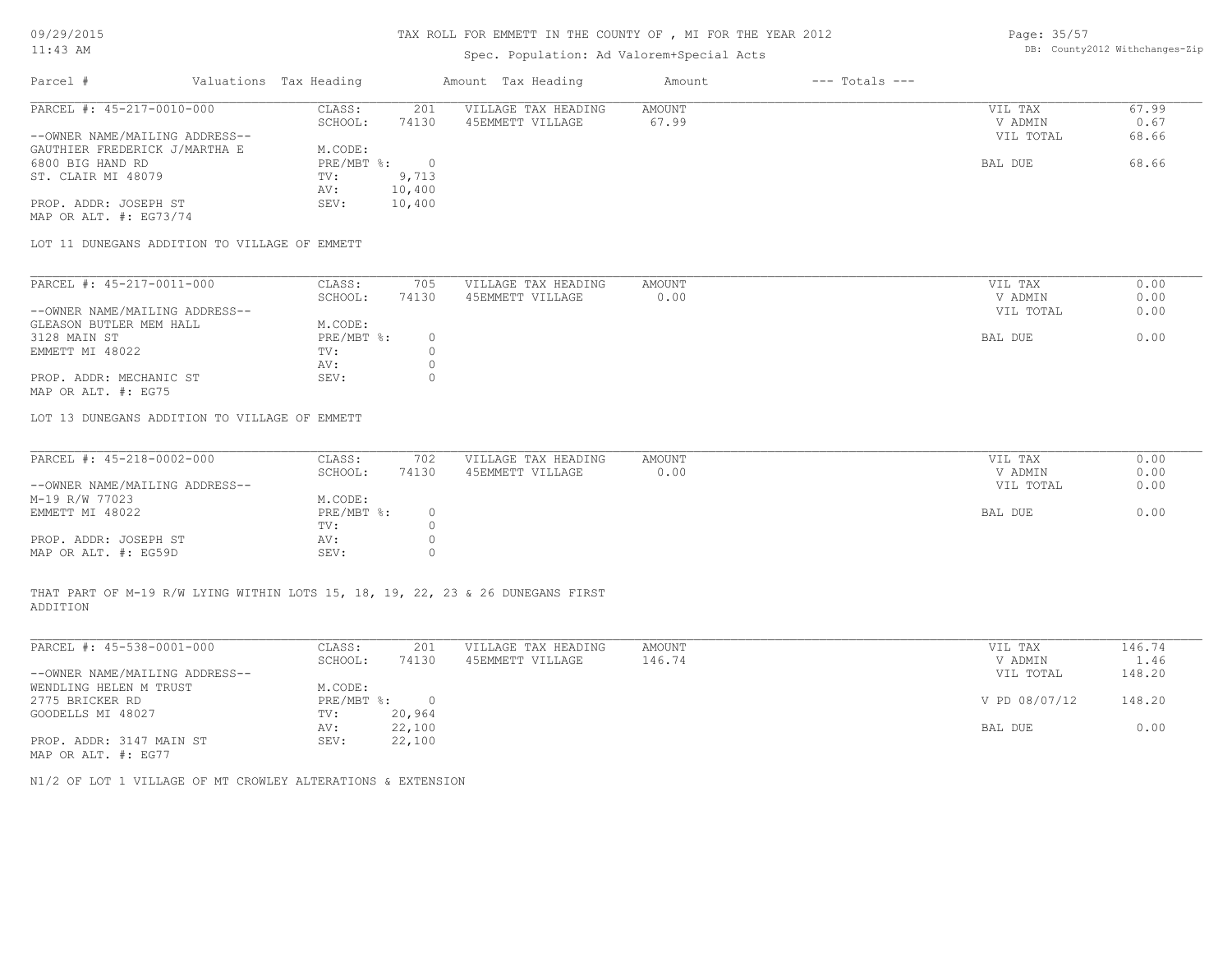| DB: County2012 Withchanges-Zip<br>Spec. Population: Ad Valorem+Special Acts<br>$---$ Totals $---$<br>Parcel #<br>Valuations Tax Heading<br>Amount Tax Heading<br>Amount<br>PARCEL #: 45-538-0002-000<br>CLASS:<br>VILLAGE TAX HEADING<br>AMOUNT<br>VIL TAX<br>233.80<br>201<br>233.80<br>2.33<br>SCHOOL:<br>74130<br>45EMMETT VILLAGE<br>V ADMIN<br>236.13<br>--OWNER NAME/MAILING ADDRESS--<br>VIL TOTAL<br>M.CODE:<br>GALAZKA ADRIAN/CHRISTINE<br>8080 BRYCE RD<br>$PRE/MBT$ $\div$<br>$\overline{0}$<br>V PD 08/01/12<br>236.13<br>33,400<br>Avoca MI 48006-3908<br>TV:<br>0.00<br>33,400<br>BAL DUE<br>AV:<br>33,400<br>PROP. ADDR: 3143 MAIN ST<br>SEV:<br>MAP OR ALT. #: EG78<br>S1/2 OF LOT 1 VILLAGE OF MT CROWLEY ALTERATIONS & EXTENSION<br>PARCEL #: 45-538-0004-001<br>CLASS:<br>201<br>VILLAGE TAX HEADING<br>AMOUNT<br>VIL TAX<br>22.11<br>22.11<br>0.22<br>SCHOOL:<br>74130<br>45EMMETT VILLAGE<br>V ADMIN<br>--OWNER NAME/MAILING ADDRESS--<br>VIL TOTAL<br>22.33<br>HESS RICHARD<br>M.CODE:<br>22.33<br>4196 PINE GROVE ST<br>PRE/MBT %:<br>$\circ$<br>V PD 08/20/12<br>3,159<br>Fort Gratiot MI 48059<br>TV:<br>5,000<br>BAL DUE<br>0.00<br>AV:<br>PROP. ADDR: MAIN ST<br>5,000<br>SEV:<br>MAP OR ALT. #: EG79/80<br>LOT 2 & N 1/2 OF LOT 3 VILLAGE OF MT CROWLEY ALTERATIONS & EXTENSION SPLIT ON<br>02/01/2008 FROM 19-538-004-000, 19-538-0003-000;<br>PARCEL #: 45-538-0005-000<br>201<br>11.04<br>CLASS:<br>VILLAGE TAX HEADING<br>AMOUNT<br>VIL TAX<br>11.04<br>SCHOOL:<br>74130<br>45EMMETT VILLAGE<br>V ADMIN<br>0.11<br>--OWNER NAME/MAILING ADDRESS--<br>11.15<br>VIL TOTAL<br>HESS RICHARD C<br>M.CODE:<br>P.O. BOX 312<br>PRE/MBT %:<br>$\overline{0}$<br>V PD 08/20/12<br>11.15<br>EMMETT MI 48022<br>1,578<br>TV:<br>0.00<br>2,500<br>BAL DUE<br>AV:<br>PROP. ADDR: MAIN ST<br>SEV:<br>2,500<br>MAP OR ALT. #: EG81<br>THE N 37 FT OF THE S 60 FT OF THE E 66 FT OF LOT 4 VILLAGE OF MT CROWLEY<br>ALTERATIONS & EXTENSION<br>PARCEL #: 45-538-0006-000<br>CLASS:<br>VILLAGE TAX HEADING<br><b>AMOUNT</b><br>VIL TAX<br>122.87<br>201<br>SCHOOL:<br>74130<br>45EMMETT VILLAGE<br>122.87<br>V ADMIN<br>1.22 | 09/29/2015 | TAX ROLL FOR EMMETT IN THE COUNTY OF, MI FOR THE YEAR 2012 |  |  |  |  |  |  |           | Page: 36/57 |  |  |
|--------------------------------------------------------------------------------------------------------------------------------------------------------------------------------------------------------------------------------------------------------------------------------------------------------------------------------------------------------------------------------------------------------------------------------------------------------------------------------------------------------------------------------------------------------------------------------------------------------------------------------------------------------------------------------------------------------------------------------------------------------------------------------------------------------------------------------------------------------------------------------------------------------------------------------------------------------------------------------------------------------------------------------------------------------------------------------------------------------------------------------------------------------------------------------------------------------------------------------------------------------------------------------------------------------------------------------------------------------------------------------------------------------------------------------------------------------------------------------------------------------------------------------------------------------------------------------------------------------------------------------------------------------------------------------------------------------------------------------------------------------------------------------------------------------------------------------------------------------------------------------------------------------------------------------------------------------------------------------------------------------------------------------------------------------------------------------------------------------------------------------------------|------------|------------------------------------------------------------|--|--|--|--|--|--|-----------|-------------|--|--|
|                                                                                                                                                                                                                                                                                                                                                                                                                                                                                                                                                                                                                                                                                                                                                                                                                                                                                                                                                                                                                                                                                                                                                                                                                                                                                                                                                                                                                                                                                                                                                                                                                                                                                                                                                                                                                                                                                                                                                                                                                                                                                                                                            | $11:43$ AM |                                                            |  |  |  |  |  |  |           |             |  |  |
|                                                                                                                                                                                                                                                                                                                                                                                                                                                                                                                                                                                                                                                                                                                                                                                                                                                                                                                                                                                                                                                                                                                                                                                                                                                                                                                                                                                                                                                                                                                                                                                                                                                                                                                                                                                                                                                                                                                                                                                                                                                                                                                                            |            |                                                            |  |  |  |  |  |  |           |             |  |  |
|                                                                                                                                                                                                                                                                                                                                                                                                                                                                                                                                                                                                                                                                                                                                                                                                                                                                                                                                                                                                                                                                                                                                                                                                                                                                                                                                                                                                                                                                                                                                                                                                                                                                                                                                                                                                                                                                                                                                                                                                                                                                                                                                            |            |                                                            |  |  |  |  |  |  |           |             |  |  |
|                                                                                                                                                                                                                                                                                                                                                                                                                                                                                                                                                                                                                                                                                                                                                                                                                                                                                                                                                                                                                                                                                                                                                                                                                                                                                                                                                                                                                                                                                                                                                                                                                                                                                                                                                                                                                                                                                                                                                                                                                                                                                                                                            |            |                                                            |  |  |  |  |  |  |           |             |  |  |
|                                                                                                                                                                                                                                                                                                                                                                                                                                                                                                                                                                                                                                                                                                                                                                                                                                                                                                                                                                                                                                                                                                                                                                                                                                                                                                                                                                                                                                                                                                                                                                                                                                                                                                                                                                                                                                                                                                                                                                                                                                                                                                                                            |            |                                                            |  |  |  |  |  |  |           |             |  |  |
|                                                                                                                                                                                                                                                                                                                                                                                                                                                                                                                                                                                                                                                                                                                                                                                                                                                                                                                                                                                                                                                                                                                                                                                                                                                                                                                                                                                                                                                                                                                                                                                                                                                                                                                                                                                                                                                                                                                                                                                                                                                                                                                                            |            |                                                            |  |  |  |  |  |  |           |             |  |  |
|                                                                                                                                                                                                                                                                                                                                                                                                                                                                                                                                                                                                                                                                                                                                                                                                                                                                                                                                                                                                                                                                                                                                                                                                                                                                                                                                                                                                                                                                                                                                                                                                                                                                                                                                                                                                                                                                                                                                                                                                                                                                                                                                            |            |                                                            |  |  |  |  |  |  |           |             |  |  |
|                                                                                                                                                                                                                                                                                                                                                                                                                                                                                                                                                                                                                                                                                                                                                                                                                                                                                                                                                                                                                                                                                                                                                                                                                                                                                                                                                                                                                                                                                                                                                                                                                                                                                                                                                                                                                                                                                                                                                                                                                                                                                                                                            |            |                                                            |  |  |  |  |  |  |           |             |  |  |
|                                                                                                                                                                                                                                                                                                                                                                                                                                                                                                                                                                                                                                                                                                                                                                                                                                                                                                                                                                                                                                                                                                                                                                                                                                                                                                                                                                                                                                                                                                                                                                                                                                                                                                                                                                                                                                                                                                                                                                                                                                                                                                                                            |            |                                                            |  |  |  |  |  |  |           |             |  |  |
|                                                                                                                                                                                                                                                                                                                                                                                                                                                                                                                                                                                                                                                                                                                                                                                                                                                                                                                                                                                                                                                                                                                                                                                                                                                                                                                                                                                                                                                                                                                                                                                                                                                                                                                                                                                                                                                                                                                                                                                                                                                                                                                                            |            |                                                            |  |  |  |  |  |  |           |             |  |  |
|                                                                                                                                                                                                                                                                                                                                                                                                                                                                                                                                                                                                                                                                                                                                                                                                                                                                                                                                                                                                                                                                                                                                                                                                                                                                                                                                                                                                                                                                                                                                                                                                                                                                                                                                                                                                                                                                                                                                                                                                                                                                                                                                            |            |                                                            |  |  |  |  |  |  |           |             |  |  |
|                                                                                                                                                                                                                                                                                                                                                                                                                                                                                                                                                                                                                                                                                                                                                                                                                                                                                                                                                                                                                                                                                                                                                                                                                                                                                                                                                                                                                                                                                                                                                                                                                                                                                                                                                                                                                                                                                                                                                                                                                                                                                                                                            |            |                                                            |  |  |  |  |  |  |           |             |  |  |
|                                                                                                                                                                                                                                                                                                                                                                                                                                                                                                                                                                                                                                                                                                                                                                                                                                                                                                                                                                                                                                                                                                                                                                                                                                                                                                                                                                                                                                                                                                                                                                                                                                                                                                                                                                                                                                                                                                                                                                                                                                                                                                                                            |            |                                                            |  |  |  |  |  |  |           |             |  |  |
|                                                                                                                                                                                                                                                                                                                                                                                                                                                                                                                                                                                                                                                                                                                                                                                                                                                                                                                                                                                                                                                                                                                                                                                                                                                                                                                                                                                                                                                                                                                                                                                                                                                                                                                                                                                                                                                                                                                                                                                                                                                                                                                                            |            |                                                            |  |  |  |  |  |  |           |             |  |  |
|                                                                                                                                                                                                                                                                                                                                                                                                                                                                                                                                                                                                                                                                                                                                                                                                                                                                                                                                                                                                                                                                                                                                                                                                                                                                                                                                                                                                                                                                                                                                                                                                                                                                                                                                                                                                                                                                                                                                                                                                                                                                                                                                            |            |                                                            |  |  |  |  |  |  |           |             |  |  |
|                                                                                                                                                                                                                                                                                                                                                                                                                                                                                                                                                                                                                                                                                                                                                                                                                                                                                                                                                                                                                                                                                                                                                                                                                                                                                                                                                                                                                                                                                                                                                                                                                                                                                                                                                                                                                                                                                                                                                                                                                                                                                                                                            |            |                                                            |  |  |  |  |  |  |           |             |  |  |
|                                                                                                                                                                                                                                                                                                                                                                                                                                                                                                                                                                                                                                                                                                                                                                                                                                                                                                                                                                                                                                                                                                                                                                                                                                                                                                                                                                                                                                                                                                                                                                                                                                                                                                                                                                                                                                                                                                                                                                                                                                                                                                                                            |            |                                                            |  |  |  |  |  |  |           |             |  |  |
|                                                                                                                                                                                                                                                                                                                                                                                                                                                                                                                                                                                                                                                                                                                                                                                                                                                                                                                                                                                                                                                                                                                                                                                                                                                                                                                                                                                                                                                                                                                                                                                                                                                                                                                                                                                                                                                                                                                                                                                                                                                                                                                                            |            |                                                            |  |  |  |  |  |  |           |             |  |  |
|                                                                                                                                                                                                                                                                                                                                                                                                                                                                                                                                                                                                                                                                                                                                                                                                                                                                                                                                                                                                                                                                                                                                                                                                                                                                                                                                                                                                                                                                                                                                                                                                                                                                                                                                                                                                                                                                                                                                                                                                                                                                                                                                            |            |                                                            |  |  |  |  |  |  |           |             |  |  |
|                                                                                                                                                                                                                                                                                                                                                                                                                                                                                                                                                                                                                                                                                                                                                                                                                                                                                                                                                                                                                                                                                                                                                                                                                                                                                                                                                                                                                                                                                                                                                                                                                                                                                                                                                                                                                                                                                                                                                                                                                                                                                                                                            |            |                                                            |  |  |  |  |  |  |           |             |  |  |
|                                                                                                                                                                                                                                                                                                                                                                                                                                                                                                                                                                                                                                                                                                                                                                                                                                                                                                                                                                                                                                                                                                                                                                                                                                                                                                                                                                                                                                                                                                                                                                                                                                                                                                                                                                                                                                                                                                                                                                                                                                                                                                                                            |            |                                                            |  |  |  |  |  |  |           |             |  |  |
|                                                                                                                                                                                                                                                                                                                                                                                                                                                                                                                                                                                                                                                                                                                                                                                                                                                                                                                                                                                                                                                                                                                                                                                                                                                                                                                                                                                                                                                                                                                                                                                                                                                                                                                                                                                                                                                                                                                                                                                                                                                                                                                                            |            |                                                            |  |  |  |  |  |  |           |             |  |  |
|                                                                                                                                                                                                                                                                                                                                                                                                                                                                                                                                                                                                                                                                                                                                                                                                                                                                                                                                                                                                                                                                                                                                                                                                                                                                                                                                                                                                                                                                                                                                                                                                                                                                                                                                                                                                                                                                                                                                                                                                                                                                                                                                            |            |                                                            |  |  |  |  |  |  |           |             |  |  |
|                                                                                                                                                                                                                                                                                                                                                                                                                                                                                                                                                                                                                                                                                                                                                                                                                                                                                                                                                                                                                                                                                                                                                                                                                                                                                                                                                                                                                                                                                                                                                                                                                                                                                                                                                                                                                                                                                                                                                                                                                                                                                                                                            |            |                                                            |  |  |  |  |  |  |           |             |  |  |
|                                                                                                                                                                                                                                                                                                                                                                                                                                                                                                                                                                                                                                                                                                                                                                                                                                                                                                                                                                                                                                                                                                                                                                                                                                                                                                                                                                                                                                                                                                                                                                                                                                                                                                                                                                                                                                                                                                                                                                                                                                                                                                                                            |            |                                                            |  |  |  |  |  |  |           |             |  |  |
|                                                                                                                                                                                                                                                                                                                                                                                                                                                                                                                                                                                                                                                                                                                                                                                                                                                                                                                                                                                                                                                                                                                                                                                                                                                                                                                                                                                                                                                                                                                                                                                                                                                                                                                                                                                                                                                                                                                                                                                                                                                                                                                                            |            |                                                            |  |  |  |  |  |  |           |             |  |  |
|                                                                                                                                                                                                                                                                                                                                                                                                                                                                                                                                                                                                                                                                                                                                                                                                                                                                                                                                                                                                                                                                                                                                                                                                                                                                                                                                                                                                                                                                                                                                                                                                                                                                                                                                                                                                                                                                                                                                                                                                                                                                                                                                            |            |                                                            |  |  |  |  |  |  |           |             |  |  |
|                                                                                                                                                                                                                                                                                                                                                                                                                                                                                                                                                                                                                                                                                                                                                                                                                                                                                                                                                                                                                                                                                                                                                                                                                                                                                                                                                                                                                                                                                                                                                                                                                                                                                                                                                                                                                                                                                                                                                                                                                                                                                                                                            |            |                                                            |  |  |  |  |  |  |           |             |  |  |
|                                                                                                                                                                                                                                                                                                                                                                                                                                                                                                                                                                                                                                                                                                                                                                                                                                                                                                                                                                                                                                                                                                                                                                                                                                                                                                                                                                                                                                                                                                                                                                                                                                                                                                                                                                                                                                                                                                                                                                                                                                                                                                                                            |            |                                                            |  |  |  |  |  |  |           |             |  |  |
|                                                                                                                                                                                                                                                                                                                                                                                                                                                                                                                                                                                                                                                                                                                                                                                                                                                                                                                                                                                                                                                                                                                                                                                                                                                                                                                                                                                                                                                                                                                                                                                                                                                                                                                                                                                                                                                                                                                                                                                                                                                                                                                                            |            |                                                            |  |  |  |  |  |  |           |             |  |  |
| --OWNER NAME/MAILING ADDRESS--                                                                                                                                                                                                                                                                                                                                                                                                                                                                                                                                                                                                                                                                                                                                                                                                                                                                                                                                                                                                                                                                                                                                                                                                                                                                                                                                                                                                                                                                                                                                                                                                                                                                                                                                                                                                                                                                                                                                                                                                                                                                                                             |            |                                                            |  |  |  |  |  |  | VIL TOTAL | 124.09      |  |  |
| M.CODE:<br>HESS RICHARD C<br>.<br>.                                                                                                                                                                                                                                                                                                                                                                                                                                                                                                                                                                                                                                                                                                                                                                                                                                                                                                                                                                                                                                                                                                                                                                                                                                                                                                                                                                                                                                                                                                                                                                                                                                                                                                                                                                                                                                                                                                                                                                                                                                                                                                        |            |                                                            |  |  |  |  |  |  |           |             |  |  |

MAP OR ALT. #: EG82 PROP. ADDR: 3137 MAIN ST SEV: 27,600 AV: 17,554<br>
AV: 27,600 BAL DUE 0.00 EMMETT MI 48022 TV: 17,554 P.O. BOX 312 PRE/MBT %: 0 V PD 08/20/12 124.09

CROWLEY ALTERATIONS & EXTENSION S1/2 OF LOT 3 ALSO LOT 4 EXC THE S 60 FT OF THE E 86 FT THEREOF. VILLAGE OF MT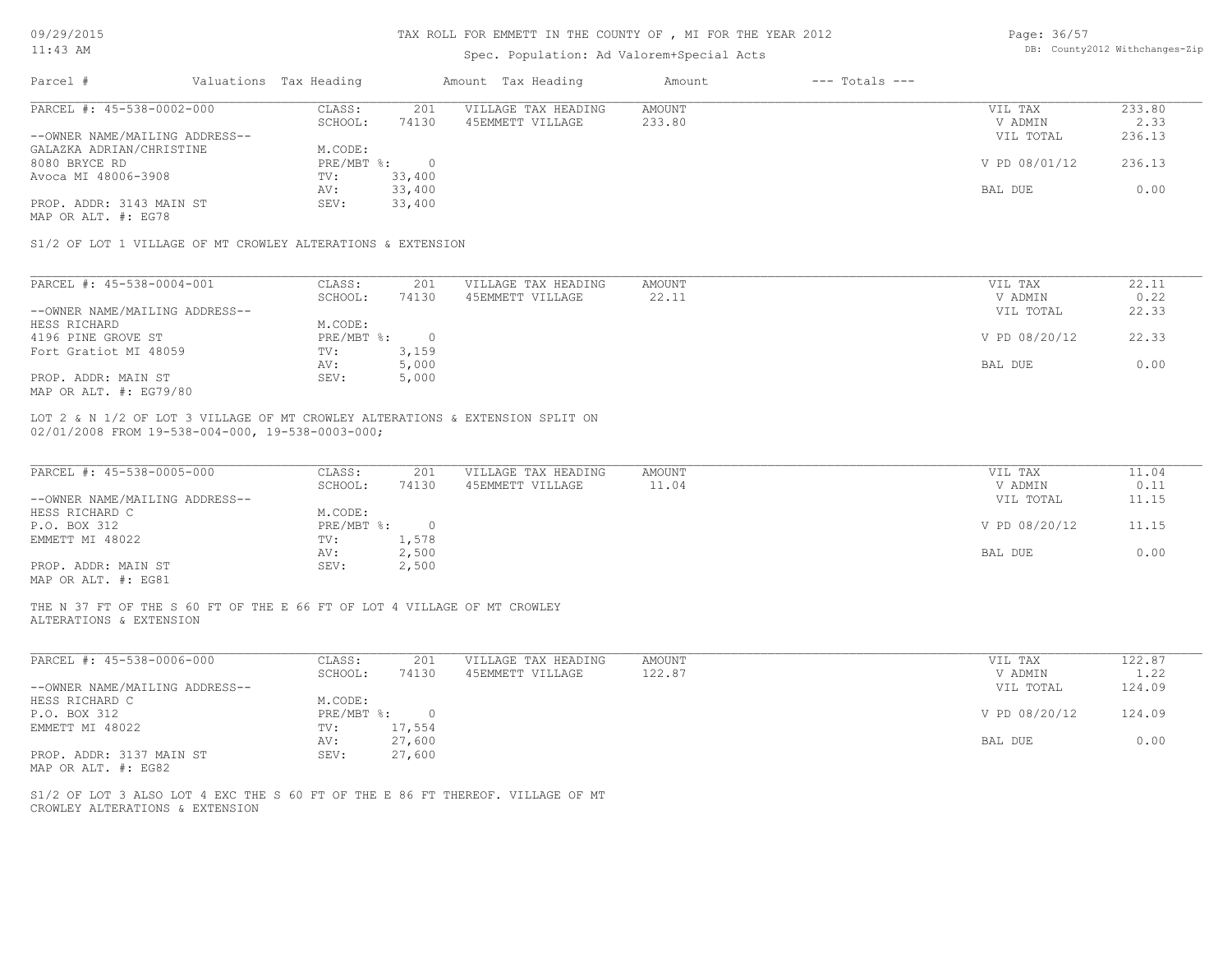### TAX ROLL FOR EMMETT IN THE COUNTY OF , MI FOR THE YEAR 2012

### Spec. Population: Ad Valorem+Special Acts

Page: 37/57 DB: County2012 Withchanges-Zip

| Parcel #                       |  | Valuations Tax Heading |       | Amount Tax Heading  | Amount | $---$ Totals $---$ |               |       |
|--------------------------------|--|------------------------|-------|---------------------|--------|--------------------|---------------|-------|
| PARCEL #: 45-538-0007-000      |  | CLASS:                 | 201   | VILLAGE TAX HEADING | AMOUNT |                    | VIL TAX       | 12.41 |
|                                |  | SCHOOL:                | 74130 | 45EMMETT VILLAGE    | 12.41  |                    | V ADMIN       | 0.12  |
| --OWNER NAME/MAILING ADDRESS-- |  |                        |       |                     |        |                    | VIL TOTAL     | 12.53 |
| HESS RICHARD C                 |  | M.CODE:                |       |                     |        |                    |               |       |
| P.O. BOX 312                   |  | PRE/MBT %:             |       |                     |        |                    | V PD 08/20/12 | 12.53 |
| EMMETT MI 48022                |  | TV:                    | 1,774 |                     |        |                    |               |       |
|                                |  | AV:                    | 2,400 |                     |        |                    | BAL DUE       | 0.00  |
| PROP. ADDR: MAIN ST            |  | SEV:                   | 2,400 |                     |        |                    |               |       |
| MAP OR ALT. #: EG83            |  |                        |       |                     |        |                    |               |       |
|                                |  |                        |       |                     |        |                    |               |       |

CROWLEY ALTERATIONS & EXTENSION W20 FT OF E 86 FT OF S 60 FT & THE S 23 FT OF THE E 66 FT OF LOT 4 VILLAGE OF MT

| PARCEL #: 45-538-0008-000                                                          | CLASS:     | 703   | VILLAGE TAX HEADING | AMOUNT | 0.00<br>VIL TAX   |
|------------------------------------------------------------------------------------|------------|-------|---------------------|--------|-------------------|
|                                                                                    | SCHOOL:    | 74130 | 45EMMETT VILLAGE    | 0.00   | 0.00<br>V ADMIN   |
| --OWNER NAME/MAILING ADDRESS--                                                     |            |       |                     |        | 0.00<br>VIL TOTAL |
| VILLAGE OF EMMETT                                                                  | M.CODE:    |       |                     |        |                   |
| 3119 MAIN ST                                                                       | PRE/MBT %: |       |                     |        | 0.00<br>BAL DUE   |
| EMMETT MI 48022-4518                                                               | TV:        |       |                     |        |                   |
|                                                                                    | AV:        |       |                     |        |                   |
| PROP. ADDR: 3119 MAIN ST<br>$MAD$ $CD$ $\lambda T$ $T$ $+$ $+$ $D$ $CO$ $A$ $/$ 05 | SEV:       |       |                     |        |                   |

MAP OR ALT. #: EG84/85

LOT 5 & N 31 FT OF LOT 6 VILLAGE OF MT CROWLEY ALTERATIONS & EXTENSION

| PARCEL #: 45-538-0009-000      | CLASS:     | 703   | VILLAGE TAX HEADING | AMOUNT | VIL TAX   | 0.00 |
|--------------------------------|------------|-------|---------------------|--------|-----------|------|
|                                | SCHOOL:    | 74130 | 45EMMETT VILLAGE    | 0.00   | V ADMIN   | 0.00 |
| --OWNER NAME/MAILING ADDRESS-- |            |       |                     |        | VIL TOTAL | 0.00 |
| VILLAGE OF EMMETT              | M.CODE:    |       |                     |        |           |      |
| EMMETT MI 48022                | PRE/MBT %: |       |                     |        | BAL DUE   | 0.00 |
|                                | TV:        |       |                     |        |           |      |
| PROP. ADDR: 3099 MAIN ST       | AV:        |       |                     |        |           |      |
| MAP OR ALT. #: EG86            | SEV:       |       |                     |        |           |      |

EXTENSION LOT 6 EXC N 31 FT THEREOF & N 10 FT OF LOT 7 VILLAGE OF MT CROWLEY ALTERATIONS &

| PARCEL #: 45-538-0010-000      | CLASS:     | 703   | VILLAGE TAX HEADING | AMOUNT | 0.00<br>VIL TAX   |
|--------------------------------|------------|-------|---------------------|--------|-------------------|
|                                | SCHOOL:    | 74130 | 45EMMETT VILLAGE    | 0.00   | 0.00<br>V ADMIN   |
| --OWNER NAME/MAILING ADDRESS-- |            |       |                     |        | 0.00<br>VIL TOTAL |
| VILLAGE OF EMMETT FIRE HALL    | M.CODE:    |       |                     |        |                   |
| 3109 MAIN ST                   | PRE/MBT %: |       |                     |        | 0.00<br>BAL DUE   |
| EMMETT MI 48022                | TV:        |       |                     |        |                   |
|                                | AV:        |       |                     |        |                   |
| PROP. ADDR: 3109 MAIN ST       | SEV:       |       |                     |        |                   |
| MAP OR ALT. #: EG87A           |            |       |                     |        |                   |

EXTENSION LOT 7 EXC N 10 FT & N 38.2 FT OF LOT 8 VILLAGE OF MT CROWLEY ALTERATIONS &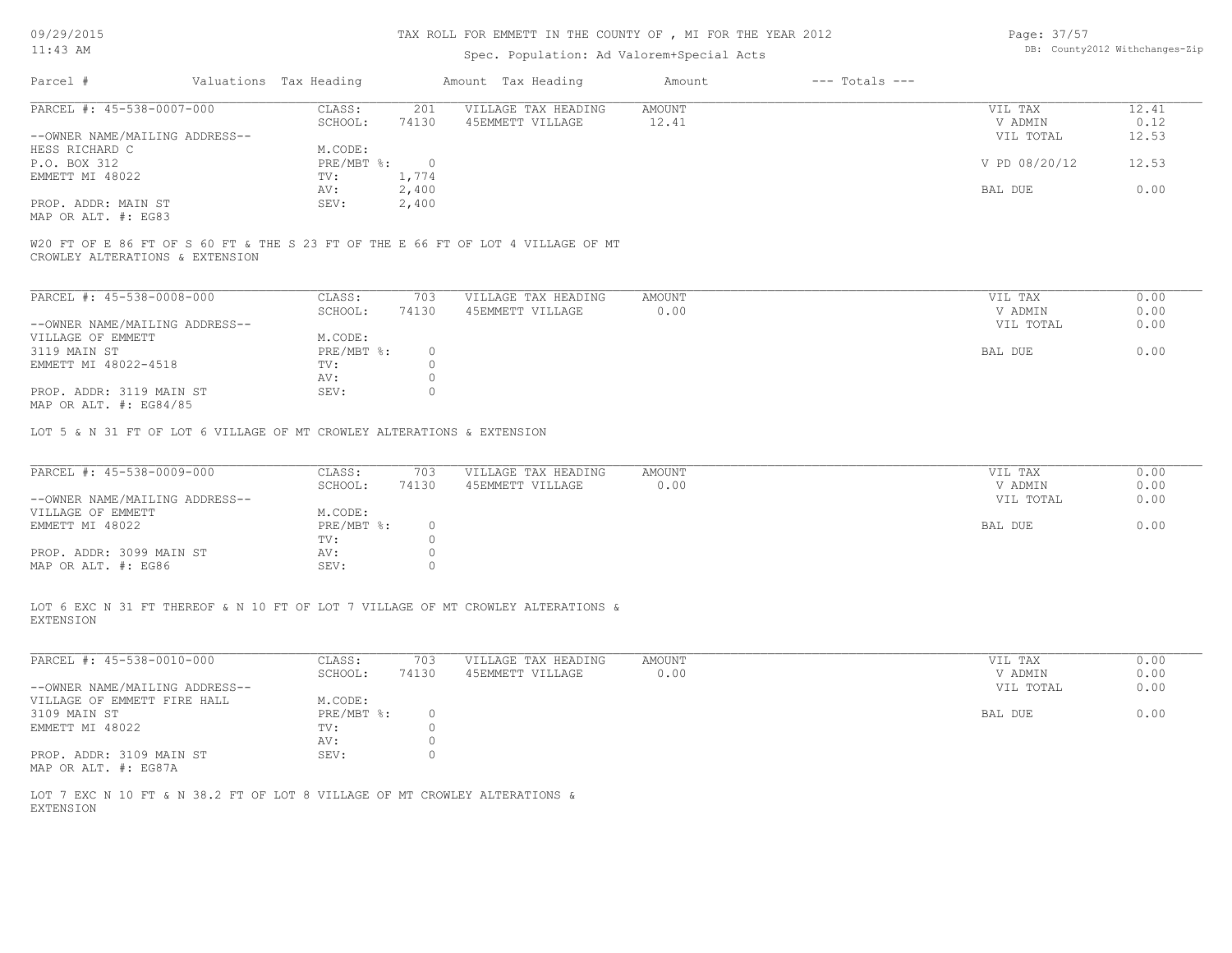### TAX ROLL FOR EMMETT IN THE COUNTY OF , MI FOR THE YEAR 2012

### Spec. Population: Ad Valorem+Special Acts

| Page: 38/57 |                                |
|-------------|--------------------------------|
|             | DB: County2012 Withchanges-Zip |

| Parcel #                       | Valuations Tax Heading |        | Amount Tax Heading  | Amount | $---$ Totals $---$ |               |        |
|--------------------------------|------------------------|--------|---------------------|--------|--------------------|---------------|--------|
| PARCEL #: 45-538-0011-000      | CLASS:                 | 401    | VILLAGE TAX HEADING | AMOUNT |                    | VIL TAX       | 231.70 |
|                                | SCHOOL:                | 74130  | 45EMMETT VILLAGE    | 231.70 |                    | V ADMIN       | 2.31   |
| --OWNER NAME/MAILING ADDRESS-- |                        |        |                     |        |                    | VIL TOTAL     | 234.01 |
| PATTERSON LISA REGINA          | M.CODE:                |        |                     |        |                    |               |        |
| 3093 MAIN ST                   | PRE/MBT %: 100         |        |                     |        |                    | V PD 09/12/12 | 234.01 |
| EMMETT MI 48022                | TV:                    | 33,100 |                     |        |                    |               |        |
|                                | AV:                    | 33,100 |                     |        |                    | BAL DUE       | 0.00   |
| PROP. ADDR: 3093 MAIN ST       | SEV:                   | 33,100 |                     |        |                    |               |        |
| MAP OR ALT. #: EG87B           |                        |        |                     |        |                    |               |        |

SEC 36 LYING W OF M-19 & S OF SAID PLAT, OWNED & OCC AS ONE LOT VILLAGE OF MT LOT 8 EXC N 38.2 FT ALSO N 72.2 FT OF E 165 FT OF THAT PART OF W 1/2 OF SW 1/2 OF

CROWLEY ALTERATIONS & EXTENSION

| PARCEL #: 45-538-0012-000      | CLASS:       | 401   | VILLAGE TAX HEADING | AMOUNT | VIL TAX       | 14.70 |
|--------------------------------|--------------|-------|---------------------|--------|---------------|-------|
|                                | SCHOOL:      | 74130 | 45EMMETT VILLAGE    | 14.70  | V ADMIN       | 0.14  |
| --OWNER NAME/MAILING ADDRESS-- |              |       |                     |        | VIL TOTAL     | 14.84 |
| PROSCH TINA M                  | M.CODE:      |       |                     |        |               |       |
| 10877 MECHANIC ST              | $PRE/MBT$ %: |       |                     |        | V PD 09/14/12 | 14.84 |
| EMMETT MI 48022                | TV:          | 2,100 |                     |        |               |       |
|                                | AV:          | 2,100 |                     |        | BAL DUE       | 0.00  |
| PROP. ADDR: WASHINGTON ST      | SEV:         | 2,100 |                     |        |               |       |
| MAP OR ALT. #: EG87C           |              |       |                     |        |               |       |

LOT 9 VILLAGE OF MT CROWLEY ALTERATIONS & EXTENSION

| PARCEL #: 45-538-0013-000      | CLASS:  | 401            | VILLAGE TAX HEADING | AMOUNT | VIL TAX       | 365.40 |
|--------------------------------|---------|----------------|---------------------|--------|---------------|--------|
|                                | SCHOOL: | 74130          | 45EMMETT VILLAGE    | 365.40 | V ADMIN       | 3.65   |
| --OWNER NAME/MAILING ADDRESS-- |         |                |                     |        | VIL TOTAL     | 369.05 |
| PROSCH TINA M                  | M.CODE: |                |                     |        |               |        |
| 10877 MECHANIC ST              |         | PRE/MBT %: 100 |                     |        | V PD 09/14/12 | 369.05 |
| EMMETT MI 48022                | TV:     | 52,200         |                     |        |               |        |
|                                | AV:     | 52,200         |                     |        | BAL DUE       | 0.00   |
| PROP. ADDR: 10877 MECHANIC ST  | SEV:    | 52,200         |                     |        |               |        |

MAP OR ALT. #: EG88

LOTS 10, 11 & 12 VILLAGE OF MT CROWLEY ALTERATIONS & EXTENSION

| PARCEL #: 45-538-0014-000      | CLASS:     | 401    | VILLAGE TAX HEADING | AMOUNT | VIL TAX       | 172.20 |
|--------------------------------|------------|--------|---------------------|--------|---------------|--------|
|                                | SCHOOL:    | 74130  | 45EMMETT VILLAGE    | 172.20 | V ADMIN       | 1.72   |
| --OWNER NAME/MAILING ADDRESS-- |            |        |                     |        | VIL TOTAL     | 173.92 |
| HORON RICHARD L/MONIQUE        | M.CODE:    |        |                     |        |               |        |
| 10876 MECHANIC ST              | PRE/MBT %: | 100    |                     |        | V PD 09/14/12 | 173.92 |
| EMMETT MI 48022                | TV:        | 24,600 |                     |        |               |        |
|                                | AV:        | 24,600 |                     |        | BAL DUE       | 0.00   |
| PROP. ADDR: 10876 MECHANIC ST  | SEV:       | 24,600 |                     |        |               |        |

MAP OR ALT. #: EG89

LOTS 13, 14 & 15 VILLAGE OF MT CROWLEY ALTERATIONS & EXTENSION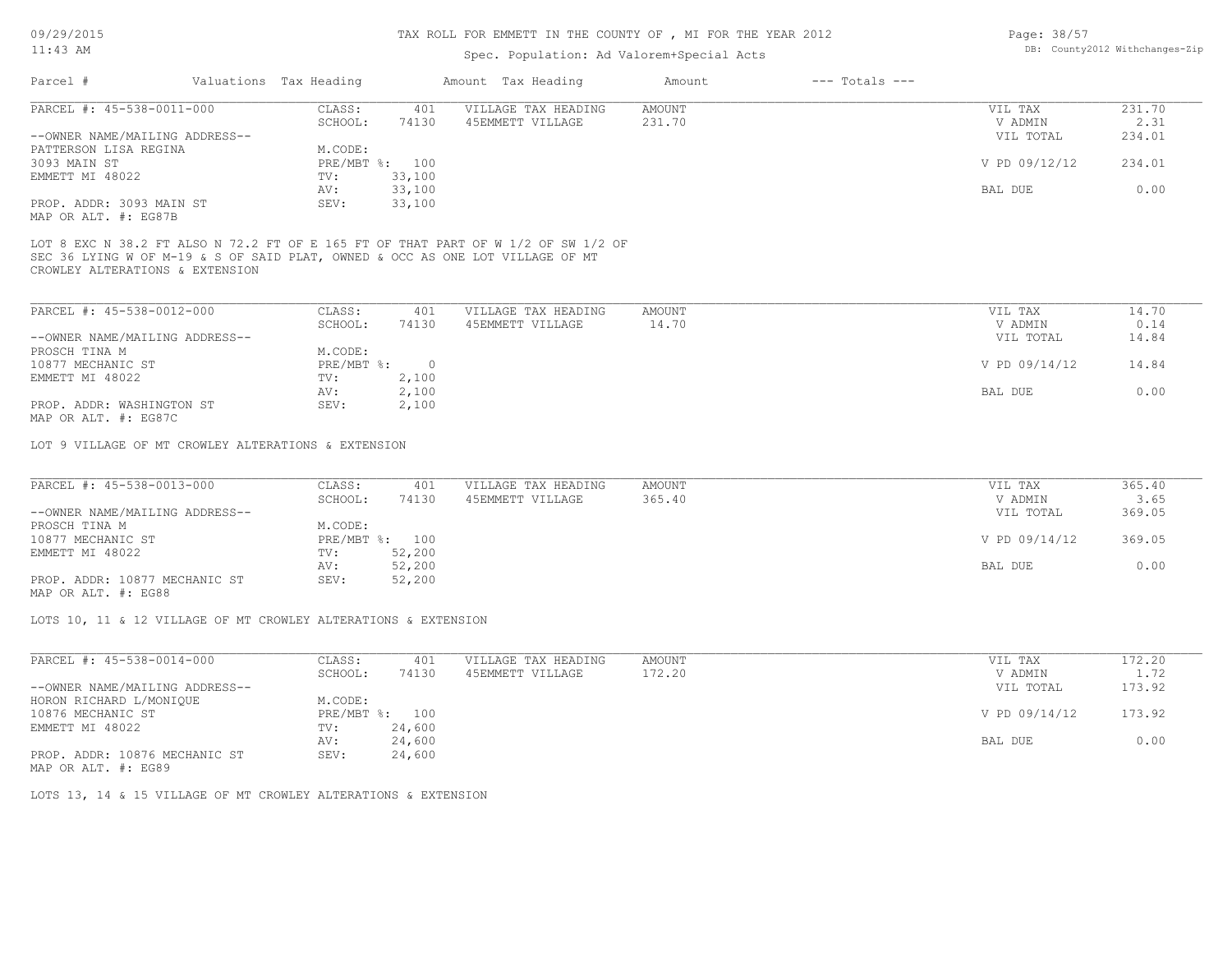## Spec. Population: Ad Valorem+Special Acts

Page: 39/57 DB: County2012 Withchanges-Zip

| Parcel #                        |  | Valuations Tax Heading |       | Amount Tax Heading  | Amount | $---$ Totals $---$ |           |      |
|---------------------------------|--|------------------------|-------|---------------------|--------|--------------------|-----------|------|
| PARCEL #: 45-538-0015-000       |  | CLASS:                 | 705   | VILLAGE TAX HEADING | AMOUNT |                    | VIL TAX   | 0.00 |
|                                 |  | SCHOOL:                | 74130 | 45EMMETT VILLAGE    | 0.00   |                    | V ADMIN   | 0.00 |
| --OWNER NAME/MAILING ADDRESS--  |  |                        |       |                     |        |                    | VIL TOTAL | 0.00 |
| FRONTIER                        |  | M.CODE:                |       |                     |        |                    |           |      |
| PROPERTYU TAX DEPARTMENT-NCA    |  | PRE/MBT %:             |       |                     |        |                    | BAL DUE   | 0.00 |
| 805 CENTROL EXPY.SOUTH, STE.150 |  | TV:                    |       |                     |        |                    |           |      |
| Allen TX 75013-8097             |  | AV:                    |       |                     |        |                    |           |      |
|                                 |  | SEV:                   |       |                     |        |                    |           |      |
| PROP. ADDR: 3147 WASHINGTON ST  |  |                        |       |                     |        |                    |           |      |

MAP OR ALT. #: EG90

LOTS 16 & 17 VILLAGE OF MT CROWLEY ALTERATIONS & EXTENSION

| PARCEL #: 45-538-0016-000      | CLASS:     | 401   | VILLAGE TAX HEADING | AMOUNT | 9.98<br>VIL TAX    |
|--------------------------------|------------|-------|---------------------|--------|--------------------|
|                                | SCHOOL:    | 74130 | 45EMMETT VILLAGE    | 9.98   | 0.09<br>V ADMIN    |
| --OWNER NAME/MAILING ADDRESS-- |            |       |                     |        | 10.07<br>VIL TOTAL |
| WENDLING HELEN M TRUST         | M.CODE:    |       |                     |        |                    |
| 2775 BRICKER                   | PRE/MBT %: |       |                     |        | 10.07<br>BAL DUE   |
| GOODELLS MI 48027              | TV:        | 1,427 |                     |        |                    |
|                                | AV:        | 4,900 |                     |        |                    |
| PROP. ADDR: JOSEPH ST          | SEV:       | 4,900 |                     |        |                    |
| MAP OR ALT. #: EG91            |            |       |                     |        |                    |

LOT 18 VILLAGE OF MT CROWLEY ALTERATIONS & EXTENSION

| PARCEL #: 45-538-0017-000      | CLASS:     | 401   | VILLAGE TAX HEADING | AMOUNT | VIL TAX   | 17.50 |
|--------------------------------|------------|-------|---------------------|--------|-----------|-------|
|                                | SCHOOL:    | 74130 | 45EMMETT VILLAGE    | 17.50  | V ADMIN   | 0.17  |
| --OWNER NAME/MAILING ADDRESS-- |            |       |                     |        | VIL TOTAL | 17.67 |
| MCKAY GARY & APRIL             | M.CODE:    |       |                     |        |           |       |
| P.O. BOX 124                   | PRE/MBT %: |       |                     |        | BAL DUE   | 17.67 |
| EMMETT MI 48022                | TV:        | 2,500 |                     |        |           |       |
|                                | AV:        | 2,500 |                     |        |           |       |
| PROP. ADDR: JOSEPH ST          | SEV:       | 2,500 |                     |        |           |       |
| MAP OR ALT. #: EG92            |            |       |                     |        |           |       |

LOT 19 VILLAGE OF MT CROWLEY ALTERATIONS & EXTENSION

| PARCEL #: 45-538-0018-001        | CLASS:  | 401            | VILLAGE TAX HEADING | AMOUNT | VIL TAX   | 109.20 |
|----------------------------------|---------|----------------|---------------------|--------|-----------|--------|
|                                  | SCHOOL: | 74130          | 45EMMETT VILLAGE    | 109.20 | V ADMIN   | 1.09   |
| --OWNER NAME/MAILING ADDRESS--   |         |                |                     |        | VIL TOTAL | 110.29 |
| MCKAY GARY & APRIL               | M.CODE: |                |                     |        |           |        |
| PO BOX 124                       |         | PRE/MBT %: 100 |                     |        | BAL DUE   | 110.29 |
| EMMETT MI 48022                  | TV:     | 15,600         |                     |        |           |        |
|                                  | AV:     | 15,600         |                     |        |           |        |
| PROP. ADDR: 3137 WASHINGTON ST   | SEV:    | 15,600         |                     |        |           |        |
| MAP OR ALT. $\#$ : EG93A/B/C/D/E |         |                |                     |        |           |        |

11/08/2007 FROM 19-538-0018-000, 19-538-0019-000, 19-538-0020-000; LOTS 20, 21, 22 & 23 VILLAGE OF MT CROWLEY ALTERATIONS & EXTENSION SPLIT ON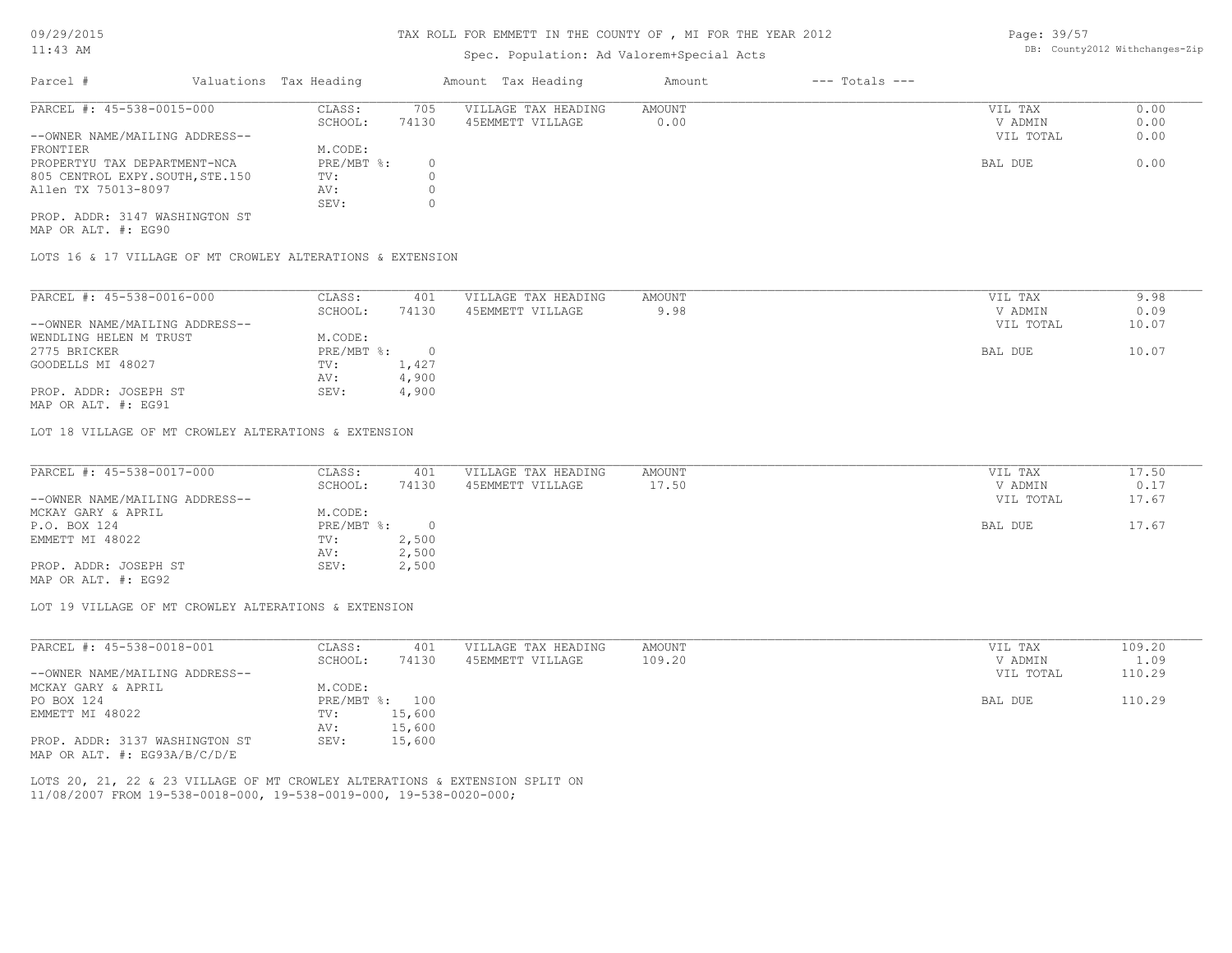### TAX ROLL FOR EMMETT IN THE COUNTY OF , MI FOR THE YEAR 2012

# Spec. Population: Ad Valorem+Special Acts

Page: 40/57 DB: County2012 Withchanges-Zip

| Parcel #                                                                        | Valuations Tax Heading      |         | Amount Tax Heading  | Amount   | $---$ Totals $---$ |               |          |
|---------------------------------------------------------------------------------|-----------------------------|---------|---------------------|----------|--------------------|---------------|----------|
| PARCEL #: 45-538-0021-000                                                       | CLASS:                      | 401     | VILLAGE TAX HEADING | AMOUNT   |                    | VIL TAX       | 16.80    |
|                                                                                 | SCHOOL:                     | 74130   | 45EMMETT VILLAGE    | 16.80    |                    | V ADMIN       | 0.16     |
| --OWNER NAME/MAILING ADDRESS--                                                  |                             |         |                     |          |                    | VIL TOTAL     | 16.96    |
| ST CLAIR COUNTY TREASURER                                                       | M.CODE:                     |         |                     |          |                    |               |          |
| 200 GRAND RIVER SUITE 101                                                       | PRE/MBT %: 0                |         |                     |          |                    | BAL DUE       | 16.96    |
| Port Huron MI 48060                                                             | $\text{TV}$ :               | 2,400   |                     |          |                    |               |          |
|                                                                                 | AV:                         | 2,400   |                     |          |                    |               |          |
| PROP. ADDR: WASHINGTON ST                                                       | SEV:                        | 2,400   |                     |          |                    |               |          |
| MAP OR ALT. #: EG93F                                                            |                             |         |                     |          |                    |               |          |
| LOT 24 VILLAGE OF MT CROWLEY ALTERATIONS & EXTENSION                            |                             |         |                     |          |                    |               |          |
| PARCEL #: 45-538-0022-001                                                       | CLASS:                      | 401     | VILLAGE TAX HEADING | AMOUNT   |                    | VIL TAX       | 215.64   |
|                                                                                 |                             | 74130   |                     | 215.64   |                    |               | 2.15     |
|                                                                                 | SCHOOL:                     |         | 45EMMETT VILLAGE    |          |                    | V ADMIN       |          |
| --OWNER NAME/MAILING ADDRESS--                                                  |                             |         |                     |          |                    | VIL TOTAL     | 217.79   |
| PRATT ROBERT/KATHLEEN                                                           | M.CODE:                     |         |                     |          |                    |               |          |
| 3119 WASHINGTON ST                                                              | PRE/MBT %: 100              |         |                     |          |                    | V PD 09/14/12 | 217.79   |
| EMMETT MI 48022                                                                 | $\texttt{TV}$ :             | 30,807  |                     |          |                    |               |          |
|                                                                                 | AV:                         | 39,800  |                     |          |                    | BAL DUE       | 0.00     |
| PROP. ADDR: 3119 WASHINGTON ST<br>MAP OR ALT. #: EG94/95                        | SEV:                        | 39,800  |                     |          |                    |               |          |
| LOTS 25,26, 27 & 28 VILLAGE OF MT CROWLEY ALTERATIONS & EXTENSION SPLIT ON      |                             |         |                     |          |                    |               |          |
| 02/01/2008 FROM 19-538-0022-000, 19-538-0023-000;                               |                             |         |                     |          |                    |               |          |
|                                                                                 |                             |         |                     |          |                    |               |          |
| PARCEL #: 45-864-0001-001                                                       | CLASS:                      | 401     | VILLAGE TAX HEADING | AMOUNT   |                    | VIL TAX       | 240.10   |
|                                                                                 | SCHOOL:                     | 74130   | 45EMMETT VILLAGE    | 240.10   |                    | V ADMIN       | 2.40     |
| --OWNER NAME/MAILING ADDRESS--                                                  |                             |         |                     |          |                    | VIL TOTAL     | 242.50   |
| KOROTKO MATTHEW/JOAN                                                            | M.CODE:                     |         |                     |          |                    |               |          |
| 3207 MAIN ST                                                                    | PRE/MBT %: 100              |         |                     |          |                    | V PD 08/01/12 | 242.50   |
| EMMETT MI 48022                                                                 | $\texttt{TV}$ :             | 34,300  |                     |          |                    |               |          |
|                                                                                 |                             |         |                     |          |                    |               |          |
|                                                                                 | AV:                         | 34,300  |                     |          |                    | BAL DUE       | 0.00     |
| PROP. ADDR: 3207 MAIN ST<br>MAP OR ALT. #:                                      | SEV:                        | 34,300  |                     |          |                    |               |          |
| LOTS 1, 2, 11 & 12 WATTERS CHILLSONS ADDITION TO THE VILLAGE OF EMMETT SPLIT ON |                             |         |                     |          |                    |               |          |
| 02/01/2007 FROM 19-864-0001-000, 19-864-0005-000;                               |                             |         |                     |          |                    |               |          |
| PARCEL #: 45-864-0003-000                                                       | CLASS:                      | 201     | VILLAGE TAX HEADING | AMOUNT   |                    | VIL TAX       | 1,205.61 |
|                                                                                 | SCHOOL:                     | 74130   | 45EMMETT VILLAGE    | 1,205.61 |                    | V ADMIN       | 12.05    |
| --OWNER NAME/MAILING ADDRESS--                                                  |                             |         |                     |          |                    | VIL TOTAL     | 1,217.66 |
| CSB BANK                                                                        | M.CODE:                     |         |                     |          |                    |               |          |
| 206 S MAIN ST                                                                   | $PRE/MBT$ $\textdegree$ : 0 |         |                     |          |                    | V PD 08/30/12 | 1,217.66 |
| CAPAC MI 48014                                                                  | TV: 172,230                 |         |                     |          |                    |               |          |
|                                                                                 | AV:                         | 192,700 |                     |          |                    | BAL DUE       | 0.00     |
| PROP. ADDR: 3177 MAIN ST                                                        | SEV: 192,700                |         |                     |          |                    |               |          |
| MAP OR ALT. #: EG99                                                             |                             |         |                     |          |                    |               |          |
|                                                                                 |                             |         |                     |          |                    |               |          |
| LOTS 3 TO 10 & LOTS 19 TO 24 WATTERS CHILLSONS ADDITION TO VILLAGE OF EMMETT    |                             |         |                     |          |                    |               |          |
|                                                                                 |                             |         |                     |          |                    |               |          |
|                                                                                 |                             |         |                     |          |                    |               |          |
|                                                                                 |                             |         |                     |          |                    |               |          |
|                                                                                 |                             |         |                     |          |                    |               |          |
|                                                                                 |                             |         |                     |          |                    |               |          |
|                                                                                 |                             |         |                     |          |                    |               |          |
|                                                                                 |                             |         |                     |          |                    |               |          |
|                                                                                 |                             |         |                     |          |                    |               |          |
|                                                                                 |                             |         |                     |          |                    |               |          |
|                                                                                 |                             |         |                     |          |                    |               |          |
|                                                                                 |                             |         |                     |          |                    |               |          |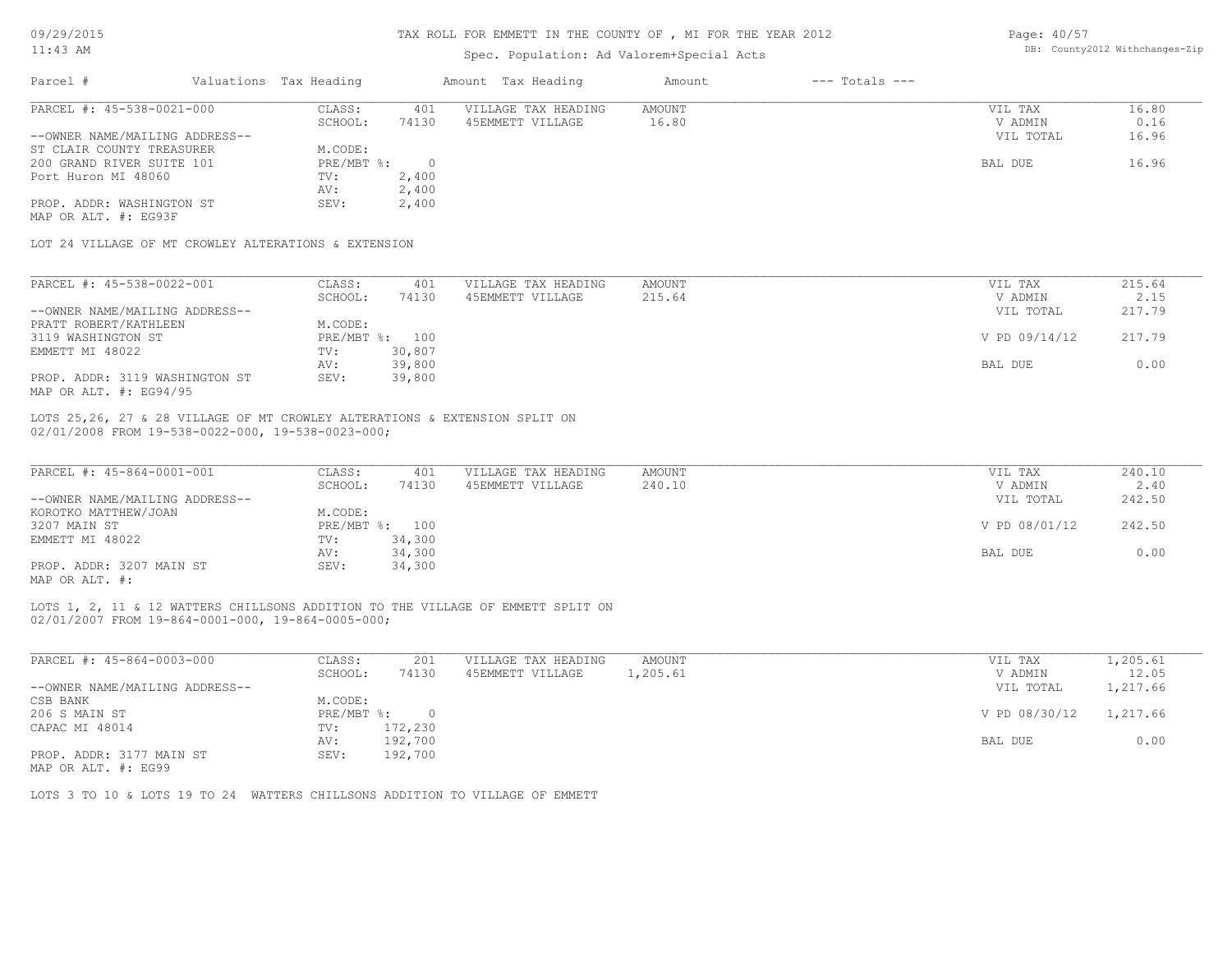#### TAX ROLL FOR EMMETT IN THE COUNTY OF , MI FOR THE YEAR 2012

### Spec. Population: Ad Valorem+Special Acts

| Page: 41/57 |                                |
|-------------|--------------------------------|
|             | DB: County2012 Withchanges-Zip |

| Parcel #                                                                                                                                                                                                                                             | Valuations Tax Heading      | Amount Tax Heading                                                      | Amount        | $---$ Totals $---$ |                |        |
|------------------------------------------------------------------------------------------------------------------------------------------------------------------------------------------------------------------------------------------------------|-----------------------------|-------------------------------------------------------------------------|---------------|--------------------|----------------|--------|
| PARCEL #: 45-864-0006-000                                                                                                                                                                                                                            | CLASS:                      | VILLAGE TAX HEADING<br>401                                              | <b>AMOUNT</b> |                    | VIL TAX        | 259.70 |
|                                                                                                                                                                                                                                                      | 74130<br>SCHOOL:            | 45EMMETT VILLAGE                                                        | 259.70        |                    | V ADMIN        | 2.59   |
| --OWNER NAME/MAILING ADDRESS--<br>VERNIER PATRICK/DOROTHY                                                                                                                                                                                            | M.CODE:                     |                                                                         |               |                    | VIL TOTAL      | 262.29 |
| 10880 PROSPECT ST                                                                                                                                                                                                                                    | PRE/MBT %: 100              |                                                                         |               |                    | V PD 09/12/12  | 262.29 |
| EMMETT MI 48022                                                                                                                                                                                                                                      | 37,100<br>TV:               |                                                                         |               |                    |                |        |
|                                                                                                                                                                                                                                                      | 37,100<br>AV:               |                                                                         |               |                    | BAL DUE        | 0.00   |
| PROP. ADDR: 10880 PROSPECT ST<br>MAP OR ALT. #: EG102                                                                                                                                                                                                | 37,100<br>SEV:              |                                                                         |               |                    |                |        |
| PARCEL #: 45-864-0007-000                                                                                                                                                                                                                            | CLASS:                      | VILLAGE TAX HEADING<br>401                                              | AMOUNT        |                    | VIL TAX        | 164.50 |
|                                                                                                                                                                                                                                                      |                             |                                                                         |               |                    |                |        |
|                                                                                                                                                                                                                                                      | 74130<br>SCHOOL:            | 45EMMETT VILLAGE                                                        | 164.50        |                    | V ADMIN        | 1.64   |
| --OWNER NAME/MAILING ADDRESS--                                                                                                                                                                                                                       |                             |                                                                         |               |                    | VIL TOTAL      | 166.14 |
| PIERCE D.R/PATRICK R./CECILA M.WARD                                                                                                                                                                                                                  | M.CODE:                     |                                                                         |               |                    |                |        |
| 10895 BRANDON RD<br>EMMETT MI 48022                                                                                                                                                                                                                  | PRE/MBT %:<br>23,500<br>TV: | $\overline{0}$                                                          |               |                    | V PD 09/14/12  | 166.14 |
|                                                                                                                                                                                                                                                      | 23,500<br>AV:               |                                                                         |               |                    | <b>BAL DUE</b> | 0.00   |
| PROP. ADDR: 10890 PROSPECT ST<br>MAP OR ALT. #: EG103/104                                                                                                                                                                                            | SEV:<br>23,500              |                                                                         |               |                    |                |        |
| LOTS 16 & 17 & PRT SEC 36 DEXC AS BEG S0*4'13"W 495', S89*19'25"E 99', TH N<br>0*4'13"E 50' & S89*19'25"E 626.03' FROM W 1/4 COR, TH S89*19'25"E 132', TH<br>S0*19'10"W 238.42', TH N89*16'22"W 132', TH N0*19'19"E 238.30' TO POB SEC 36<br>T7NR14E |                             | WATTERS CHILLSONS ADDITION TO VILLAGE OF EMMETT OWNED & OCCUPIED AS ONE |               |                    |                |        |
| PARCEL                                                                                                                                                                                                                                               |                             |                                                                         |               |                    |                |        |
| PARCEL #: 45-864-0007-200                                                                                                                                                                                                                            | CLASS:                      | 401<br>VILLAGE TAX HEADING                                              | AMOUNT        |                    | VIL TAX        | 29.18  |
|                                                                                                                                                                                                                                                      | 74130<br>SCHOOL:            | 45EMMETT VILLAGE                                                        | 29.18         |                    | V ADMIN        | 0.29   |

|                                    | SUNUUI:      | 74 L J U | A SEMMETT A TIMAGE | 49.10 | V ADMIN       | ∪∙∠⊅  |
|------------------------------------|--------------|----------|--------------------|-------|---------------|-------|
| --OWNER NAME/MAILING ADDRESS--     |              |          |                    |       | VIL TOTAL     | 29.47 |
| PIERCE D.R./CECILIA WARD/PAT TRUST | M.CODE:      |          |                    |       |               |       |
| 10895 BRANDON RD                   | $PRE/MBT$ %: | $\cap$   |                    |       | V PD 09/14/12 | 29.47 |
| EMMETT MI 48022                    | TV:          | 4,169    |                    |       |               |       |
|                                    | AV:          | ,900     |                    |       | BAL DUE       | 0.00  |
| PROP. ADDR: PROSPECT ST            | SEV:         | 7,900    |                    |       |               |       |
| MAP OR ALT. #: EG104               |              |          |                    |       |               |       |

EMMETT OWNED & OCCUPIED AS ONE PARCEL. TH N0\*19'10"E 279.50' TO POB. SECT 36 T7N R14E WATTERS CILLSON'S ADD TO VILAGE OF S0\*19'10"W 238.3', TH N89\*16'22"W 66'; TH S0\*19'10"W 41.25', TH N89\*19'25"W 104', N0\*4'13"E 50', & S89\*19'25"E 456.03' FROM W 1/4 COR, TH S89\*19'25"E 170', TH PRT LOTS 18 & 30 & PRT SEC 36 DESC AS BEG S0\*4'13"W 495', S89\*19'25"E 99',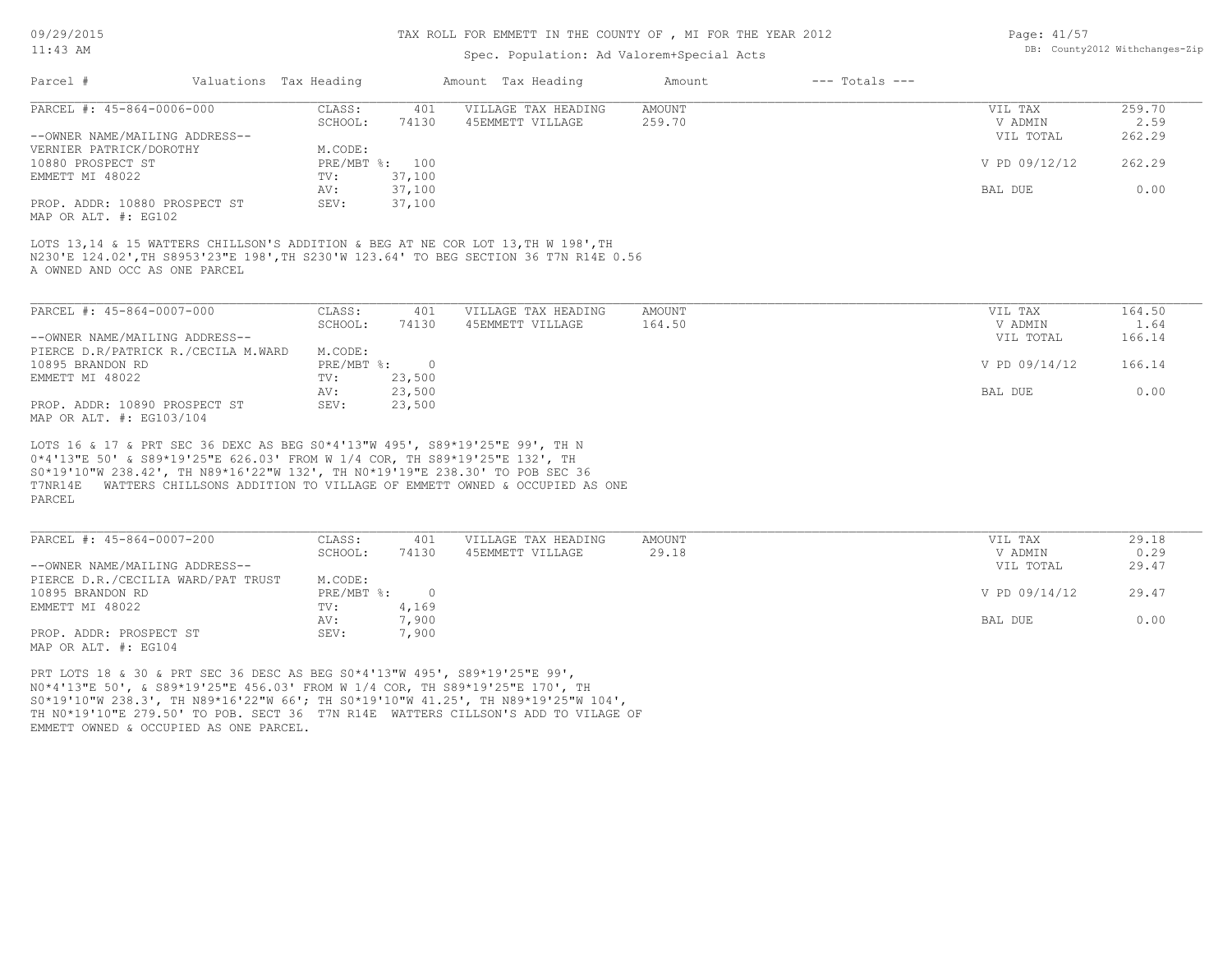### Spec. Population: Ad Valorem+Special Acts

| Page: 42/57 |                                |
|-------------|--------------------------------|
|             | DB: County2012 Withchanges-Zip |

|                                                                                                                                                                                                                             | Valuations Tax Heading |                | Amount Tax Heading                                                            | Amount        | $---$ Totals $---$ |               |       |
|-----------------------------------------------------------------------------------------------------------------------------------------------------------------------------------------------------------------------------|------------------------|----------------|-------------------------------------------------------------------------------|---------------|--------------------|---------------|-------|
| PARCEL #: 45-864-0008-000                                                                                                                                                                                                   | CLASS:                 | 401            | VILLAGE TAX HEADING                                                           | <b>AMOUNT</b> |                    | VIL TAX       | 29.15 |
|                                                                                                                                                                                                                             | SCHOOL:                | 74130          | 45EMMETT VILLAGE                                                              | 29.15         |                    | V ADMIN       | 0.29  |
| --OWNER NAME/MAILING ADDRESS--                                                                                                                                                                                              |                        |                |                                                                               |               |                    | VIL TOTAL     | 29.44 |
| PIERCE DENNIS/CECILIA/PATRICK TRUST                                                                                                                                                                                         | M.CODE:                |                |                                                                               |               |                    |               |       |
| 10895 BRANDON RD                                                                                                                                                                                                            | PRE/MBT %:             | 100            |                                                                               |               |                    | V PD 09/14/12 | 29.44 |
| EMMETT MI 48022                                                                                                                                                                                                             | TV:                    | 4,165          |                                                                               |               |                    |               |       |
|                                                                                                                                                                                                                             | AV:                    | 6,400          |                                                                               |               |                    | BAL DUE       | 0.00  |
| PROP. ADDR: 10900 PROSPECT ST                                                                                                                                                                                               | SEV:                   | 6,400          |                                                                               |               |                    |               |       |
| MAP OR ALT. #: EG116/120                                                                                                                                                                                                    |                        |                |                                                                               |               |                    |               |       |
| PRT LOT 30 & PRT SEC 36 DESC AS BEG S0*4'13"W 495' FROM W 1'4 COR, TH S89*19'25"E<br>99', TH NO*4'13"E 50', TH S89*19'25"E 116.03', TH S0*19'10"W 279.5' TH N89*19'25"W<br>EMMETT ' SEC 36 T7N R14E OWNED & OCC AS 1 PARCEL |                        |                | 213.81', TH NO*4'13"E 229.5' TO POB WATTERS CHILLSON'S ADDITION TO VILLAGE OF |               |                    |               |       |
| PARCEL #: 45-864-0008-200                                                                                                                                                                                                   | CLASS:                 | 401            | VILLAGE TAX HEADING                                                           | <b>AMOUNT</b> |                    | VIL TAX       | 29.15 |
|                                                                                                                                                                                                                             | SCHOOL:                | 74130          | 45EMMETT VILLAGE                                                              | 29.15         |                    | V ADMIN       | 0.29  |
| --OWNER NAME/MAILING ADDRESS--                                                                                                                                                                                              |                        |                |                                                                               |               |                    | VIL TOTAL     | 29.44 |
| PIERCE DENNIS/CECILIA/PATRICK TRUST<br>10895 BRANDON RD                                                                                                                                                                     | M.CODE:<br>PRE/MBT %:  | $\overline{0}$ |                                                                               |               |                    | V PD 09/14/12 |       |
| EMMETT MI 48022                                                                                                                                                                                                             | TV:                    | 4,165          |                                                                               |               |                    |               | 29.44 |
|                                                                                                                                                                                                                             | AV:                    | 6,500          |                                                                               |               |                    | BAL DUE       | 0.00  |
| PROP. ADDR: PROSPECT ST                                                                                                                                                                                                     | SEV:                   | 6,500          |                                                                               |               |                    |               |       |

ADD TO VILAGE OF EMMETT OWNED & OCCUPIED AS ONE PARCEL.

| PARCEL #: 45-864-0008-400      | CLASS:     | 401   | VILLAGE TAX HEADING | AMOUNT | VIL TAX       | 29.15 |
|--------------------------------|------------|-------|---------------------|--------|---------------|-------|
|                                | SCHOOL:    | 74130 | 45EMMETT VILLAGE    | 29.15  | V ADMIN       | 0.29  |
| --OWNER NAME/MAILING ADDRESS-- |            |       |                     |        | VIL TOTAL     | 29.44 |
| PIERCE CECILIA M.WARD TRUST    | M.CODE:    |       |                     |        |               |       |
| 10895 BRANDON RD               | PRE/MBT %: |       |                     |        | V PD 09/14/12 | 29.44 |
| EMMETT MI 48022                | TV:        | 4,165 |                     |        |               |       |
|                                | AV:        | 6,500 |                     |        | BAL DUE       | 0.00  |
| PROP. ADDR: PROSPECT ST        | SEV:       | 6,500 |                     |        |               |       |
| MAP OR ALT. #: EG116           |            |       |                     |        |               |       |

CHILLSON'S ADD TO VILAGE OF EMMETT OWNED & OCCUPIED AS ONE PARCEL. N89\*16'25"W 170'; TH N0\*19'10"E 279.50' TO POB. SECT 36 T7N R14E WATTERS & S89\*19'25"E 286.03' FROM W 1/4 COR, TH S89\*19'25"E 170', TH S0\*19'10"W 279.5', TH PRT LOT 30 & PRT SEC 36 DESC AS BEG S0\*4'13"W 495', S89\*19'25"E 99', N0\*4'13"E 50',

| PARCEL #: 45-864-0013-000      | CLASS:     | 401   | VILLAGE TAX HEADING | AMOUNT | VIL TAX       | 15.96 |
|--------------------------------|------------|-------|---------------------|--------|---------------|-------|
|                                | SCHOOL:    | 74130 | 45EMMETT VILLAGE    | 15.96  | V ADMIN       | 0.15  |
| --OWNER NAME/MAILING ADDRESS-- |            |       |                     |        | VIL TOTAL     | 16.11 |
| HOFMAN CARL A                  | M.CODE:    |       |                     |        |               |       |
| P.O. BOX 73                    | PRE/MBT %: |       |                     |        | V PD 09/10/12 | 16.11 |
| EMMETT MI 48022                | TV:        | 2,281 |                     |        |               |       |
|                                | AV:        | 3,700 |                     |        | BAL DUE       | 0.00  |
| PROP. ADDR: MARY ST            | SEV:       | 3,700 |                     |        |               |       |
| MAP OR ALT. #: EG107/109       |            |       |                     |        |               |       |

LOT 25 WATTERS CHILLSONS ADDITION TO VILLAGE OF EMMETT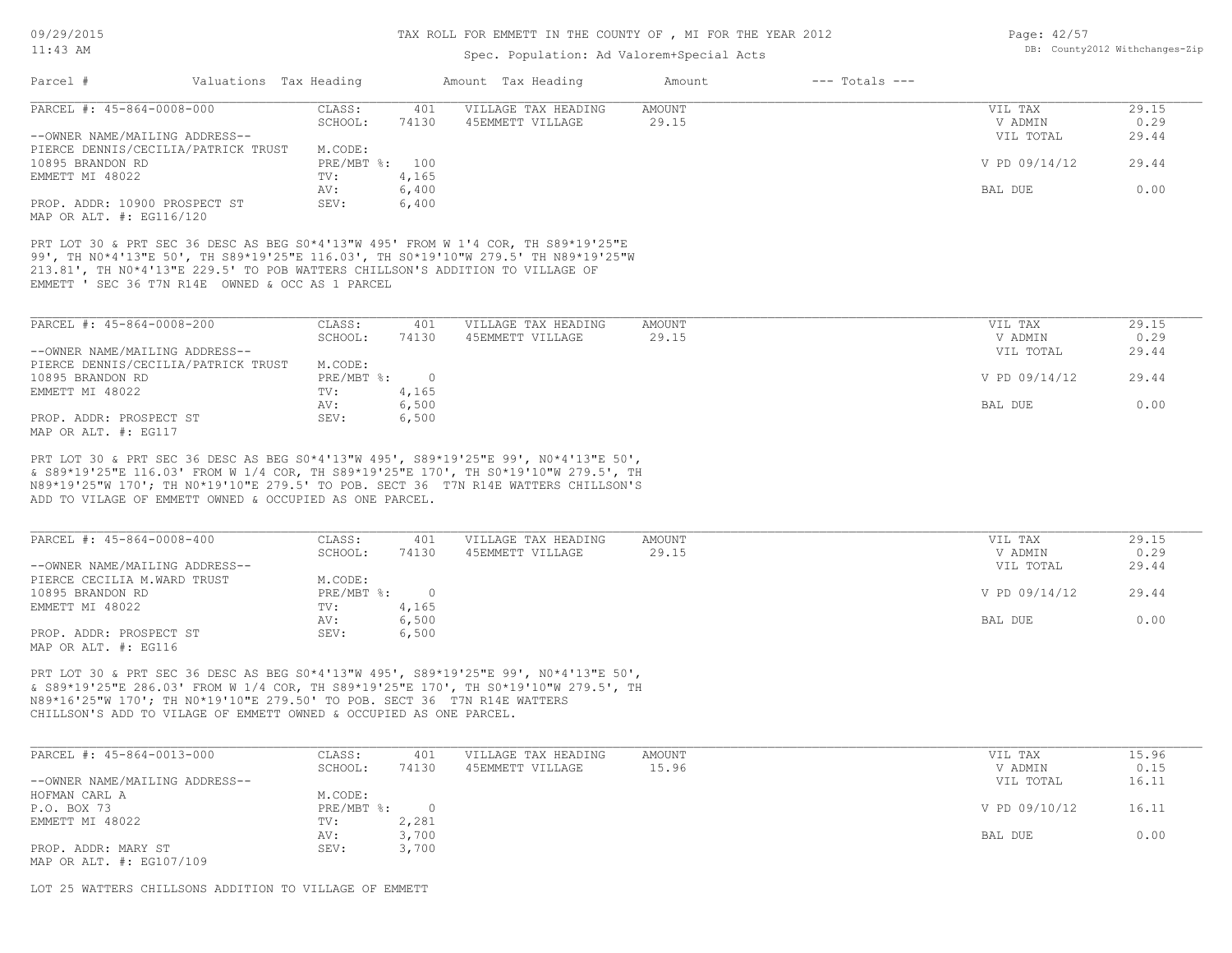### TAX ROLL FOR EMMETT IN THE COUNTY OF , MI FOR THE YEAR 2012

# Spec. Population: Ad Valorem+Special Acts

| Page: 43/57 |                                |
|-------------|--------------------------------|
|             | DB: County2012 Withchanges-Zip |

|                                                                     |                                                                                            | Spec. Population: Ad Valorem+Special Acts      |                  |                    |                      |                |
|---------------------------------------------------------------------|--------------------------------------------------------------------------------------------|------------------------------------------------|------------------|--------------------|----------------------|----------------|
| Parcel #                                                            | Valuations Tax Heading                                                                     | Amount Tax Heading                             | Amount           | $---$ Totals $---$ |                      |                |
| PARCEL #: 45-864-0014-000                                           | CLASS:<br>SCHOOL:<br>74130                                                                 | VILLAGE TAX HEADING<br>401<br>45EMMETT VILLAGE | AMOUNT<br>105.00 |                    | VIL TAX<br>V ADMIN   | 105.00<br>1.05 |
| --OWNER NAME/MAILING ADDRESS--<br>HOFMAN CARL A                     | M.CODE:                                                                                    |                                                |                  |                    | VIL TOTAL            | 106.05         |
| P.O. 73<br>EMMETT MI 48022                                          | $PRE/MBT$ $\div$ 0<br>15,000<br>TV:                                                        |                                                |                  |                    | V PD 09/10/12        | 106.05         |
|                                                                     | 15,000<br>AV:                                                                              |                                                |                  |                    | BAL DUE              | 0.00           |
| PROP. ADDR: 10888 MARY ST<br>MAP OR ALT. #: EG110                   | SEV:<br>15,000                                                                             |                                                |                  |                    |                      |                |
|                                                                     | LOT 26 WATTERS CHILLSONS ADDITION TO VILLAGE OF EMMETT                                     |                                                |                  |                    |                      |                |
| PARCEL #: 45-864-0015-001                                           | CLASS:                                                                                     | 401<br>VILLAGE TAX HEADING                     | AMOUNT           |                    | VIL TAX              | 24.33          |
|                                                                     | SCHOOL:<br>74130                                                                           | 45EMMETT VILLAGE                               | 24.33            |                    | V ADMIN              | 0.24           |
| --OWNER NAME/MAILING ADDRESS--<br>MCGUIRE JEAN M.TRUST              | M.CODE:                                                                                    |                                                |                  |                    | VIL TOTAL            | 24.57          |
| P.O. BOX 56                                                         | $PRE/MBT$ $\div$ 0                                                                         |                                                |                  |                    | V PD 09/14/12        | 24.57          |
| GOODELLS MI 48027                                                   | 3,477<br>TV:<br>21,200<br>AV:                                                              |                                                |                  |                    | BAL DUE              | 0.00           |
| PROP. ADDR: 10894 MARY ST<br>MAP OR ALT. #: EG111/112               | SEV:<br>21,200                                                                             |                                                |                  |                    |                      |                |
| FROM 19-864-0015-000, 19-864-0016-000;<br>PARCEL #: 45-864-0017-000 | LOTS 27 & 28 WATTERS CHILLSONS ADDITION TO VILLAGE OF EMMETT SPLIT ON 10/02/2007<br>CLASS: | 401<br>VILLAGE TAX HEADING                     | <b>AMOUNT</b>    |                    | VIL TAX              | 207.20         |
|                                                                     | SCHOOL:<br>74130                                                                           | 45EMMETT VILLAGE                               | 207.20           |                    | V ADMIN              | 2.07           |
| --OWNER NAME/MAILING ADDRESS--<br>CORNEILLIE DANNY/CYNTHIA          | M.CODE:                                                                                    |                                                |                  |                    | VIL TOTAL            | 209.27         |
| PO BOX 162                                                          | PRE/MBT %: 100                                                                             |                                                |                  |                    | V PD 09/14/12        | 209.27         |
| EMMETT MI 48022                                                     | 29,600<br>TV:<br>29,600<br>AV:                                                             |                                                |                  |                    | BAL DUE              | 0.00           |
| PROP. ADDR: 3195 2ND ST<br>MAP OR ALT. #: EG113                     | SEV:<br>29,600                                                                             |                                                |                  |                    |                      |                |
| ADDITION TO VILLAGE OF EMMETT                                       | S8.25 FT OF LOT 30 & LOT 29 EXC THE E 11 RDS OF S 5 RDS THEREOF. WATTERS CHILLSONS         |                                                |                  |                    |                      |                |
| PARCEL #: 45-864-0018-000                                           | CLASS:                                                                                     | VILLAGE TAX HEADING<br>401                     | AMOUNT           |                    | VIL TAX              | 228.90         |
| --OWNER NAME/MAILING ADDRESS--                                      | SCHOOL:<br>74130                                                                           | 45EMMETT VILLAGE                               | 228.90           |                    | V ADMIN<br>VIL TOTAL | 2.28<br>231.18 |
| TAYLOR JONNY                                                        | M.CODE:                                                                                    |                                                |                  |                    |                      |                |
| 3187 2ND ST.<br>EMMETT MI 48022                                     | $PRE/MBT$ %:<br>32,700<br>TV:                                                              | $\overline{0}$                                 |                  |                    | V PD 09/12/12        | 231.18         |
|                                                                     | AV:<br>32,700                                                                              |                                                |                  |                    | BAL DUE              | 0.00           |
| PROP. ADDR: 3187 2ND ST<br>MAP OR ALT. #: EG114/115                 | SEV:<br>32,700                                                                             |                                                |                  |                    |                      |                |
| VILLAGE OF EMMETT                                                   | THE E 11 RDS OF LOT 29 EXC THE N 5 RDS THEREOF. WATTERS CHILLSONS ADDITION TO              |                                                |                  |                    |                      |                |
|                                                                     |                                                                                            |                                                |                  |                    |                      |                |
|                                                                     |                                                                                            |                                                |                  |                    |                      |                |
|                                                                     |                                                                                            |                                                |                  |                    |                      |                |
|                                                                     |                                                                                            |                                                |                  |                    |                      |                |
|                                                                     |                                                                                            |                                                |                  |                    |                      |                |
|                                                                     |                                                                                            |                                                |                  |                    |                      |                |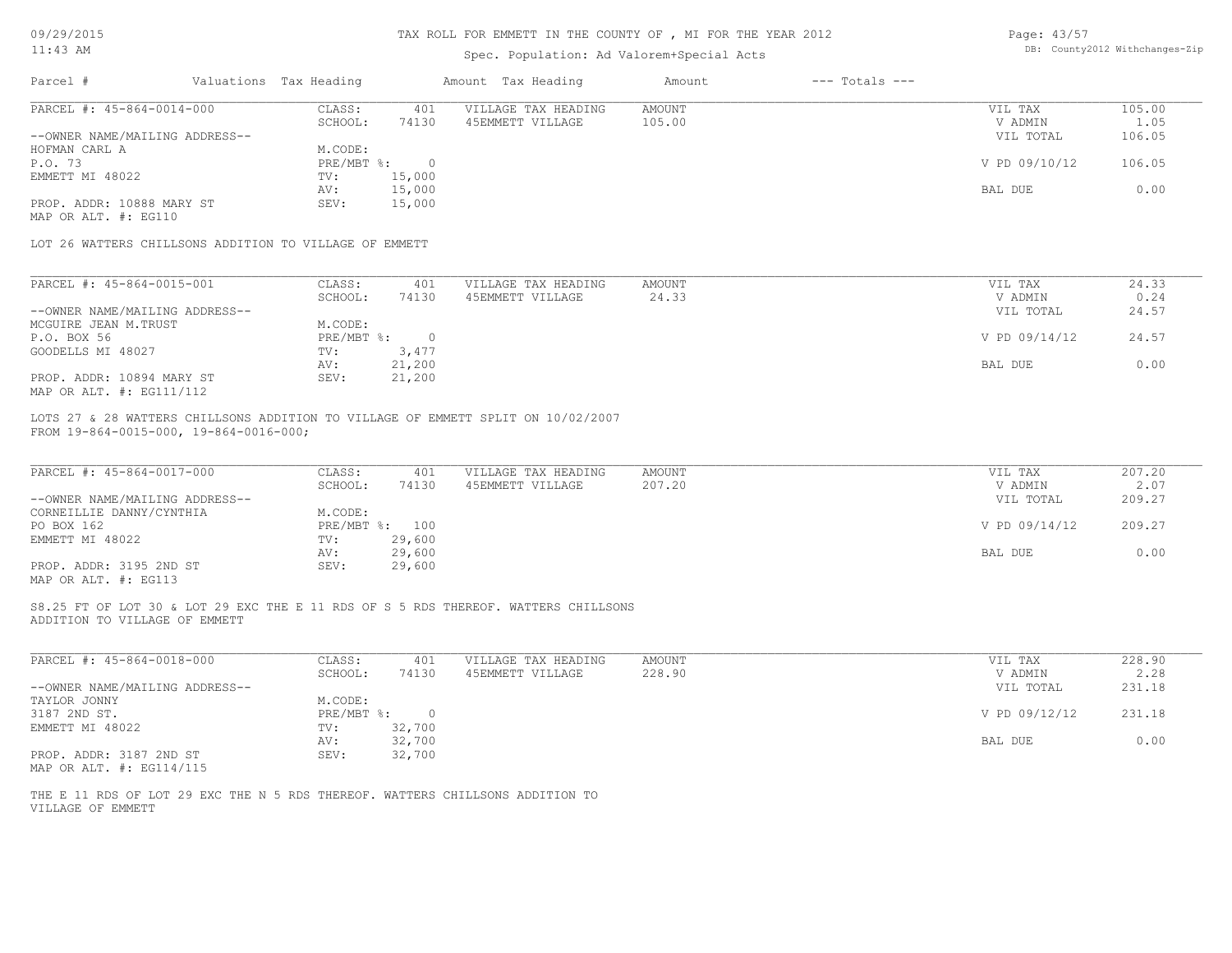# 11:43 AM

# TAX ROLL FOR EMMETT IN THE COUNTY OF , MI FOR THE YEAR 2012

# Spec. Population: Ad Valorem+Special Acts

Page: 44/57 DB: County2012 Withchanges-Zip

| Parcel #                                                               | Valuations Tax Heading                     | Amount Tax Heading                      | Amount           | $---$ Totals $---$ |                            |                |
|------------------------------------------------------------------------|--------------------------------------------|-----------------------------------------|------------------|--------------------|----------------------------|----------------|
| PARCEL #: 45-870-0001-000                                              | CLASS:<br>401<br>SCHOOL:<br>74130          | VILLAGE TAX HEADING<br>45EMMETT VILLAGE | AMOUNT<br>37.10  |                    | VIL TAX<br>V ADMIN         | 37.10<br>0.37  |
| --OWNER NAME/MAILING ADDRESS--<br>KEEGAN JAMES/NANCY<br>3516 EMMETT RD | M.CODE:<br>PRE/MBT %: 0                    |                                         |                  |                    | VIL TOTAL<br>V PD 08/01/12 | 37.47<br>37.47 |
| EMMETT MI 48022                                                        | 5,300<br>TV:<br>AV:<br>5,300               |                                         |                  |                    | BAL DUE                    | 0.00           |
| PROP. ADDR: EMMETT RD<br>MAP OR ALT. #: EG121                          | SEV:<br>5,300                              |                                         |                  |                    |                            |                |
| LOT 1 MARTIN F WEIR SUBDIVISION                                        |                                            |                                         |                  |                    |                            |                |
| PARCEL #: 45-870-0002-000                                              | CLASS:<br>401<br>SCHOOL:<br>74130          | VILLAGE TAX HEADING<br>45EMMETT VILLAGE | AMOUNT<br>199.50 |                    | VIL TAX<br>V ADMIN         | 199.50<br>1.99 |
| --OWNER NAME/MAILING ADDRESS--                                         |                                            |                                         |                  |                    | VIL TOTAL                  | 201.49         |
| WELSH WILLIAM L/LAURA K<br>3427 EMMETT RD                              | M.CODE:<br>PRE/MBT %: 100                  |                                         |                  |                    | V PD 08/01/12              | 201.49         |
| EMMETT MI 48022-4516                                                   | 28,500<br>$\texttt{TV}$ :<br>28,500<br>AV: |                                         |                  |                    | BAL DUE                    | 0.00           |
| PROP. ADDR: 3427 EMMETT RD<br>MAP OR ALT. #: EG122                     | 28,500<br>SEV:                             |                                         |                  |                    |                            |                |
| LOT 2 MARTIN F WEIR SUBDIVISION                                        |                                            |                                         |                  |                    |                            |                |
| PARCEL #: 45-870-0003-000                                              | CLASS:<br>401                              | VILLAGE TAX HEADING                     | AMOUNT           |                    | VIL TAX                    | 217.45         |
| --OWNER NAME/MAILING ADDRESS--                                         | SCHOOL:<br>74130                           | 45EMMETT VILLAGE                        | 217.45           |                    | V ADMIN<br>VIL TOTAL       | 2.17<br>219.62 |
| BETHWAY IRENE ET-AL<br>3423 EMMETT RD                                  | M.CODE:<br>PRE/MBT %: 100                  |                                         |                  |                    | V PD 09/14/12              | 219.62         |
| EMMETT MI 48022-4516                                                   | 31,065<br>TV:                              |                                         |                  |                    |                            |                |
| PROP. ADDR: 3423 EMMETT RD<br>MAP OR ALT. #: EG123                     | 36,400<br>AV:<br>36,400<br>SEV:            |                                         |                  |                    | BAL DUE                    | 0.00           |
| LOT 3 MARTIN F WEIR SUBDIVISION                                        |                                            |                                         |                  |                    |                            |                |
|                                                                        |                                            |                                         |                  |                    |                            |                |
| PARCEL #: 45-870-0004-000                                              | CLASS:<br>401<br>SCHOOL:<br>74130          | VILLAGE TAX HEADING<br>45EMMETT VILLAGE | AMOUNT<br>278.60 |                    | VIL TAX<br>V ADMIN         | 278.60<br>2.78 |
| --OWNER NAME/MAILING ADDRESS--<br>FOX BRIAN/MATHEWS JENNIFER           | M.CODE:                                    |                                         |                  |                    | VIL TOTAL                  | 281.38         |
| 3419 EMMETT RD<br>EMMETT MI 48022                                      | PRE/MBT %: 100<br>39,800<br>TV:            |                                         |                  |                    | V PD 09/14/12              | 281.38         |
| PROP. ADDR: 3419 EMMETT RD                                             | 39,800<br>AV:<br>SEV:                      |                                         |                  |                    | BAL DUE                    | 0.00           |
| MAP OR ALT. #: EG124                                                   | 39,800                                     |                                         |                  |                    |                            |                |
| LOT 4 MARTIN F WEIR SUBDIVISION                                        |                                            |                                         |                  |                    |                            |                |
|                                                                        |                                            |                                         |                  |                    |                            |                |
|                                                                        |                                            |                                         |                  |                    |                            |                |
|                                                                        |                                            |                                         |                  |                    |                            |                |
|                                                                        |                                            |                                         |                  |                    |                            |                |
|                                                                        |                                            |                                         |                  |                    |                            |                |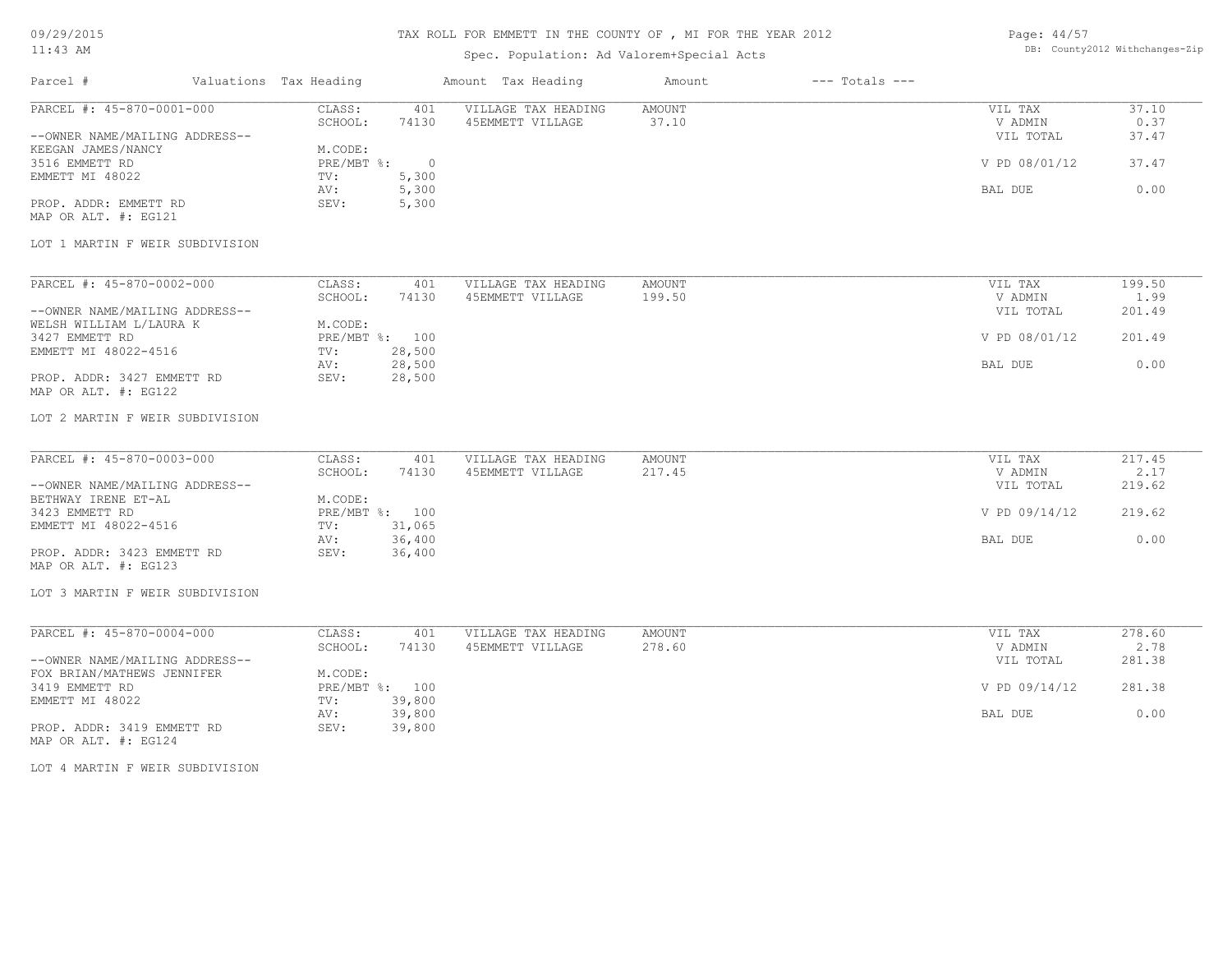### TAX ROLL FOR EMMETT IN THE COUNTY OF , MI FOR THE YEAR 2012

## Spec. Population: Ad Valorem+Special Acts

Page: 45/57 DB: County2012 Withchanges-Zip

| Parcel #                       | Valuations Tax Heading |        | Amount Tax Heading  | Amount | $---$ Totals $---$ |           |        |
|--------------------------------|------------------------|--------|---------------------|--------|--------------------|-----------|--------|
| PARCEL #: 45-870-0005-000      | CLASS:                 | 401    | VILLAGE TAX HEADING | AMOUNT |                    | VIL TAX   | 231.70 |
|                                | SCHOOL:                | 74130  | 45EMMETT VILLAGE    | 231.70 |                    | V ADMIN   | 2.31   |
| --OWNER NAME/MAILING ADDRESS-- |                        |        |                     |        |                    | VIL TOTAL | 234.01 |
| MC CARTY PATRICK/EVELYN        | M.CODE:                |        |                     |        |                    |           |        |
| 3415 EMMETT RD                 | PRE/MBT %: 100         |        |                     |        |                    | BAL DUE   | 234.01 |
| EMMETT MI 48022-4516           | TV:                    | 33,100 |                     |        |                    |           |        |
|                                | AV:                    | 33,100 |                     |        |                    |           |        |
| PROP. ADDR: 3415 EMMETT RD     | SEV:                   | 33,100 |                     |        |                    |           |        |
| MAP OR ALT. #: EG125           |                        |        |                     |        |                    |           |        |

#### LOT 5 MARTIN F WEIR SUBDIVISION

| PARCEL #: 45-870-0006-001      | CLASS:  | 401            | VILLAGE TAX HEADING | AMOUNT | VIL TAX       | 411.60 |
|--------------------------------|---------|----------------|---------------------|--------|---------------|--------|
|                                | SCHOOL: | 74130          | 45EMMETT VILLAGE    | 411.60 | V ADMIN       | 4.11   |
| --OWNER NAME/MAILING ADDRESS-- |         |                |                     |        | VIL TOTAL     | 415.71 |
| SCHADE VIRGINIA                | M.CODE: |                |                     |        |               |        |
| 3395 EMMETT RD                 |         | PRE/MBT %: 100 |                     |        | V PD 09/11/12 | 415.71 |
| EMMETT MI 48022                | TV:     | 58,800         |                     |        |               |        |
|                                | AV:     | 58,800         |                     |        | BAL DUE       | 0.00   |
| PROP. ADDR: 3395 EMMETT RD     | SEV:    | 58,800         |                     |        |               |        |
| MAP OR ALT. #: EG126/127       |         |                |                     |        |               |        |

19-870-0007-000; LOT 6 & LOT 7 MARTIN F WEIR SUBDIVISION SPLIT ON 07/24/2007 FROM 19-870-0006-000,

| PARCEL #: 45-870-0009-001      | CLASS:         | 401    | VILLAGE TAX HEADING | AMOUNT | VIL TAX   | 299.60 |
|--------------------------------|----------------|--------|---------------------|--------|-----------|--------|
|                                | SCHOOL:        | 74130  | 45EMMETT VILLAGE    | 299.60 | V ADMIN   | 2.99   |
| --OWNER NAME/MAILING ADDRESS-- |                |        |                     |        | VIL TOTAL | 302.59 |
| CHENCHICK DANIEL J.            | M.CODE:        |        |                     |        |           |        |
| 3379 EMMETT RD                 | PRE/MBT %: 100 |        |                     |        | BAL DUE   | 302.59 |
| EMMETT MI 48022                | TV:            | 42,800 |                     |        |           |        |
|                                | AV:            | 42,800 |                     |        |           |        |
| PROP. ADDR: 3379 EMMETT RD     | SEV:           | 42,800 |                     |        |           |        |
| MAP OR ALT. #: EG128/129/130   |                |        |                     |        |           |        |

19-870-0008-000, 19-870-0010-000; LOTS 8, 9 & 10 MARTIN F WEIR SUBDIVISION SPLIT ON 11/08/2007 FROM 19-870-0009-000,

| PARCEL #: 45-870-0011-000      | CLASS:     | 401    | VILLAGE TAX HEADING | AMOUNT | VIL TAX       | 246.40 |
|--------------------------------|------------|--------|---------------------|--------|---------------|--------|
|                                | SCHOOL:    | 74130  | 45EMMETT VILLAGE    | 246.40 | V ADMIN       | 2.46   |
| --OWNER NAME/MAILING ADDRESS-- |            |        |                     |        | VIL TOTAL     | 248.86 |
| HULL JAMES                     | M.CODE:    |        |                     |        |               |        |
| 11933 BRYCE RD                 | PRE/MBT %: |        |                     |        | V PD 09/11/12 | 248.86 |
| EMMETT MI 48022                | TV:        | 35,200 |                     |        |               |        |
|                                | AV:        | 35,200 |                     |        | BAL DUE       | 0.00   |
| PROP. ADDR: 3365 EMMETT RD     | SEV:       | 35,200 |                     |        |               |        |
| MAP OR ALT. #: EG131           |            |        |                     |        |               |        |

LOT 11 MARTIN F WEIR SUBDIVISION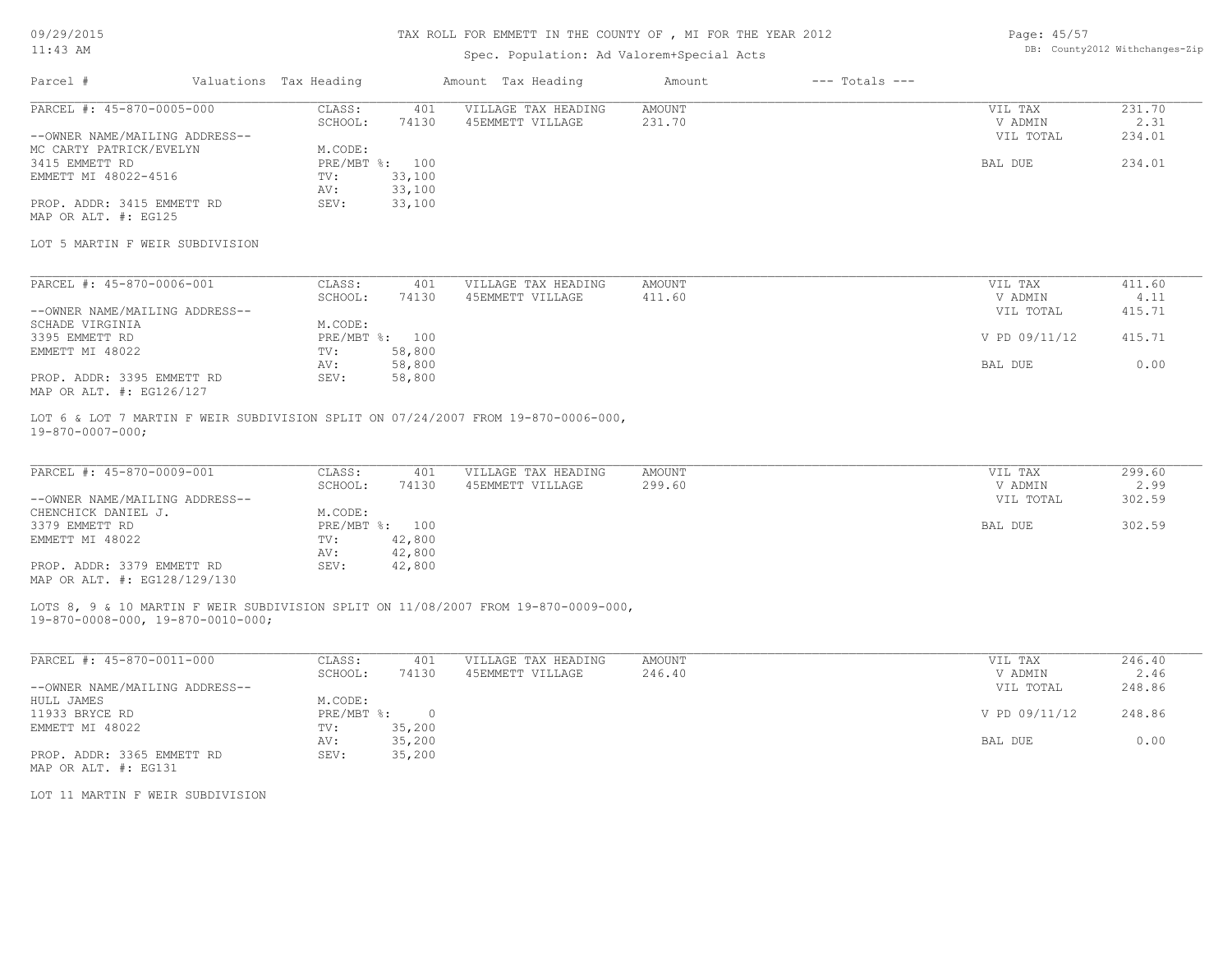### Spec. Population: Ad Valorem+Special Acts

| Page: 46/57 |                                |
|-------------|--------------------------------|
|             | DB: County2012 Withchanges-Zip |

| Parcel #                       | Valuations Tax Heading |        | Amount Tax Heading  | Amount | $---$ Totals $---$ |               |        |
|--------------------------------|------------------------|--------|---------------------|--------|--------------------|---------------|--------|
| PARCEL #: 45-870-0012-000      | CLASS:                 | 401    | VILLAGE TAX HEADING | AMOUNT |                    | VIL TAX       | 172.90 |
|                                | SCHOOL:                | 74130  | 45EMMETT VILLAGE    | 172.90 |                    | V ADMIN       | 1.72   |
| --OWNER NAME/MAILING ADDRESS-- |                        |        |                     |        |                    | VIL TOTAL     | 174.62 |
| SPEIGEL WILLIAM/JOANN          | M.CODE:                |        |                     |        |                    |               |        |
| PO BOX 7                       | PRE/MBT %: 100         |        |                     |        |                    | V PD 08/22/12 | 174.62 |
| 3359 EMMETT RD                 | TV:                    | 24,700 |                     |        |                    |               |        |
| EMMETT MI 48022                | AV:                    | 24,700 |                     |        |                    | BAL DUE       | 0.00   |
|                                | SEV:                   | 24,700 |                     |        |                    |               |        |
| PROP. ADDR: 3359 EMMETT RD     |                        |        |                     |        |                    |               |        |

MAP OR ALT. #: EG132

#### LOT 12 MARTIN F WEIR SUBDIVISION

| PARCEL #: 45-870-0013-001        | CLASS:     | 401    | VILLAGE TAX HEADING | AMOUNT | VIL TAX   | 35.54 |
|----------------------------------|------------|--------|---------------------|--------|-----------|-------|
|                                  | SCHOOL:    | 74130  | 45EMMETT VILLAGE    | 35.54  | V ADMIN   | 0.35  |
| --OWNER NAME/MAILING ADDRESS--   |            |        |                     |        | VIL TOTAL | 35.89 |
| MCINTYRE DENNIS/WEBB MICHAEL     | M.CODE:    |        |                     |        |           |       |
| 1217 ALLEN RD                    | PRE/MBT %: | $\Box$ |                     |        | BAL DUE   | 35.89 |
| SMITHS CREEK MI 48074            | TV:        | 5,078  |                     |        |           |       |
|                                  | AV:        | 8,700  |                     |        |           |       |
| PROP. ADDR: DUNNIGAN RD          | SEV:       | 8,700  |                     |        |           |       |
| MAP OR ALT. #: EG133/134/135/136 |            |        |                     |        |           |       |

LOT 13,14,15, & 16 MARTIN F WEIR SUBDIVISION

| PARCEL #: 45-870-0017-000      | CLASS:     | 401   | VILLAGE TAX HEADING | AMOUNT | VIL TAX       | 8.40 |
|--------------------------------|------------|-------|---------------------|--------|---------------|------|
|                                | SCHOOL:    | 74130 | 45EMMETT VILLAGE    | 8.40   | V ADMIN       | 0.08 |
| --OWNER NAME/MAILING ADDRESS-- |            |       |                     |        | VIL TOTAL     | 8.48 |
| NEUMANN DONALD J./DONNA        | M.CODE:    |       |                     |        |               |      |
| 5575 GLEASON RD                | PRE/MBT %: |       |                     |        | V PD 09/14/12 | 8.48 |
| EMMETT MI 48022                | TV:        | 1,200 |                     |        |               |      |
|                                | AV:        | 1,200 |                     |        | BAL DUE       | 0.00 |
| PROP. ADDR: EMMETT RD          | SEV:       | 1,200 |                     |        |               |      |
| MAP OR ALT. #: EG137           |            |       |                     |        |               |      |

LOT 17 MARTIN F WEIR SUBDIVISION

| PARCEL #: 45-870-0017-500      | CLASS:     | 401   | VILLAGE TAX HEADING | AMOUNT | VIL TAX       | 28.70 |
|--------------------------------|------------|-------|---------------------|--------|---------------|-------|
|                                | SCHOOL:    | 74130 | 45EMMETT VILLAGE    | 28.70  | V ADMIN       | 0.28  |
| --OWNER NAME/MAILING ADDRESS-- |            |       |                     |        | VIL TOTAL     | 28.98 |
| NEUMANN DONALD/DONNA           | M.CODE:    |       |                     |        |               |       |
| 5575 GLEASON RD                | PRE/MBT %: |       |                     |        | V PD 09/14/12 | 28.98 |
| Emmett MI 48022                | TV:        | 4,100 |                     |        |               |       |
|                                | AV:        | 4,100 |                     |        | BAL DUE       | 0.00  |
| PROP. ADDR: DUNNIGAN RD        | SEV:       | 4,100 |                     |        |               |       |
| MAP OR ALT. #: EG138           |            |       |                     |        |               |       |

LOT 18 MARTIN F WEIR SUBDIVISION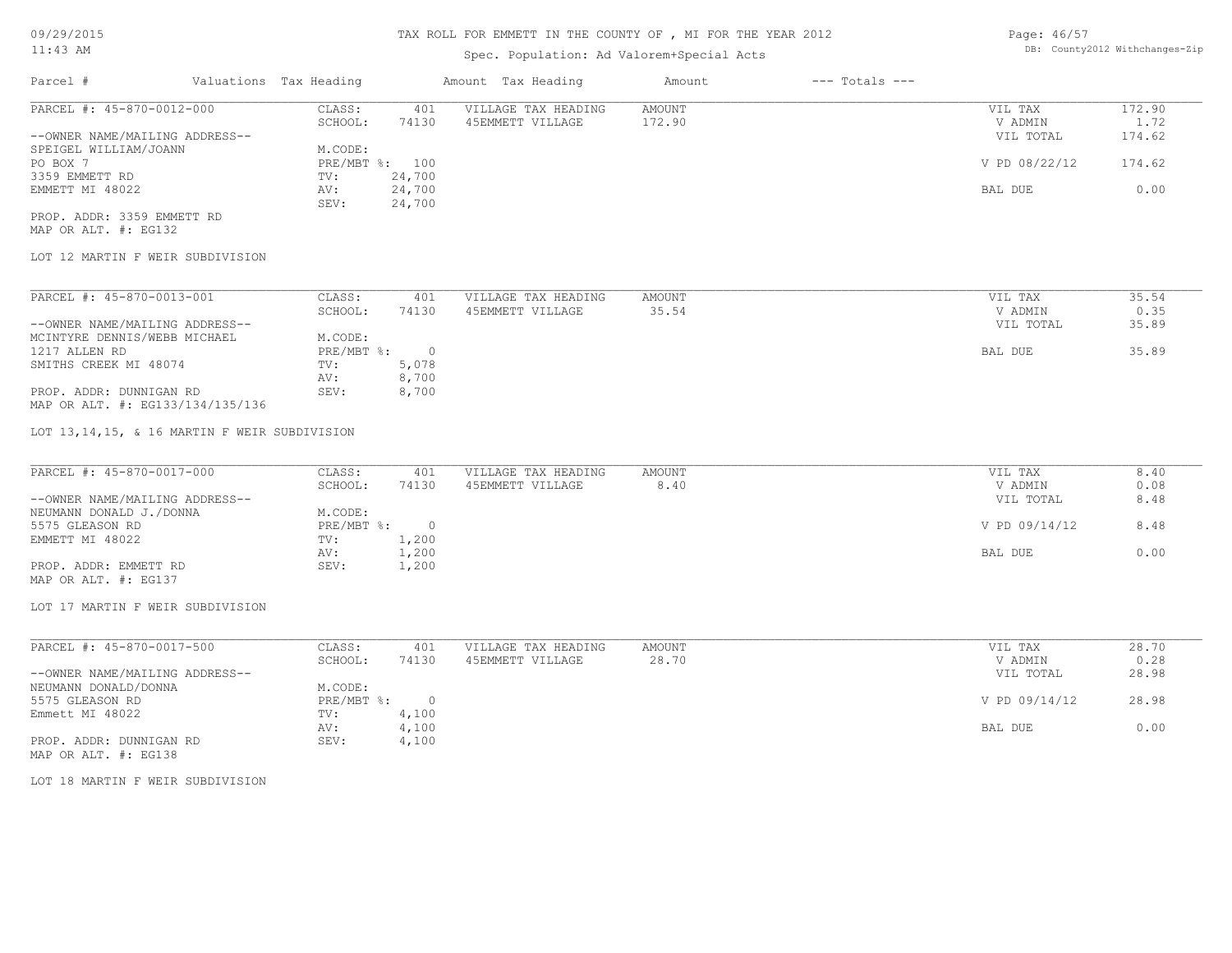#### 11:43 AM

#### TAX ROLL FOR EMMETT IN THE COUNTY OF , MI FOR THE YEAR 2012

### Spec. Population: Ad Valorem+Special Acts

| Page: 47/57 |                                |
|-------------|--------------------------------|
|             | DB: County2012 Withchanges-Zip |

|                                |         |                        | Amount Tax Heading  | Amount | $---$ Totals $---$ |               |        |
|--------------------------------|---------|------------------------|---------------------|--------|--------------------|---------------|--------|
| PARCEL #: 45-870-0018-000      | CLASS:  | 401                    | VILLAGE TAX HEADING | AMOUNT |                    | VIL TAX       | 146.22 |
|                                | SCHOOL: | 74130                  | 45EMMETT VILLAGE    | 146.22 |                    | V ADMIN       | 1.46   |
| --OWNER NAME/MAILING ADDRESS-- |         |                        |                     |        |                    | VIL TOTAL     | 147.68 |
| BTS INVESTMENTS LLC            | M.CODE: |                        |                     |        |                    |               |        |
|                                |         |                        |                     |        |                    | V PD 09/06/12 | 147.68 |
|                                | TV:     | 20,889                 |                     |        |                    |               |        |
|                                | AV:     | 24,800                 |                     |        |                    | BAL DUE       | 0.00   |
| PROP. ADDR: 3340 KINNEY RD     | SEV:    | 24,800                 |                     |        |                    |               |        |
| MAP OR ALT. #: EG139           |         |                        |                     |        |                    |               |        |
|                                |         | Valuations Tax Heading | PRE/MBT %:          |        |                    |               |        |

#### LOT 19 MARTIN F WEIR SUBDIVISION

| PARCEL #: 45-870-0019-001        | CLASS:  | 401            | VILLAGE TAX HEADING | AMOUNT | VIL TAX       | 444.04 |
|----------------------------------|---------|----------------|---------------------|--------|---------------|--------|
|                                  | SCHOOL: | 74130          | 45EMMETT VILLAGE    | 444.04 | V ADMIN       | 4.44   |
| --OWNER NAME/MAILING ADDRESS--   |         |                |                     |        | VIL TOTAL     | 448.48 |
| SZYSKA JOSEPH/MARY               | M.CODE: |                |                     |        |               |        |
| 3418 KINNEY RD                   |         | PRE/MBT %: 100 |                     |        | V PD 09/11/12 | 448.48 |
| EMMETT MI 48022                  | TV:     | 63,435         |                     |        |               |        |
|                                  | AV:     | 69,100         |                     |        | BAL DUE       | 0.00   |
| PROP. ADDR: 3418 KINNEY RD       | SEV:    | 69,100         |                     |        |               |        |
| MAP OR ALT. #: EG140/141/142/143 |         |                |                     |        |               |        |

19-870-0019-000, 19-870-0020-000, 19-870-0021-000, 19-870-0022-000; LOTS 20, 21, 22 & 23 MARTIN F WEIR SUBDIVISION SPLIT ON 11/21/2007 FROM

| PARCEL #: 45-900-1000-000       | CLASS:       | 305     | VILLAGE TAX HEADING | AMOUNT | VIL TAX       | 875.00 |
|---------------------------------|--------------|---------|---------------------|--------|---------------|--------|
|                                 | SCHOOL:      | 74130   | 45EMMETT VILLAGE    | 875.00 | V ADMIN       | 0.00   |
| --OWNER NAME/MAILING ADDRESS--  |              |         |                     |        | VIL TOTAL     | 875.00 |
| EASTERN MICHIGAN GRAIN          | M.CODE:      |         |                     |        |               |        |
| THE STAR OF THE WEST MILLING CO | $PRE/MBT$ %: |         |                     |        | V PD 09/12/12 | 875.00 |
| PO BOX 146                      | TV:          | 250,000 |                     |        |               |        |
| FRANKENMUTH MI 48734            | AV:          | 250,000 |                     |        | BAL DUE       | 0.00   |
|                                 | SEV:         | 250,000 |                     |        |               |        |
| PROP. ADDR: 10668 MARY          |              |         |                     |        |               |        |

MAP OR ALT. #:

403.67 TO BEG.T7N R14E 11.41 A. 1017.71',TH S 3D 36M 50S W 243.45',TH S 77D 32M 40S E 1030.67'TH N 3D 30M 46S E 20SW 1307.26'&S 3D 30M 46S W 1059.99 FROM E 1/4 COR. FROM 1/4 COR.TH 86D 29M 14S 52M E 243.45', TH N 77D 30M 30S W 769.35', TH S7 18M 30S W200;TO BEG. N 87D 13M COR.TH S77D 30M 30S E 550;,TH S 10D 10M W 41.58',TH N 77 30M 30S E 235.88' TH N 3D BEG. S 87D 5M E 1321.57;,TH S 2D 30M W 974.91',&S 77D 30M 30S E 855.35',FROM W 1/4

| PARCEL #: 45-901-1001-000        | CLASS:  | 352            | VILLAGE TAX HEADING | AMOUNT | VIL TAX       | 887.25 |
|----------------------------------|---------|----------------|---------------------|--------|---------------|--------|
|                                  | SCHOOL: | 74130          | 45EMMETT VILLAGE    | 887.25 | V ADMIN       | 0.00   |
| --OWNER NAME/MAILING ADDRESS--   |         |                |                     |        | VIL TOTAL     | 887.25 |
| EASTERN MICHIGAN GRAIN INC       | M.CODE: |                |                     |        |               |        |
| THE STAR OF THE WEST MILLING CO. |         | PRE/MBT %: 100 |                     |        | V PD 09/12/12 | 887.25 |
| 953-IFT                          | TV:     | 253,500        |                     |        |               |        |
| P.O. BOX 146                     | AV:     | 253,500        |                     |        | BAL DUE       | 0.00   |
| FRANKENMUTH MI 48734             | SEV:    | 253,500        |                     |        |               |        |

MAP OR ALT. #: PROP. ADDR: 10668 MARY ST

PERSONAL PROPERTY IFT 953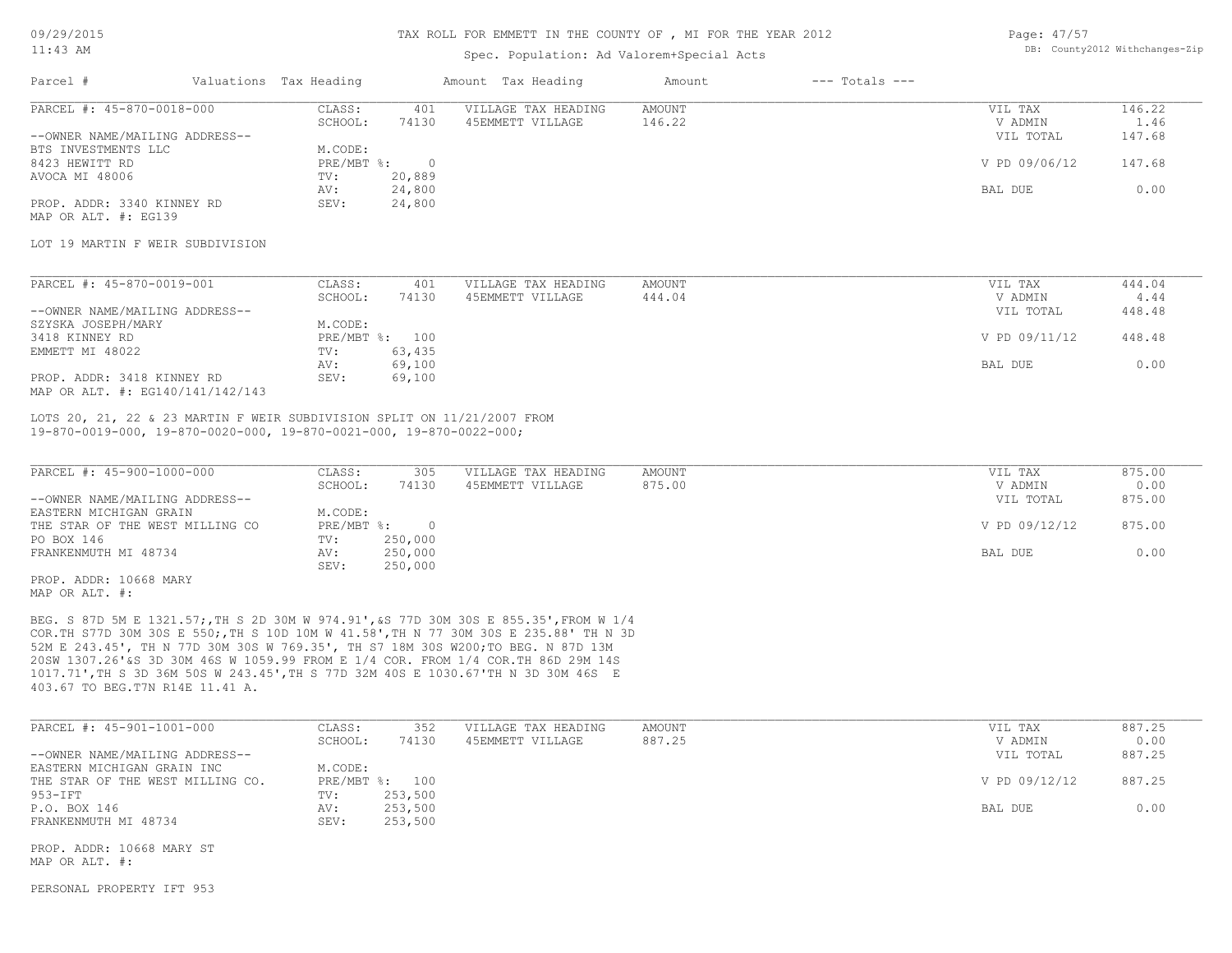### 11:43 AM

### TAX ROLL FOR EMMETT IN THE COUNTY OF , MI FOR THE YEAR 2012

## Spec. Population: Ad Valorem+Special Acts

| Page: 48/57 |                                |
|-------------|--------------------------------|
|             | DB: County2012 Withchanges-Zip |

| Parcel #                       | Valuations Tax Heading |       | Amount Tax Heading  | Amount | $---$ Totals $---$ |               |       |
|--------------------------------|------------------------|-------|---------------------|--------|--------------------|---------------|-------|
| PARCEL #: 45-999-0002-000      | CLASS:                 | 251   | VILLAGE TAX HEADING | AMOUNT |                    | VIL TAX       | 23.80 |
|                                | SCHOOL:                | 74130 | 45EMMETT VILLAGE    | 23.80  |                    | V ADMIN       | 0.23  |
| --OWNER NAME/MAILING ADDRESS-- |                        |       |                     |        |                    | VIL TOTAL     | 24.03 |
| BISCOS INN                     | M.CODE:                |       |                     |        |                    |               |       |
| PO BOX 188                     | $PRE/MBT$ %:           | 100   |                     |        |                    | V PD 09/14/12 | 24.03 |
| 3146 MAIN ST                   | TV:                    | 3,400 |                     |        |                    |               |       |
| EMMETT MI 48022                | AV:                    | 3,400 |                     |        |                    | BAL DUE       | 0.00  |
|                                | SEV:                   | 3,400 |                     |        |                    |               |       |
|                                |                        |       |                     |        |                    |               |       |

MAP OR ALT. #: PROP. ADDR: 3146 MAIN ST

### PERSONAL PROPERTY

| PARCEL #: 45-999-0003-075      | CLASS:     | 551     | VILLAGE TAX HEADING | AMOUNT   | VIL TAX                | 1,690.50 |
|--------------------------------|------------|---------|---------------------|----------|------------------------|----------|
|                                | SCHOOL:    | 74130   | 45EMMETT VILLAGE    | 1,690.50 | V ADMIN                | 16.90    |
| --OWNER NAME/MAILING ADDRESS-- |            |         |                     |          | VIL TOTAL              | 1,707.40 |
| DETROIT EDISON COMPANY         | M.CODE:    |         |                     |          |                        |          |
| PROPERTY TAX DEPARTMENT        | PRE/MBT %: | $\Box$  |                     |          | V PD 08/30/12 1,707.40 |          |
| P.O. BOX 33017                 | TV:        | 241,500 |                     |          |                        |          |
| DETROIT MI 48232               | AV:        | 241,500 |                     |          | BAL DUE                | 0.00     |
|                                | SEV:       | 241,500 |                     |          |                        |          |
| PROP. ADDR: VILLAGE OF EMMETT  |            |         |                     |          |                        |          |

MAP OR ALT. #:

#### PERSONAL PROPERTY

| PARCEL #: 45-999-0005-000      | CLASS:  | 251            | VILLAGE TAX HEADING | AMOUNT | VIL TAX       | 105.00 |
|--------------------------------|---------|----------------|---------------------|--------|---------------|--------|
|                                | SCHOOL: | 74130          | 45EMMETT VILLAGE    | 105.00 | V ADMIN       | 1.05   |
| --OWNER NAME/MAILING ADDRESS-- |         |                |                     |        | VIL TOTAL     | 106.05 |
| GREENIA SHELL SERVICE          | M.CODE: |                |                     |        |               |        |
| PO BOX 155                     |         | PRE/MBT %: 100 |                     |        | V PD 09/10/12 | 106.05 |
| 10820 DUNNIGAN RD              | TV:     | 15,000         |                     |        |               |        |
| EMMETT MI 48022                | AV:     | 15,000         |                     |        | BAL DUE       | 0.00   |
|                                | SEV:    | 15,000         |                     |        |               |        |

MAP OR ALT. #: PROP. ADDR: 10820 DUNNIGAN RD

PERSONAL PROPERTY

| PARCEL #: 45-999-0007-000      | CLASS:       | 251   | VILLAGE TAX HEADING | AMOUNT | VIL TAX   | 7.00 |
|--------------------------------|--------------|-------|---------------------|--------|-----------|------|
|                                | SCHOOL:      | 74130 | 45EMMETT VILLAGE    | 7.00   | V ADMIN   | 0.07 |
| --OWNER NAME/MAILING ADDRESS-- |              |       |                     |        | VIL TOTAL | 7.07 |
| CRAZY DANCE MOVES              | M.CODE:      |       |                     |        |           |      |
| 3035 MAIN ST                   | $PRE/MBT$ %: | 100   |                     |        | BAL DUE   | 7.07 |
| EMMETT MI 48022                | TV:          | .000  |                     |        |           |      |
|                                | AV:          | 1,000 |                     |        |           |      |
| PROP. ADDR:                    | SEV:         | 1,000 |                     |        |           |      |
| $\cdots$ $\cdots$ $\cdots$     |              |       |                     |        |           |      |

 $\mathcal{L}_\mathcal{L} = \mathcal{L}_\mathcal{L} = \mathcal{L}_\mathcal{L} = \mathcal{L}_\mathcal{L} = \mathcal{L}_\mathcal{L} = \mathcal{L}_\mathcal{L} = \mathcal{L}_\mathcal{L} = \mathcal{L}_\mathcal{L} = \mathcal{L}_\mathcal{L} = \mathcal{L}_\mathcal{L} = \mathcal{L}_\mathcal{L} = \mathcal{L}_\mathcal{L} = \mathcal{L}_\mathcal{L} = \mathcal{L}_\mathcal{L} = \mathcal{L}_\mathcal{L} = \mathcal{L}_\mathcal{L} = \mathcal{L}_\mathcal{L}$ 

MAP OR ALT. #:

PERSONAL PROPERTY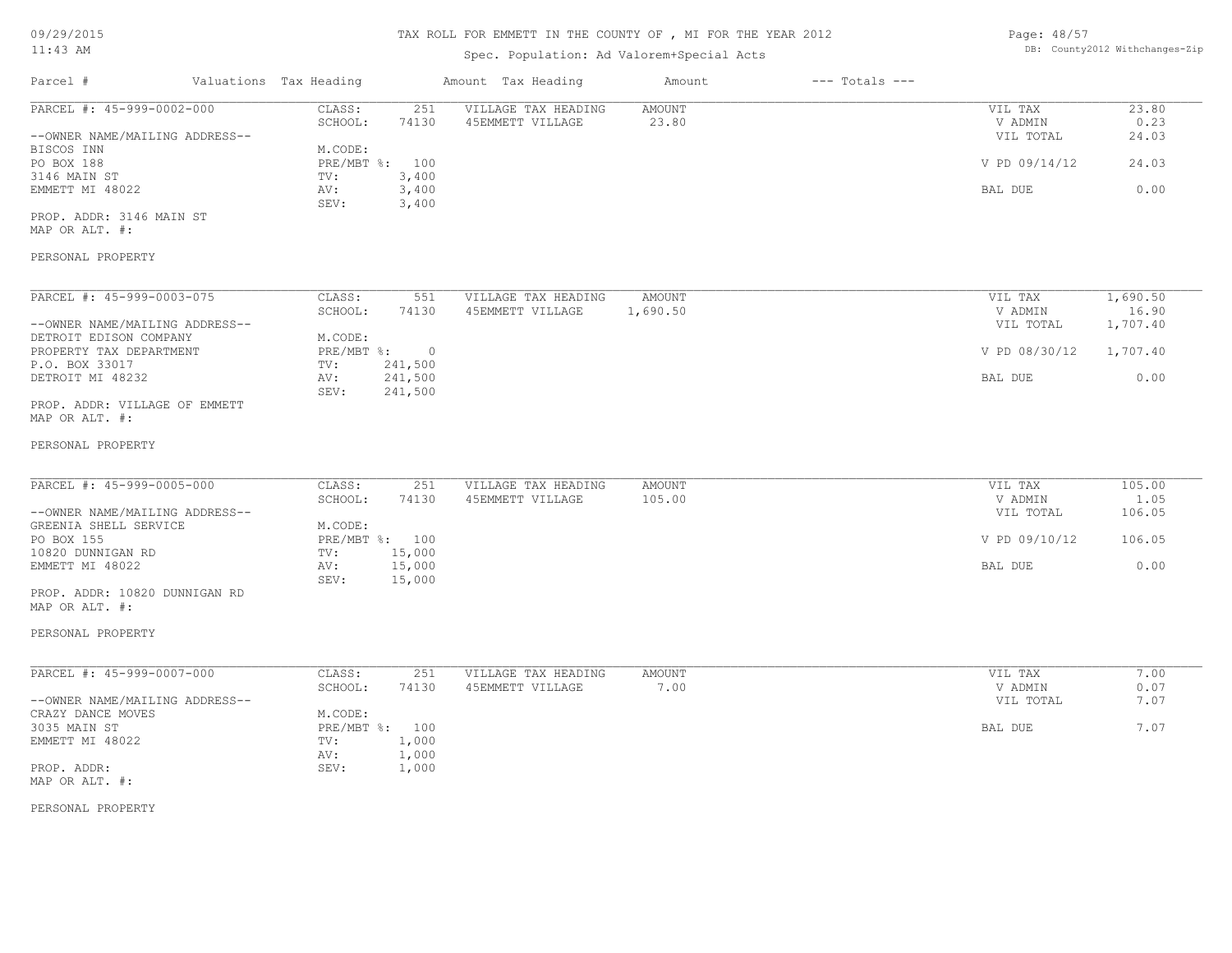### 11:43 AM

### TAX ROLL FOR EMMETT IN THE COUNTY OF , MI FOR THE YEAR 2012

# Spec. Population: Ad Valorem+Special Acts

Page: 49/57 DB: County2012 Withchanges-Zip

| Parcel #                                                                | Valuations Tax Heading |                                                       | Amount Tax Heading                      | Amount             | $---$ Totals $---$ |                          |                   |
|-------------------------------------------------------------------------|------------------------|-------------------------------------------------------|-----------------------------------------|--------------------|--------------------|--------------------------|-------------------|
| PARCEL #: 45-999-0012-000                                               | CLASS:                 | 551<br>SCHOOL:<br>74130                               | VILLAGE TAX HEADING<br>45EMMETT VILLAGE | AMOUNT<br>471.80   |                    | VIL TAX<br>V ADMIN       | 471.80<br>4.71    |
| --OWNER NAME/MAILING ADDRESS--<br>SEMCO ENERGY, INC.                    |                        | M.CODE:                                               |                                         |                    |                    | VIL TOTAL                | 476.51            |
| 1411 3RD ST STE A<br>Port Huron MI 48061-5004                           | TV:                    | $PRE/MBT$ $\frac{1}{6}$ :<br>$\overline{0}$<br>67,400 |                                         |                    |                    | V PD 09/06/12            | 476.51            |
| PROP. ADDR: VILLAGE OF EMMETT<br>MAP OR ALT. #:                         | AV:<br>SEV:            | 67,400<br>67,400                                      |                                         |                    |                    | BAL DUE                  | 0.00              |
| PERSONAL PROPERTY                                                       |                        |                                                       |                                         |                    |                    |                          |                   |
| PARCEL #: 45-999-0013-000                                               | CLASS:                 | 251                                                   | VILLAGE TAX HEADING                     | AMOUNT             |                    | VIL TAX                  | 2.10              |
| --OWNER NAME/MAILING ADDRESS--                                          |                        | 74130<br>SCHOOL:                                      | 45EMMETT VILLAGE                        | 2.10               |                    | V ADMIN<br>VIL TOTAL     | 0.02<br>2.12      |
| EMMETT HARDWARE<br>2775 BRICKER                                         |                        | M.CODE:<br>$PRE/MBT$ %:<br>100                        |                                         |                    |                    | V PD 08/07/12            | 2.12              |
| GOODELLS MI 48027<br>PROP. ADDR: 3147 MAIN ST                           | TV:<br>AV:<br>SEV:     | 300<br>300<br>300                                     |                                         |                    |                    | BAL DUE                  | 0.00              |
| MAP OR ALT. #:                                                          |                        |                                                       |                                         |                    |                    |                          |                   |
| PERSONAL PROPERTY                                                       |                        |                                                       |                                         |                    |                    |                          |                   |
| PARCEL #: 45-999-0014-000                                               | CLASS:                 | 351<br>SCHOOL:<br>74130                               | VILLAGE TAX HEADING<br>45EMMETT VILLAGE | AMOUNT<br>2,345.70 |                    | VIL TAX<br>V ADMIN       | 2,345.70<br>23.45 |
| --OWNER NAME/MAILING ADDRESS--<br>EASTERN MICHIGAN GRAIN LLC            |                        | M.CODE:                                               |                                         |                    |                    | VIL TOTAL                | 2,369.15          |
| THE STAR OF THE WEST MILLING CO<br>P.O. BOX 146<br>FRANKENMUTH MI 48734 | TV:<br>AV:             | PRE/MBT %: 100<br>335,100<br>335,100                  |                                         |                    |                    | V PD 09/12/12<br>BAL DUE | 2,369.15<br>0.00  |
| PROP. ADDR: 10730 MARY ST                                               | SEV:                   | 335,100                                               |                                         |                    |                    |                          |                   |
| MAP OR ALT. #:                                                          |                        |                                                       |                                         |                    |                    |                          |                   |
| PERSONAL PROPERTY                                                       |                        |                                                       |                                         |                    |                    |                          |                   |
| PARCEL #: 45-999-0015-000                                               | CLASS:                 | 251                                                   | VILLAGE TAX HEADING                     | AMOUNT             |                    | VIL TAX                  | 21.00             |
| --OWNER NAME/MAILING ADDRESS--                                          |                        | 74130<br>SCHOOL:<br>M.CODE:                           | 45EMMETT VILLAGE                        | 21.00              |                    | V ADMIN<br>VIL TOTAL     | 0.21<br>21.21     |
| FREEDOM DISPOSAL<br>P.O. BOX 113<br>EMMETT MI 48022                     | TV:                    | PRE/MBT %: 100<br>3,000                               |                                         |                    |                    | V PD 09/17/12            | 21.21             |
| PROP. ADDR:                                                             | AV:<br>SEV:            | 3,000<br>3,000                                        |                                         |                    |                    | <b>BAL DUE</b>           | 0.00              |
| MAP OR ALT. #:                                                          |                        |                                                       |                                         |                    |                    |                          |                   |
| PERSONAL PROPERTY                                                       |                        |                                                       |                                         |                    |                    |                          |                   |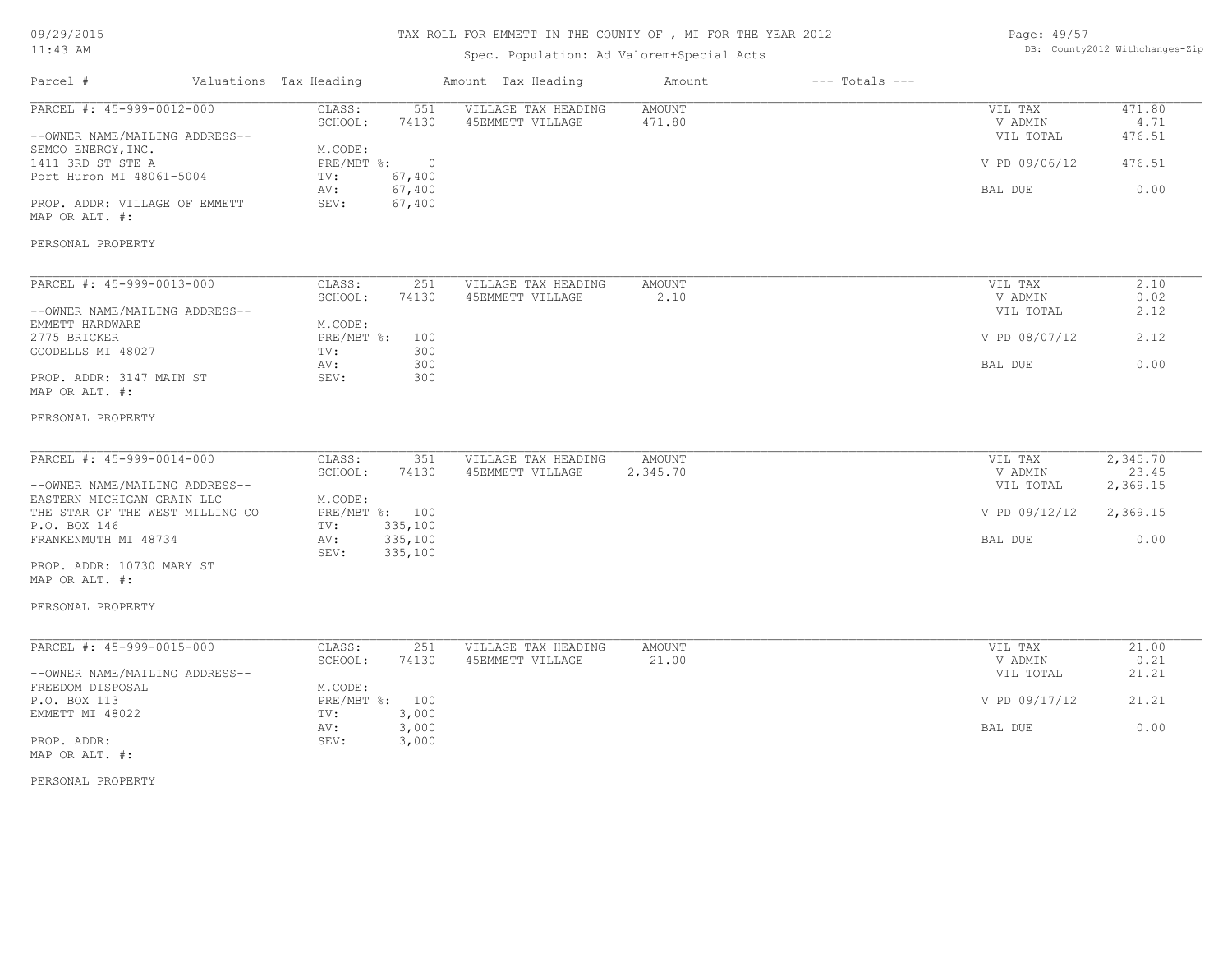### 11:43 AM

### TAX ROLL FOR EMMETT IN THE COUNTY OF , MI FOR THE YEAR 2012

# Spec. Population: Ad Valorem+Special Acts

Page: 50/57 DB: County2012 Withchanges-Zip

| Parcel #<br>Valuations Tax Heading                             |                                   | Amount Tax Heading                      | $---$ Totals $---$<br>Amount |                      |               |
|----------------------------------------------------------------|-----------------------------------|-----------------------------------------|------------------------------|----------------------|---------------|
| PARCEL #: 45-999-0016-000                                      | CLASS:<br>251<br>SCHOOL:<br>74130 | VILLAGE TAX HEADING<br>45EMMETT VILLAGE | <b>AMOUNT</b><br>21.00       | VIL TAX<br>V ADMIN   | 21.00<br>0.21 |
| --OWNER NAME/MAILING ADDRESS--                                 |                                   |                                         |                              | VIL TOTAL            | 21.21         |
| JEFF'S RUBBISH DISPOSAL                                        | M.CODE:                           |                                         |                              |                      |               |
| 10580 METCALF RD                                               | PRE/MBT %: 100                    |                                         |                              | V PD 07/26/12        | 21.21         |
| YALE MI 48097                                                  | 3,000<br>TV:<br>3,000<br>AV:      |                                         |                              | BAL DUE              | 0.00          |
| PROP. ADDR:                                                    | 3,000<br>SEV:                     |                                         |                              |                      |               |
| MAP OR ALT. #:                                                 |                                   |                                         |                              |                      |               |
|                                                                |                                   |                                         |                              |                      |               |
| PERSONAL PROPERTY                                              |                                   |                                         |                              |                      |               |
| PARCEL #: 45-999-0017-000                                      | CLASS:<br>251                     | VILLAGE TAX HEADING                     | <b>AMOUNT</b>                | VIL TAX              | 14.00         |
|                                                                | SCHOOL:<br>74130                  | 45EMMETT VILLAGE                        | 14.00                        | V ADMIN              | 0.14          |
| --OWNER NAME/MAILING ADDRESS--                                 |                                   |                                         |                              | VIL TOTAL            | 14.14         |
| WASTE MANAGEMENT                                               | M.CODE:                           |                                         |                              |                      |               |
| Marvin F. Poer & Co.<br>P.O. BOX 802206                        | PRE/MBT %: 100<br>TV:<br>2,000    |                                         |                              | V PD 09/10/12        | 14.14         |
| Dallas TX 75380-2206                                           | 2,000<br>AV:                      |                                         |                              | BAL DUE              | 0.00          |
|                                                                | 2,000<br>SEV:                     |                                         |                              |                      |               |
| PROP. ADDR:                                                    |                                   |                                         |                              |                      |               |
| MAP OR ALT. #:                                                 |                                   |                                         |                              |                      |               |
|                                                                |                                   |                                         |                              |                      |               |
| PERSONAL PROPERTY                                              |                                   |                                         |                              |                      |               |
|                                                                |                                   |                                         |                              |                      |               |
| PARCEL #: 45-999-0018-000                                      | CLASS:<br>251                     | VILLAGE TAX HEADING                     | AMOUNT                       | VIL TAX              | 35.00         |
| --OWNER NAME/MAILING ADDRESS--                                 | SCHOOL:<br>74130                  | 45EMMETT VILLAGE                        | 35.00                        | V ADMIN<br>VIL TOTAL | 0.35<br>35.35 |
| EMMETT MAIN STREET DINER                                       | M.CODE:                           |                                         |                              |                      |               |
| 8080 BRYCE RD                                                  | PRE/MBT %: 100                    |                                         |                              | V PD 09/14/12        | 35.35         |
| Avoca MI 48006                                                 | 5,000<br>TV:                      |                                         |                              |                      |               |
|                                                                | 5,000<br>AV:                      |                                         |                              | BAL DUE              | 0.00          |
| PROP. ADDR: 3134 MAIN STREET                                   | SEV:<br>5,000                     |                                         |                              |                      |               |
| MAP OR ALT. #:                                                 |                                   |                                         |                              |                      |               |
| PERSONAL PROPERTY                                              |                                   |                                         |                              |                      |               |
|                                                                |                                   |                                         |                              |                      |               |
| PARCEL #: 45-999-0020-000                                      | CLASS:<br>251                     | VILLAGE TAX HEADING                     | <b>AMOUNT</b>                | VIL TAX              | 16.80         |
|                                                                | SCHOOL:<br>74130                  | 45EMMETT VILLAGE                        | 16.80                        | V ADMIN              | 0.16<br>16.96 |
| --OWNER NAME/MAILING ADDRESS--<br>FENECH ELIZABETH M/RICHARD S | M.CODE:                           |                                         |                              | VIL TOTAL            |               |
| SCOOTERS PUB                                                   | PRE/MBT %: 100                    |                                         |                              | V PD 09/17/12        | 16.96         |
| PO BOX 93                                                      | 2,400<br>TV:                      |                                         |                              |                      |               |
| 3132 MAIN ST                                                   | 2,400<br>AV:                      |                                         |                              | BAL DUE              | 0.00          |
| EMMETT MI 48022                                                | SEV:<br>2,400                     |                                         |                              |                      |               |
|                                                                |                                   |                                         |                              |                      |               |
| PROP. ADDR: 3132 MAIN ST<br>MAP OR ALT. #:                     |                                   |                                         |                              |                      |               |
|                                                                |                                   |                                         |                              |                      |               |
|                                                                |                                   |                                         |                              |                      |               |

PERSONAL PROPERTY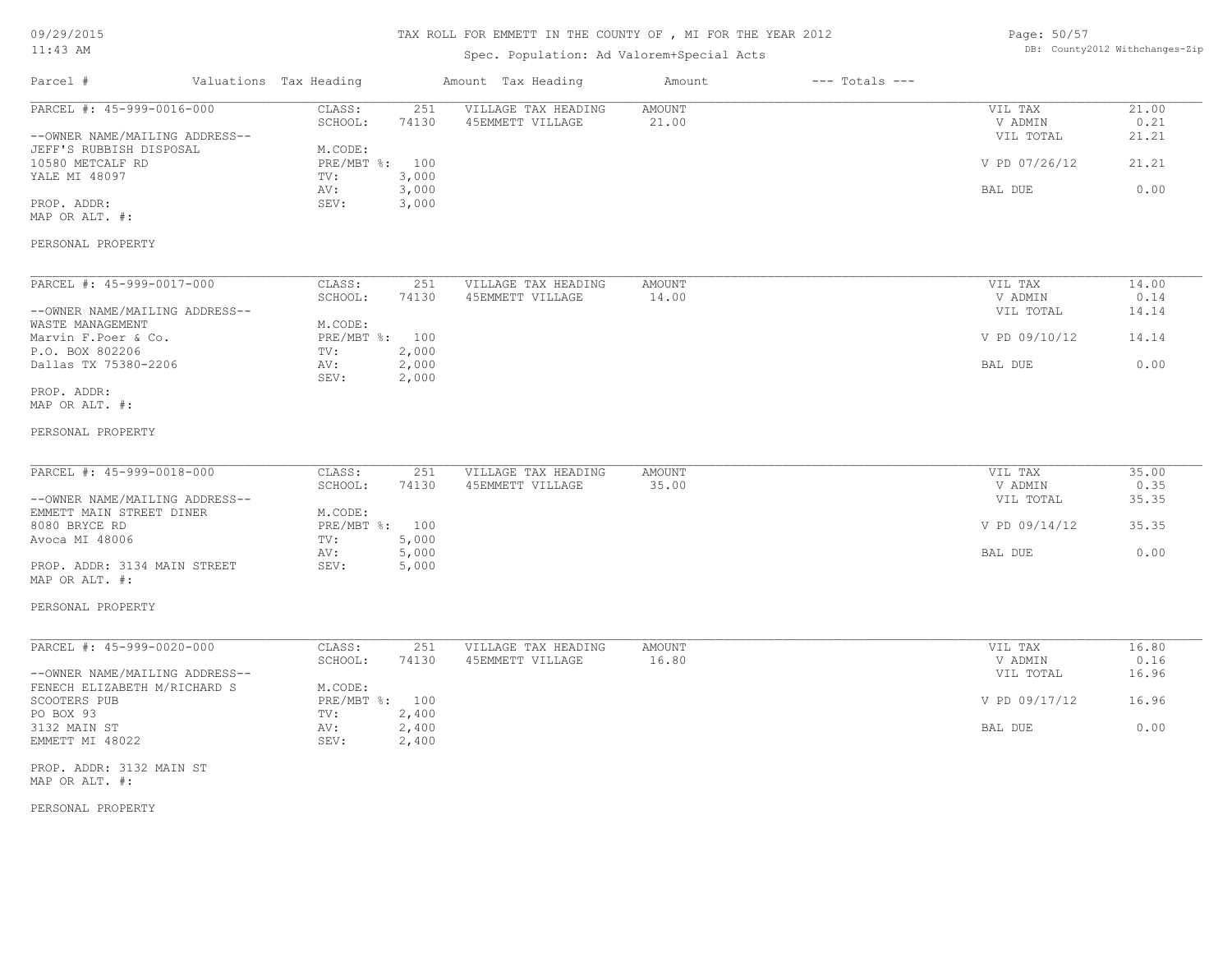# TAX ROLL FOR EMMETT IN THE COUNTY OF , MI FOR THE YEAR 2012

Spec. Population: Ad Valorem+Special Acts

Page: 51/57 DB: County2012 Withchanges-Zip

| Parcel #                                                              | Valuations Tax Heading                         | Amount Tax Heading                             | Amount          | $---$ Totals $---$ |                                 |                        |
|-----------------------------------------------------------------------|------------------------------------------------|------------------------------------------------|-----------------|--------------------|---------------------------------|------------------------|
| PARCEL #: 45-999-0024-000<br>--OWNER NAME/MAILING ADDRESS--           | CLASS:<br>74130<br>SCHOOL:                     | 251<br>VILLAGE TAX HEADING<br>45EMMETT VILLAGE | AMOUNT<br>21.00 |                    | VIL TAX<br>V ADMIN<br>VIL TOTAL | 21.00<br>0.21<br>21.21 |
| MORAN WELDING<br>3188 MAIN ST                                         | M.CODE:<br>PRE/MBT %: 100                      |                                                |                 |                    | V PD 08/30/12                   | 21.21                  |
| EMMETT MI 48022                                                       | TV:<br>3,000<br>3,000<br>AV:                   |                                                |                 |                    | BAL DUE                         | 0.00                   |
| PROP. ADDR: 3188 MAIN ST<br>MAP OR ALT. #:                            | SEV:<br>3,000                                  |                                                |                 |                    |                                 |                        |
| PARCEL #: 45-999-0059-000                                             | CLASS:<br>SCHOOL:<br>74040                     | 251<br>VILLAGE TAX HEADING                     | <b>AMOUNT</b>   |                    | VIL TAX<br>V ADMIN              | 0.00<br>0.00           |
| --OWNER NAME/MAILING ADDRESS--<br>EMMETT BLD & LANDSCAPE SUPPLIES LLC | M.CODE:                                        |                                                |                 |                    | VIL TOTAL                       | 0.00                   |
| 1114 BURT RD<br>Emmett MI 48022                                       | PRE/MBT %: 100<br>1,800<br>TV:<br>1,800<br>AV: |                                                |                 |                    | BAL DUE                         | 0.00                   |
| PROP. ADDR: 11114 BURT RD<br>MAP OR ALT. #:                           | 1,800<br>SEV:                                  |                                                |                 |                    |                                 |                        |
| PARCEL #: 45-999-0060-000                                             | CLASS:                                         | 251<br>VILLAGE TAX HEADING                     | <b>AMOUNT</b>   |                    | VIL TAX                         | 1.40                   |
| --OWNER NAME/MAILING ADDRESS--<br>LOEHNIS TRUCKING                    | SCHOOL:<br>74130<br>M.CODE:                    | 45EMMETT VILLAGE                               | 1.40            |                    | V ADMIN<br>VIL TOTAL            | 0.01<br>1.41           |
| 11114 BURT RD<br>EMMETT MI 48022                                      | PRE/MBT %:<br>TV:                              | 100<br>200                                     |                 |                    | V PD 09/14/12                   | 1.41                   |
| PROP. ADDR: 11114 BURT RD<br>MAP OR ALT. #:                           | AV:<br>SEV:                                    | 200<br>200                                     |                 |                    | BAL DUE                         | 0.00                   |
| PERSONAL PROPERTY                                                     |                                                |                                                |                 |                    |                                 |                        |
| PARCEL #: 45-999-0061-000                                             | CLASS:                                         | VILLAGE TAX HEADING<br>251                     | <b>AMOUNT</b>   |                    | VIL TAX                         | 85.40                  |
| --OWNER NAME/MAILING ADDRESS--                                        | SCHOOL:<br>74130                               | 45EMMETT VILLAGE                               | 85.40           |                    | V ADMIN<br>VIL TOTAL            | 0.85<br>86.25          |
| LOEHNIS INC<br>11114 BURT RD<br>EMMETT MI 48022                       | M.CODE:<br>PRE/MBT %: 100<br>12,200<br>TV:     |                                                |                 |                    | V PD 09/14/12                   | 86.25                  |
| PROP. ADDR: 11114 BURT RD<br>MAP OR ALT. #:                           | 12,200<br>AV:<br>12,200<br>SEV:                |                                                |                 |                    | BAL DUE                         | 0.00                   |
| PERSONAL PROPERTY                                                     |                                                |                                                |                 |                    |                                 |                        |
| PARCEL #: 45-999-0062-000                                             | CLASS:                                         | 251<br>VILLAGE TAX HEADING                     | <b>AMOUNT</b>   |                    | VIL TAX                         | 20.30                  |
| --OWNER NAME/MAILING ADDRESS--                                        | SCHOOL:<br>74130                               | 45EMMETT VILLAGE                               | 20.30           |                    | V ADMIN<br>VIL TOTAL            | 0.20<br>20.50          |
| TODD MELDRUM<br>332 STINSON RD<br>Memphis MI 48041                    | M.CODE:<br>PRE/MBT %: 100<br>2,900<br>TV:      |                                                |                 |                    | V PD 07/11/12                   | 20.50                  |
| PROP. ADDR: 11112 BURT RD<br>MAP OR ALT. #:                           | AV:<br>2,900<br>2,900<br>SEV:                  |                                                |                 |                    | BAL DUE                         | 0.00                   |

PERSONAL PROPERTY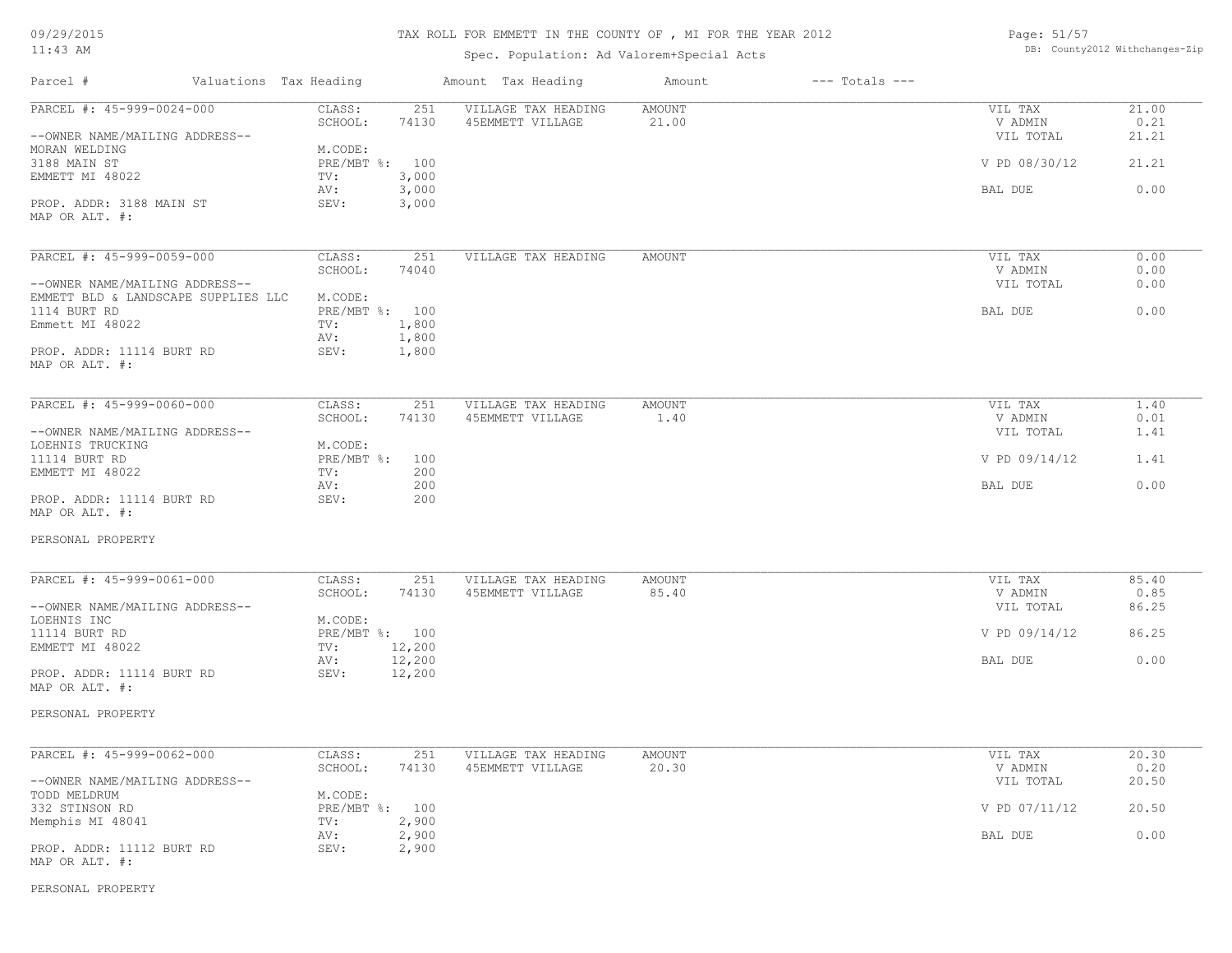## Spec. Population: Ad Valorem+Special Acts

Page: 52/57 DB: County2012 Withchanges-Zip

| Parcel #                       | Valuations Tax Heading |       | Amount Tax Heading  | Amount | $---$ Totals $---$ |               |       |
|--------------------------------|------------------------|-------|---------------------|--------|--------------------|---------------|-------|
| PARCEL #: 45-999-0066-000      | CLASS:                 | 251   | VILLAGE TAX HEADING | AMOUNT |                    | VIL TAX       | 11.20 |
|                                | SCHOOL:                | 74130 | 45EMMETT VILLAGE    | 11.20  |                    | V ADMIN       | 0.11  |
| --OWNER NAME/MAILING ADDRESS-- |                        |       |                     |        |                    | VIL TOTAL     | 11.31 |
| GRAYHAWK LEASING, LLC.         | M.CODE:                |       |                     |        |                    |               |       |
| ATTN: TAX DEPT. 3A-300         | PRE/MBT %: 100         |       |                     |        |                    | V PD 09/10/12 | 11.31 |
| GRAYHAWK LEASING, LLC.         | TV:                    | 1,600 |                     |        |                    |               |       |
| P.O. BOX 660937                | AV:                    | 1,600 |                     |        |                    | BAL DUE       | 0.00  |
| DALLAS TX 75266-0937           | SEV:                   | 1,600 |                     |        |                    |               |       |
| PROP. ADDR:                    |                        |       |                     |        |                    |               |       |

MAP OR ALT. #:

PERSONAL PROPERTY VILLAGE OF EMMETT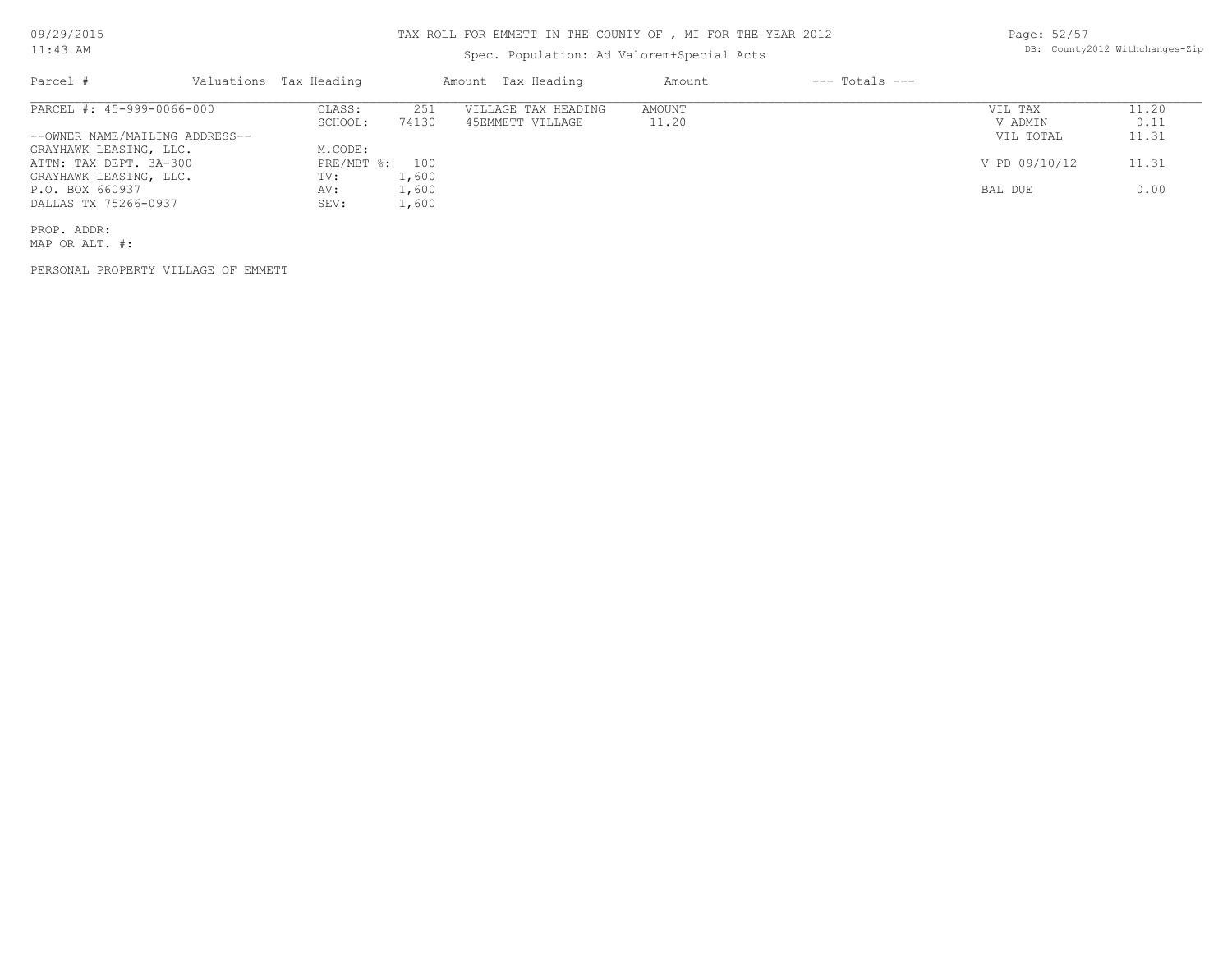Spec. Population: Ad Valorem+Special Acts

Page: 53/57 DB: County2012 Withchanges-Zip

| TOTAL ALL DISTRICTS | REAL       | (BAL DUE) | PERSONAL | (BAL DUE) | <b>EXEMPT</b> | (BAL DUE) |
|---------------------|------------|-----------|----------|-----------|---------------|-----------|
| PARCEL COUNT        | 165        |           | 17       |           | 14            |           |
| TAXABLE VALUE       | 5,552,772  |           | 645,400  |           |               |           |
| ASSESSED VALUE      | 6,489,700  |           | 645,400  |           |               |           |
| SEV VALUE           | 6,489,700  |           | 645,400  |           |               |           |
| PRE/MBT TAXABLE     | 3,806,176  |           | 645,400  |           |               |           |
| N PRE/MBT TAXABLE   | 1,746,596  |           | 0        |           | 0             |           |
| V 45EMMETT VILLAG   | 37,994.05  | 5,236.97  | 3,617.95 | 7.00      | 0.00          | 0.00      |
| * SP. ASSESSMENTS   | 0.00       | 0.00      | 0.00     | 0.00      | 0.00          | 0.00      |
| V ADMIN FEE         | 370.41     | 52.20     | 27.27    | 0.07      | 0.00          | 0.00      |
| V TOTALS            | 38,364.46  | 5,289.17  | 3,645.22 | 7.07      | 0.00          | 0.00      |
| GRAND TOTALS        | 38, 364.46 | 5,289.17  | 3,645.22 | 7.07      | 0.00          | 0.00      |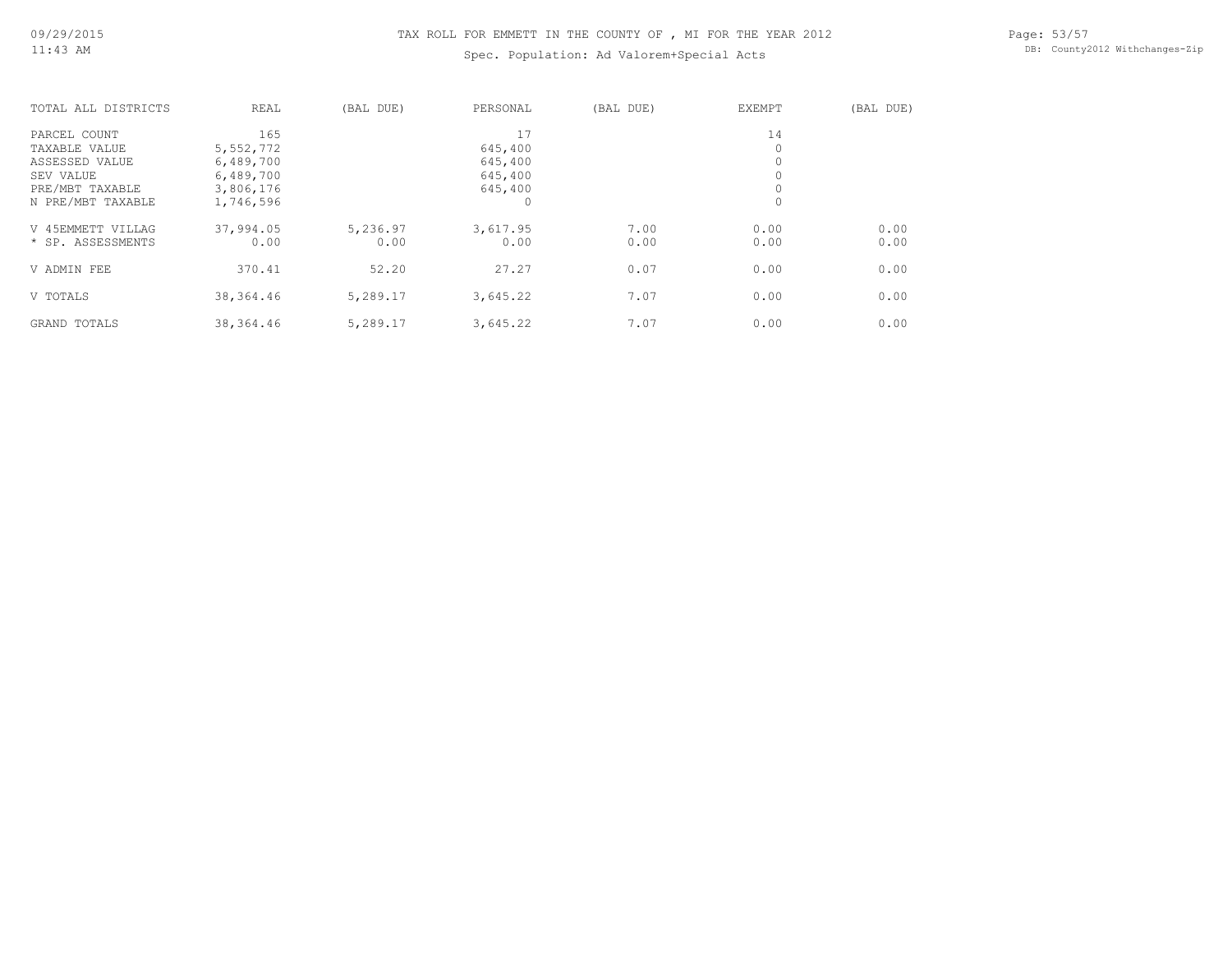### Spec. Population: Ad Valorem+Special Acts

| TOTAL ALL DISTRICTS | LEASED LAND | (BAL DUE) | TOTAL     | (BAL DUE) |
|---------------------|-------------|-----------|-----------|-----------|
| PARCEL COUNT        | 2           |           | 198       |           |
| TAXABLE VALUE       | 308,900     |           | 6,507,072 |           |
| ASSESSED VALUE      | 308,900     |           | 7,444,000 |           |
| SEV VALUE           | 308,900     |           | 7,444,000 |           |
| PRE/MBT TAXABLE     | 0           |           | 4,451,576 |           |
| NON PRE/MBT TAXABLE | 308,900     |           | 2,055,496 |           |
| V 45EMMETT VILLAGE  | 2,162.30    | 0.00      | 43,774.30 | 5,243.97  |
| * SP. ASSESSMENTS   | 0.00        | 0.00      | 0.00      | 0.00      |
| V ADMIN FEE         | 21.61       | 0.00      | 419.29    | 52.27     |
| V TOTALS            | 2,183.91    | 0.00      | 44,193.59 | 5,296.24  |
| GRAND TOTALS        | 2,183.91    | 0.00      | 44,193.59 | 5,296.24  |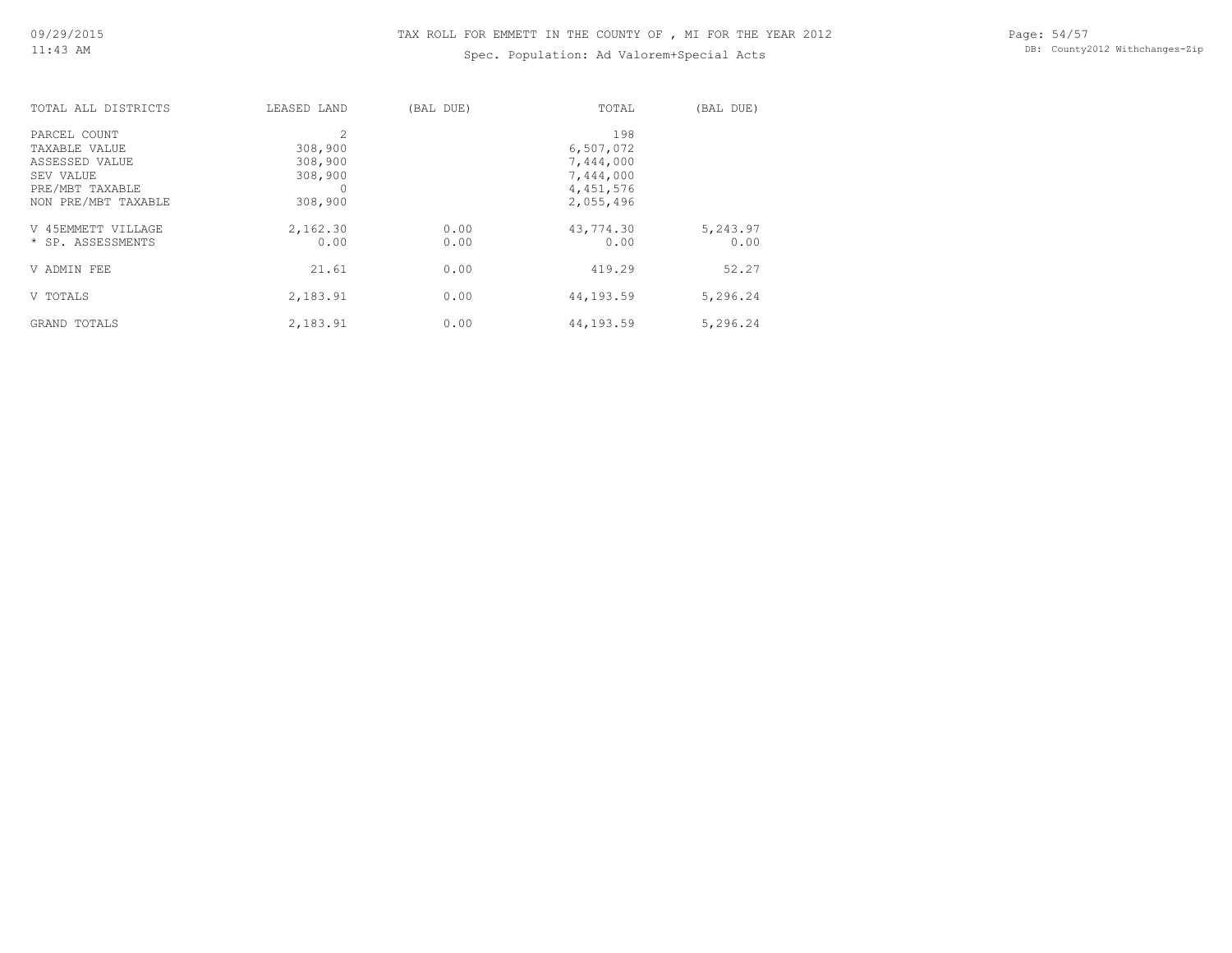Spec. Population: Ad Valorem+Special Acts

Page: 55/57 DB: County2012 Withchanges-Zip

| SCHOOL DISTRICT 74040                                                           | UNIT <sub>45</sub> | <b>REAL</b> | PERSONAL                         | <b>EXEMPT</b> | LEASED LAND | TOTAL                            |
|---------------------------------------------------------------------------------|--------------------|-------------|----------------------------------|---------------|-------------|----------------------------------|
| PARCEL COUNT<br>TAXABLE VALUE<br>ASSESSED VALUE<br>SEV VALUE<br>PRE/MBT TAXABLE |                    |             | 1,800<br>1,800<br>1,800<br>1,800 |               |             | 1,800<br>1,800<br>1,800<br>1,800 |
| NON PRE/MBT TAXABLE<br>SP. ASSESSMENTS<br>$^{(*)}$                              |                    | 0.00        | 0.00                             | 0.00          | 0.00        | 0.00                             |
| GRAND TOTALS                                                                    |                    | 0.00        | 0.00                             | 0.00          | 0.00        | 0.00                             |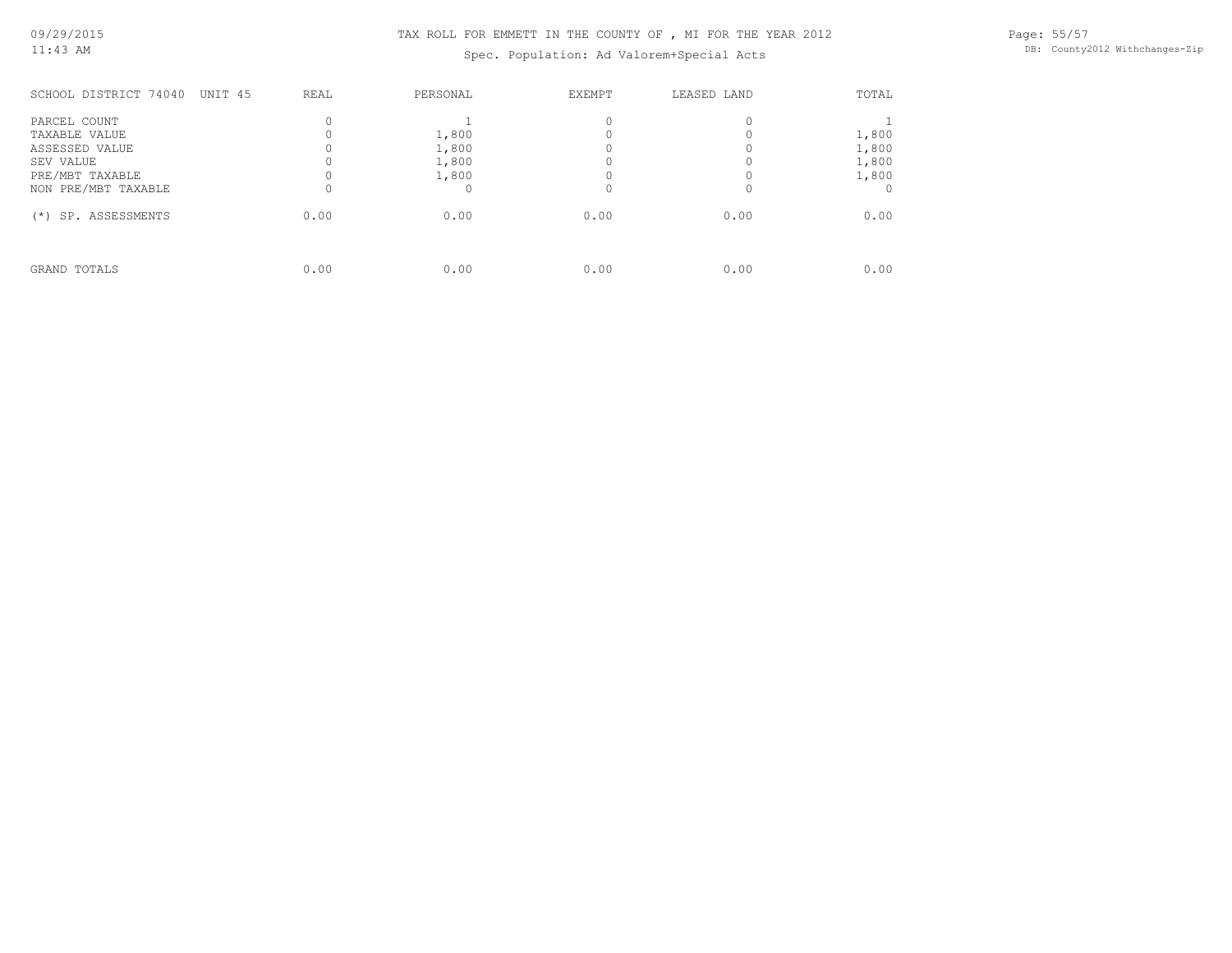Spec. Population: Ad Valorem+Special Acts

Page: 56/57 DB: County2012 Withchanges-Zip

| SCHOOL DISTRICT 74130    | UNIT <sub>45</sub> | <b>REAL</b> | PERSONAL | <b>EXEMPT</b> | LEASED LAND | TOTAL     |
|--------------------------|--------------------|-------------|----------|---------------|-------------|-----------|
| PARCEL COUNT             |                    | 165         | 16       | 14            |             | 197       |
| TAXABLE VALUE            |                    | 5,552,772   | 643,600  |               | 308,900     | 6,505,272 |
| ASSESSED VALUE           |                    | 6,489,700   | 643,600  |               | 308,900     | 7,442,200 |
| SEV VALUE                |                    | 6,489,700   | 643,600  |               | 308,900     | 7,442,200 |
| PRE/MBT TAXABLE          |                    | 3,806,176   | 643,600  |               |             | 4,449,776 |
| NON PRE/MBT TAXABLE      |                    | 1,746,596   | 0        | $\Omega$      | 308,900     | 2,055,496 |
| 45EMMETT VILLAGE<br>(V)  |                    | 37,994.05   | 3,617.95 | 0.00          | 2,162.30    | 43,774.30 |
| SP. ASSESSMENTS<br>$(*)$ |                    | 0.00        | 0.00     | 0.00          | 0.00        | 0.00      |
| ADMIN FEE<br>(V)         |                    | 370.41      | 27.27    | 0.00          | 21.61       | 419.29    |
| TOTALS<br>(V)            |                    | 38,364.46   | 3,645.22 | 0.00          | 2,183.91    | 44,193.59 |
| <b>GRAND TOTALS</b>      |                    | 38,364.46   | 3,645.22 | 0.00          | 2,183.91    | 44,193.59 |